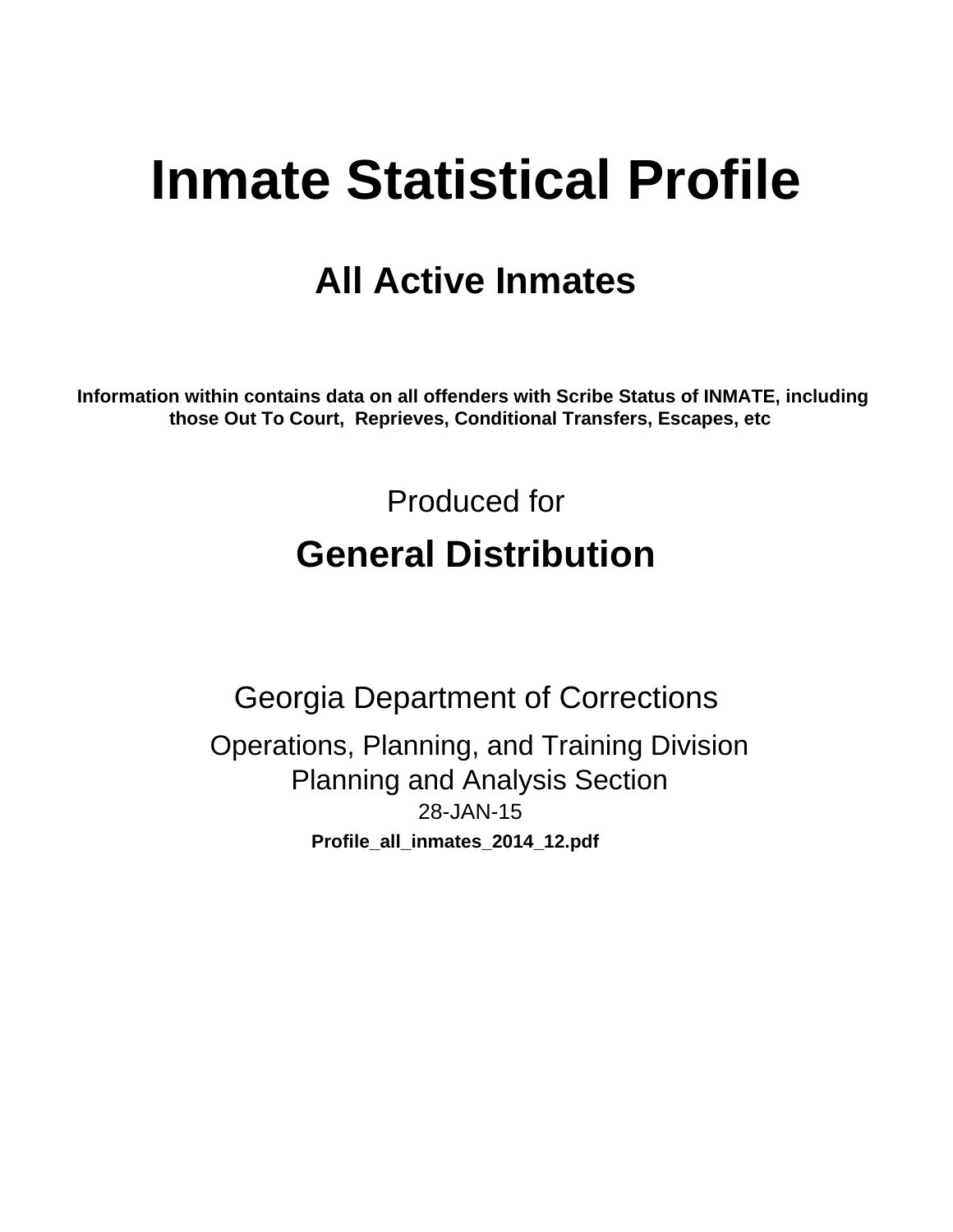# **Inmate Statistical Profile 28-JAN-15**

Contents

**All Active Inmates** 

Produced for General Distribution

# **Table of Contents**

| <b>Demographic information</b>                                       |
|----------------------------------------------------------------------|
| 51 Current age, broken out in ten year age groups                    |
| 5 Race group                                                         |
| 6 Marital status, self-reported at entry to prison                   |
| 7 Number of children, self-reported at entry to prison               |
| 8 Religious affiliation, self-reported at entry to prison            |
| 9 Home county - self-reported at entry to prison                     |
| 14 Employment status before prison, self-reported at entry to prison |
| 15 Age at admission                                                  |
| 17 Height, measured at entry to prison                               |
| 18 Weight, measured at entry to prison                               |
| 19 Military service                                                  |
| <b>Correctional information</b>                                      |
| 20 Type of admission to prison                                       |
| 21 Current / last institution type                                   |
| 22 Institution type - transitional centers                           |
| 23 Institution type - county prisons                                 |
| 25 Institution type - state prisons                                  |
| 27 Institution type - private prisons                                |
| 28 Institution type - inmate boot camp                               |
| 29 Number of disciplinary reports                                    |
| 30 Number of transfers                                               |
| 31 Number of escapes                                                 |
| 32 Split sentence - Probation to follow                              |
| 33 Probable future release type of still active inmates              |
| 34 Time served in current (or last) institution                      |
| Educational, psychological and physical information                  |
| 35 Highest grade level attained                                      |
| 36 Culture fair IQ scores                                            |
| 37 Wide Range Achievement Test (WRAT) reading score                  |
| 38 Wide Range Achievement Test (WRAT) math score                     |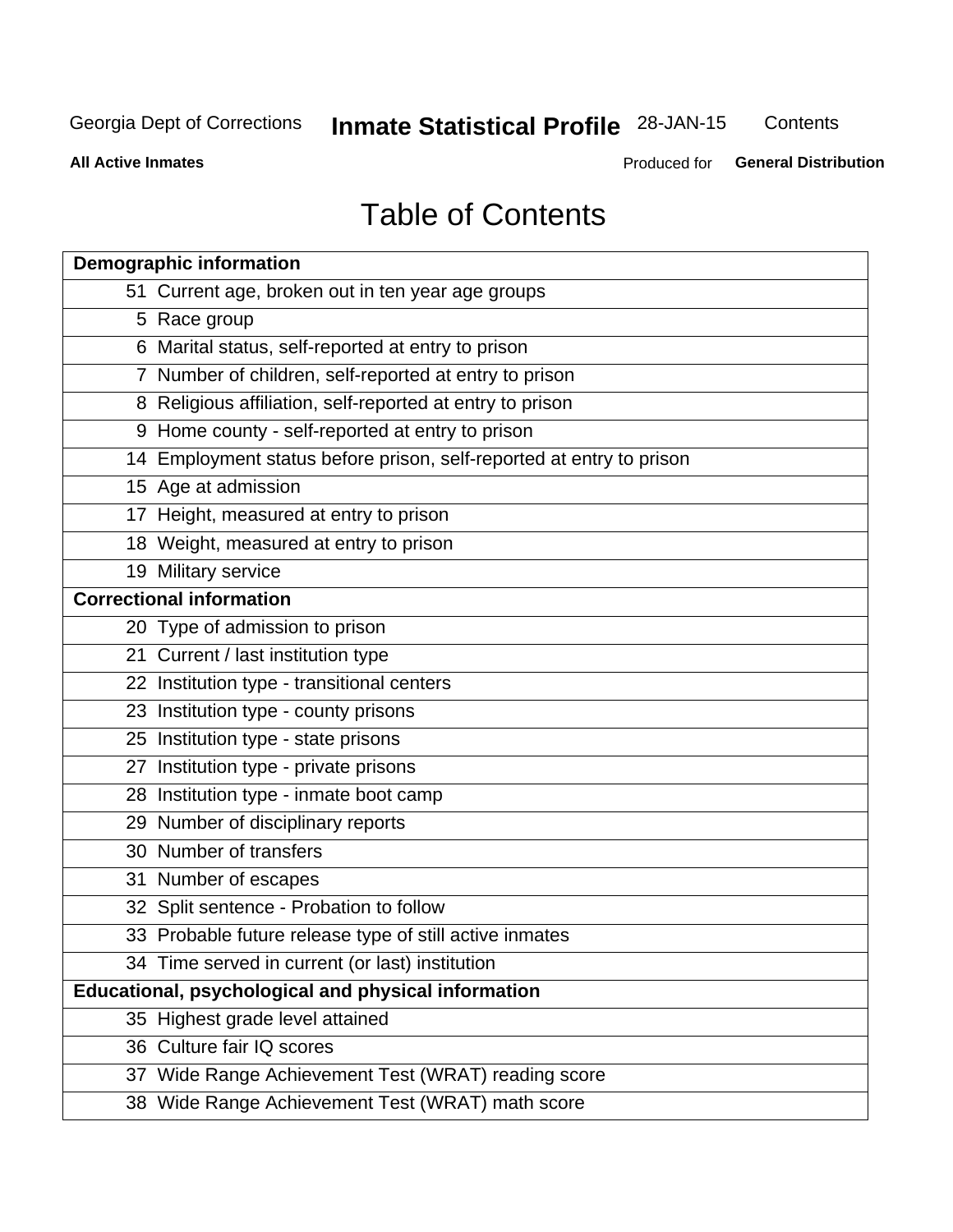# **Inmate Statistical Profile 28-JAN-15**

Contents

**All Active Inmates** 

Produced for General Distribution

# **Table of Contents**

| <b>Educational, psychological and physical information</b>       |
|------------------------------------------------------------------|
| 39 Wide Range Achievement Test (WRAT) spelling score             |
| 40 Current / last mental health treatment level                  |
| 41 PULHESDWIT medical scale - 'P' overall condition ('P'hysical) |
| 42 PULHESDWIT medical scale - 'U' upper body                     |
| 43 PULHESDWIT medical scale - 'L' lower body                     |
| 44 PULHESDWIT medical scale - 'H' hearing                        |
| 45 PULHESDWIT medical scale - 'E' vision                         |
| 46 PULHESDWIT medical scale -'S' psychiatric                     |
| 47 PULHESDWIT medical scale - 'D' dental                         |
| 48 PULHESDWIT medical scale - 'W' work ability                   |
| 49 PULHESDWIT medical scale - 'I' impairment                     |
| 50 PULHESDWIT medical scale - 'T' transportability               |
| <b>Crimes and criminal history information</b>                   |
| 51 Number of prior Georgia incarcerations                        |
| 52 Prison sentence in years                                      |
| 53 Primary offense, broken out into felonies vs misdemeanors     |
| 54 Primary offense, broken out into six broad crime categories   |
| 55 Primary offense, detailed offense code                        |
| 63 County of conviction of primary offense                       |
| 68 Circuit of conviction of primary offense                      |
| 70 Years served (jail + prison) in this incarceration            |
| <b>Medical information</b>                                       |
| 71 Results of most recent HIV test                               |
| 72 Results of most recent tuberculosis test                      |
| 73 Results of most recent syphilis test                          |
| 74 Results of most recent Hepatitis-C test                       |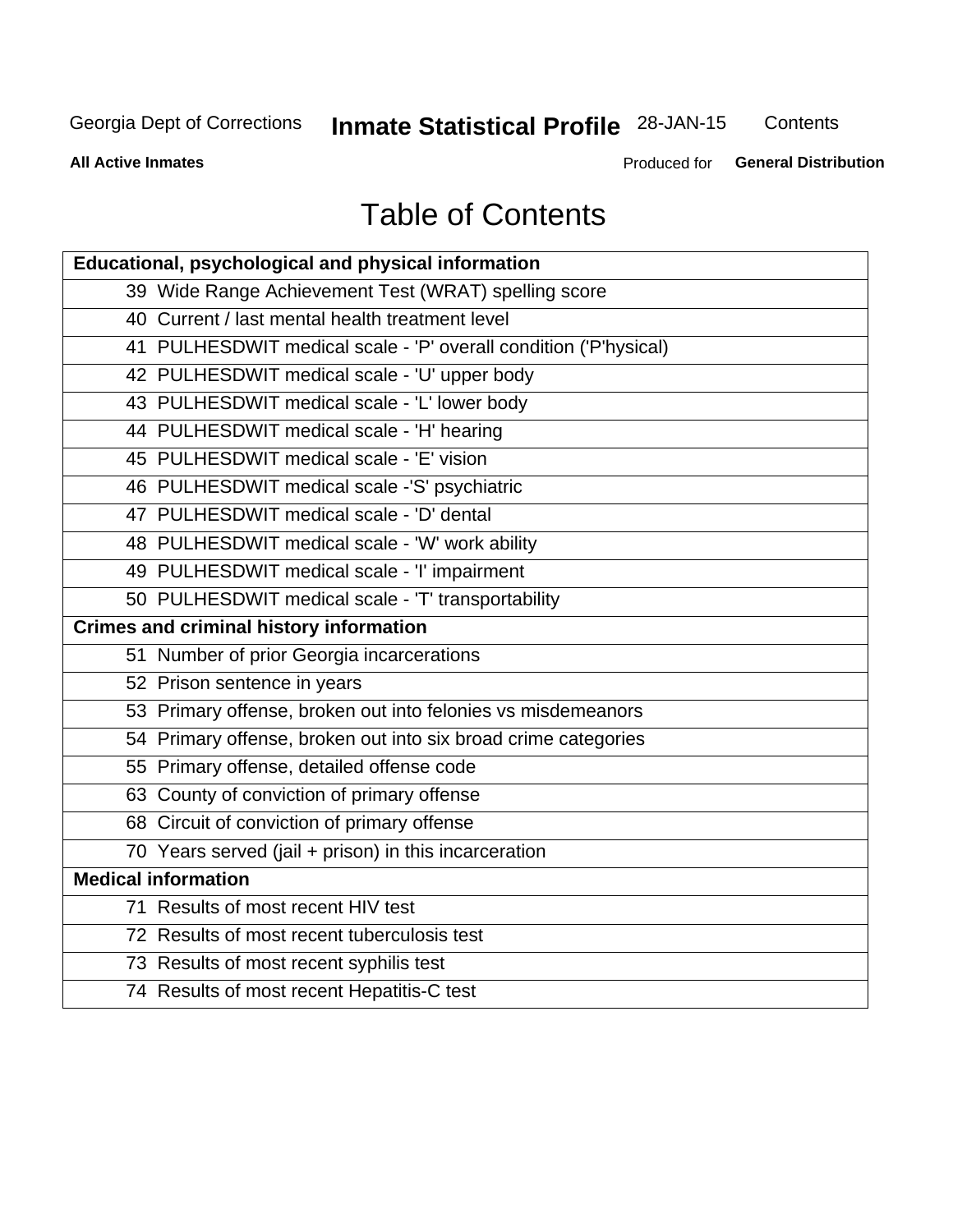### **All Active Inmates**

### Produced for General Distribution

# Current age, broken out in ten-year age groups

COL % - percent each COUNT is of its particular column

|                          | <b>Male</b>  |        |        | <b>Female</b>   |        |          | <b>Total</b> |        |
|--------------------------|--------------|--------|--------|-----------------|--------|----------|--------------|--------|
| <b>Current Age</b>       | <b>Count</b> | Col %  | Row %  | <b>Count</b>    | Col %  | Row %    | <b>Total</b> | Col %  |
| <b>Teens (1-19)</b>      | 750          | 1.51%  | 96.53% | 27 <sup>1</sup> | 0.76%  | 3.47%    | 777          | 1.46%  |
| <b>Twenties (20-29)</b>  | 14,941       | 30.12% | 93.68% | 1,008           | 28.51% | 6.32%    | 15,949       | 30.02% |
| <b>Thirties (30-39)</b>  | 14,650       | 29.54% | 92.48% | 1,191           | 33.68% | 7.52%    | 15,841       | 29.81% |
| <b>Forties (40-49)</b>   | 10,186       | 20.54% | 92.83% | 787             | 22.26% | 7.17%    | 10,973       | 20.65% |
| <b>Fifties (50-59)</b>   | 6,526        | 13.16% | 93.89% | 425             | 12.02% | 6.11%    | 6,951        | 13.08% |
| <b>Sixties (60-69)</b>   | 1,973        | 3.98%  | 95.82% | 86              | 2.43%  | 4.18%    | 2,059        | 3.88%  |
| Seventy + (70 and above) | 572          | 1.15%  | 97.95% | 12 <sub>1</sub> | 0.34%  | $2.05\%$ | 584          | 1.10%  |
| <b>Total Reported</b>    | 49,598       | 100%   | 93.35% | 3,536           | 100%   | 6.65%    | 53,134       | 100%   |

| <b>Not Reported</b> | 10                  |       | . I J  |
|---------------------|---------------------|-------|--------|
| <b>Total</b>        | 0. 74 C<br>40.<br>. | 3,537 | 53.253 |

| <b>Mean</b><br>(average)       | 37.49    | 36.93 | 37.46    |
|--------------------------------|----------|-------|----------|
| Median (middle)                | つん<br>vu | JJ    | 35       |
| <b>Mode</b><br>(most frequent) | つら<br>⊷  | 28    | つじ<br>ZJ |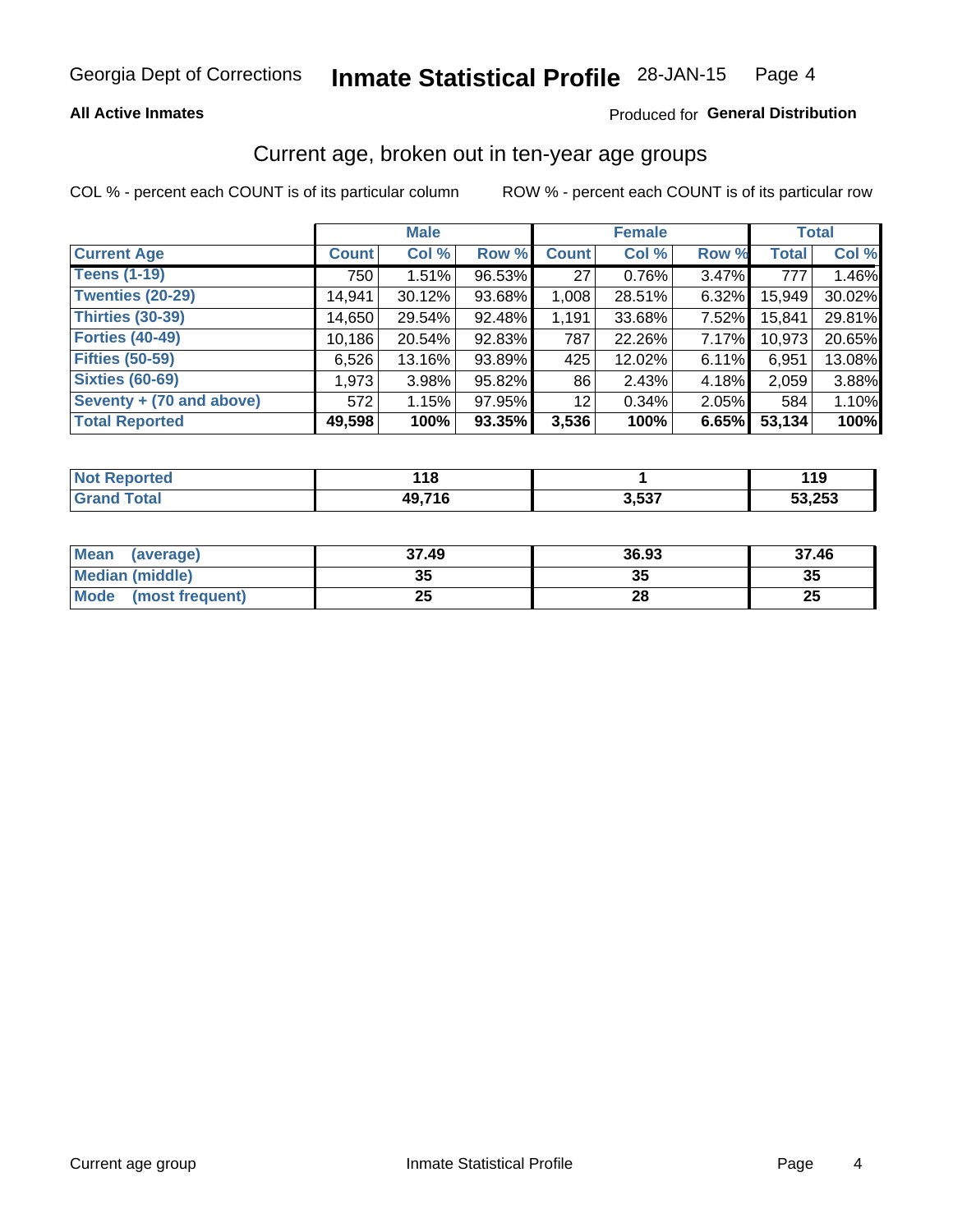#### Inmate Statistical Profile 28-JAN-15 Page 52

### **All Active Inmates**

### Produced for General Distribution

# Race group

COL % - percent each COUNT is of its particular column

|                   |                        | <b>Male</b>  |         |         | <b>Female</b> |        |        | <b>Total</b> |        |
|-------------------|------------------------|--------------|---------|---------|---------------|--------|--------|--------------|--------|
|                   | <b>Race Group</b>      | <b>Count</b> | Col %   | Row %   | <b>Count</b>  | Col %  | Row %  | <b>Total</b> | Col %  |
|                   | <b>White</b>           | 16, 188      | 32.56%  | 89.34%  | 1,932         | 54.62% | 10.66% | 18,120       | 34.03% |
| $\mathbf{2}$      | <b>Black</b>           | 31,189       | 62.73%  | 95.34%  | ,525          | 43.12% | 4.66%  | 32,714       | 61.43% |
| 5                 | <b>Other</b>           | 45           | .09%    | 88.24%  | 6             | .17%   | 11.76% | 51           | .10%   |
| 6                 | <b>Asian</b>           | 162          | .33%    | 91.53%  | 15            | .42%   | 8.47%  | 177          | .33%   |
| 9                 | <b>Unknown</b>         | 3            | $.01\%$ | 100.00% |               |        |        | 3            | .01%   |
| 10                | <b>Hispanic</b>        | 2,103        | 4.23%   | 97.32%  | 58            | 1.64%  | 2.68%  | 2,161        | 4.06%  |
| $12 \overline{ }$ | <b>Native American</b> | 25           | $.05\%$ | 96.15%  |               | .03%   | 3.85%  | 26           | .05%   |
| 13                | <b>Native Hawaiian</b> |              | $.01\%$ | 100.00% |               |        |        |              | .01%   |
|                   | <b>Total Reported</b>  | 49,716       | 100%    | 93.36%  | 3,537         | 100%   | 6.64%  | 53,253       | 100%   |

| <b>Reported</b><br><b>N</b> |        |       |        |
|-----------------------------|--------|-------|--------|
| <b>Total</b>                | 49,716 | 3,537 | 53,253 |

| <b>Mode</b><br>uent)<br>most treo | 3lack | White | Black |
|-----------------------------------|-------|-------|-------|
|                                   |       |       |       |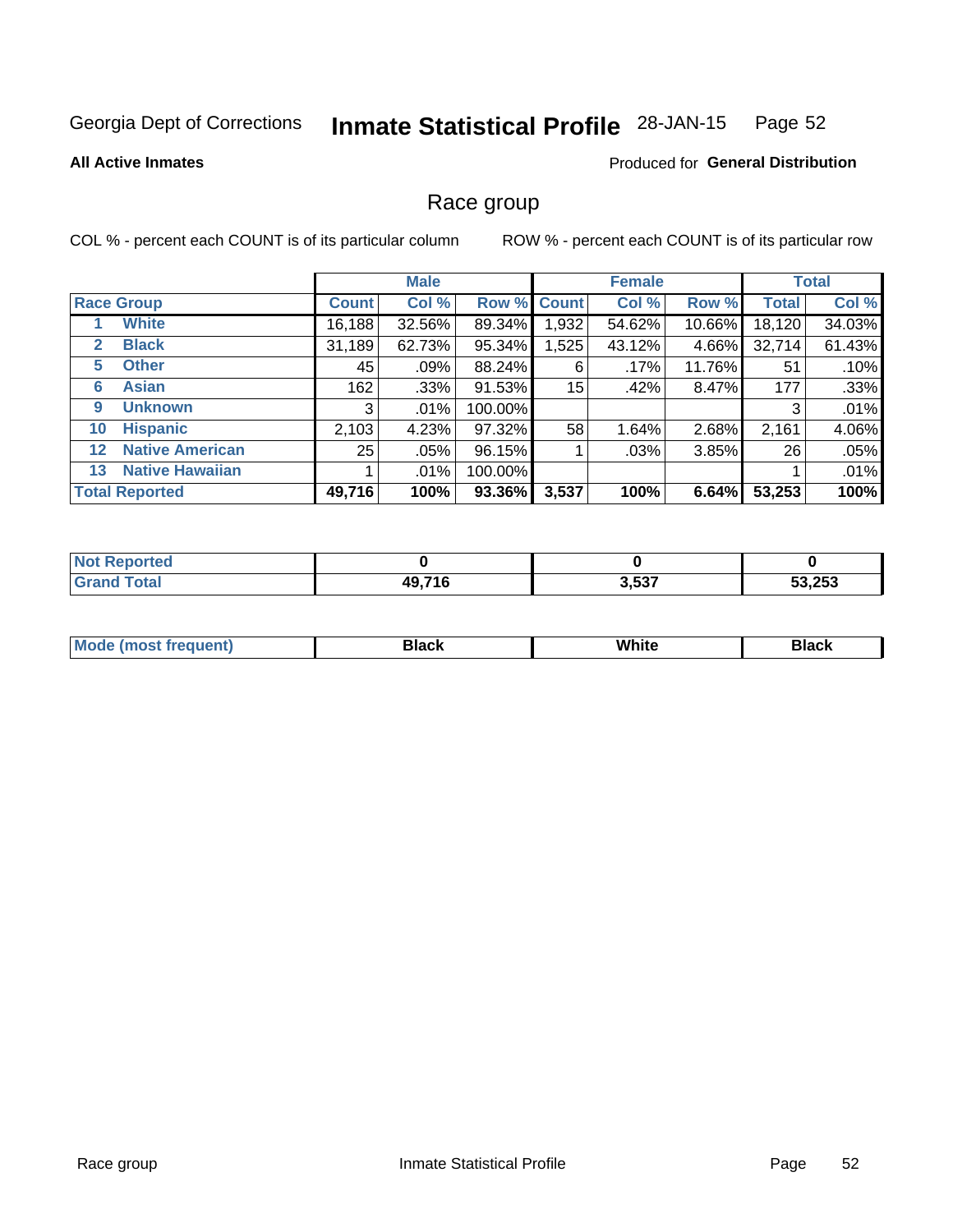#### **Inmate Statistical Profile 28-JAN-15** Page 6

**All Active Inmates** 

### Produced for General Distribution

# Marital status, self-reported at entry to prison

COL % - percent each COUNT is of its particular column

|                        | <b>Male</b>  |          |        |              | <b>Female</b> | <b>Total</b> |              |        |
|------------------------|--------------|----------|--------|--------------|---------------|--------------|--------------|--------|
| <b>Marital Status</b>  | <b>Count</b> | Col %    | Row %  | <b>Count</b> | Col %         | Row %        | <b>Total</b> | Col %  |
| <b>Unknown</b><br>0    | 504          | 1.01%    | 89.05% | 62           | 1.75%         | 10.95%       | 566          | 1.06%  |
| <b>Divorced</b><br>D   | 4,525        | $9.10\%$ | 89.34% | 540          | 15.27%        | 10.66%       | 5,065        | 9.51%  |
| <b>Married</b><br>M    | 6,678        | 13.43%   | 91.77% | 599          | 16.94%        | 8.23%        | 7,277        | 13.66% |
| <b>Separated</b><br>S. | 1,697        | 3.41%    | 85.45% | 289          | 8.17%         | 14.55%       | 1,986        | 3.73%  |
| <b>Unmarried</b><br>U  | 35,861       | 72.13%   | 94.98% | 1,895        | 53.58%        | $5.02\%$     | 37,756       | 70.90% |
| <b>Widow</b><br>W      | 451          | .91%     | 74.79% | 152          | 4.30%         | 25.21%       | 603          | 1.13%  |
| <b>Total Reported</b>  | 49,716       | 100%     | 93.36% | 3,537        | 100%          | 6.64%        | 53,253       | 100%   |

| <b>Not Reported</b> |            |                 |        |
|---------------------|------------|-----------------|--------|
| <b>Fotal</b>        | 74 C<br>Δq | ? ド?フ<br>. טטוע | 53,253 |

|--|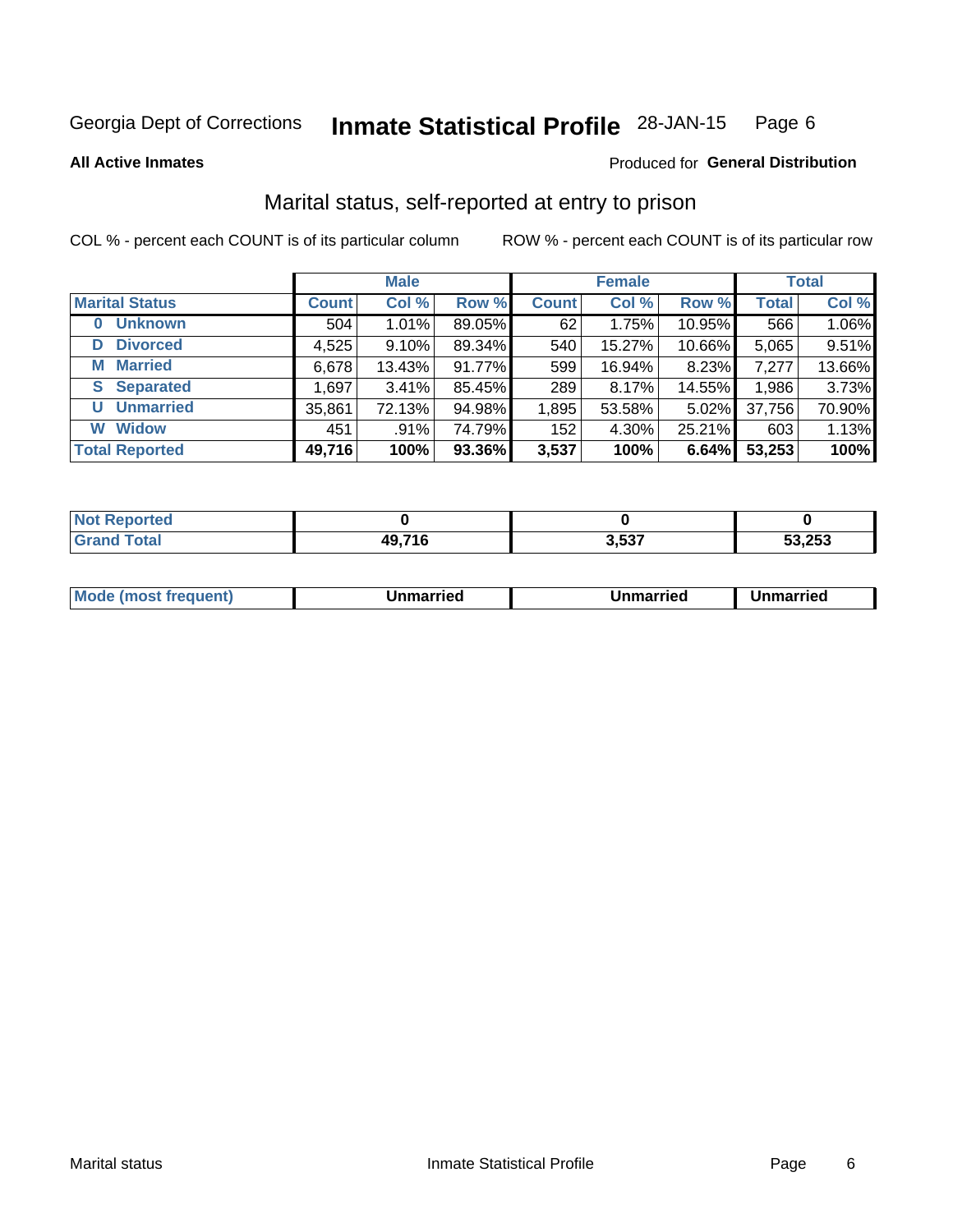#### **Inmate Statistical Profile 28-JAN-15** Page 7

**All Active Inmates** 

### Produced for General Distribution

# Number of children, self reported at entry to prison

COL % - percent each COUNT is of its particular column

|                           |              | <b>Male</b> |        |              | <b>Female</b> | <b>Total</b> |              |        |
|---------------------------|--------------|-------------|--------|--------------|---------------|--------------|--------------|--------|
| <b>Number of Children</b> | <b>Count</b> | Col %       | Row %  | <b>Count</b> | Col %         | Row %        | <b>Total</b> | Col %  |
| $\bf{0}$                  | 20,019       | 40.68%      | 94.22% | 1,229        | 34.79%        | 5.78%        | 21,248       | 40.29% |
|                           | 11,085       | 22.53%      | 94.38% | 660          | 18.68%        | 5.62%        | 11,745       | 22.27% |
| $\overline{2}$            | 8,063        | 16.39%      | 91.59% | 740          | 20.95%        | 8.41%        | 8,803        | 16.69% |
| $\mathbf{3}$              | 4,936        | 10.03%      | 91.00% | 488          | 13.81%        | $9.00\%$     | 5,424        | 10.28% |
| 4                         | 2,471        | 5.02%       | 91.11% | 241          | 6.82%         | 8.89%        | 2,712        | 5.14%  |
| $\overline{5}$            | 1,272        | 2.59%       | 93.12% | 94           | 2.66%         | 6.88%        | 1,366        | 2.59%  |
| 6                         | 648          | 1.32%       | 93.10% | 48           | 1.36%         | 6.90%        | 696          | 1.32%  |
| 7                         | 304          | 0.62%       | 95.00% | 16           | 0.45%         | 5.00%        | 320          | 0.61%  |
| 8                         | 156          | 0.32%       | 93.41% | 11           | 0.31%         | 6.59%        | 167          | 0.32%  |
| 9                         | 96           | 0.20%       | 97.96% | 2            | 0.06%         | 2.04%        | 98           | 0.19%  |
| 10                        | 65           | 0.13%       | 98.48% |              | 0.03%         | 1.52%        | 66           | 0.13%  |
| Over 10                   | 91           | 0.18%       | 96.81% | 3            | 0.08%         | 3.19%        | 94           | 0.18%  |
| <b>Total Reported</b>     | 49,206       | 100%        | 93.30% | 3,533        | 100%          | 6.70%        | 52,739       | 100.0% |

| 510                      |             | - -<br>٠,<br>514 |
|--------------------------|-------------|------------------|
| 10 71 <sub>6</sub><br>ч. | -07<br>. JJ | 53,253           |

| Mean<br>(average)       | 1.39 | 1.59 | 1.40 |
|-------------------------|------|------|------|
| <b>Median (middle)</b>  |      |      |      |
| Mode<br>(most frequent) |      |      |      |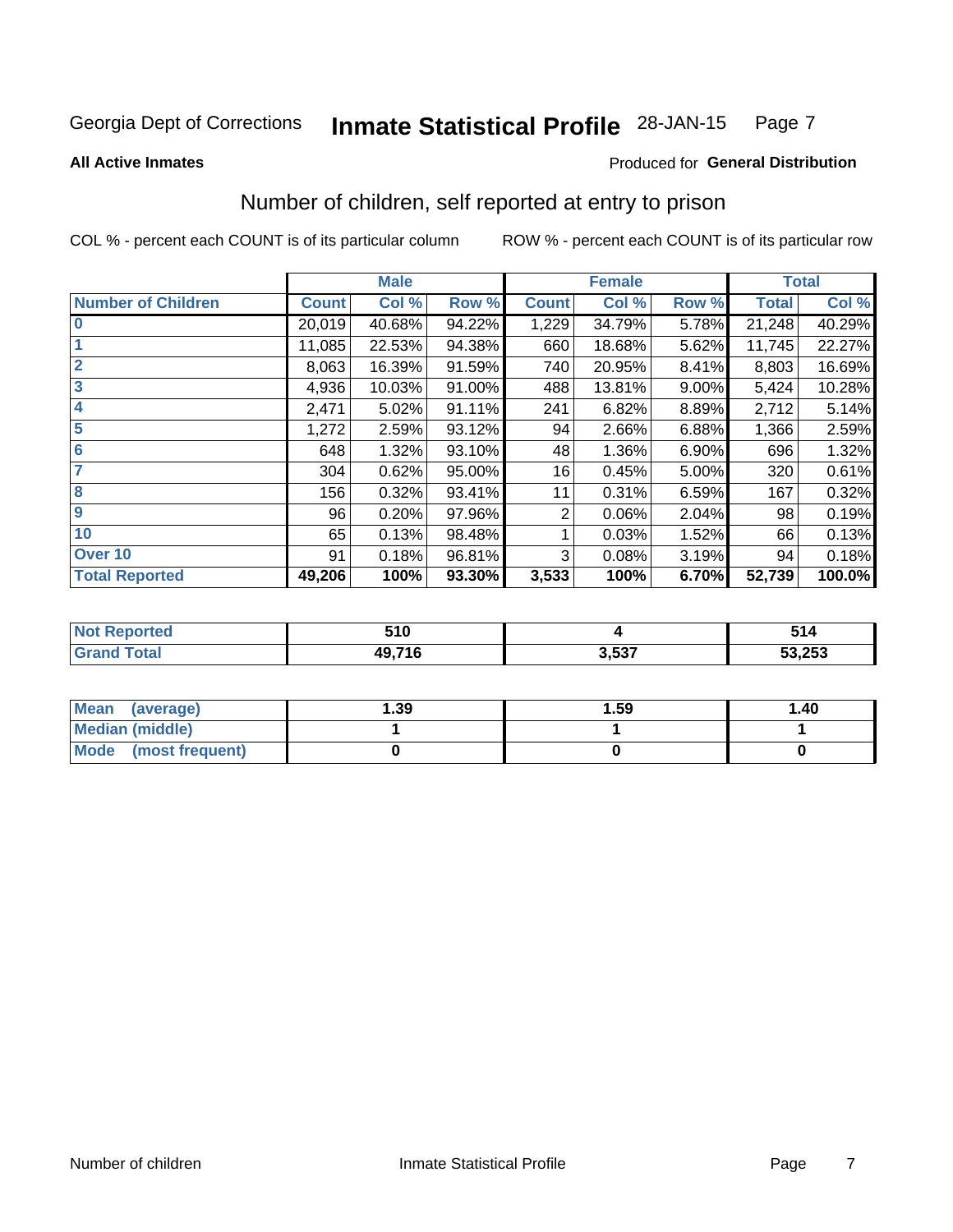#### **Inmate Statistical Profile 28-JAN-15** Page 8

### **All Active Inmates**

### Produced for General Distribution

# Religious affiliation, self-reported at entry to prison

COL % - percent each COUNT is of its particular column

|                |                              |              | <b>Male</b> |         |                 | <b>Female</b> |        |              | <b>Total</b> |
|----------------|------------------------------|--------------|-------------|---------|-----------------|---------------|--------|--------------|--------------|
|                | <b>Religious Affiliation</b> | <b>Count</b> | Col %       | Row %   | <b>Count</b>    | Col %         | Row %  | <b>Total</b> | Col %        |
| 1              | <b>Islam</b>                 | 955          | 4.72%       | 96.46%  | 35              | 1.33%         | 3.54%  | 990          | 4.33%        |
| $\overline{2}$ | <b>Catholic</b>              | 1,037        | 5.13%       | 87.58%  | 147             | 5.58%         | 12.42% | 1,184        | 5.18%        |
| 3              | <b>Baptist</b>               | 10,835       | 53.60%      | 84.89%  | 1,929           | 73.23%        | 15.11% | 12,764       | 55.87%       |
| 4              | <b>Methodist</b>             | 412          | 2.04%       | 83.91%  | 79              | 3.00%         | 16.09% | 491          | 2.15%        |
| 5              | <b>EpiscopIn</b>             | 47           | .23%        | 90.38%  | 5               | .19%          | 9.62%  | 52           | .23%         |
| $6\phantom{a}$ | <b>Presbytrn</b>             | 62           | .31%        | 93.94%  | 4               | .15%          | 6.06%  | 66           | .29%         |
| 7              | <b>Chc Of God</b>            | 379          | 1.88%       | 88.34%  | 50              | 1.90%         | 11.66% | 429          | 1.88%        |
| 8              | <b>Holiness</b>              | 660          | 3.27%       | 82.19%  | 143             | 5.43%         | 17.81% | 803          | 3.51%        |
| 9              | <b>Jewish</b>                | 38           | .19%        | 76.00%  | 12              | .46%          | 24.00% | 50           | .22%         |
| 10             | <b>Anglican</b>              | 20           | .10%        | 90.91%  | $\overline{2}$  | .08%          | 9.09%  | 22           | .10%         |
| 11             | <b>Grk Orthdx</b>            | 6            | .03%        | 85.71%  | 1               | .04%          | 14.29% | 7            | .03%         |
| 12             | <b>Hindu</b>                 | 7            | .03%        | 100.00% |                 |               |        | 7            | .03%         |
| 13             | <b>Buddhist</b>              | 35           | .17%        | 77.78%  | 10 <sup>1</sup> | .38%          | 22.22% | 45           | .20%         |
| 14             | <b>Taoist</b>                | 2            | .01%        | 66.67%  | 1               | .04%          | 33.33% | 3            | .01%         |
| 15             | <b>Shintoist</b>             | 4            | .02%        | 100.00% |                 |               |        | 4            | .02%         |
| 16             | <b>Seven D Ad</b>            | 73           | .36%        | 91.25%  | 7               | .27%          | 8.75%  | 80           | .35%         |
| 17             | <b>Jehovah Wt</b>            | 267          | 1.32%       | 90.51%  | 28              | 1.06%         | 9.49%  | 295          | 1.29%        |
| 18             | <b>Latr Day S</b>            | 28           | .14%        | 84.85%  | 5               | .19%          | 15.15% | 33           | .14%         |
| 20             | <b>Other Prot</b>            | 2,729        | 13.50%      | 94.76%  | 151             | 5.73%         | 5.24%  | 2,880        | 12.61%       |
| 96             | <b>None</b>                  | 2,617        | 12.95%      | 99.05%  | 25              | .95%          | .95%   | 2,642        | 11.56%       |
|                | <b>Total Reported</b>        | 20,213       | 100%        | 88.47%  | 2,634           | 100%          | 11.53% | 22,847       | 100%         |

|                 | 29,503<br>__ | 903   | 30,406 |
|-----------------|--------------|-------|--------|
| $\sim$ 4 $\sim$ | 49,716       | 3,537 | 53,253 |

| Mo<br><b>la</b> ptist<br>Baptist<br>3aptist |
|---------------------------------------------|
|---------------------------------------------|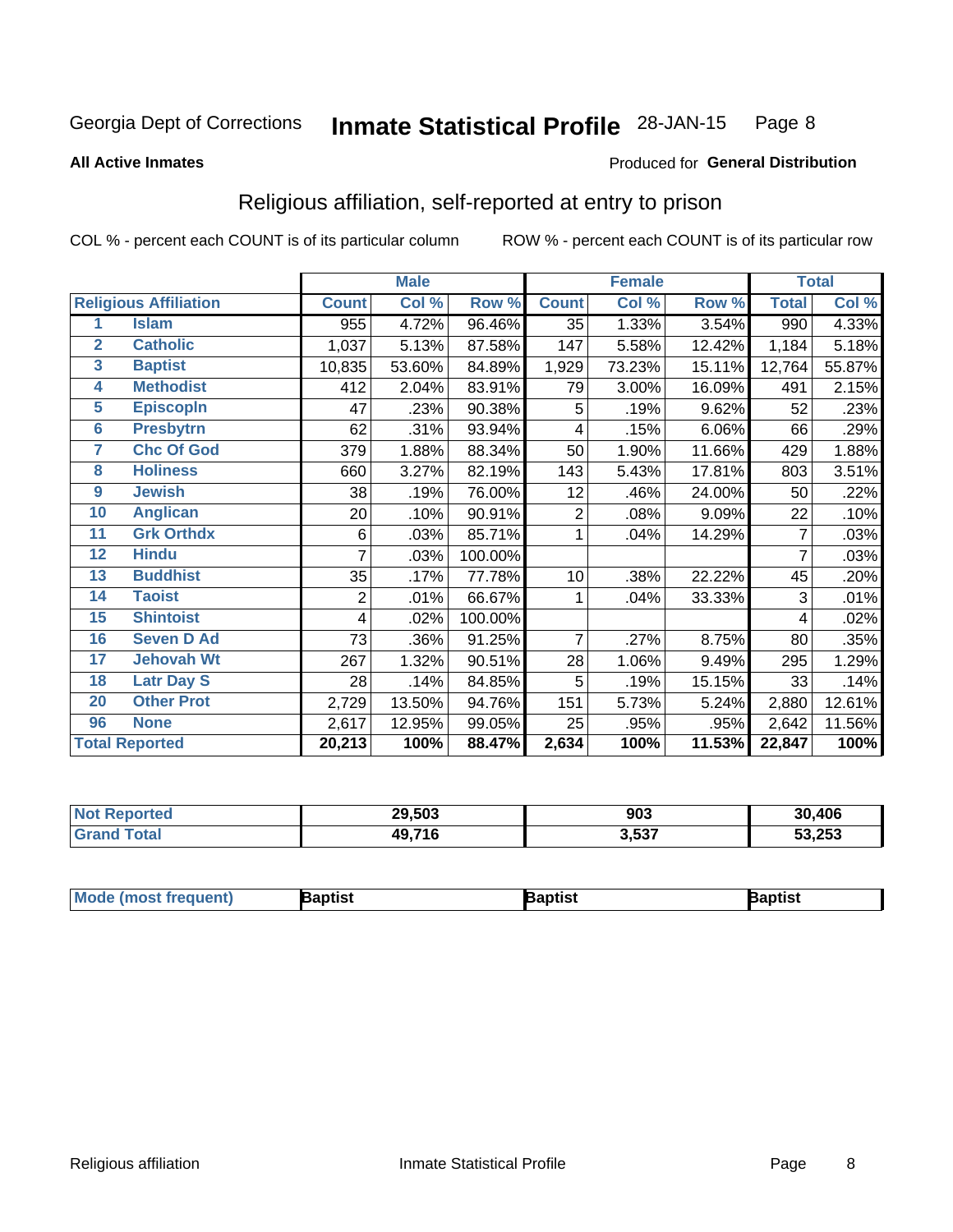#### **Inmate Statistical Profile 28-JAN-15** Page 9

### **All Active Inmates**

# Produced for General Distribution

# Home county, self-reported at entry to prison

COL % - percent each COUNT is of its particular column

|     |                             |              | <b>Male</b> |         |                  | <b>Female</b> |        | <b>Total</b> |        |
|-----|-----------------------------|--------------|-------------|---------|------------------|---------------|--------|--------------|--------|
|     | <b>Home County</b>          | <b>Count</b> | Col %       | Row %   | <b>Count</b>     | Col %         | Row %  | <b>Total</b> | Col %  |
| 000 | <b>Unknown</b>              | 5,541        | 11.15%      | 92.71%  | 436              | 12.33%        | 7.29%  | 5,977        | 11.22% |
| 001 | <b>Appling County</b>       | 103          | .21%        | 91.15%  | 10               | .28%          | 8.85%  | 113          | .21%   |
| 002 | <b>Atkinson County</b>      | 36           | .07%        | 92.31%  | 3                | .08%          | 7.69%  | 39           | .07%   |
| 003 | <b>Bacon County</b>         | 86           | .17%        | 97.73%  | $\overline{2}$   | .06%          | 2.27%  | 88           | .17%   |
| 004 | <b>Baker County</b>         | 16           | .03%        | 100.00% |                  |               |        | 16           | .03%   |
| 005 | <b>Baldwin County</b>       | 228          | .46%        | 90.84%  | 23               | .65%          | 9.16%  | 251          | .47%   |
| 006 | <b>Banks County</b>         | 55           | .11%        | 90.16%  | $6\phantom{1}6$  | .17%          | 9.84%  | 61           | .11%   |
| 007 | <b>Barrow County</b>        | 279          | .56%        | 93.94%  | 18               | .51%          | 6.06%  | 297          | .56%   |
| 008 | <b>Bartow County</b>        | 492          | .99%        | 87.54%  | 70               | 1.98%         | 12.46% | 562          | 1.06%  |
| 009 | <b>Ben Hill County</b>      | 204          | .41%        | 92.31%  | 17               | .48%          | 7.69%  | 221          | .42%   |
| 010 | <b>Berrien County</b>       | 74           | .15%        | 96.10%  | 3                | .08%          | 3.90%  | 77           | .14%   |
| 011 | <b>Bibb County</b>          | 1,077        | 2.17%       | 95.99%  | 45               | 1.27%         | 4.01%  | 1,122        | 2.11%  |
| 012 | <b>Bleckley County</b>      | 58           | .12%        | 95.08%  | 3                | .08%          | 4.92%  | 61           | .11%   |
| 013 | <b>Brantley County</b>      | 62           | .12%        | 89.86%  | $\overline{7}$   | .20%          | 10.14% | 69           | .13%   |
| 014 | <b>Brooks County</b>        | 175          | .35%        | 97.77%  | 4                | .11%          | 2.23%  | 179          | .34%   |
| 015 | <b>Bryan County</b>         | 94           | .19%        | 95.92%  | 4                | .11%          | 4.08%  | 98           | .18%   |
| 016 | <b>Bulloch County</b>       | 347          | .70%        | 94.55%  | 20               | .57%          | 5.45%  | 367          | .69%   |
| 017 | <b>Burke County</b>         | 220          | .44%        | 96.07%  | 9                | .25%          | 3.93%  | 229          | .43%   |
| 018 | <b>Butts County</b>         | 138          | .28%        | 96.50%  | $\overline{5}$   | .14%          | 3.50%  | 143          | .27%   |
| 019 | <b>Calhoun County</b>       | 72           | .14%        | 98.63%  | 1                | .03%          | 1.37%  | 73           | .14%   |
| 020 | <b>Camden County</b>        | 139          | .28%        | 93.92%  | $\boldsymbol{9}$ | .25%          | 6.08%  | 148          | .28%   |
| 021 | <b>Candler County</b>       | 105          | .21%        | 85.37%  | 18               | .51%          | 14.63% | 123          | .23%   |
| 022 | <b>Carroll County</b>       | 513          | 1.03%       | 90.96%  | 51               | 1.44%         | 9.04%  | 564          | 1.06%  |
| 023 | <b>Catoosa County</b>       | 208          | .42%        | 88.51%  | 27               | .76%          | 11.49% | 235          | .44%   |
| 024 | <b>Charlton County</b>      | 42           | .08%        | 87.50%  | 6                | .17%          | 12.50% | 48           | .09%   |
| 025 | <b>Chatham County</b>       | 1,792        | 3.60%       | 97.07%  | 54               | 1.53%         | 2.93%  | 1,846        | 3.47%  |
| 026 | <b>Chattahoochee County</b> | 25           | .05%        | 96.15%  | 1                | .03%          | 3.85%  | 26           | .05%   |
| 027 | <b>Chattooga County</b>     | 218          | .44%        | 89.71%  | 25               | .71%          | 10.29% | 243          | .46%   |
| 028 | <b>Cherokee County</b>      | 415          | .83%        | 90.41%  | 44               | 1.24%         | 9.59%  | 459          | .86%   |
| 029 | <b>Clarke County</b>        | 441          | .89%        | 93.23%  | 32               | .90%          | 6.77%  | 473          | .89%   |
| 030 | <b>Clay County</b>          | 31           | .06%        | 93.94%  | $\overline{2}$   | .06%          | 6.06%  | 33           | .06%   |
| 031 | <b>Clayton County</b>       | 1,495        | 3.01%       | 94.38%  | 89               | 2.52%         | 5.62%  | 1,584        | 2.97%  |
| 032 | <b>Clinch County</b>        | 47           | .09%        | 92.16%  | 4                | .11%          | 7.84%  | 51           | .10%   |
| 033 | <b>Cobb County</b>          | 2,032        | 4.09%       | 91.86%  | 180              | 5.09%         | 8.14%  | 2,212        | 4.15%  |
| 034 | <b>Coffee County</b>        | 254          | .51%        | 94.78%  | 14               | .40%          | 5.22%  | 268          | .50%   |
| 035 | <b>Colquitt County</b>      | 221          | .44%        | 94.44%  | 13               | .37%          | 5.56%  | 234          | .44%   |
| 036 | <b>Columbia County</b>      | 282          | .57%        | 90.10%  | 31               | .88%          | 9.90%  | 313          | .59%   |
| 037 | <b>Cook County</b>          | 129          | .26%        | 94.16%  | $\bf 8$          | .23%          | 5.84%  | 137          | .26%   |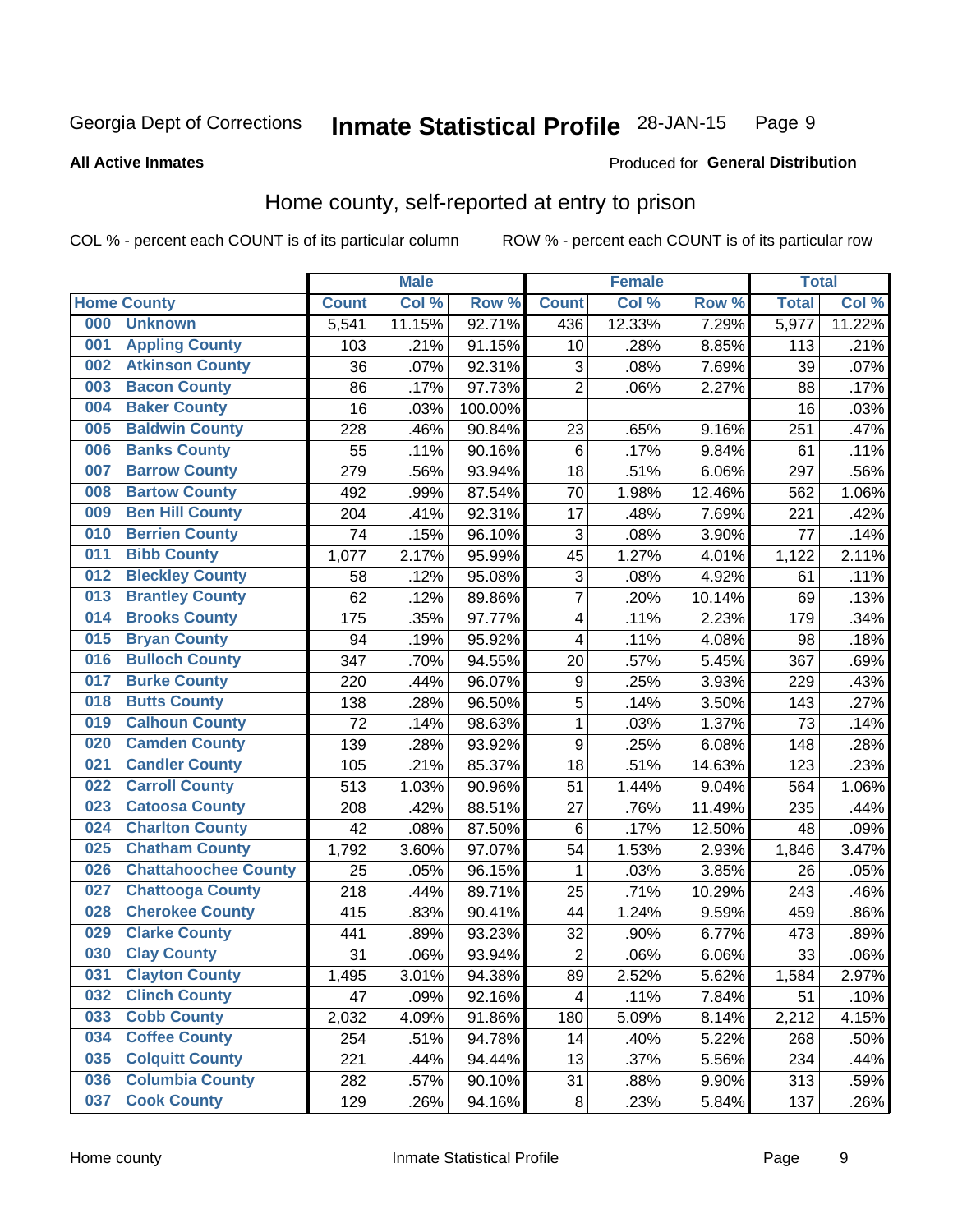#### Inmate Statistical Profile 28-JAN-15 Page 10

### **All Active Inmates**

### Produced for General Distribution

# Home county, self-reported at entry to prison

COL % - percent each COUNT is of its particular column

|     |                         |                  | <b>Male</b> |         |                 | <b>Female</b> |        | <b>Total</b>   |       |
|-----|-------------------------|------------------|-------------|---------|-----------------|---------------|--------|----------------|-------|
|     | <b>Home County</b>      | <b>Count</b>     | Col %       | Row %   | <b>Count</b>    | Col %         | Row %  | <b>Total</b>   | Col % |
| 038 | <b>Coweta County</b>    | $\overline{412}$ | .83%        | 93.64%  | 28              | .79%          | 6.36%  | 440            | .83%  |
| 039 | <b>Crawford County</b>  | 41               | .08%        | 91.11%  | 4               | .11%          | 8.89%  | 45             | .08%  |
| 040 | <b>Crisp County</b>     | 214              | .43%        | 96.40%  | $\bf 8$         | .23%          | 3.60%  | 222            | .42%  |
| 041 | <b>Dade County</b>      | 59               | .12%        | 89.39%  | $\overline{7}$  | .20%          | 10.61% | 66             | .12%  |
| 042 | <b>Dawson County</b>    | 88               | .18%        | 91.67%  | 8               | .23%          | 8.33%  | 96             | .18%  |
| 043 | <b>Decatur County</b>   | 247              | .50%        | 92.51%  | 20              | .57%          | 7.49%  | 267            | .50%  |
| 044 | <b>Dekalb County</b>    | 3,054            | 6.14%       | 94.17%  | 189             | 5.34%         | 5.83%  | 3,243          | 6.09% |
| 045 | <b>Dodge County</b>     | 122              | .25%        | 89.71%  | 14              | .40%          | 10.29% | 136            | .26%  |
| 046 | <b>Dooly County</b>     | 76               | .15%        | 92.68%  | 6               | .17%          | 7.32%  | 82             | .15%  |
| 047 | <b>Dougherty County</b> | 864              | 1.74%       | 93.00%  | 65              | 1.84%         | 7.00%  | 929            | 1.74% |
| 048 | <b>Douglas County</b>   | 620              | 1.25%       | 93.80%  | 41              | 1.16%         | 6.20%  | 661            | 1.24% |
| 049 | <b>Early County</b>     | 78               | .16%        | 92.86%  | $6\phantom{1}6$ | .17%          | 7.14%  | 84             | .16%  |
| 050 | <b>Echols County</b>    | $\overline{7}$   | .01%        | 100.00% |                 |               |        | $\overline{7}$ | .01%  |
| 051 | <b>Effingham County</b> | 183              | .37%        | 93.37%  | 13              | .37%          | 6.63%  | 196            | .37%  |
| 052 | <b>Elbert County</b>    | 127              | .26%        | 94.07%  | $\bf 8$         | .23%          | 5.93%  | 135            | .25%  |
| 053 | <b>Emanuel County</b>   | 162              | .33%        | 95.29%  | 8               | .23%          | 4.71%  | 170            | .32%  |
| 054 | <b>Evans County</b>     | 77               | .15%        | 97.47%  | $\mathbf 2$     | .06%          | 2.53%  | 79             | .15%  |
| 055 | <b>Fannin County</b>    | 88               | .18%        | 84.62%  | 16              | .45%          | 15.38% | 104            | .20%  |
| 056 | <b>Fayette County</b>   | 170              | .34%        | 86.73%  | 26              | .74%          | 13.27% | 196            | .37%  |
| 057 | <b>Floyd County</b>     | 726              | 1.46%       | 90.19%  | 79              | 2.23%         | 9.81%  | 805            | 1.51% |
| 058 | <b>Forsyth County</b>   | 234              | .47%        | 90.35%  | 25              | .71%          | 9.65%  | 259            | .49%  |
| 059 | <b>Franklin County</b>  | 117              | .24%        | 87.97%  | 16              | .45%          | 12.03% | 133            | .25%  |
| 060 | <b>Fulton County</b>    | 5,091            | 10.24%      | 95.68%  | 230             | 6.50%         | 4.32%  | 5,321          | 9.99% |
| 061 | <b>Gilmer County</b>    | 98               | .20%        | 92.45%  | 8               | .23%          | 7.55%  | 106            | .20%  |
| 062 | <b>Glascock County</b>  | 13               | .03%        | 100.00% |                 |               |        | 13             | .02%  |
| 063 | <b>Glynn County</b>     | 411              | .83%        | 94.27%  | 25              | .71%          | 5.73%  | 436            | .82%  |
| 064 | <b>Gordon County</b>    | 284              | .57%        | 86.59%  | 44              | 1.24%         | 13.41% | 328            | .62%  |
| 065 | <b>Grady County</b>     | 146              | .29%        | 96.05%  | $\,6$           | .17%          | 3.95%  | 152            | .29%  |
| 066 | <b>Greene County</b>    | 111              | .22%        | 91.74%  | 10              | .28%          | 8.26%  | 121            | .23%  |
| 067 | <b>Gwinnett County</b>  | 1,667            | 3.35%       | 92.71%  | 131             | 3.70%         | 7.29%  | 1,798          | 3.38% |
| 068 | <b>Habersham County</b> | 97               | .20%        | 88.18%  | 13              | .37%          | 11.82% | 110            | .21%  |
| 069 | <b>Hall County</b>      | 613              | 1.23%       | 92.32%  | 51              | 1.44%         | 7.68%  | 664            | 1.25% |
| 070 | <b>Hancock County</b>   | 57               | .11%        | 91.94%  | 5               | .14%          | 8.06%  | 62             | .12%  |
| 071 | <b>Haralson County</b>  | 163              | .33%        | 92.09%  | 14              | .40%          | 7.91%  | 177            | .33%  |
| 072 | <b>Harris County</b>    | 86               | .17%        | 92.47%  | $\overline{7}$  | .20%          | 7.53%  | 93             | .17%  |
| 073 | <b>Hart County</b>      | 138              | .28%        | 97.18%  | 4               | .11%          | 2.82%  | 142            | .27%  |
| 074 | <b>Heard County</b>     | 51               | .10%        | 91.07%  | $\mathbf 5$     | .14%          | 8.93%  | 56             | .11%  |
| 075 | <b>Henry County</b>     | 549              | 1.10%       | 91.96%  | 48              | 1.36%         | 8.04%  | 597            | 1.12% |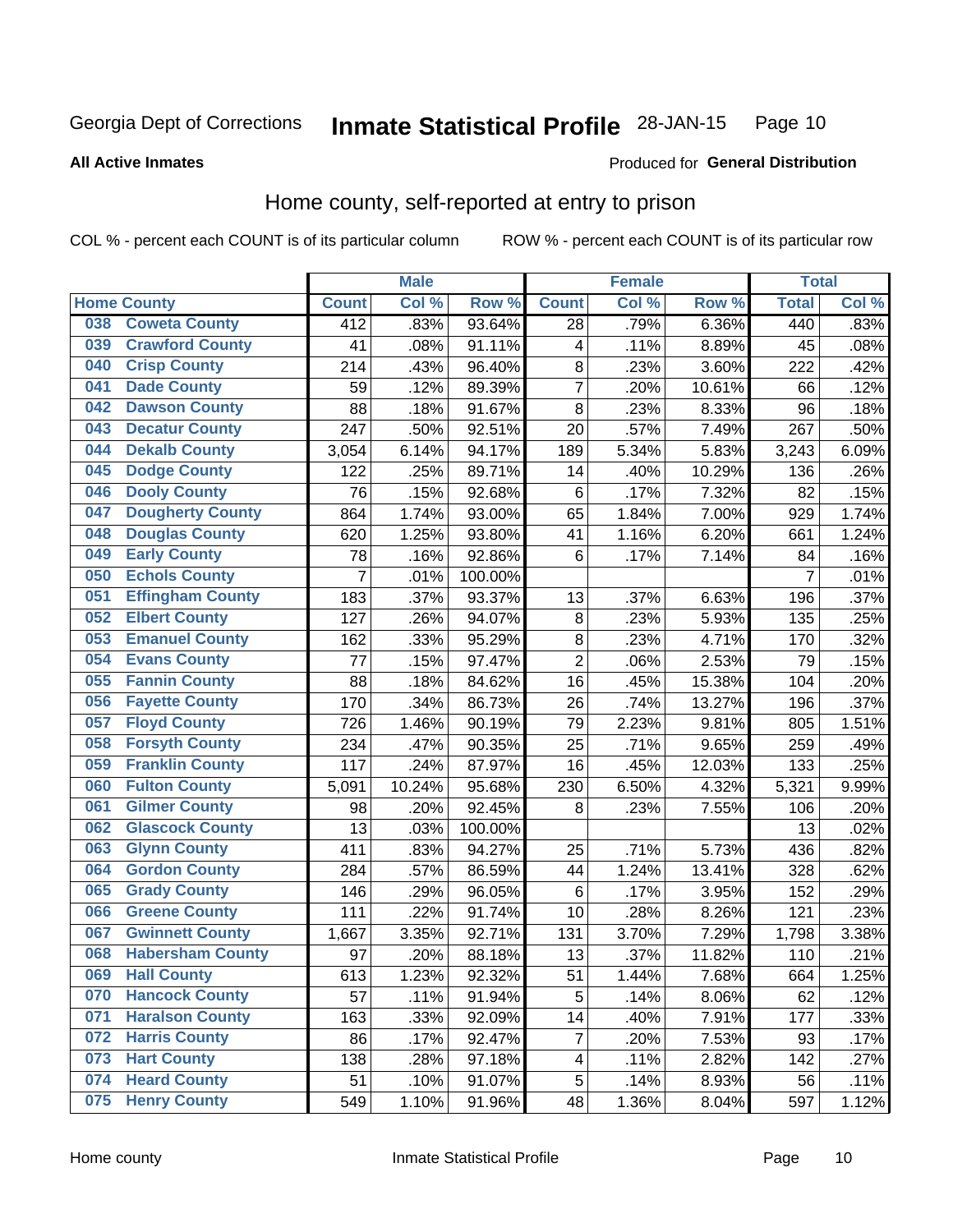#### **Inmate Statistical Profile 28-JAN-15** Page 11

### **All Active Inmates**

# Produced for General Distribution

# Home county, self-reported at entry to prison

COL % - percent each COUNT is of its particular column

|     |                          |              | <b>Male</b> |        |                         | <b>Female</b> |        | <b>Total</b> |       |
|-----|--------------------------|--------------|-------------|--------|-------------------------|---------------|--------|--------------|-------|
|     | <b>Home County</b>       | <b>Count</b> | Col %       | Row %  | <b>Count</b>            | Col %         | Row %  | <b>Total</b> | Col%  |
| 076 | <b>Houston County</b>    | 560          | 1.13%       | 93.33% | 40                      | 1.13%         | 6.67%  | 600          | 1.13% |
| 077 | <b>Irwin County</b>      | 66           | .13%        | 94.29% | 4                       | .11%          | 5.71%  | 70           | .13%  |
| 078 | <b>Jackson County</b>    | 224          | .45%        | 91.80% | 20                      | .57%          | 8.20%  | 244          | .46%  |
| 079 | <b>Jasper County</b>     | 79           | .16%        | 90.80% | 8                       | .23%          | 9.20%  | 87           | .16%  |
| 080 | <b>Jeff Davis County</b> | 93           | .19%        | 94.90% | 5                       | .14%          | 5.10%  | 98           | .18%  |
| 081 | <b>Jefferson County</b>  | 185          | .37%        | 96.35% | $\overline{7}$          | .20%          | 3.65%  | 192          | .36%  |
| 082 | <b>Jenkins County</b>    | 60           | .12%        | 95.24% | $\overline{3}$          | .08%          | 4.76%  | 63           | .12%  |
| 083 | <b>Johnson County</b>    | 39           | .08%        | 88.64% | 5                       | .14%          | 11.36% | 44           | .08%  |
| 084 | <b>Jones County</b>      | 121          | .24%        | 93.08% | $\boldsymbol{9}$        | .25%          | 6.92%  | 130          | .24%  |
| 085 | <b>Lamar County</b>      | 66           | .13%        | 91.67% | $\,6$                   | .17%          | 8.33%  | 72           | .14%  |
| 086 | <b>Lanier County</b>     | 40           | .08%        | 97.56% | $\mathbf 1$             | .03%          | 2.44%  | 41           | .08%  |
| 087 | <b>Laurens County</b>    | 280          | .56%        | 95.56% | 13                      | .37%          | 4.44%  | 293          | .55%  |
| 088 | <b>Lee County</b>        | 102          | .21%        | 91.07% | 10                      | .28%          | 8.93%  | 112          | .21%  |
| 089 | <b>Liberty County</b>    | 231          | .46%        | 94.29% | 14                      | .40%          | 5.71%  | 245          | .46%  |
| 090 | <b>Lincoln County</b>    | 24           | .05%        | 96.00% | $\mathbf 1$             | .03%          | 4.00%  | 25           | .05%  |
| 091 | <b>Long County</b>       | 40           | .08%        | 90.91% | 4                       | .11%          | 9.09%  | 44           | .08%  |
| 092 | <b>Lowndes County</b>    | 469          | .94%        | 94.94% | 25                      | .71%          | 5.06%  | 494          | .93%  |
| 093 | <b>Lumpkin County</b>    | 95           | .19%        | 91.35% | $\boldsymbol{9}$        | .25%          | 8.65%  | 104          | .20%  |
| 094 | <b>Macon County</b>      | 73           | .15%        | 96.05% | 3                       | .08%          | 3.95%  | 76           | .14%  |
| 095 | <b>Madison County</b>    | 158          | .32%        | 94.05% | 10                      | .28%          | 5.95%  | 168          | .32%  |
| 096 | <b>Marion County</b>     | 46           | .09%        | 92.00% | $\overline{\mathbf{4}}$ | .11%          | 8.00%  | 50           | .09%  |
| 097 | <b>Mcduffie County</b>   | 151          | .30%        | 96.18% | $\,6$                   | .17%          | 3.82%  | 157          | .29%  |
| 098 | <b>Mcintosh County</b>   | 67           | .13%        | 98.53% | $\mathbf{1}$            | .03%          | 1.47%  | 68           | .13%  |
| 099 | <b>Meriwether County</b> | 154          | .31%        | 92.22% | 13                      | .37%          | 7.78%  | 167          | .31%  |
| 100 | <b>Miller County</b>     | 35           | .07%        | 92.11% | 3                       | .08%          | 7.89%  | 38           | .07%  |
| 101 | <b>Mitchell County</b>   | 159          | .32%        | 94.64% | $\boldsymbol{9}$        | .25%          | 5.36%  | 168          | .32%  |
| 102 | <b>Monroe County</b>     | 118          | .24%        | 94.40% | $\overline{7}$          | .20%          | 5.60%  | 125          | .23%  |
| 103 | <b>Montgomery County</b> | 62           | .12%        | 91.18% | $\,6$                   | .17%          | 8.82%  | 68           | .13%  |
| 104 | <b>Morgan County</b>     | 115          | .23%        | 94.26% | $\overline{7}$          | .20%          | 5.74%  | 122          | .23%  |
| 105 | <b>Murray County</b>     | 163          | .33%        | 94.22% | 10                      | .28%          | 5.78%  | 173          | .32%  |
| 106 | <b>Muscogee County</b>   | 1,033        | 2.08%       | 95.47% | 49                      | 1.39%         | 4.53%  | 1,082        | 2.03% |
| 107 | <b>Newton County</b>     | 550          | 1.11%       | 91.97% | 48                      | 1.36%         | 8.03%  | 598          | 1.12% |
| 108 | <b>Oconee County</b>     | 40           | .08%        | 90.91% | 4                       | .11%          | 9.09%  | 44           | .08%  |
| 109 | <b>Oglethorpe County</b> | 68           | .14%        | 93.15% | 5                       | .14%          | 6.85%  | 73           | .14%  |
| 110 | <b>Paulding County</b>   | 300          | .60%        | 92.02% | 26                      | .74%          | 7.98%  | 326          | .61%  |
| 111 | <b>Peach County</b>      | 115          | .23%        | 95.04% | 6                       | .17%          | 4.96%  | 121          | .23%  |
| 112 | <b>Pickens County</b>    | 107          | .22%        | 89.17% | 13                      | .37%          | 10.83% | 120          | .23%  |
| 113 | <b>Pierce County</b>     | 84           | .17%        | 93.33% | $\,6$                   | .17%          | 6.67%  | 90           | .17%  |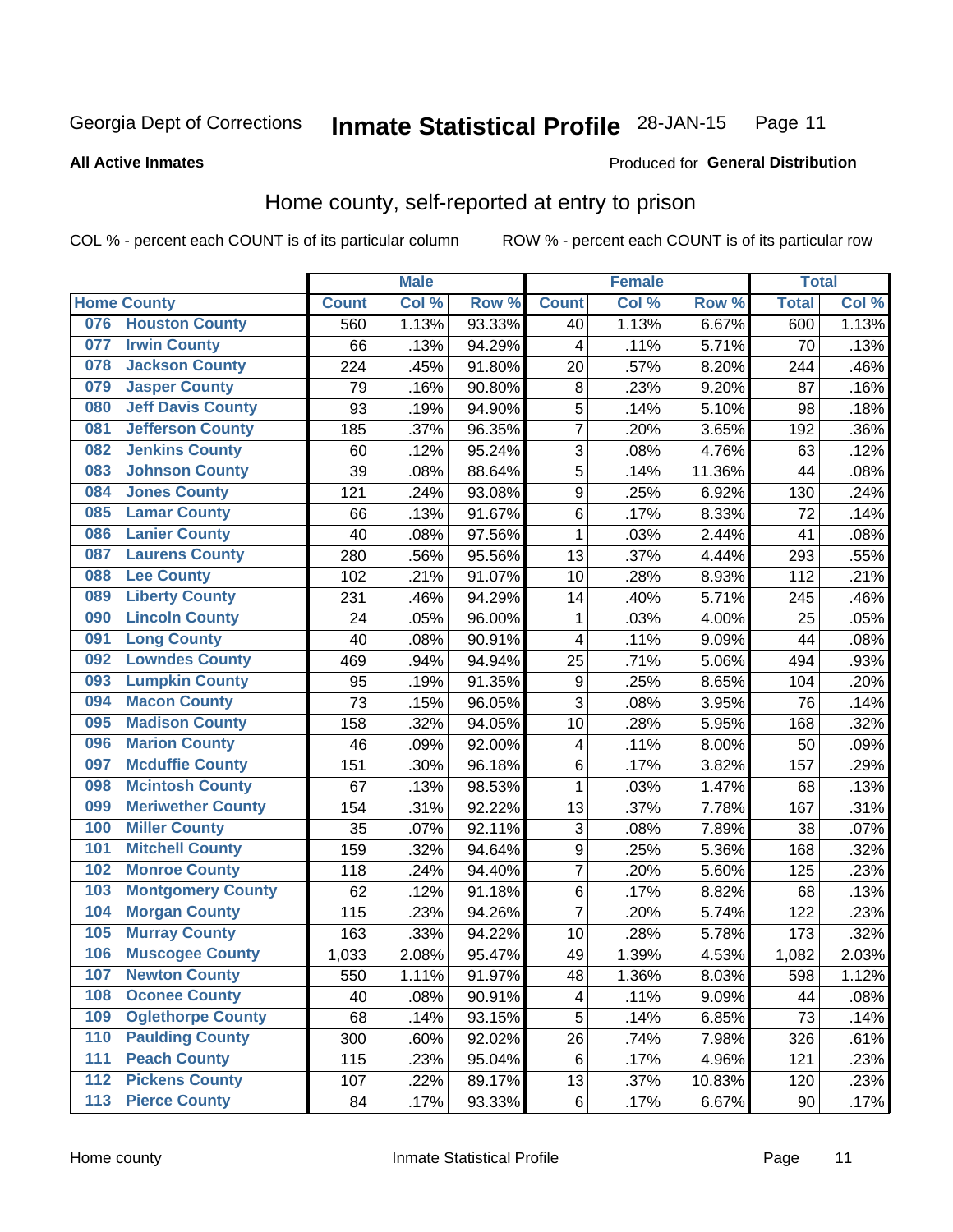#### Inmate Statistical Profile 28-JAN-15 Page 12

### **All Active Inmates**

### Produced for General Distribution

# Home county, self-reported at entry to prison

COL % - percent each COUNT is of its particular column

|                    |                          |              | <b>Male</b> |         |                  | <b>Female</b> |        | <b>Total</b>    |       |
|--------------------|--------------------------|--------------|-------------|---------|------------------|---------------|--------|-----------------|-------|
| <b>Home County</b> |                          | <b>Count</b> | Col %       | Row %   | <b>Count</b>     | Col %         | Row %  | <b>Total</b>    | Col%  |
| 114                | <b>Pike County</b>       | 48           | .10%        | 90.57%  | 5                | .14%          | 9.43%  | $\overline{53}$ | .10%  |
| $\overline{115}$   | <b>Polk County</b>       | 239          | .48%        | 93.73%  | 16               | .45%          | 6.27%  | 255             | .48%  |
| 116                | <b>Pulaski County</b>    | 69           | .14%        | 95.83%  | 3                | .08%          | 4.17%  | 72              | .14%  |
| 117                | <b>Putnam County</b>     | 156          | .31%        | 91.76%  | 14               | .40%          | 8.24%  | 170             | .32%  |
| 118                | <b>Quitman County</b>    | 18           | .04%        | 94.74%  | 1                | .03%          | 5.26%  | 19              | .04%  |
| 119                | <b>Rabun County</b>      | 43           | .09%        | 86.00%  | $\overline{7}$   | .20%          | 14.00% | 50              | .09%  |
| 120                | <b>Randolph County</b>   | 65           | .13%        | 92.86%  | 5                | .14%          | 7.14%  | 70              | .13%  |
| 121                | <b>Richmond County</b>   | 1,677        | 3.37%       | 94.53%  | 97               | 2.74%         | 5.47%  | 1,774           | 3.33% |
| 122                | <b>Rockdale County</b>   | 366          | .74%        | 91.73%  | 33               | .93%          | 8.27%  | 399             | .75%  |
| 123                | <b>Schley County</b>     | 19           | .04%        | 95.00%  | 1                | .03%          | 5.00%  | 20              | .04%  |
| 124                | <b>Screven County</b>    | 126          | .25%        | 93.33%  | $\boldsymbol{9}$ | .25%          | 6.67%  | 135             | .25%  |
| 125                | <b>Seminole County</b>   | 69           | .14%        | 92.00%  | 6                | .17%          | 8.00%  | 75              | .14%  |
| 126                | <b>Spalding County</b>   | 449          | .90%        | 95.33%  | 22               | .62%          | 4.67%  | 471             | .88%  |
| 127                | <b>Stephens County</b>   | 137          | .28%        | 93.84%  | 9                | .25%          | 6.16%  | 146             | .27%  |
| 128                | <b>Stewart County</b>    | 28           | .06%        | 100.00% |                  |               |        | 28              | .05%  |
| 129                | <b>Sumter County</b>     | 191          | .38%        | 95.02%  | 10               | .28%          | 4.98%  | 201             | .38%  |
| 130                | <b>Talbot County</b>     | 43           | .09%        | 95.56%  | $\overline{2}$   | .06%          | 4.44%  | 45              | .08%  |
| 131                | <b>Taliaferro County</b> | 18           | .04%        | 94.74%  | 1                | .03%          | 5.26%  | 19              | .04%  |
| 132                | <b>Tattnall County</b>   | 156          | .31%        | 94.55%  | $\boldsymbol{9}$ | .25%          | 5.45%  | 165             | .31%  |
| 133                | <b>Taylor County</b>     | 63           | .13%        | 91.30%  | 6                | .17%          | 8.70%  | 69              | .13%  |
| 134                | <b>Telfair County</b>    | 95           | .19%        | 92.23%  | 8                | .23%          | 7.77%  | 103             | .19%  |
| 135                | <b>Terrell County</b>    | 80           | .16%        | 91.95%  | $\overline{7}$   | .20%          | 8.05%  | 87              | .16%  |
| 136                | <b>Thomas County</b>     | 190          | .38%        | 95.00%  | 10               | .28%          | 5.00%  | 200             | .38%  |
| 137                | <b>Tift County</b>       | 290          | .58%        | 95.71%  | 13               | .37%          | 4.29%  | 303             | .57%  |
| 138                | <b>Toombs County</b>     | 324          | .65%        | 93.37%  | 23               | .65%          | 6.63%  | 347             | .65%  |
| 139                | <b>Towns County</b>      | 29           | .06%        | 87.88%  | 4                | .11%          | 12.12% | 33              | .06%  |
| 140                | <b>Treutlen County</b>   | 68           | .14%        | 93.15%  | 5                | .14%          | 6.85%  | 73              | .14%  |
| 141                | <b>Troup County</b>      | 491          | .99%        | 90.93%  | 49               | 1.39%         | 9.07%  | 540             | 1.01% |
| $\overline{142}$   | <b>Turner County</b>     | 61           | .12%        | 89.71%  | 7                | .20%          | 10.29% | 68              | .13%  |
| 143                | <b>Twiggs County</b>     | 63           | .13%        | 94.03%  | 4                | .11%          | 5.97%  | 67              | .13%  |
| 144                | <b>Union County</b>      | 48           | .10%        | 77.42%  | 14               | .40%          | 22.58% | 62              | .12%  |
| 145                | <b>Upson County</b>      | 140          | .28%        | 92.72%  | 11               | .31%          | 7.28%  | 151             | .28%  |
| 146                | <b>Walker County</b>     | 346          | .70%        | 91.29%  | 33               | .93%          | 8.71%  | 379             | .71%  |
| 147                | <b>Walton County</b>     | 422          | .85%        | 92.75%  | 33               | .93%          | 7.25%  | 455             | .85%  |
| 148                | <b>Ware County</b>       | 267          | .54%        | 95.02%  | 14               | .40%          | 4.98%  | 281             | .53%  |
| 149                | <b>Warren County</b>     | 29           | .06%        | 96.67%  | 1                | .03%          | 3.33%  | 30              | .06%  |
| 150                | <b>Washington County</b> | 178          | .36%        | 91.75%  | 16               | .45%          | 8.25%  | 194             | .36%  |
| 151                | <b>Wayne County</b>      | 186          | .37%        | 90.73%  | 19               | .54%          | 9.27%  | 205             | .38%  |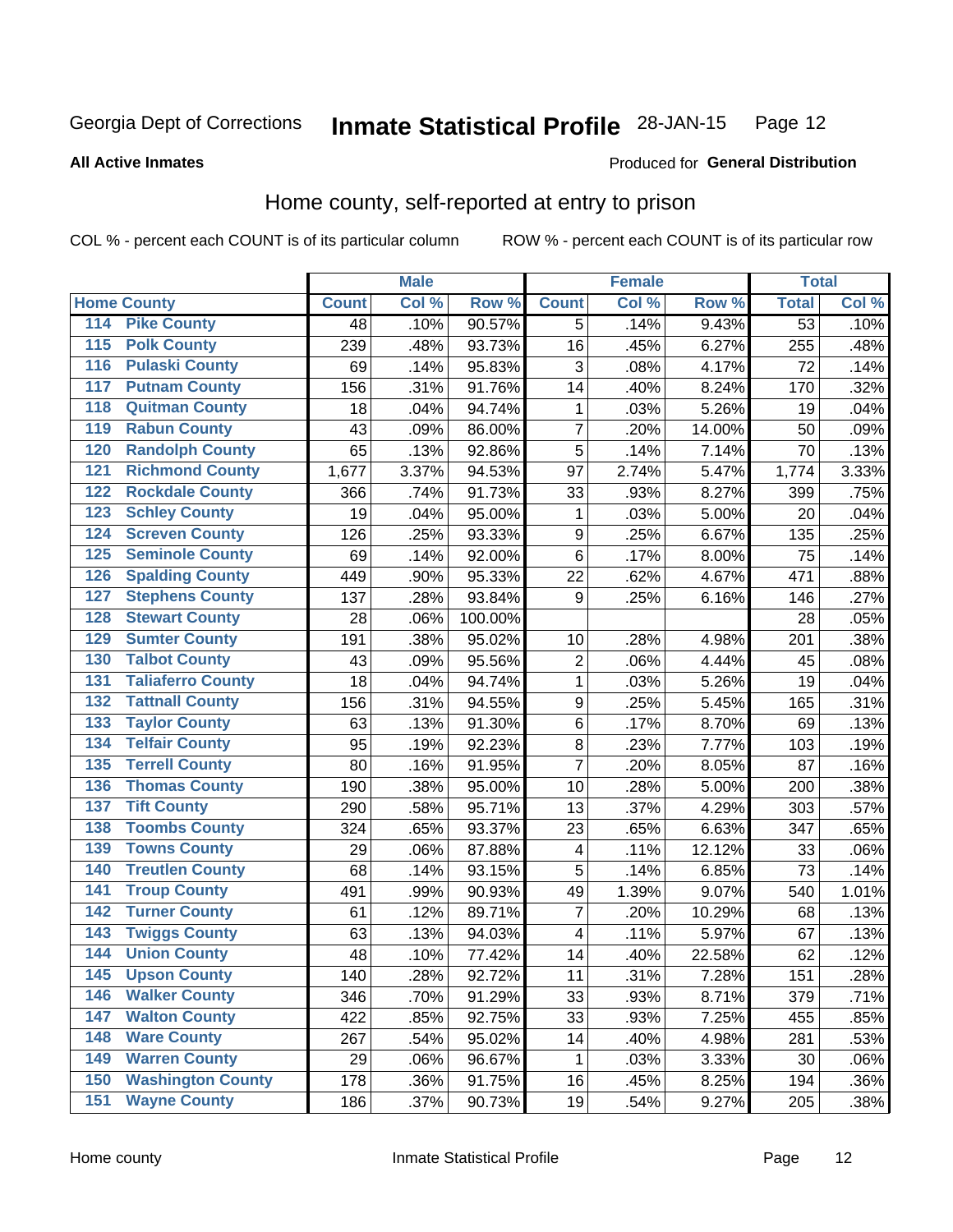#### Inmate Statistical Profile 28-JAN-15 Page 13

### **All Active Inmates**

# Produced for General Distribution

# Home county, self-reported at entry to prison

COL % - percent each COUNT is of its particular column

|     |                             |              | <b>Male</b> |           |                 | <b>Female</b> |        | <b>Total</b> |       |
|-----|-----------------------------|--------------|-------------|-----------|-----------------|---------------|--------|--------------|-------|
|     | <b>Home County</b>          | <b>Count</b> | Col %       | Row %     | <b>Count</b>    | Col %         | Row %  | <b>Total</b> | Col % |
| 152 | <b>Webster County</b>       | 11           | .02%        | 100.00%   |                 |               |        | 11           | .02%  |
| 153 | <b>Wheeler County</b>       | 20           | .04%        | 95.24%    |                 | .03%          | 4.76%  | 21           | .04%  |
| 154 | <b>White County</b>         | 88           | .18%        | 84.62%    | 16              | .45%          | 15.38% | 104          | .20%  |
| 155 | <b>Whitfield County</b>     | 394          | .79%        | 88.54%    | 51              | 1.44%         | 11.46% | 445          | .84%  |
| 156 | <b>Wilcox County</b>        | 46           | .09%        | $90.20\%$ | 5               | .14%          | 9.80%  | 51           | .10%  |
| 157 | <b>Wilkes County</b>        | 67           | .13%        | 91.78%    | 6               | .17%          | 8.22%  | 73           | .14%  |
| 158 | <b>Wilkinson County</b>     | 54           | $.11\%$     | 93.10%    | 4               | .11%          | 6.90%  | 58           | .11%  |
| 159 | <b>Worth County</b>         | 104          | .21%        | 92.86%    | 8               | .23%          | 7.14%  | 112          | .21%  |
| 999 | <b>Other Custody/Out Of</b> | 186          | .37%        | 92.54%    | 15 <sub>1</sub> | .42%          | 7.46%  | 201          | .38%  |
|     | <b>State</b>                |              |             |           |                 |               |        |              |       |
|     | <b>Total Rported</b>        | 49,716       | 100%        | 93.36%    | 3,537           | 100%          | 6.64%  | 53,253       | 100%  |

| Reported<br>NOT |        |       |        |
|-----------------|--------|-------|--------|
| <b>Total</b>    | 49,716 | 3,537 | 53,253 |

|  | Mode (most frequent) | <b>Fulton County</b> | <b>Fulton County</b> | <b>Fulton County</b> |
|--|----------------------|----------------------|----------------------|----------------------|
|--|----------------------|----------------------|----------------------|----------------------|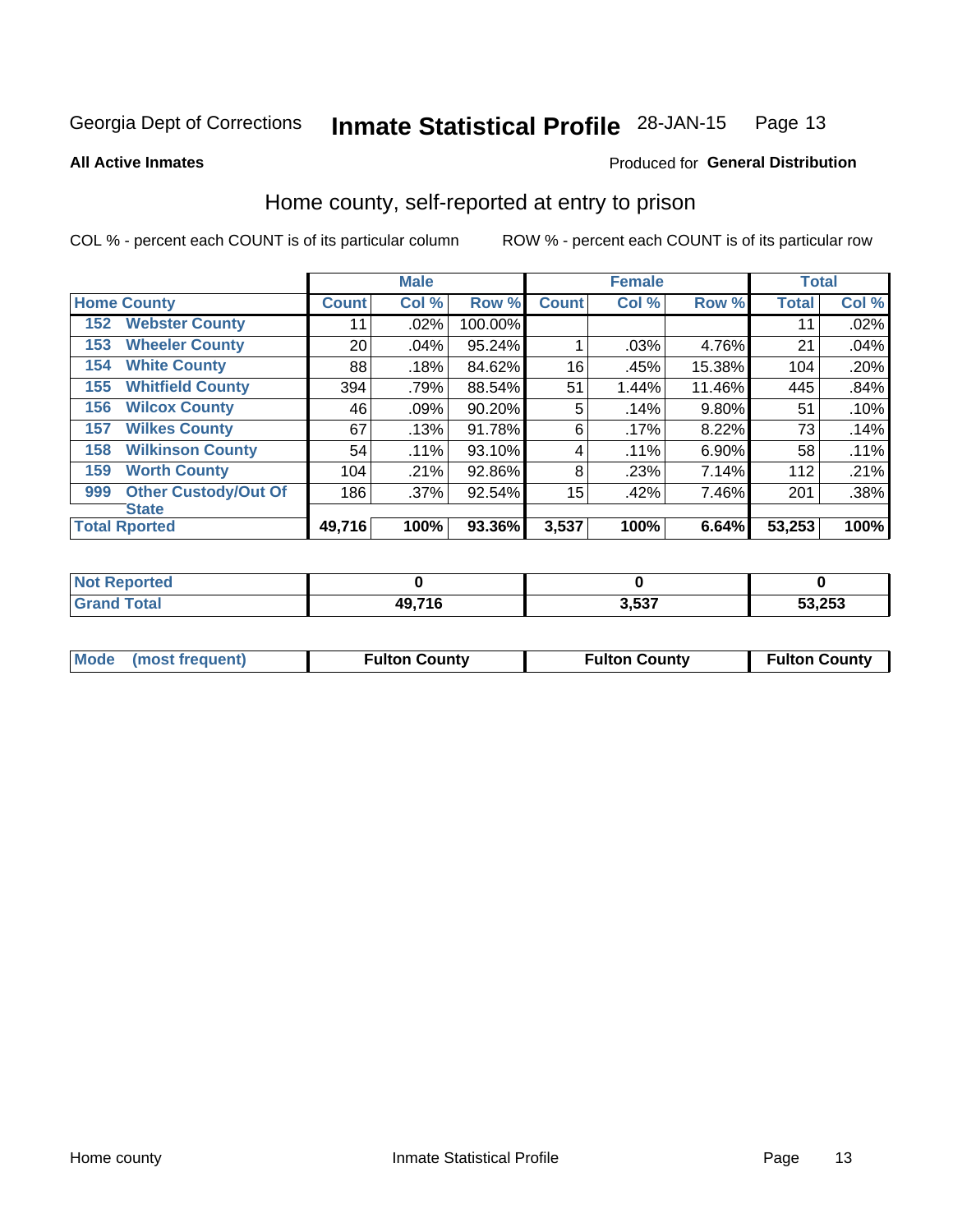#### **Inmate Statistical Profile 28-JAN-15** Page 14

### **All Active Inmates**

### Produced for General Distribution

# Employment status before prison, self-reported at entry to prison

COL % - percent each COUNT is of its particular column

|                           | <b>Male</b>  |        |         |              | <b>Female</b> | <b>Total</b> |        |        |
|---------------------------|--------------|--------|---------|--------------|---------------|--------------|--------|--------|
| <b>Employment Status</b>  | <b>Count</b> | Col %  | Row %   | <b>Count</b> | Col %         | Row %        | Total  | Col %  |
| <b>Full Time</b><br>01    | 18,104       | 44.84% | 95.97%  | 761          | 26.12%        | 4.03%        | 18,865 | 43.58% |
| <b>Part Time</b><br>02    | 3,491        | 8.65%  | 95.25%  | 174          | 5.97%         | 4.75%        | 3,665  | 8.47%  |
| Unempl $<$ 6M<br>03       | 2,689        | 6.66%  | 97.46%  | 70           | 2.40%         | 2.54%        | 2,759  | 6.37%  |
| Unempl > 6M<br>04         | 8,910        | 22.07% | 87.13%  | 1,316        | 45.16%        | 12.87%       | 10,226 | 23.62% |
| <b>Never Worked</b><br>05 | 4,219        | 10.45% | 95.52%  | 198          | 6.79%         | 4.48%        | 4,417  | 10.20% |
| 06<br><b>Student</b>      | 1,135        | 2.81%  | 95.94%  | 48           | 1.65%         | 4.06%        | 1,183  | 2.73%  |
| <b>Incapable</b><br>07    | ,821         | 4.51%  | 83.99%  | 347          | 11.91%        | 16.01%       | 2,168  | 5.01%  |
| <b>UNKNOWN</b><br>20      | 2            | .01%   | 100.00% |              |               |              | 2      | .01%   |
| <b>Total Reported</b>     | 40,371       | 100%   | 93.27%  | 2,914        | 100%          | 6.73%        | 43,285 | 100%   |

| <b>Not Reported</b> | 9,347  | $\sim$<br>ט∠ס | 9,970  |
|---------------------|--------|---------------|--------|
| <b>Grand Total</b>  | 49,718 | 3,537         | 53,255 |

| <b>Mode (most frequent)</b> | 6M<br><b>Jnempl</b> | <b>Full Time</b> |
|-----------------------------|---------------------|------------------|
|                             |                     |                  |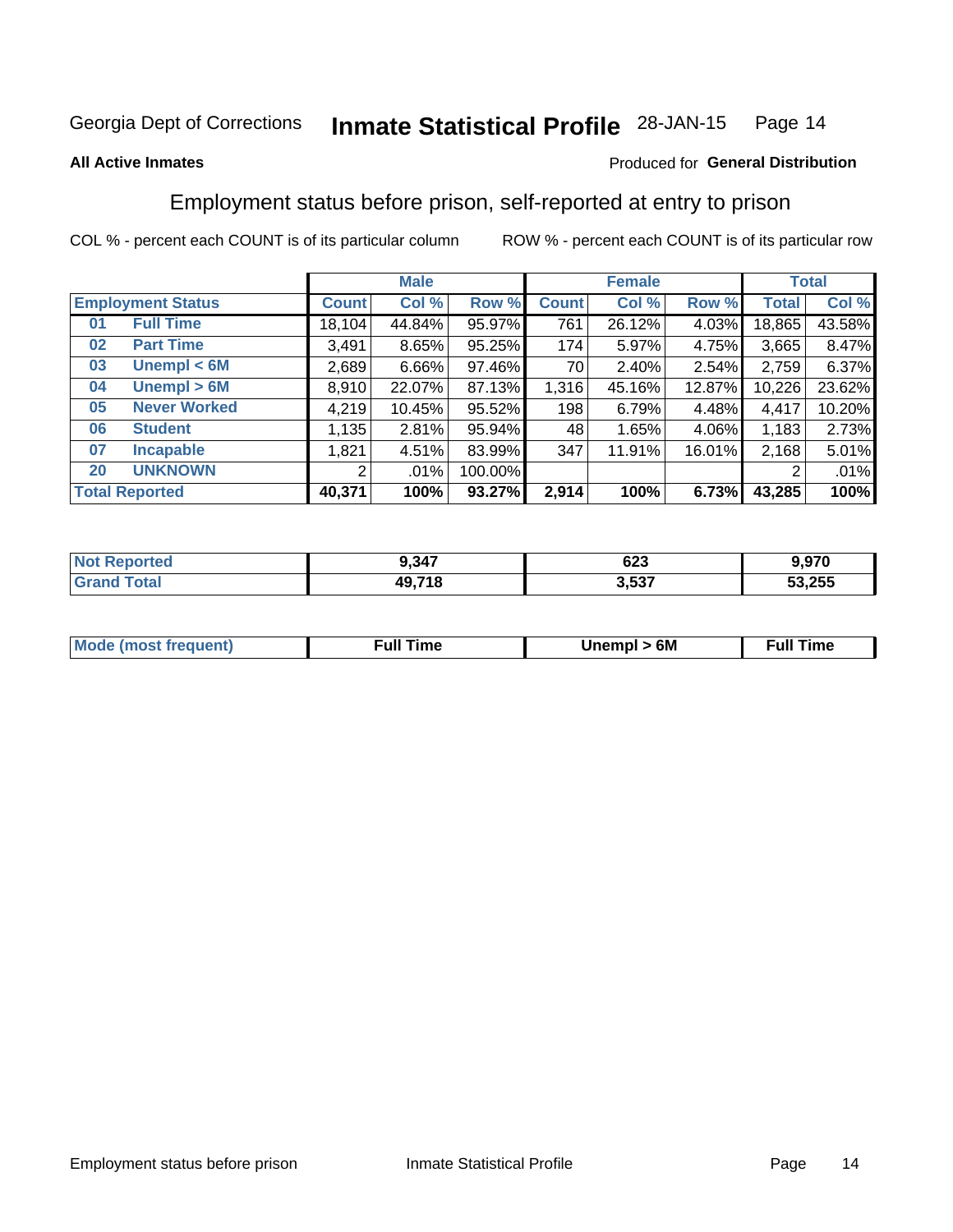### **All Active Inmates**

Produced for General Distribution

# Age at admission

COL % - percent each COUNT is of its particular column

|                         |                    | <b>Male</b> |        |                | <b>Female</b> |        |              | <b>Total</b> |
|-------------------------|--------------------|-------------|--------|----------------|---------------|--------|--------------|--------------|
| <b>Age At Admission</b> | <b>Count</b>       | Col %       | Row %  | <b>Count</b>   | Col %         | Row %  | <b>Total</b> | Col %        |
| 14                      | 18                 | 0.04%       | 90.00% | $\overline{2}$ | 0.06%         | 10.00% | 20           | 0.04%        |
| $\overline{15}$         | 58                 | 0.12%       | 98.31% | 1              | 0.03%         | 1.69%  | 59           | 0.11%        |
| 16                      | 188                | 0.38%       | 96.41% | 7              | 0.20%         | 3.59%  | 195          | 0.37%        |
| $\overline{17}$         | 712                | 1.43%       | 96.61% | 25             | 0.71%         | 3.39%  | 737          | 1.38%        |
| $\overline{18}$         | 1,349              | 2.71%       | 97.19% | 39             | 1.10%         | 2.81%  | 1,388        | 2.61%        |
| 19                      | 1,978              | 3.98%       | 96.68% | 68             | 1.92%         | 3.32%  | 2,046        | 3.84%        |
| 20                      | 2,248              | 4.52%       | 95.54% | 105            | 2.97%         | 4.46%  | 2,353        | 4.42%        |
| $\overline{21}$         | 2,207              | 4.44%       | 95.46% | 105            | 2.97%         | 4.54%  | 2,312        | 4.34%        |
| $\overline{22}$         | 2,326              | 4.68%       | 95.33% | 114            | 3.22%         | 4.67%  | 2,440        | 4.58%        |
| 23                      | 2,136              | 4.30%       | 93.81% | 141            | 3.99%         | 6.19%  | 2,277        | 4.28%        |
| 24                      | 2,052              | 4.13%       | 93.27% | 148            | 4.19%         | 6.73%  | 2,200        | 4.13%        |
| $\overline{25}$         | 1,886              | 3.79%       | 93.83% | 124            | 3.51%         | 6.17%  | 2,010        | 3.77%        |
| $\overline{26}$         | 1,807              | 3.63%       | 93.92% | 117            | 3.31%         | 6.08%  | 1,924        | 3.61%        |
| $\overline{27}$         | 1,757              | 3.53%       | 91.99% | 153            | 4.33%         | 8.01%  | 1,910        | 3.59%        |
| 28                      | 1,686              | 3.39%       | 92.84% | 130            | 3.68%         | 7.16%  | 1,816        | 3.41%        |
| 29                      | 1,669              | 3.36%       | 93.34% | 119            | 3.37%         | 6.66%  | 1,788        | 3.36%        |
| 30                      | 1,637              | 3.29%       | 93.60% | 112            | 3.17%         | 6.40%  | 1,749        | 3.28%        |
| 31                      | 1,526              | 3.07%       | 92.32% | 127            | 3.59%         | 7.68%  | 1,653        | 3.10%        |
| 32                      | 1,447              | 2.91%       | 91.93% | 127            | 3.59%         | 8.07%  | 1,574        | 2.96%        |
| 33                      | 1,445              | 2.91%       | 91.63% | 132            | 3.73%         | 8.37%  | 1,577        | 2.96%        |
| 34                      | 1,417              | 2.85%       | 92.25% | 119            | 3.37%         | 7.75%  | 1,536        | 2.88%        |
| 35                      | 1,301              | 2.62%       | 91.94% | 114            | 3.22%         | 8.06%  | 1,415        | 2.66%        |
| 36                      | 1,301              | 2.62%       | 93.33% | 93             | 2.63%         | 6.67%  | 1,394        | 2.62%        |
| $\overline{37}$         | $\overline{1,}116$ | 2.24%       | 92.23% | 94             | 2.66%         | 7.77%  | 1,210        | 2.27%        |
| 38                      | 1,080              | 2.17%       | 92.86% | 83             | 2.35%         | 7.14%  | 1,163        | 2.18%        |
| 39                      | 1,013              | 2.04%       | 91.84% | 90             | 2.55%         | 8.16%  | 1,103        | 2.07%        |
| 40                      | 1,022              | 2.06%       | 92.24% | 86             | 2.43%         | 7.76%  | 1,108        | 2.08%        |
| 41                      | 960                | 1.93%       | 92.66% | 76             | 2.15%         | 7.34%  | 1,036        | 1.95%        |
| 42                      | 890                | 1.79%       | 92.04% | 77             | 2.18%         | 7.96%  | 967          | 1.82%        |
| 43                      | 884                | 1.78%       | 89.93% | 99             | 2.80%         | 10.07% | 983          | 1.85%        |
| 44                      | 799                | 1.61%       | 90.90% | 80             | 2.26%         | 9.10%  | 879          | 1.65%        |
| 45                      | 791                | 1.59%       | 91.55% | 73             | 2.06%         | 8.45%  | 864          | 1.62%        |
| 46                      | 689                | 1.39%       | 92.24% | 58             | 1.64%         | 7.76%  | 747          | 1.40%        |
| 47                      | 707                | 1.42%       | 92.66% | 56             | 1.58%         | 7.34%  | 763          | 1.43%        |
| 48                      | 682                | 1.37%       | 91.91% | 60             | 1.70%         | 8.09%  | 742          | 1.39%        |
| 49                      | 632                | 1.27%       | 92.26% | 53             | 1.50%         | 7.74%  | 685          | 1.29%        |
| 50                      | 538                | 1.08%       | 91.19% | 52             | 1.47%         | 8.81%  | 590          | 1.11%        |
| 51                      | 480                | 0.97%       | 90.91% | 48             | 1.36%         | 9.09%  | 528          | 0.99%        |
| 52                      | 470                | 0.95%       | 91.26% | 45             | 1.27%         | 8.74%  | 515          | 0.97%        |
| 53                      | 407                | 0.82%       | 89.25% | 49             | 1.39%         | 10.75% | 456          | 0.86%        |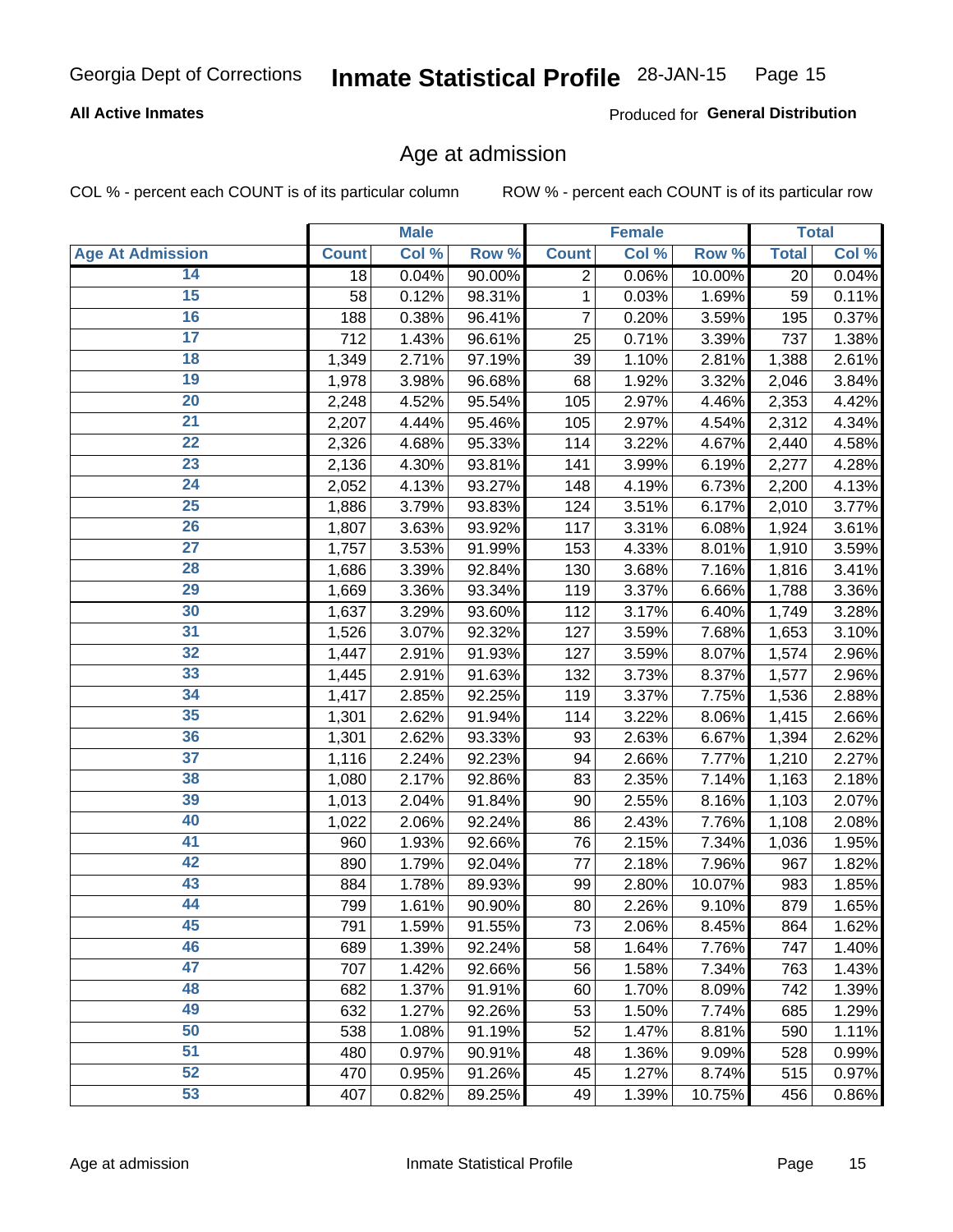### **All Active Inmates**

Produced for General Distribution

# Age at admission

COL % - percent each COUNT is of its particular column

|                         |                  | <b>Male</b> |         |                 | <b>Female</b> |                  |                | <b>Total</b> |
|-------------------------|------------------|-------------|---------|-----------------|---------------|------------------|----------------|--------------|
| <b>Age At Admission</b> | <b>Count</b>     | Col %       | Row %   | <b>Count</b>    | Col %         | Row <sup>%</sup> | <b>Total</b>   | Col %        |
| 54                      | $\overline{379}$ | 0.76%       | 93.58%  | $\overline{26}$ | 0.74%         | 6.42%            | 405            | 0.76%        |
| 55                      | 310              | 0.62%       | 93.66%  | 21              | 0.59%         | 6.34%            | 331            | 0.62%        |
| 56                      | 273              | 0.55%       | 93.81%  | 18              | 0.51%         | 6.19%            | 291            | 0.55%        |
| 57                      | 226              | 0.45%       | 93.39%  | 16              | 0.45%         | 6.61%            | 242            | 0.45%        |
| 58                      | 208              | 0.42%       | 96.74%  | $\overline{7}$  | 0.20%         | 3.26%            | 215            | 0.40%        |
| 59                      | 173              | 0.35%       | 93.01%  | $\overline{13}$ | 0.37%         | 6.99%            | 186            | 0.35%        |
| 60                      | 146              | 0.29%       | 93.59%  | 10              | 0.28%         | 6.41%            | 156            | 0.29%        |
| 61                      | 126              | 0.25%       | 96.18%  | 5               | 0.14%         | 3.82%            | 131            | 0.25%        |
| 62                      | 96               | 0.19%       | 96.97%  | 3               | 0.08%         | 3.03%            | 99             | 0.19%        |
| 63                      | 87               | 0.17%       | 97.75%  | $\overline{2}$  | 0.06%         | 2.25%            | 89             | 0.17%        |
| 64                      | 80               | 0.16%       | 96.39%  | $\overline{3}$  | 0.08%         | 3.61%            | 83             | 0.16%        |
| 65                      | 45               | 0.09%       | 91.84%  | 4               | 0.11%         | 8.16%            | 49             | 0.09%        |
| 66                      | 48               | 0.10%       | 100.00% |                 |               |                  | 48             | 0.09%        |
| 67                      | 34               | 0.07%       | 94.44%  | $\overline{2}$  | 0.06%         | 5.56%            | 36             | 0.07%        |
| 68                      | 30               | 0.06%       | 96.77%  | 1               | 0.03%         | 3.23%            | 31             | 0.06%        |
| 69                      | 29               | 0.06%       | 100.00% |                 |               |                  | 29             | 0.05%        |
| 70                      | 27               | 0.05%       | 93.10%  | $\overline{2}$  | 0.06%         | 6.90%            | 29             | 0.05%        |
| $\overline{71}$         | 15               | 0.03%       | 100.00% |                 |               |                  | 15             | 0.03%        |
| $\overline{72}$         | 21               | 0.04%       | 91.30%  | $\overline{2}$  | 0.06%         | 8.70%            | 23             | 0.04%        |
| 73                      | $\overline{7}$   | 0.01%       | 100.00% |                 |               |                  | $\overline{7}$ | 0.01%        |
| 74                      | 10               | 0.02%       | 100.00% |                 |               |                  | 10             | 0.02%        |
| 75                      | 8                | 0.02%       | 100.00% |                 |               |                  | 8              | 0.02%        |
| 76                      | 8                | 0.02%       | 100.00% |                 |               |                  | 8              | 0.02%        |
| $\overline{77}$         | $\overline{7}$   | 0.01%       | 100.00% |                 |               |                  | $\overline{7}$ | 0.01%        |
| 78                      | $\overline{2}$   | 0.01%       | 100.00% |                 |               |                  | $\overline{2}$ | 0.01%        |
| 79                      | $\overline{2}$   | 0.01%       | 100.00% |                 |               |                  | $\overline{2}$ | 0.01%        |
| 80                      | $\overline{2}$   | 0.01%       | 100.00% |                 |               |                  | $\overline{2}$ | 0.01%        |
| 81                      | $\mathbf{1}$     | 0.01%       | 100.00% |                 |               |                  | $\mathbf{1}$   | 0.01%        |
| $\overline{82}$         | $\overline{2}$   | 0.01%       | 100.00% |                 |               |                  | $\overline{2}$ | 0.01%        |
| 84                      | $\overline{2}$   | 0.01%       | 100.00% |                 |               |                  | $\overline{2}$ | 0.01%        |
| <b>Total Reported</b>   | 49,715           | 100%        | 93.36%  | 3,536           | 100%          | 6.64%            | 53,251         | 100%         |

| <b>Not Reported</b> |              |       |        |
|---------------------|--------------|-------|--------|
| <b>Grand Total</b>  | <b>49716</b> | 3,537 | 53,253 |

| <b>Mean</b><br>(average) | 32.24       | 34.00    | 32.36    |
|--------------------------|-------------|----------|----------|
| <b>Median (middle)</b>   | 30          | າາ<br>აა | 30       |
| Mode<br>(most frequent)  | <u>. . </u> |          | n,<br>LL |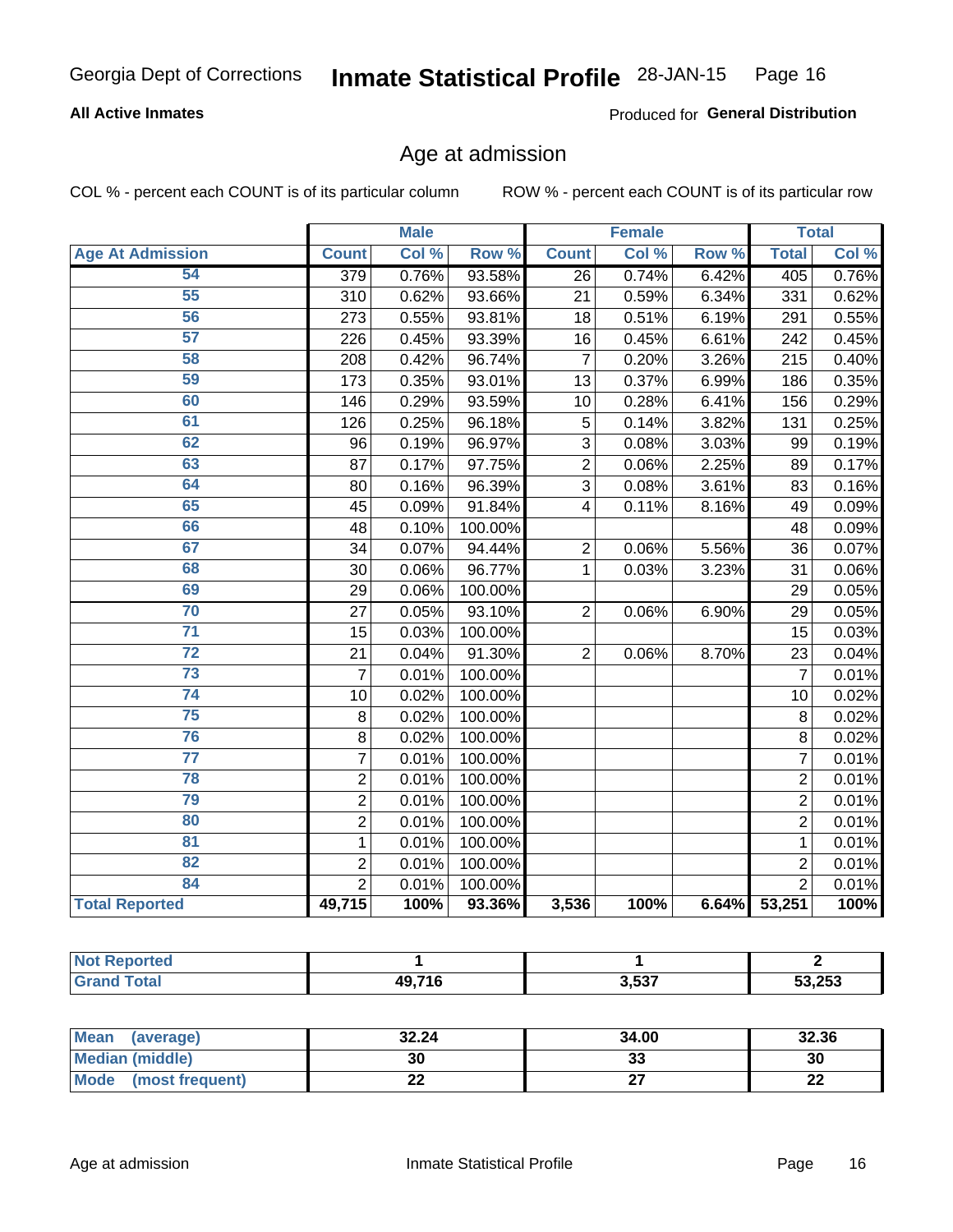### **All Active Inmates**

### Produced for General Distribution

# Height, measured at entry to prison

COL % - percent each COUNT is of its particular column

|                       |                | <b>Male</b> |         |              | <b>Female</b> |        |                | <b>Total</b> |
|-----------------------|----------------|-------------|---------|--------------|---------------|--------|----------------|--------------|
| <b>Height</b>         | <b>Count</b>   | Col %       | Row %   | <b>Count</b> | Col %         | Row %  | <b>Total</b>   | Col %        |
| 4'10''                | 2              | 0.02%       | 11.76%  | 15           | 7.43%         | 88.24% | 17             | 0.15%        |
| 4'11''                | 12             | 0.11%       | 15.79%  | 64           | 31.68%        | 84.21% | 76             | 0.65%        |
| 5'02''                |                | 0.01%       | 50.00%  |              | 0.50%         | 50.00% | $\overline{2}$ | 0.02%        |
| 5'03''                |                | 0.01%       | 100.00% |              |               |        |                | 0.01%        |
| 5'05''                | 4              | 0.04%       | 100.00% |              |               |        | 4              | 0.03%        |
| 5'06''                | 5              | 0.04%       | 100.00% |              |               |        | 5              | 0.04%        |
| 5'07''                | 5              | 0.04%       | 100.00% |              |               |        | 5              | 0.04%        |
| 5'08''                | $\overline{7}$ | 0.06%       | 100.00% |              |               |        | $\overline{7}$ | 0.06%        |
| 5'09''                | 3              | 0.03%       | 100.00% |              |               |        | 3              | 0.03%        |
| 5'10''                | 5,493          | 48.07%      | 98.67%  | 74           | 36.63%        | 1.33%  | 5,567          | 47.87%       |
| 5'11''                | 5,863          | 51.30%      | 99.19%  | 48           | 23.76%        | 0.81%  | 5,911          | 50.83%       |
| 6'00''                | 5              | 0.04%       | 100.00% |              |               |        | 5              | 0.04%        |
| 6'01''                | 5              | 0.04%       | 100.00% |              |               |        | 5              | 0.04%        |
| 6'02''                | 3              | 0.03%       | 100.00% |              |               |        | 3              | 0.03%        |
| 6'04"                 | 1              | 0.01%       | 100.00% |              |               |        | 1              | 0.01%        |
| 6'10''                | 6              | 0.05%       | 100.00% |              |               |        | 6              | 0.05%        |
| 6'11''                | 11             | 0.10%       | 100.00% |              |               |        | 11             | 0.09%        |
| Seven feet +          |                | 0.01%       | 100.00% |              |               |        |                | 0.01%        |
| <b>Total Reported</b> | 11,428         | 100%        | 98.26%  | 202          | 100%          | 1.74%  | 11,630         | 100%         |

| τec<br>m. | 38,288         | 3,335 | coo<br>נ∡ס, ו |
|-----------|----------------|-------|---------------|
|           | $AQ$ 716<br>۰o | 3,537 | 53,253        |

| Mean<br>(average)              | 5'11" | 5'06" | 5'10" |
|--------------------------------|-------|-------|-------|
| Median (middle)                | 5'11" | 5'10" | 5'11" |
| <b>Mode</b><br>(most frequent) | 5'11" | 5'10" | 5'11" |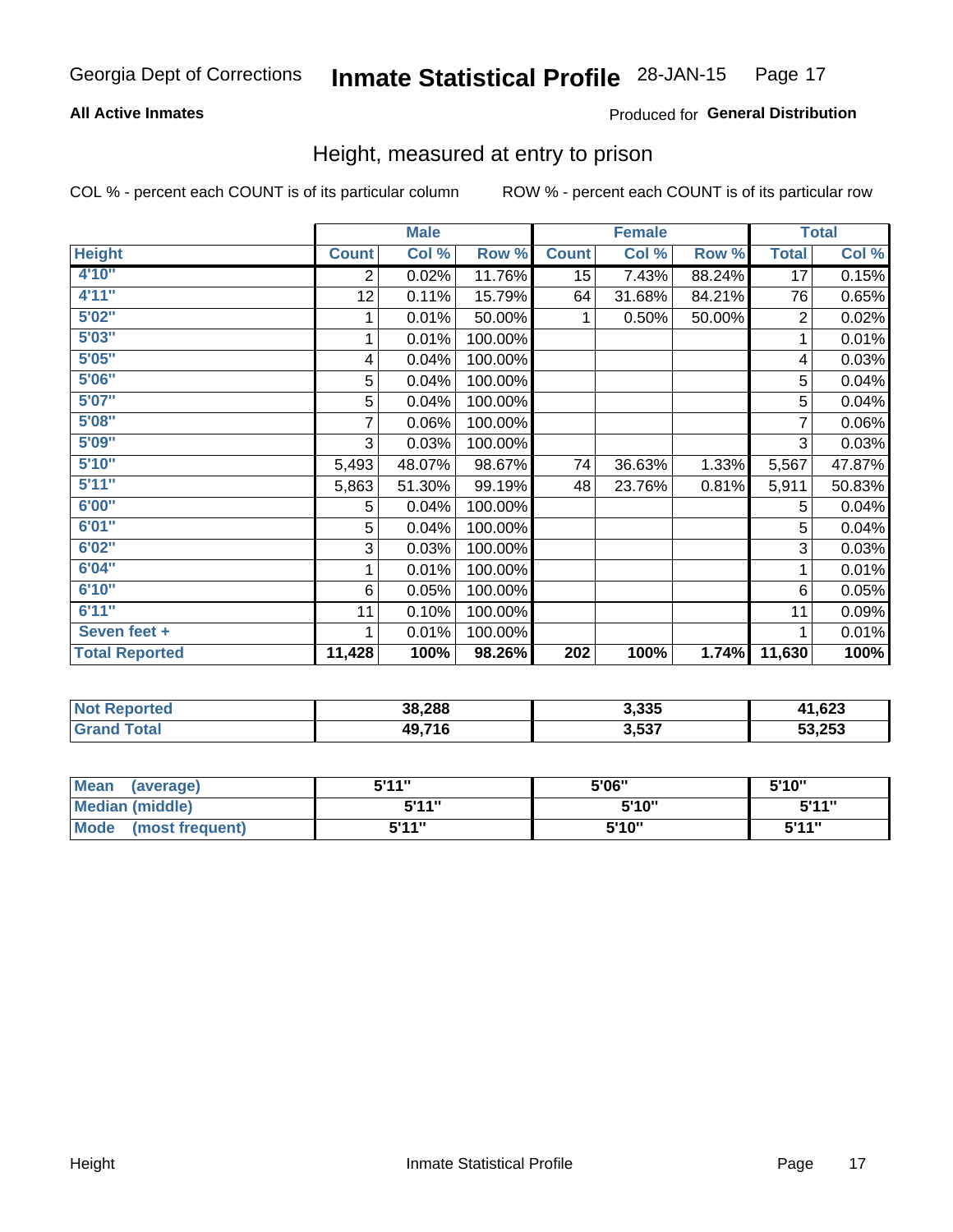**All Active Inmates** 

Produced for General Distribution

# Weight, measured at entry to prison

COL % - percent each COUNT is of its particular column

|                                                    |                | <b>Male</b> |         |                         | <b>Female</b>   |        |                | <b>Total</b> |
|----------------------------------------------------|----------------|-------------|---------|-------------------------|-----------------|--------|----------------|--------------|
| Weight                                             | <b>Count</b>   | Col %       | Row %   | <b>Count</b>            | Col %           | Row %  | <b>Total</b>   | Col %        |
| <b>Under 80 pounds</b>                             | 13             | 0.03%       | 100.00% |                         |                 |        | 13             | 0.02%        |
| 80 - 89 pounds                                     | $\mathbf 2$    | 0.01%       | 100.00% |                         |                 |        | $\overline{2}$ | 0.01%        |
| 90 - 99 pounds                                     | $\overline{2}$ | 0.01%       | 15.38%  | 11                      | 0.31%           | 84.62% | 13             | 0.02%        |
| 100 - 109 pounds                                   | 31             | 0.06%       | 52.54%  | 28                      | 0.79%           | 47.46% | 59             | 0.11%        |
| 110 - 119 pounds                                   | 91             | 0.19%       | 46.43%  | 105                     | 2.98%           | 53.57% | 196            | 0.37%        |
| 120 - 129 pounds                                   | 440            | 0.89%       | 69.62%  | 192                     | 5.45%           | 30.38% | 632            | 1.20%        |
| 130 - 139 pounds                                   | 1,485          | 3.02%       | 82.32%  | 319                     | 9.05%           | 17.68% | 1,804          | 3.42%        |
| 140 - 149 pounds                                   | 3,200          | 6.51%       | 89.04%  | 394                     | 11.18%          | 10.96% | 3,594          | 6.82%        |
| 150 - 159 pounds                                   | 4,942          | 10.05%      | 92.43%  | 405                     | 11.49%          | 7.57%  | 5,347          | 10.14%       |
| 160 - 169 pounds                                   | 6,499          | 13.21%      | 94.11%  | 407                     | 11.55%          | 5.89%  | 6,906          | 13.10%       |
| 170 - 179 pounds                                   | 6,293          | 12.79%      | 94.77%  | 347                     | 9.85%           | 5.23%  | 6,640          | 12.60%       |
| 180 - 189 pounds                                   | 6,448          | 13.11%      | 95.22%  | 324                     | 9.19%           | 4.78%  | 6,772          | 12.85%       |
| 190 - 199 pounds                                   | 4,590          | 9.33%       | 95.68%  | 207                     | 5.87%           | 4.32%  | 4,797          | 9.10%        |
| 200 - 209 pounds                                   | 4,027          | 8.19%       | 95.45%  | 192                     | 5.45%           | 4.55%  | 4,219          | 8.00%        |
| 210 - 219 pounds                                   | 3,000          | 6.10%       | 95.91%  | 128                     | 3.63%           | 4.09%  | 3,128          | 5.93%        |
| 220 - 229 pounds                                   | 2,384          | 4.85%       | 95.36%  | 116                     | 3.29%           | 4.64%  | 2,500          | 4.74%        |
| 230 - 239 pounds                                   | 1,662          | 3.38%       | 94.75%  | 92                      | 2.61%           | 5.25%  | 1,754          | 3.33%        |
| 240 - 249 pounds                                   | 1,212          | 2.46%       | 94.32%  | 73                      | 2.07%           | 5.68%  | 1,285          | 2.44%        |
| 250 - 259 pounds                                   | 866            | 1.76%       | 94.85%  | 47                      | 1.33%           | 5.15%  | 913            | 1.73%        |
| 260 - 269 pounds                                   | 596            | 1.21%       | 93.56%  | 41                      | 1.16%           | 6.44%  | 637            | 1.21%        |
| 270 - 279 pounds                                   | 392            | 0.80%       | 94.69%  | 22                      | 0.62%           | 5.31%  | 414            | 0.79%        |
| 280 - 289 pounds                                   | 311            | 0.63%       | 93.39%  | 22                      | 0.62%           | 6.61%  | 333            | 0.63%        |
| 290 - 299 pounds                                   | 177            | 0.36%       | 95.16%  | 9                       | 0.26%           | 4.84%  | 186            | 0.35%        |
| 300 - 309 pounds                                   | 164            | 0.33%       | 90.11%  | 18                      | 0.51%           | 9.89%  | 182            | 0.35%        |
| 310 - 319 pounds                                   | 88             | 0.18%       | 95.65%  | 4                       | 0.11%           | 4.35%  | 92             | 0.17%        |
| 320 - 329 pounds                                   | 86             | 0.17%       | 95.56%  | 4                       | 0.11%           | 4.44%  | 90             | 0.17%        |
| 330 - 339 pounds                                   | 46             | 0.09%       | 93.88%  | 3                       | 0.09%           | 6.12%  | 49             | 0.09%        |
| 340 - 349 pounds                                   | 34             | 0.07%       | 89.47%  | $\overline{\mathbf{4}}$ | 0.11%           | 10.53% | 38             | 0.07%        |
| 350 - 359 pounds                                   | 42             | 0.09%       | 87.50%  | 6                       | 0.17%           | 12.50% | 48             | 0.09%        |
| 360 - 369 pounds                                   | 13             | 0.03%       | 92.86%  | 1                       | 0.03%           | 7.14%  | 14             | 0.03%        |
| 370 - 379 pounds                                   | 16             | 0.03%       | 94.12%  | 1                       | 0.03%           | 5.88%  | 17             | 0.03%        |
| 380 - 389 pounds                                   | 5              | 0.01%       | 83.33%  | 1                       | 0.03%           | 16.67% | 6              | 0.01%        |
| 390 - 399 pounds                                   | 4              | 0.01%       | 80.00%  | 1                       | 0.03%           | 20.00% | 5              | 0.01%        |
| 400 pounds and over                                | 26             | 0.05%       | 100.00% |                         |                 |        | 26             | 0.05%        |
| <b>Total Reported</b>                              | 49,187         | 100%        | 93.31%  | 3,524                   | 100%            | 6.69%  | 52,711         | 100%         |
|                                                    |                |             |         |                         |                 |        |                |              |
| <b>Not Reported</b>                                |                | 529         |         |                         | $\overline{13}$ |        |                | 542          |
| <b>Grand Total</b>                                 |                | 49,716      |         |                         | 3,537           |        |                | 53,253       |
|                                                    |                |             |         |                         |                 |        |                |              |
| <b>Mean</b><br>(average)<br><b>Median (middle)</b> |                | 186<br>180  |         |                         | 172<br>165      |        |                | 185<br>180   |
| Mode (most frequent)                               |                | 180         |         |                         | 150             |        |                | 180          |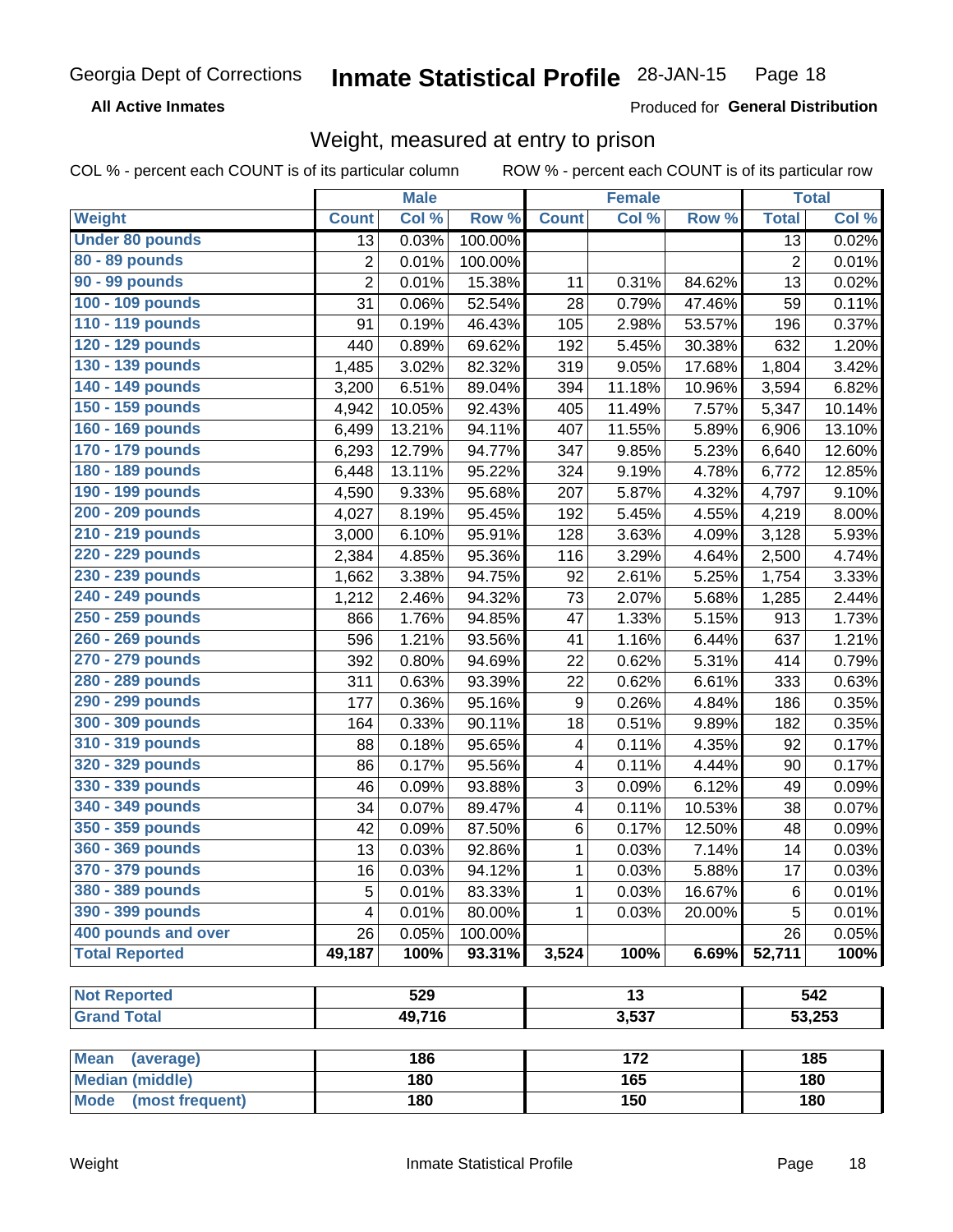#### **Inmate Statistical Profile 28-JAN-15** Page 19

**All Active Inmates** 

# Produced for General Distribution

# Veterans validated by Veteran's Administration

COL % - percent each COUNT is of its particular column

|                             | <b>Male</b>  |        |             | <b>Female</b> |        |       | <b>Total</b> |        |
|-----------------------------|--------------|--------|-------------|---------------|--------|-------|--------------|--------|
| <b>Military service</b>     | <b>Count</b> | Col %  | Row % Count |               | Col %  | Row % | <b>Total</b> | Col %  |
| <b>Others</b><br>0          | 806          | 36.45% | 98.17%      | 15            | 35.71% | 1.83% | 821          | 36.44% |
| <b>Air Force</b>            | 829          | 37.49% | 97.76%      | 19            | 45.24% | 2.24% | 848          | 37.64% |
| $\mathbf{2}$<br><b>Army</b> | 115          | 5.20%  | 97.46%      | 3             | 7.14%  | 2.54% | 118          | 5.24%  |
| <b>Navy</b><br>3            | 272          | 12.30% | 98.91%      | 3             | 7.14%  | 1.09% | 275          | 12.21% |
| <b>Marines</b><br>4         |              | .32%   | 100.00%     |               |        |       |              | .31%   |
| <b>Coast Guard</b><br>5.    | 182          | 8.23%  | 98.91%      | 2             | 4.76%  | 1.09% | 184          | 8.17%  |
| <b>Total Reported</b>       | 2,211        | 100%   | 98.14%      | 42            | 100%   | 1.86% | 2,253        | 100%   |

| rteo | 47,505 | 3,495 | 51,000 |
|------|--------|-------|--------|
|      | 49,71F | 3,537 | 53.253 |

| <b>Mode (most frequent)</b><br><b>Force</b><br><b>Force</b><br>orce<br>Aır |
|----------------------------------------------------------------------------|
|----------------------------------------------------------------------------|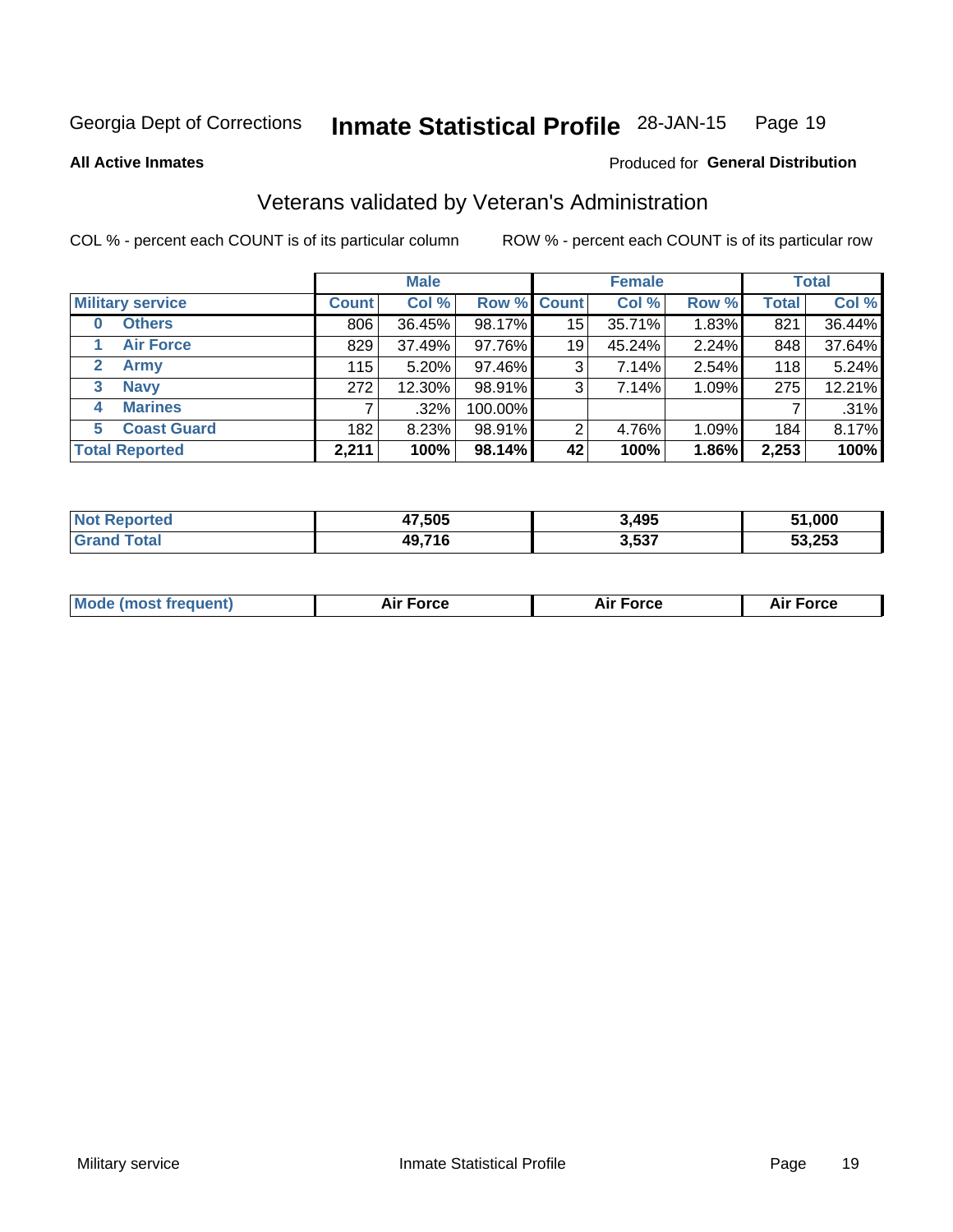#### Inmate Statistical Profile 28-JAN-15 Page 20

**All Active Inmates** 

### Produced for General Distribution

# Type of admission to prison

COL % - percent each COUNT is of its particular column

|    |                                     |              | <b>Male</b> |                    |     | <b>Female</b> |        |              | <b>Total</b> |
|----|-------------------------------------|--------------|-------------|--------------------|-----|---------------|--------|--------------|--------------|
|    | <b>Type of Admission</b>            | <b>Count</b> | Col %       | <b>Row % Count</b> |     | Col %         | Row %  | <b>Total</b> | Col %        |
| 52 | <b>New Sentence</b>                 | 40,860       | 82.23%      | 93.32% 2,927       |     | 82.78%        | 6.68%  | 43,787       | 82.26%       |
| 53 | <b>Probation Rev Partial</b>        | 1,770        | 3.56%       | 91.14%             | 172 | 4.86%         | 8.86%  | 1,942        | 3.65%        |
| 54 | <b>Probation Rev Remainder</b>      | 2,696        | 5.43%       | 91.11%             | 263 | 7.44%         | 8.89%  | 2,959        | 5.56%        |
| 55 | <b>Parole Rev New Sentence</b>      | 1,729        | 3.48%       | 96.59%             | 61  | 1.73%         | 3.41%  | 1,790        | 3.36%        |
| 56 | <b>Parole Rev No New</b>            | 2,563        | 5.16%       | 95.81%             | 112 | 3.17%         | 4.19%  | 2,675        | 5.03%        |
|    | <b>Sentence</b>                     |              |             |                    |     |               |        |              |              |
| 57 | <b>Released In Error</b>            | 9            | .02%        | 90.00%             |     | .03%          | 10.00% | 10           | .02%         |
| 65 | <b>Return Appeal/Bond</b>           | 2            | .01%        | 100.00%            |     |               |        | 2            | .01%         |
| 66 | <b>Prob Viol/Total Rev</b>          |              | .01%        | 100.00%            |     |               |        |              | .01%         |
| 67 | <b>Admit Fm Other Cust</b>          | 7            | .01%        | 100.00%            |     |               |        |              | .01%         |
| 69 | <b>New Sent/Par Rev Pnd</b>         | 6            | .01%        | 100.00%            |     |               |        | 6            | .01%         |
| 70 | <b>Life W/O Parole</b>              | 14           | .03%        | 100.00%            |     |               |        | 14           | .03%         |
| 72 | <b>Par Rev/Rsn Unknown</b>          | 29           | .06%        | 100.00%            |     |               |        | 29           | .05%         |
| 74 | <b>Pb Parole Rescinded</b>          | 2            | .01%        | 100.00%            |     |               |        | 2            | .01%         |
| 76 | <b>Par Rev/Revoc Center</b>         |              | .01%        | 100.00%            |     |               |        |              | .01%         |
| 99 | <b>Utilize Skills - Firefighter</b> | 3            | .01%        | 100.00%            |     |               |        | 3            | .01%         |
|    | <b>Total Reported</b>               | 49,692       | 100%        | 93.36% 3,536       |     | 100%          | 6.64%  | 53,228       | 100%         |

| N.<br>orreo |         |            | OF.<br>ZJ |  |  |
|-------------|---------|------------|-----------|--|--|
| . Gr        | 10 71 F | ドゥフ<br>. . | 53,253    |  |  |

| <b>Mode (most frequent)</b> | <b>New Sentence</b> | <b>New Sentence</b> | <b>New Sentence</b> |
|-----------------------------|---------------------|---------------------|---------------------|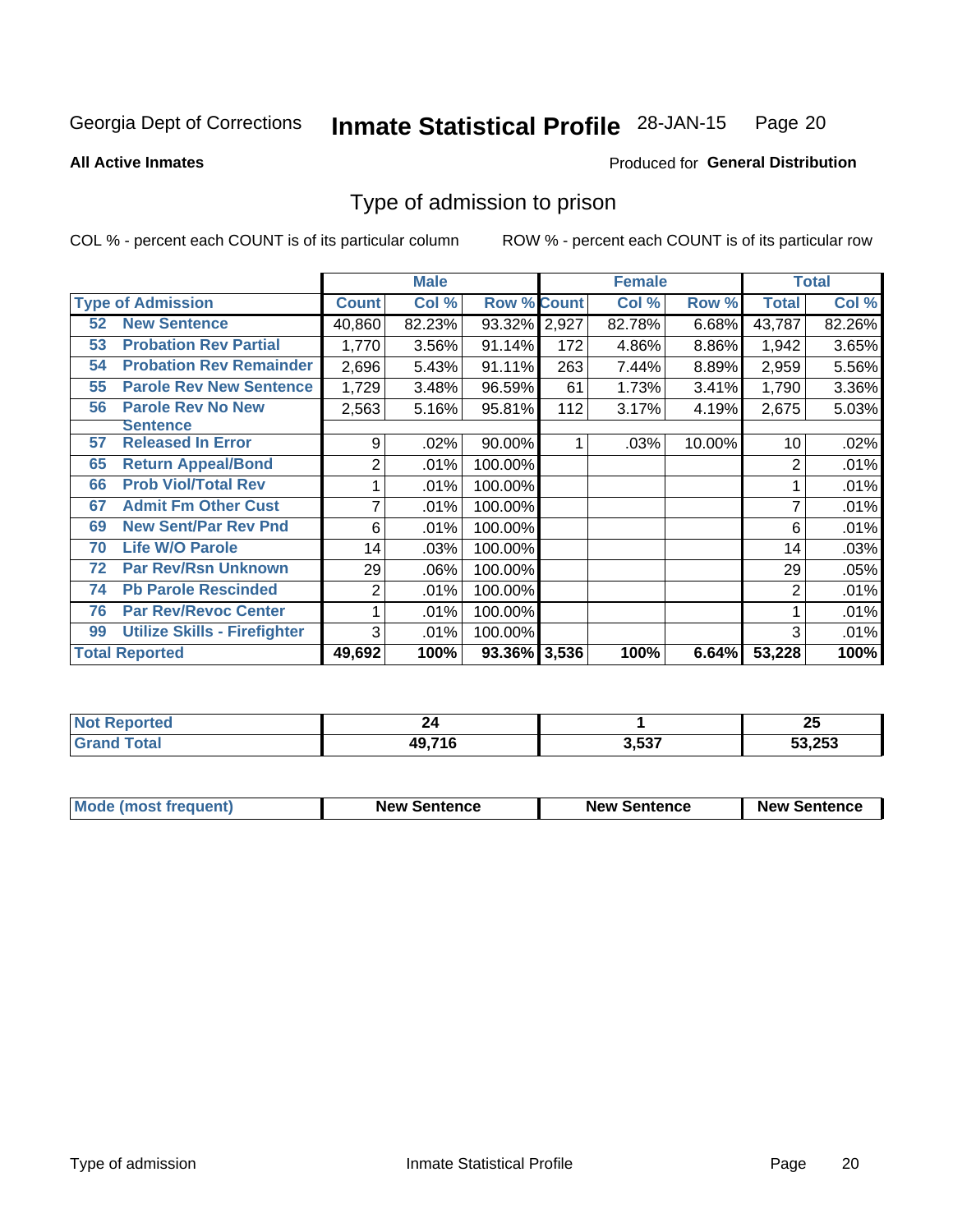#### Inmate Statistical Profile 28-JAN-15 Page 21

### **All Active Inmates**

# Produced for General Distribution

# Current / last type of institution

COL % - percent each COUNT is of its particular column

|                            |                 | <b>Male</b> |             |       | <b>Female</b> |        |              | <b>Total</b> |
|----------------------------|-----------------|-------------|-------------|-------|---------------|--------|--------------|--------------|
| <b>Type of Institution</b> | <b>Count</b>    | Col %       | Row % Count |       | Col %         | Row %  | <b>Total</b> | Col %        |
| <b>County Ci</b>           | 5,140           | 10.38%      | 99.98%      |       | $.03\%$       | .02%   | 5,141        | 9.69%        |
| <b>State Prison</b>        | 34,320          | 69.32%      | 91.28%      | 3,280 | 92.73%        | 8.72%  | 37,600       | 70.88%       |
| <b>Transitional Center</b> | 2,033           | 4.11%       | 89.48%      | 239   | 6.76%         | 10.52% | 2,272        | 4.28%        |
| <b>Private Prison</b>      | 8,000           | 16.16%      | 100.00%     |       |               |        | 8,000        | 15.08%       |
| <b>County Jail</b>         | 13 <sup>1</sup> | .03%        | 92.86%      |       | .03%          | 7.14%  | 14           | .03%         |
| <b>Rsat - Center</b>       | 2 <sub>1</sub>  | .01%        | 11.76%      | 15    | .42%          | 88.24% | 17           | .03%         |
| <b>State Hospital</b>      | 3 <sup>1</sup>  | $.01\%$     | 75.00%      |       | .03%          | 25.00% | 4            | .01%         |
| <b>Total Reported</b>      | 49,511          | 100%        | 93.33%      | 3,537 | 100%          | 6.67%  | 53,048       | 100%         |

| ported<br>' NOT |       |       |                 |
|-----------------|-------|-------|-----------------|
| <b>otal</b>     | 49511 | 3,537 | 53,048<br>- 1.7 |

| <b>Mode (most frequent)</b> | <b>State Prison</b> | <b>State Prison</b> | <b>State Prison</b> |
|-----------------------------|---------------------|---------------------|---------------------|
|                             |                     |                     |                     |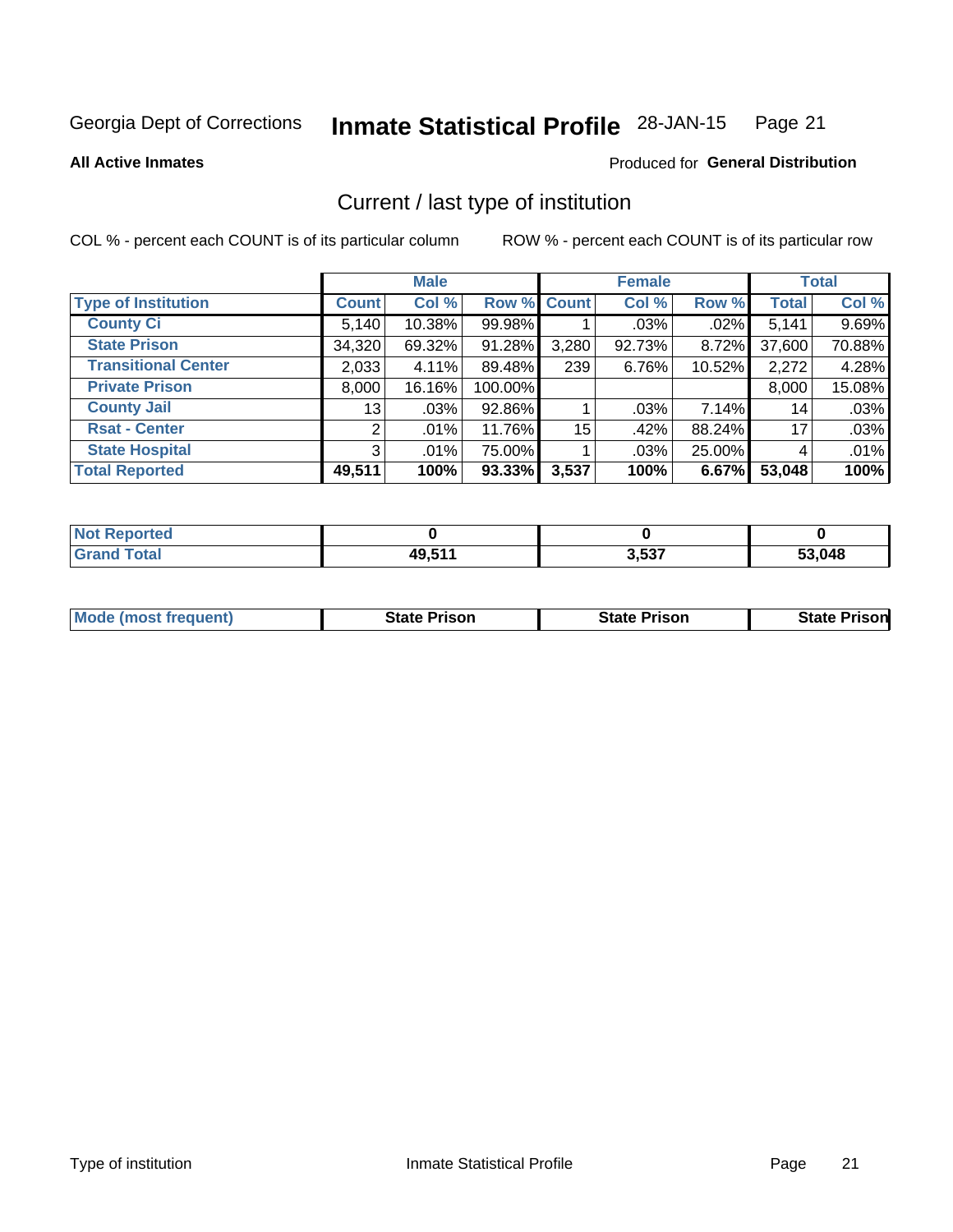#### Inmate Statistical Profile 28-JAN-15 Page 22

**All Active Inmates** 

### Produced for General Distribution

# Institution type - transitional centers

COL % - percent each COUNT is of its particular column

|                                          |              | <b>Male</b> |         |              | <b>Female</b> |         |              | <b>Total</b> |
|------------------------------------------|--------------|-------------|---------|--------------|---------------|---------|--------------|--------------|
| <b>Institution Type - Trans. Centers</b> | <b>Count</b> | Col %       | Row %   | <b>Count</b> | Col %         | Row %   | <b>Total</b> | Col %        |
| <b>Albany Tc</b>                         | 153          | 6.67%       | 100.00% |              |               |         | 153          | 5.80%        |
| <b>Arrendale State Prison</b>            |              |             |         | 106          | 30.72%        | 100.00% | 106          | 4.02%        |
| <b>Atlanta Tc</b>                        | 252          | 10.99%      | 100.00% |              |               |         | 252          | 9.55%        |
| <b>Augusta Tc</b>                        | 201          | 8.77%       | 100.00% |              |               |         | 201          | 7.62%        |
| <b>Charles D. Hudson Tc</b>              | 152          | 6.63%       | 100.00% |              |               |         | 152          | 5.76%        |
| <b>Clayton Tc</b>                        | 354          | 15.44%      | 100.00% |              |               |         | 354          | 13.42%       |
| <b>Coastal Tc</b>                        | 262          | 11.43%      | 100.00% |              |               |         | 262          | 9.93%        |
| <b>Columbus Tc</b>                       | 132          | 5.76%       | 100.00% |              |               |         | 132          | 5.00%        |
| <b>Macon Tc</b>                          | 154          | 6.72%       | 100.00% |              |               |         | 154          | 5.84%        |
| <b>Macon Womens Tc</b>                   |              |             |         | 3            | $.87\%$       | 100.00% | 3            | .11%         |
| <b>Metro Tc</b>                          |              |             |         | 236          | 68.41%        | 100.00% | 236          | 8.95%        |
| <b>Phillips State Prison</b>             | 260          | 11.34%      | 100.00% |              |               |         | 260          | $9.86\%$     |
| <b>Smith Tc</b>                          | 211          | 9.20%       | 100.00% |              |               |         | 211          | $8.00\%$     |
| <b>Valdosta Tc</b>                       | 162          | 7.06%       | 100.00% |              |               |         | 162          | 6.14%        |
| <b>Total Reported</b>                    | 2,293        | 100%        | 86.92%  | 345          | 100%          | 13.08%  | 2,638        | 100%         |

| <b>orted</b><br>$\sim$ |       |     |      |
|------------------------|-------|-----|------|
| <b>ota</b>             | 2,293 | , л | ,638 |

| Mode (most frequent) | <b>Clayton Tc</b> | <b>Metro Tc</b> | <b>Clayton Tc</b> |
|----------------------|-------------------|-----------------|-------------------|
|                      |                   |                 |                   |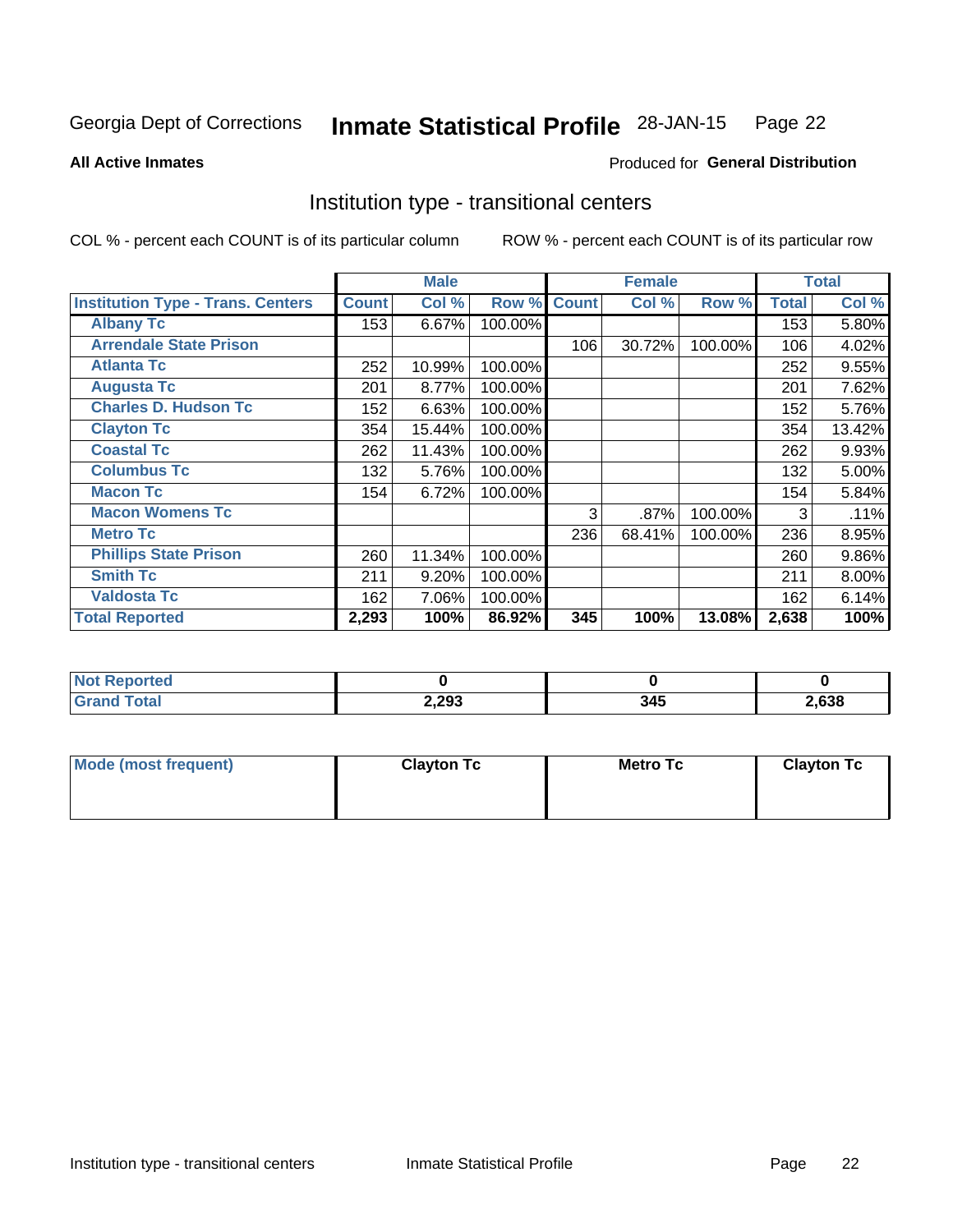#### **Inmate Statistical Profile 28-JAN-15** Page 23

### **All Active Inmates**

### Produced for General Distribution

# Institution type - county prisons

COL % - percent each COUNT is of its particular column

|                                          |                         | <b>Male</b> |         |              | <b>Female</b> |       |                | <b>Total</b> |
|------------------------------------------|-------------------------|-------------|---------|--------------|---------------|-------|----------------|--------------|
| <b>Institution Type - County Prisons</b> | <b>Count</b>            | Col %       | Row %   | <b>Count</b> | Col %         | Row % | <b>Total</b>   | Col %        |
| <b>Baldwin County Ci</b>                 | $\mathbf{1}$            | .02%        | 100.00% |              |               |       | $\mathbf{1}$   | .02%         |
| <b>Bulloch County Ci</b>                 | 145                     | 2.82%       | 100.00% |              |               |       | 145            | 2.82%        |
| <b>Carroll County Ci</b>                 | 247                     | 4.81%       | 100.00% |              |               |       | 247            | 4.80%        |
| <b>Clarke County Ci</b>                  | 106                     | 2.06%       | 100.00% |              |               |       | 106            | 2.06%        |
| <b>Clayton County Ci</b>                 | 245                     | 4.77%       | 100.00% |              |               |       | 245            | 4.77%        |
| <b>Colquitt County Ci</b>                | 189                     | 3.68%       | 100.00% |              |               |       | 189            | 3.68%        |
| <b>Coweta County Ci</b>                  | 203                     | 3.95%       | 100.00% |              |               |       | 203            | 3.95%        |
| <b>Decatur County Ci</b>                 | 219                     | 4.26%       | 100.00% |              |               |       | 219            | 4.26%        |
| <b>Dougherty County Ci</b>               | 1                       | .02%        | 100.00% |              |               |       | 1              | .02%         |
| <b>Effingham County Ci</b>               | 186                     | 3.62%       | 100.00% |              |               |       | 186            | 3.62%        |
| <b>Floyd County Ci</b>                   | 430                     | 8.37%       | 100.00% |              |               |       | 430            | 8.36%        |
| <b>Fulton County Ci</b>                  | 9                       | .18%        | 100.00% |              |               |       | 9              | .18%         |
| <b>Gilmer County Ci</b>                  | 4                       | .08%        | 100.00% |              |               |       | 4              | .08%         |
| <b>Grady County Ci</b>                   | $\overline{2}$          | .04%        | 100.00% |              |               |       | $\overline{2}$ | .04%         |
| <b>Gwinnett County Ci</b>                | 125                     | 2.43%       | 100.00% |              |               |       | 125            | 2.43%        |
| <b>Hall County Ci</b>                    | 210                     | 4.09%       | 100.00% |              |               |       | 210            | 4.08%        |
| <b>Hancock County Ci</b>                 | 1                       | .02%        | 100.00% |              |               |       | 1              | .02%         |
| <b>Harris County Ci</b>                  | 121                     | 2.35%       | 100.00% |              |               |       | 121            | 2.35%        |
| <b>Hart County Ci</b>                    | 5                       | .10%        | 100.00% |              |               |       | 5              | .10%         |
| <b>Jackson County Ci</b>                 | 149                     | 2.90%       | 100.00% |              |               |       | 149            | 2.90%        |
| <b>Jefferson County Ci</b>               | 192                     | 3.74%       | 100.00% |              |               |       | 192            | 3.73%        |
| <b>Meriwether County Ci</b>              | 3                       | .06%        | 100.00% |              |               |       | 3              | .06%         |
| <b>Miller County Ci</b>                  | $\overline{2}$          | .04%        | 100.00% |              |               |       | $\overline{2}$ | .04%         |
| <b>Mitchell County Ci</b>                | 101                     | 1.96%       | 100.00% |              |               |       | 101            | 1.96%        |
| <b>Morgan County Ci</b>                  | 1                       | .02%        | 100.00% |              |               |       | 1              | .02%         |
| <b>Muscogee County Ci</b>                | 529                     | 10.29%      | 100.00% |              |               |       | 529            | 10.29%       |
| <b>Richmond County Ci</b>                | 218                     | 4.24%       | 100.00% |              |               |       | 218            | 4.24%        |
| <b>Screven County Ci</b>                 | 142                     | 2.76%       | 100.00% |              |               |       | 142            | 2.76%        |
| <b>Spalding County Ci</b>                | 382                     | 7.43%       | 100.00% |              |               |       | 382            | 7.43%        |
| <b>Stewart County Ci</b>                 | $\overline{2}$          | .04%        | 100.00% |              |               |       | $\overline{2}$ | .04%         |
| <b>Sumter County Ci</b>                  | 357                     | 6.95%       | 100.00% |              |               |       | 357            | 6.94%        |
| <b>Terrell County Ci</b>                 | 139                     | 2.70%       | 100.00% |              |               |       | 139            | 2.70%        |
| <b>Thomas County Ci</b>                  | 188                     | 3.66%       | 100.00% |              |               |       | 188            | 3.66%        |
| <b>Tift County Ci</b>                    | $\overline{2}$          | .04%        | 100.00% |              |               |       | $\overline{2}$ | .04%         |
| <b>Troup County Ci</b>                   | 272                     | 5.29%       | 100.00% |              |               |       | 272            | 5.29%        |
| <b>Turner County Ci</b>                  | 1.                      | .02%        | 100.00% |              |               |       | 1              | .02%         |
| <b>Upson County Ci</b>                   | $\overline{2}$          | .04%        | 100.00% |              |               |       | $\overline{2}$ | .04%         |
| <b>Walker County Ci</b>                  | $\overline{\mathbf{4}}$ | .08%        | 100.00% |              |               |       | $\overline{4}$ | .08%         |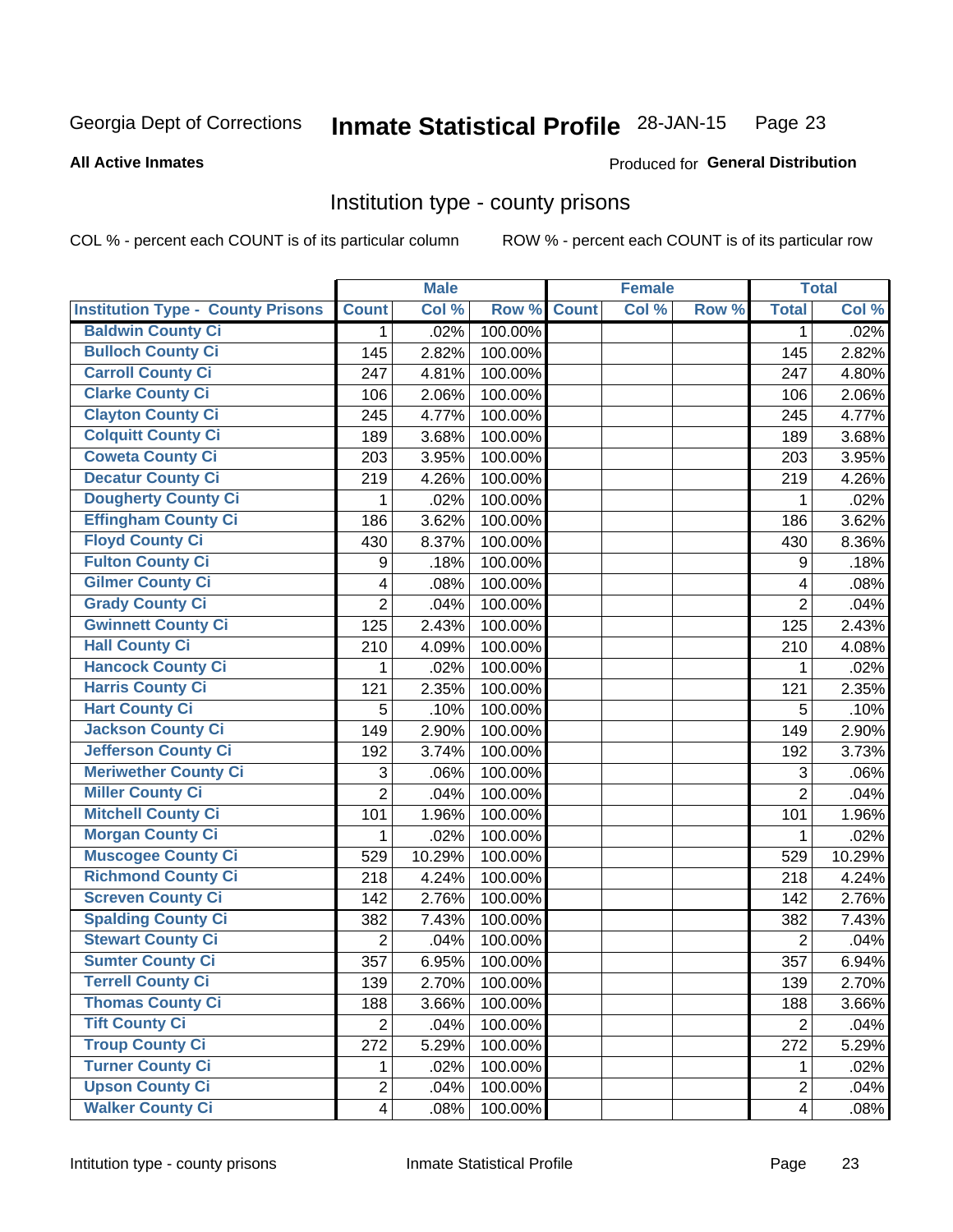#### **Inmate Statistical Profile 28-JAN-15** Page 24

### **All Active Inmates**

# Produced for General Distribution

# Institution type - county prisons

COL % - percent each COUNT is of its particular column

|                                          | <b>Male</b>  |         |                    | <b>Female</b> |              |         | <b>Total</b> |         |
|------------------------------------------|--------------|---------|--------------------|---------------|--------------|---------|--------------|---------|
| <b>Institution Type - County Prisons</b> | <b>Count</b> | Col%    | <b>Row % Count</b> |               | Col%         | Row %   | Total        | Col %   |
| <b>Walton County Ci</b>                  | 3            | $.06\%$ | 100.00%            |               |              |         |              | $.06\%$ |
| <b>Wilkes County Ci</b>                  |              | $.02\%$ | 100.00%            |               |              |         |              | .02%    |
| <b>Womens Ci</b>                         |              |         |                    |               | $ 100.00\% $ | 100.00% |              | $.02\%$ |
| <b>Worth County Ci</b>                   |              | $.02\%$ | 100.00%            |               |              |         |              | .02%    |
| <b>Total Reported</b>                    | 5,140        | 100%    | 99.98%             |               | 100%         | $.02\%$ | 5,141        | 100%    |

| ported<br><b>NOT</b>           |       |     |
|--------------------------------|-------|-----|
| $\sim$ $\sim$ $\sim$<br>______ | 5,140 | 111 |

| Mode (most frequent) | <b>Muscogee County Ci</b> | <b>Womens Ci</b> Muscogee County |
|----------------------|---------------------------|----------------------------------|
|----------------------|---------------------------|----------------------------------|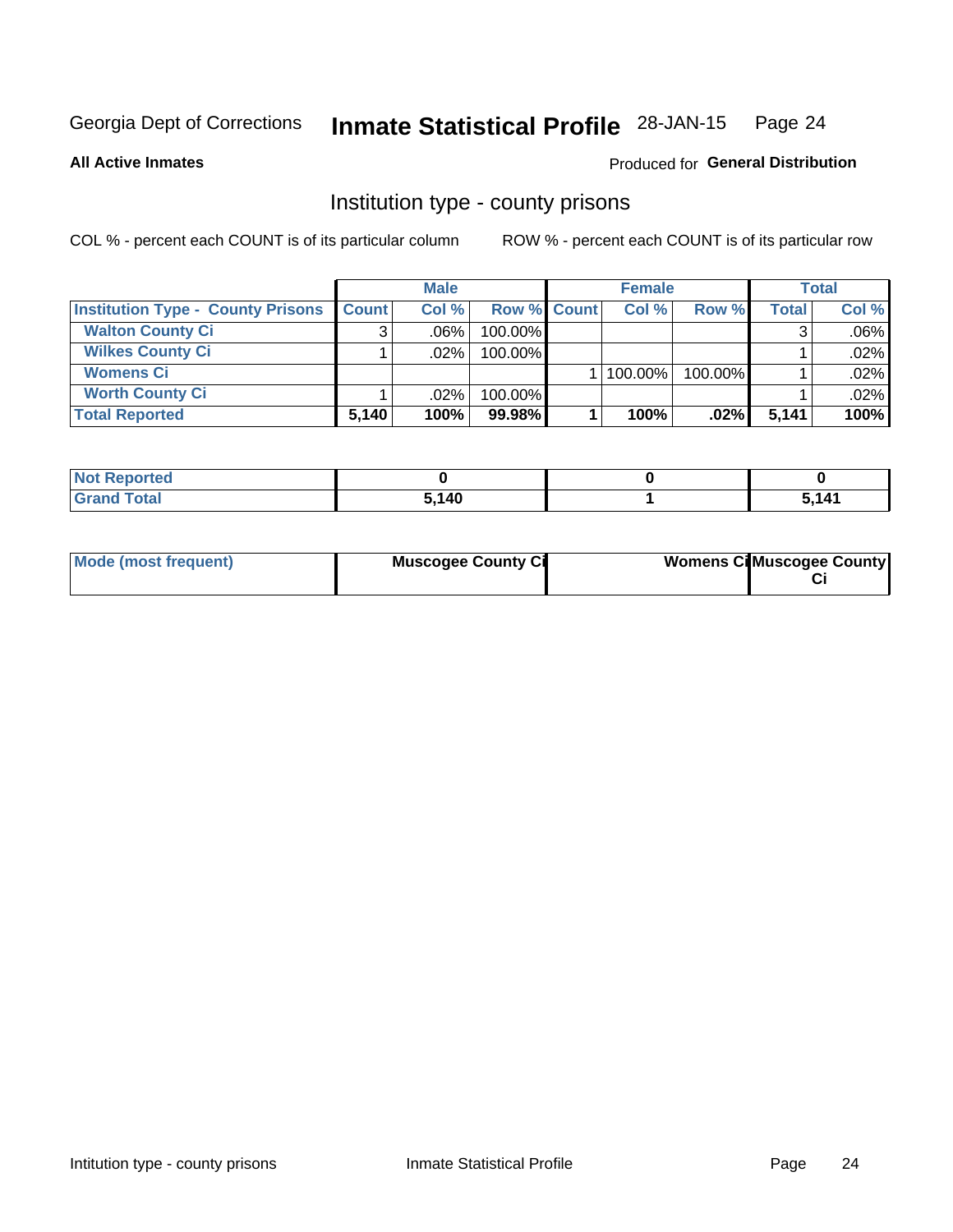#### Inmate Statistical Profile 28-JAN-15 Page 25

### **All Active Inmates**

### Produced for General Distribution

# Institution type - state prisons

COL % - percent each COUNT is of its particular column

|                                         |                | <b>Male</b> |         |              | <b>Female</b> |         | <b>Total</b>   |       |
|-----------------------------------------|----------------|-------------|---------|--------------|---------------|---------|----------------|-------|
| <b>Institution Type - State Prisons</b> | <b>Count</b>   | Col %       | Row %   | <b>Count</b> | Col %         | Row %   | <b>Total</b>   | Col % |
| <b>Arrendale State Prison</b>           | 1              | .01%        | .07%    | 1,337        | 40.76%        | 99.93%  | 1,338          | 3.56% |
| <b>Augusta State Med. Prison</b>        | 1,175          | 3.42%       | 99.66%  | 4            | .12%          | .34%    | 1,179          | 3.14% |
| <b>Autry State Prison</b>               | 1,698          | 4.95%       | 100.00% |              |               |         | 1,698          | 4.52% |
| <b>Baldwin State Prison</b>             | 953            | 2.78%       | 100.00% |              |               |         | 953            | 2.53% |
| <b>Burruss Correctional Training</b>    | 686            | 2.00%       | 100.00% |              |               |         | 686            | 1.82% |
| <b>Ctr</b>                              |                |             |         |              |               |         |                |       |
| <b>Calhoun State Prison</b>             | 1,641          | 4.78%       | 100.00% |              |               |         | 1,641          | 4.36% |
| <b>Central State Prison</b>             | 1,066          | 3.11%       | 100.00% |              |               |         | 1,066          | 2.84% |
| <b>Chatham State Prison</b>             | 6              | .02%        | 100.00% |              |               |         | 6              | .02%  |
| <b>Coastal State Prison</b>             | 1,551          | 4.52%       | 100.00% |              |               |         | 1,551          | 4.13% |
| <b>Dodge State Prison</b>               | 1,227          | 3.58%       | 100.00% |              |               |         | 1,227          | 3.26% |
| <b>Dooly State Prison</b>               | 1,673          | 4.87%       | 100.00% |              |               |         | 1,673          | 4.45% |
| <b>Emanuel - Swainsboro</b>             |                |             |         | 356          | 10.85%        | 100.00% | 356            | .95%  |
| <b>Ga Diag Class Prison</b>             | 2,935          | 8.55%       | 100.00% |              |               |         | 2,935          | 7.81% |
| <b>Ga State Prison</b>                  | 1,465          | 4.27%       | 100.00% |              |               |         | 1,465          | 3.90% |
| <b>Hancock State Prison</b>             | 1,007          | 2.93%       | 100.00% |              |               |         | 1,007          | 2.68% |
| <b>Hays State Prison</b>                | 1,028          | 3.00%       | 100.00% |              |               |         | 1,028          | 2.73% |
| <b>Helms Facility</b>                   | 13             | .04%        | 43.33%  | 17           | .52%          | 56.67%  | 30             | .08%  |
| <b>Johnson State Prison</b>             | 1,513          | 4.41%       | 100.00% |              |               |         | 1,513          | 4.02% |
| <b>Lee State Prison</b>                 | 738            | 2.15%       | 100.00% |              |               |         | 738            | 1.96% |
| Long                                    | 209            | .61%        | 100.00% |              |               |         | 209            | .56%  |
| <b>Lowndes Unit</b>                     | 6              | .02%        | 100.00% |              |               |         | 6              | .02%  |
| <b>Macon State Prison</b>               | 1,711          | 4.99%       | 100.00% |              |               |         | 1,711          | 4.55% |
| <b>Metro State Prison (W)</b>           |                |             |         | 1            | .03%          | 100.00% | 1              | .01%  |
| <b>Montgomery State Prison</b>          | 392            | 1.14%       | 100.00% |              |               |         | 392            | 1.04% |
| <b>Phillips State Prison</b>            | 1,090          | 3.18%       | 100.00% |              |               |         | 1,090          | 2.90% |
| <b>Pulaski State Prison</b>             |                |             |         | 1,176        | 35.85%        | 100.00% | 1,176          | 3.13% |
| <b>Putnam State Prison</b>              | 3              | .01%        | 100.00% |              |               |         | 3              | .01%  |
| <b>Rivers State Prison</b>              | 1              | .01%        | 100.00% |              |               |         | 1              | .01%  |
| <b>Rogers State Prison</b>              | 1,379          | 4.02%       | 100.00% |              |               |         | 1,379          | 3.67% |
| <b>Rutledge State Prison</b>            | 582            | 1.70%       | 100.00% |              |               |         | 582            | 1.55% |
| <b>Smith State Prison</b>               | 1,458          | 4.25%       | 100.00% |              |               |         | 1,458          | 3.88% |
| <b>Telfair State Prison</b>             | 1,264          | 3.68%       | 100.00% |              |               |         | 1,264          | 3.36% |
| <b>Valdosta State Prison</b>            | 981            | 2.86%       | 100.00% |              |               |         | 981            | 2.61% |
| <b>Walker State Prison</b>              | 399            | 1.16%       | 100.00% |              |               |         | 399            | 1.06% |
| <b>Ware State Prison</b>                | 1,329          | 3.87%       | 100.00% |              |               |         | 1,329          | 3.53% |
| <b>Washington State Prison</b>          | 1,322          | 3.85%       | 100.00% |              |               |         | 1,322          | 3.52% |
| <b>Wayne State Prison</b>               | $\overline{2}$ | .01%        | 100.00% |              |               |         | $\overline{2}$ | .01%  |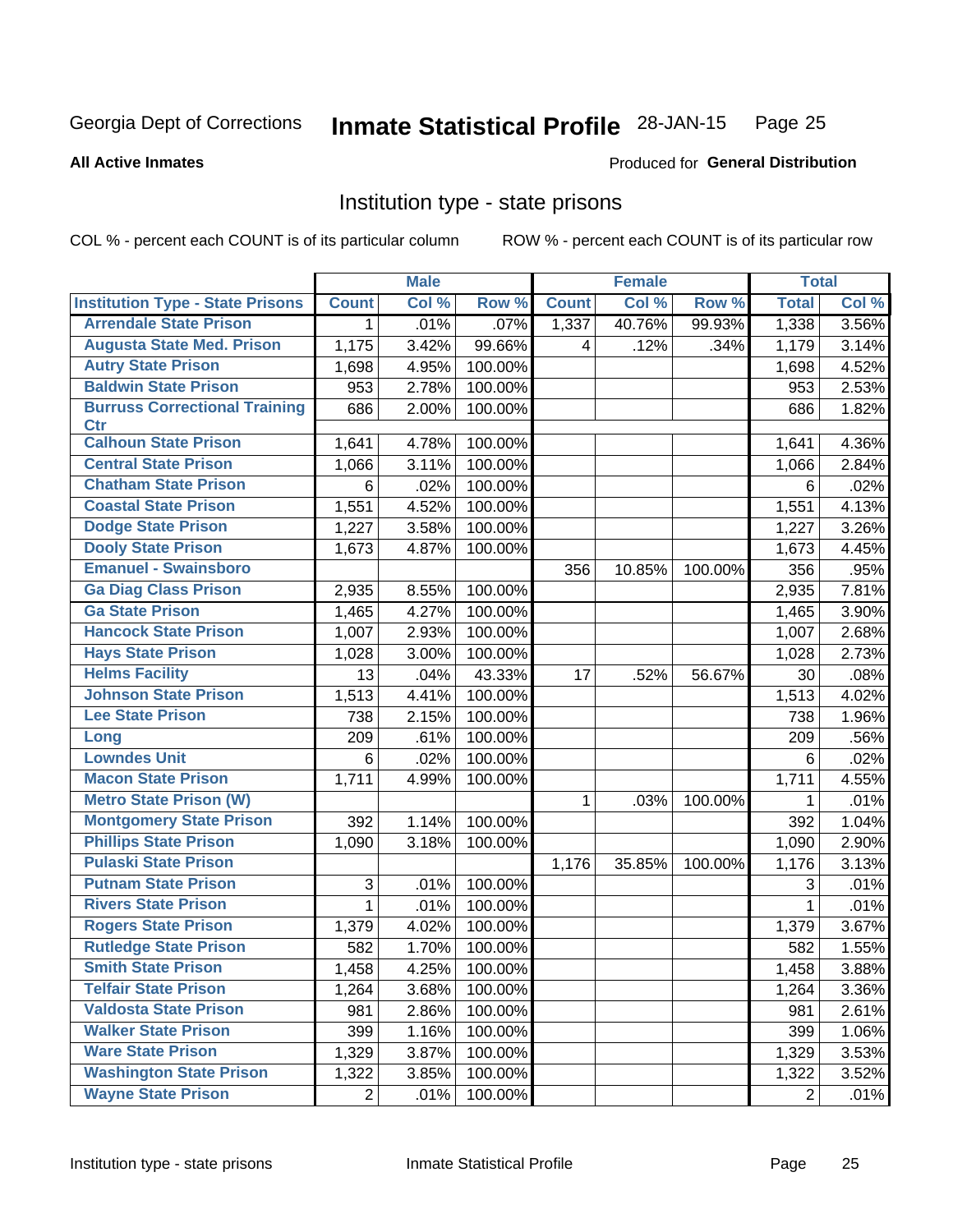#### Inmate Statistical Profile 28-JAN-15 Page 26

**All Active Inmates** 

Produced for General Distribution

# Institution type - state prisons

COL % - percent each COUNT is of its particular column

|                                         | <b>Male</b>                 |        |                               |              | <b>Female</b> |                                | <b>Total</b> |        |  |
|-----------------------------------------|-----------------------------|--------|-------------------------------|--------------|---------------|--------------------------------|--------------|--------|--|
| <b>Institution Type - State Prisons</b> | <b>Count</b>                | Col %  | Row %                         | <b>Count</b> | Col %         | Row %                          | Total        | Col %  |  |
| <b>Whitworth Facility</b>               |                             |        |                               | 389          | 11.86%        | 100.00%                        | 389          | 1.03%  |  |
| <b>Wilcox State Prison</b>              | 1,816                       | 5.29%  | 100.00%                       |              |               |                                | 1,816        | 4.83%  |  |
| <b>Total Reported</b>                   | 34,320                      | 100%   | 91.28%                        | 3,280        | 100%          | 8.72%                          | 37,600       | 100%   |  |
| <b>Not Reported</b>                     |                             | 0      |                               |              | 0             |                                | 0            |        |  |
|                                         |                             |        |                               |              |               |                                |              |        |  |
| <b>Grand Total</b>                      |                             | 34,320 |                               |              | 3,280         |                                |              | 37,600 |  |
| <b>Mode (most frequent)</b>             | <b>Ga Diag Class Prison</b> |        | <b>Arrendale State Prison</b> |              |               | <b>Ga Diag Class</b><br>Prison |              |        |  |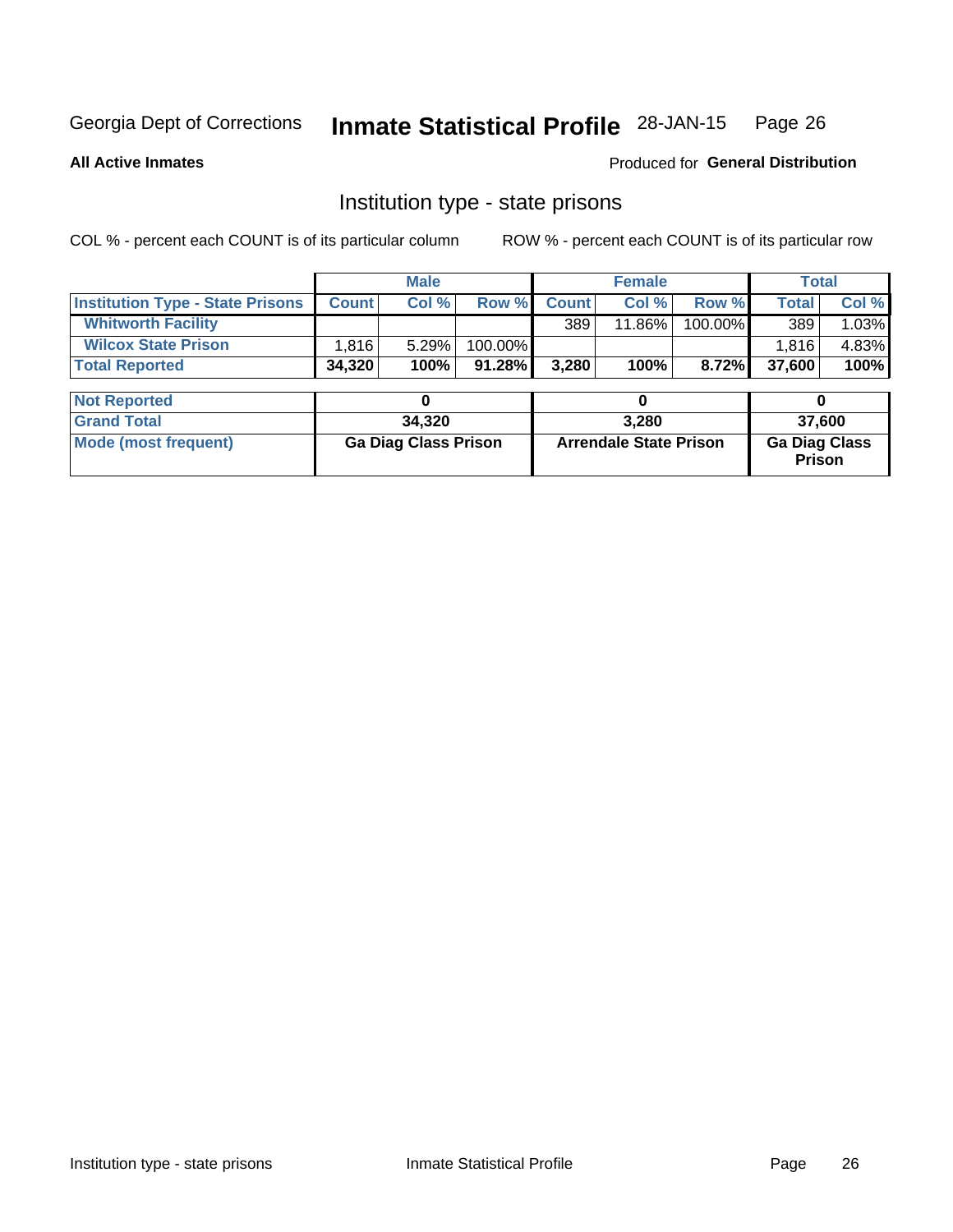#### **Inmate Statistical Profile 28-JAN-15** Page 27

**All Active Inmates** 

### Produced for General Distribution

# Institution type - private prisons

COL % - percent each COUNT is of its particular column

|                                           | <b>Male</b>          |        |                    | <b>Female</b> |       |       | <b>Total</b> |        |
|-------------------------------------------|----------------------|--------|--------------------|---------------|-------|-------|--------------|--------|
| <b>Institution Type - Private Prisons</b> | <b>Count</b>         | Col %  | <b>Row % Count</b> |               | Col % | Row % | Total        | Col %  |
| <b>Coffee Corr Facility</b>               | 2,652                | 33.15% | 100.00%            |               |       |       | 2,652        | 33.15% |
| <b>Jenkins Corr Facility</b>              | $1,154$ <sup>1</sup> | 14.43% | 100.00%            |               |       |       | 1,154        | 14.43% |
| <b>Riverbend Corr Facility</b>            | .498                 | 18.73% | 100.00%            |               |       |       | 1.498        | 18.73% |
| <b>Wheeler Corr Facility</b>              | 2.696                | 33.70% | 100.00%            |               |       |       | 2,696        | 33.70% |
| <b>Total Reported</b>                     | 8,000                | 100%   | $100\%$            |               |       | %Ⅰ    | 8,000        | 100%   |

| 'Noi<br><b>Reported</b> |       |       |
|-------------------------|-------|-------|
| <b>Total</b>            | 8,000 | 3,000 |

| <b>Mode (most frequent)</b> | <b>Wheeler Corr Facility</b> | <b>Null</b> | <b>Wheeler Corr</b><br><b>Facility</b> |
|-----------------------------|------------------------------|-------------|----------------------------------------|
|-----------------------------|------------------------------|-------------|----------------------------------------|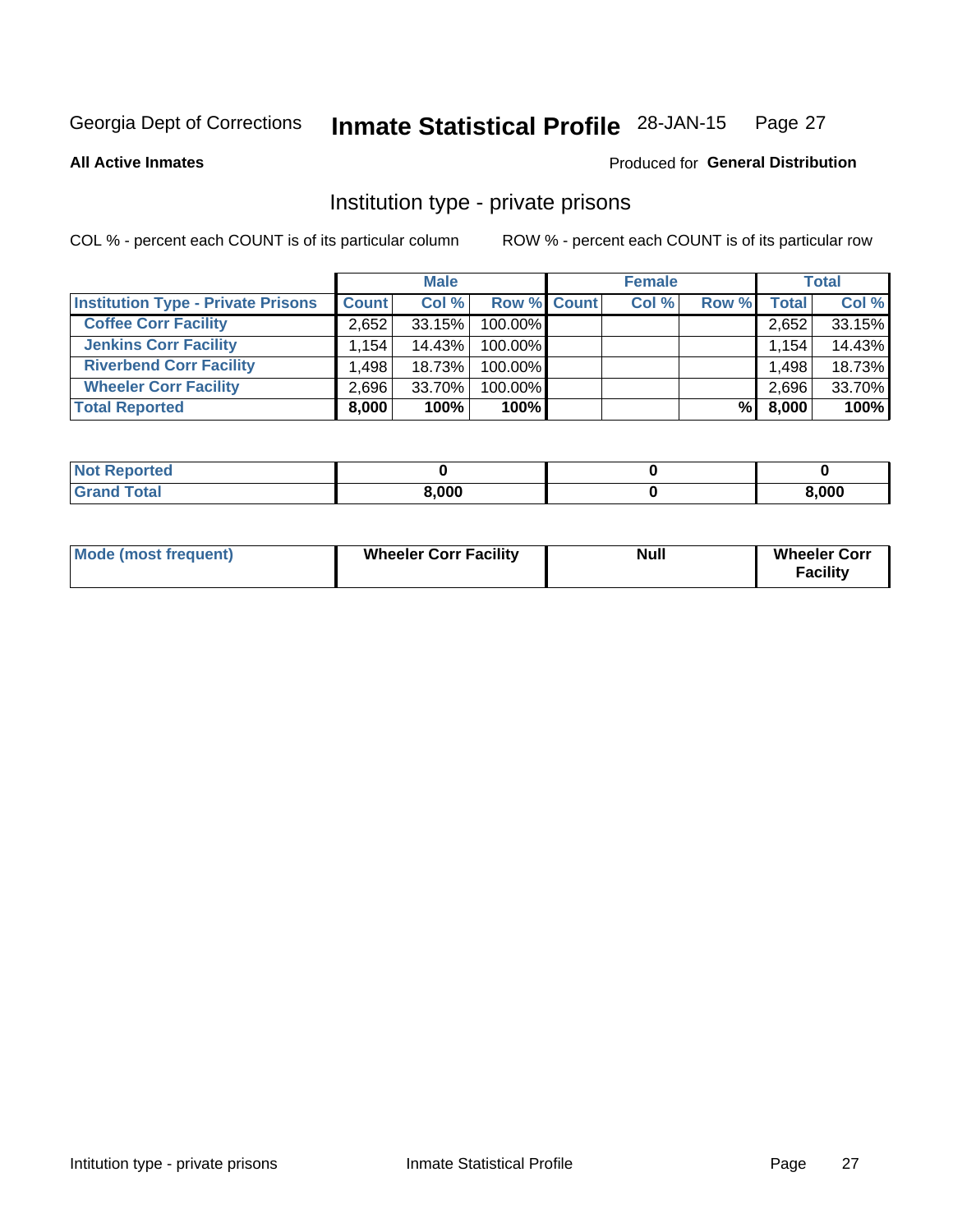#### **Inmate Statistical Profile 28-JAN-15** Page 28

**All Active Inmates** 

### Produced for General Distribution

# Institution type - inmate boot camp

COL % - percent each COUNT is of its particular column

|                                      |              | <b>Male</b> |       |              | <b>Female</b> |             | <b>Total</b> |
|--------------------------------------|--------------|-------------|-------|--------------|---------------|-------------|--------------|
| <b>Institution Type - Boot Camps</b> | <b>Count</b> | Col %       | Row % | <b>Count</b> | Col %         | Row % Total | Col %        |
| <b>Total Rported</b>                 |              |             |       |              |               |             |              |

| <b>Not Reported</b> |  |  |
|---------------------|--|--|
| <b>Total</b><br>Cro |  |  |

| Mod<br>uamo | Nul.<br>$- - - - - -$ | <b>Null</b> | <br>uu.<br>------ |
|-------------|-----------------------|-------------|-------------------|
|             |                       |             |                   |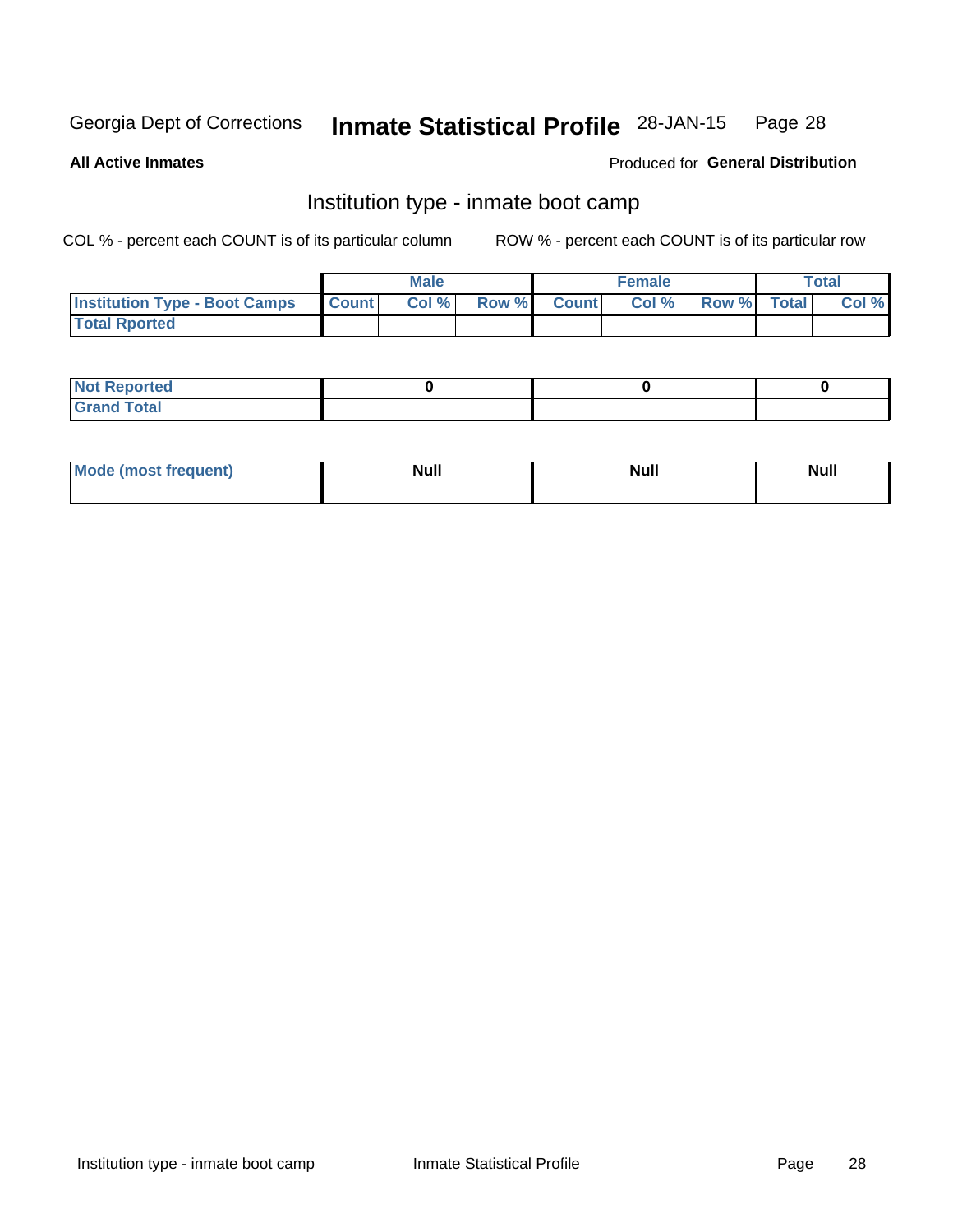#### Inmate Statistical Profile 28-JAN-15 Page 29

### **All Active Inmates**

### Produced for General Distribution

# Number of disciplinary reports

COL % - percent each COUNT is of its particular column

|                                       |              | <b>Male</b> |             |       | <b>Female</b> |       |              | <b>Total</b> |
|---------------------------------------|--------------|-------------|-------------|-------|---------------|-------|--------------|--------------|
| <b>Number of Disciplinary Reports</b> | <b>Count</b> | Col %       | Row % Count |       | Col %         | Row % | <b>Total</b> | Col %        |
|                                       | 20,082       | 40.39%      | 91.24%      | 1,929 | 54.54%        | 8.76% | 22,011       | 41.33%       |
|                                       | 6,712        | 13.50%      | $92.87\%$   | 515   | 14.56%        | 7.13% | 7,227        | 13.57%       |
|                                       | 4,130        | $8.31\%$    | 94.51%      | 240   | 6.79%         | 5.49% | 4,370        | 8.21%        |
| 3                                     | 2,820        | 5.67%       | 94.79%      | 155   | 4.38%         | 5.21% | 2,975        | 5.59%        |
|                                       | 2,112        | 4.25%       | 94.45%      | 124   | 3.51%         | 5.55% | 2,236        | 4.20%        |
| 5                                     | 1,632        | 3.28%       | 94.83%      | 89    | 2.52%         | 5.17% | 1,721        | 3.23%        |
| <b>More Than 5</b>                    | 12,228       | 24.60%      | 96.19%      | 485   | 13.71%        | 3.81% | 12,713       | 23.87%       |
| <b>Total Reported</b>                 | 49,716       | 100%        | 93.36%      | 3,537 | 100.0%        | 6.64% | 53,253       | 100%         |

| <b>Not Reported</b> |                      |       |        |
|---------------------|----------------------|-------|--------|
| Total               | 49 71 <i>6</i><br>۱b | 3,537 | 53,253 |

| Mean (average)         | 5.57 | 3.14 | 5.41 |
|------------------------|------|------|------|
| <b>Median (middle)</b> |      |      |      |
| Mode (most frequent)   |      |      |      |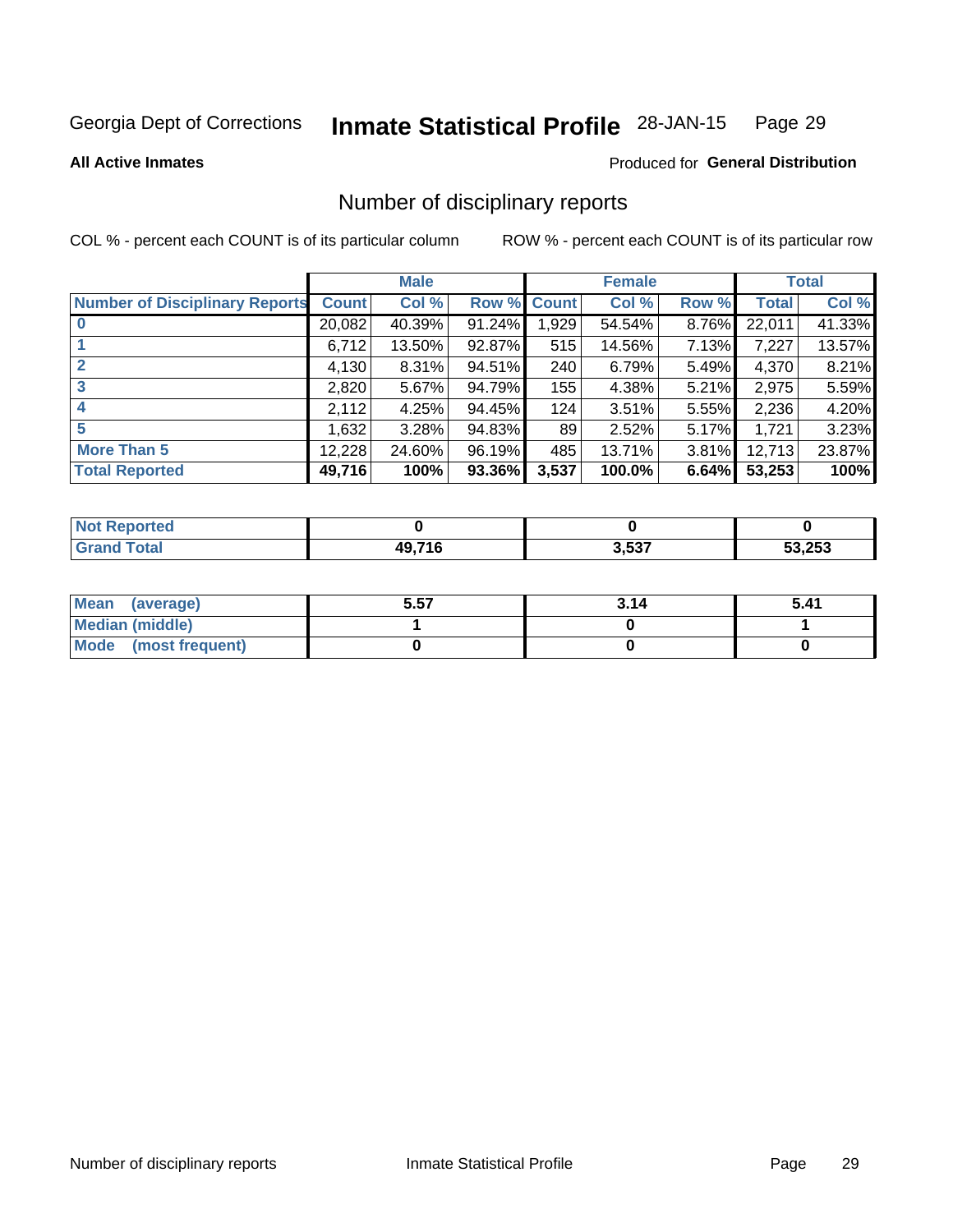#### **Inmate Statistical Profile 28-JAN-15** Page 30

**All Active Inmates** 

### Produced for General Distribution

# Number of transfers

COL % - percent each COUNT is of its particular column

|                            | <b>Male</b>  |        |             | <b>Female</b> |        |          | <b>Total</b> |        |
|----------------------------|--------------|--------|-------------|---------------|--------|----------|--------------|--------|
| <b>Number of Transfers</b> | <b>Count</b> | Col %  | Row % Count |               | Col %  | Row %    | Total        | Col %  |
| $\bf{0}$                   | 3,916        | 7.88%  | 85.26%      | 677           | 19.14% | 14.74%   | 4,593        | 8.62%  |
|                            | 321          | 0.65%  | 81.47%      | 73            | 2.06%  | 18.53%   | 394          | 0.74%  |
| $\mathbf{2}$               | 15,013       | 30.20% | $90.73\%$   | 1,533         | 43.34% | 9.27%    | 16,546       | 31.07% |
| 3                          | 1,573        | 3.16%  | 91.35%      | 149           | 4.21%  | 8.65%    | 1,722        | 3.23%  |
| 4                          | 7,911        | 15.91% | 94.01%      | 504           | 14.25% | 5.99%    | 8,415        | 15.80% |
| 5                          | 999. ا       | 4.02%  | 94.92%      | 107           | 3.03%  | $5.08\%$ | 2,106        | 3.95%  |
| <b>More Than 5</b>         | 18,983       | 38.18% | 97.46%      | 494           | 13.97% | $2.54\%$ | 19,477       | 36.57% |
| <b>Total Reported</b>      | 49,716       | 100%   | 93.36%      | 3,537         | 100%   | 6.64%    | 53,253       | 100%   |

| <b>Not Reported</b> |                      |       |        |
|---------------------|----------------------|-------|--------|
| Total               | 49 71 <i>6</i><br>۱b | 3,537 | 53,253 |

| Mean (average)         | 6.42 | 2.96 | 5.91 |
|------------------------|------|------|------|
| <b>Median (middle)</b> |      |      |      |
| Mode (most frequent)   |      |      |      |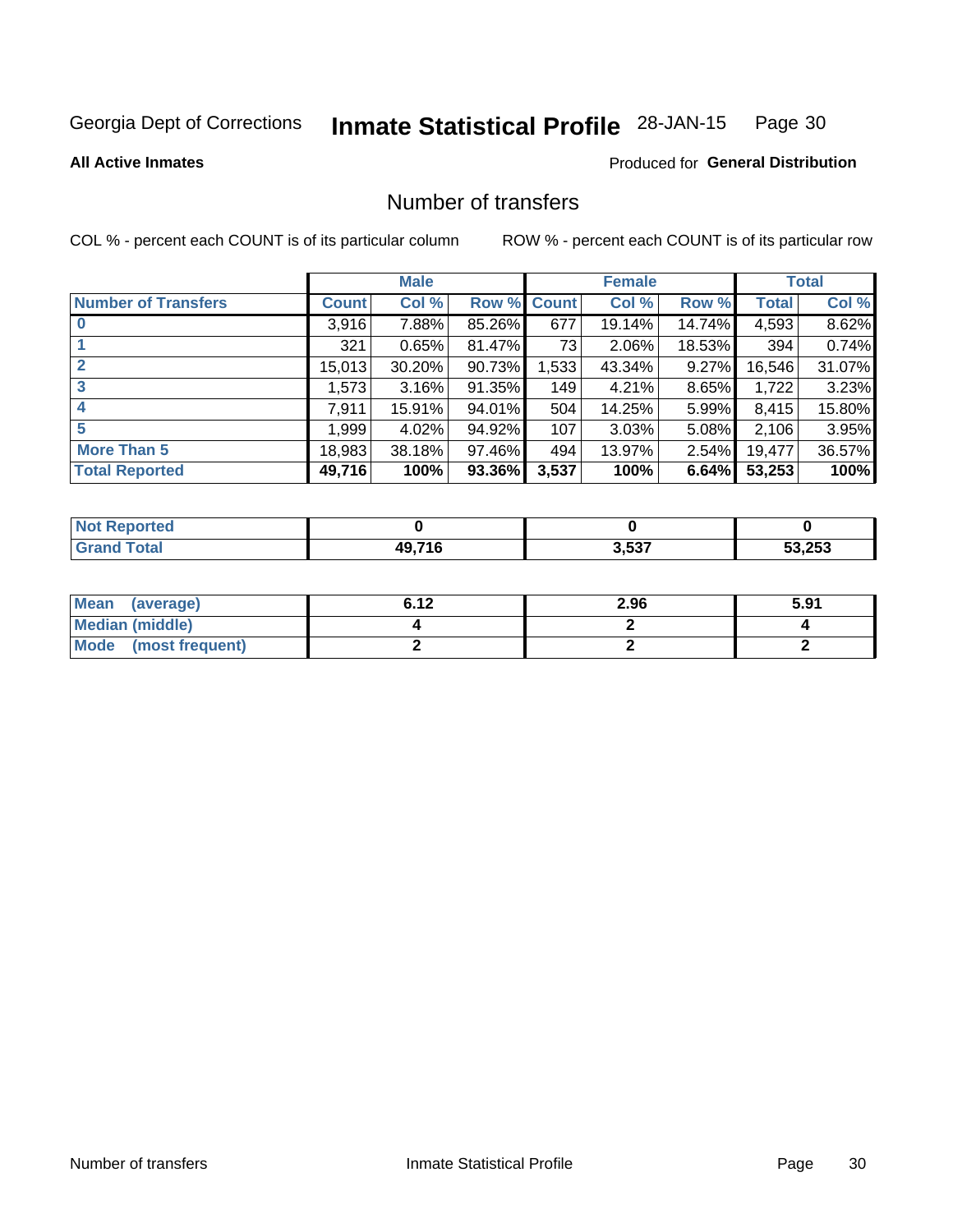#### **Inmate Statistical Profile 28-JAN-15** Page 31

**All Active Inmates** 

### Produced for General Distribution

# Number of escapes

COL % - percent each COUNT is of its particular column

|                          | <b>Male</b>  |        |             | <b>Female</b> |        |          | <b>Total</b> |           |
|--------------------------|--------------|--------|-------------|---------------|--------|----------|--------------|-----------|
| <b>Number of Escapes</b> | <b>Count</b> | Col %  | Row % Count |               | Col %  | Row %    | Total        | Col %     |
|                          | 49,160       | 98.88% | 93.31%      | 3,522         | 99.58% | $6.69\%$ | 52,682       | 98.93%    |
|                          | 513          | 1.03%  | 97.16%      | 15            | 0.42%  | 2.84%    | 528          | 0.99%     |
|                          | 36           | 0.07%  | 100.00%     |               |        |          | 36           | 0.07%     |
|                          | 6            | 0.01%  | 100.00%     |               |        |          | 6            | $0.01\%$  |
|                          |              | 0.01%  | 100.00%     |               |        |          |              | $0.01\%$  |
| <b>Total Reported</b>    | 49,716       | 100%   | 93.36%      | 3,537         | 100%   | 6.64%    | 53,253       | $100.0\%$ |

| <b>Not Reported</b> |        |       |        |
|---------------------|--------|-------|--------|
| <b>Grand Total</b>  | 49.716 | 3,537 | 53,253 |

| Mean (average)         |  | .0 <sup>4</sup> |
|------------------------|--|-----------------|
| <b>Median (middle)</b> |  |                 |
| Mode (most frequent)   |  |                 |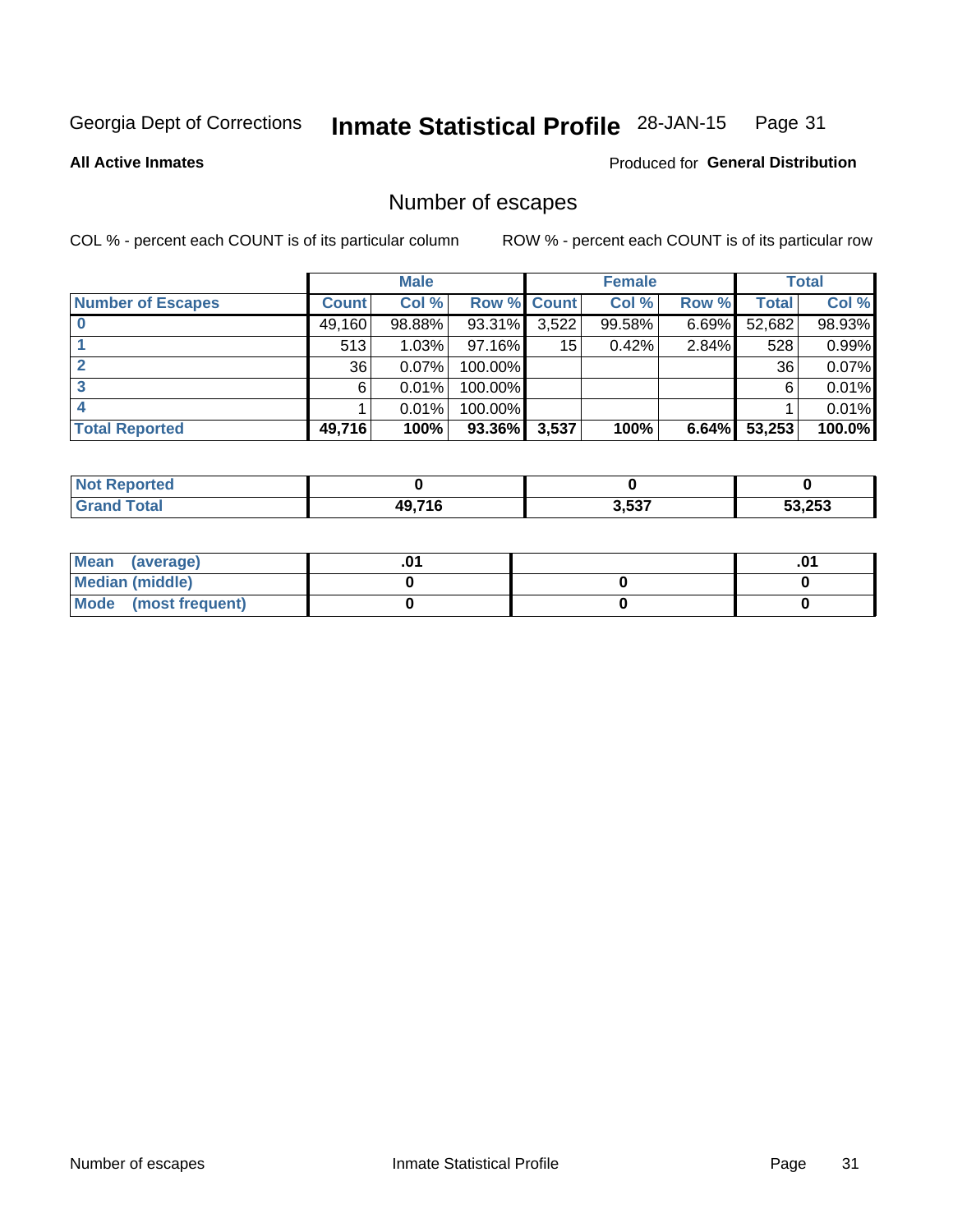#### **Inmate Statistical Profile 28-JAN-15** Page 32

**All Active Inmates** 

### Produced for General Distribution

# Split sentences - Probation to follow

COL % - percent each COUNT is of its particular column

|                            | <b>Male</b>  |           |                 | <b>Female</b> |        |          | <b>Total</b>    |           |
|----------------------------|--------------|-----------|-----------------|---------------|--------|----------|-----------------|-----------|
| <b>Probation to follow</b> | <b>Count</b> | Col%      | Row % Count     |               | Col %  | Row %    | <b>Total</b>    | Col %     |
| <b>Yes</b>                 | 33.483       | 67.35%    | 92.72% 2.630    |               | 74.36% |          | 7.28% 36,113    | $67.81\%$ |
| <b>No</b>                  | 16,233       | $32.65\%$ | 94.71%          | 907           | 25.64% | $5.29\%$ | 17.140          | $32.19\%$ |
| <b>Total Reported</b>      | 49,716       | 100%      | $93.36\%$ 3,537 |               | 100%   |          | $6.64\%$ 53,253 | 100%      |

| AO71C | .<br>ו נכ.נ | 53.253 |
|-------|-------------|--------|
|       |             |        |

| M<br>reauent)<br>/٥<br>$\sim$<br>v.,<br>.<br>w<br>$\cdot$ - $\cdot$ |
|---------------------------------------------------------------------|
|---------------------------------------------------------------------|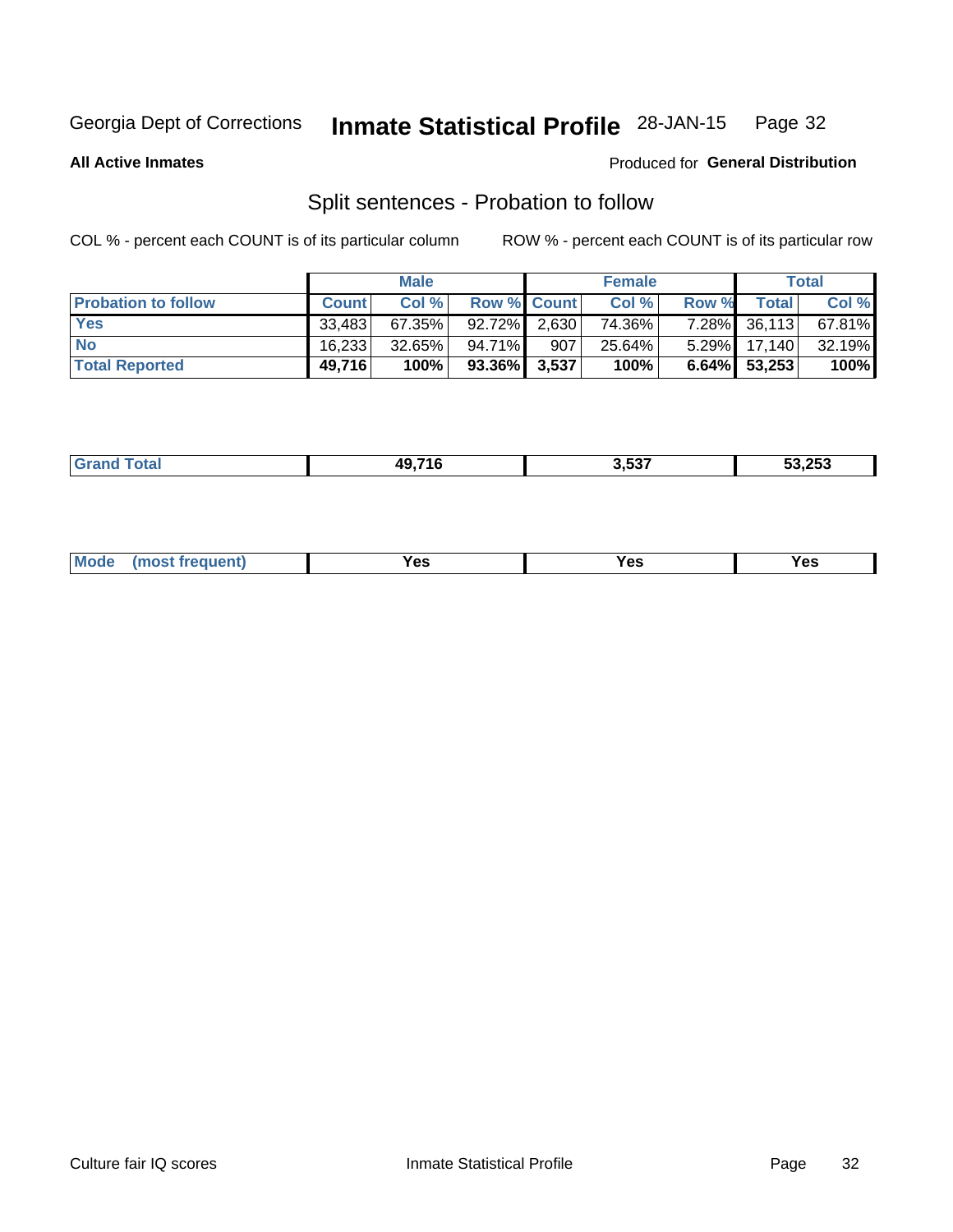#### **Inmate Statistical Profile 28-JAN-15** Page 33

### **All Active Inmates**

# Produced for General Distribution

# Probable future release type of still active inmates

COL % - percent each COUNT is of its particular column

|                                         | <b>Male</b>  |        |                    | <b>Female</b> |        |       | <b>Total</b> |        |
|-----------------------------------------|--------------|--------|--------------------|---------------|--------|-------|--------------|--------|
| <b>Probable Future Release Type</b>     | <b>Count</b> | Col %  | <b>Row % Count</b> |               | Col %  | Row % | <b>Total</b> | Col %  |
| <b>Paroled with probation to follow</b> | 21,633       | 43.88% | 91.87% 1.914       |               | 54.36% | 8.13% | 23,547       | 44.58% |
| Paroled w/o probation to follow         | 8,504        | 17.25% | 93.29%             | 612           | 17.38% | 6.71% | 9,116        | 17.26% |
| <b>Maxout with probation to follow</b>  | 11,242       | 22.80% | 94.15%             | 698           | 19.82% | 5.85% | 11,940       | 22.60% |
| <b>Maxout w/o probation to follow</b>   | 3,263        | 6.62%  | 96.06%             | 134           | 3.81%  | 3.94% | 3,397        | 6.43%  |
| Life, LWOP or death sentence            | 4,659        | 9.45%  | 96.62%             | 163           | 4.63%  | 3.38% | 4,822        | 9.13%  |
| <b>Total Reported</b>                   | 49,301       | 100%   | 93.33% 3,521       |               | 100%   | 6.67% | 52,822       | 100%   |

| eleased     |        |                     |        |
|-------------|--------|---------------------|--------|
| <b>otal</b> | 49.301 | <b>E94</b><br>ו געו | 52,822 |

| Mode (most frequent) | <b>PAR with PROB follow</b> | <b>PAR with PROB follow</b> | <b>PAR with PROB</b> |
|----------------------|-----------------------------|-----------------------------|----------------------|
|                      |                             |                             | follow               |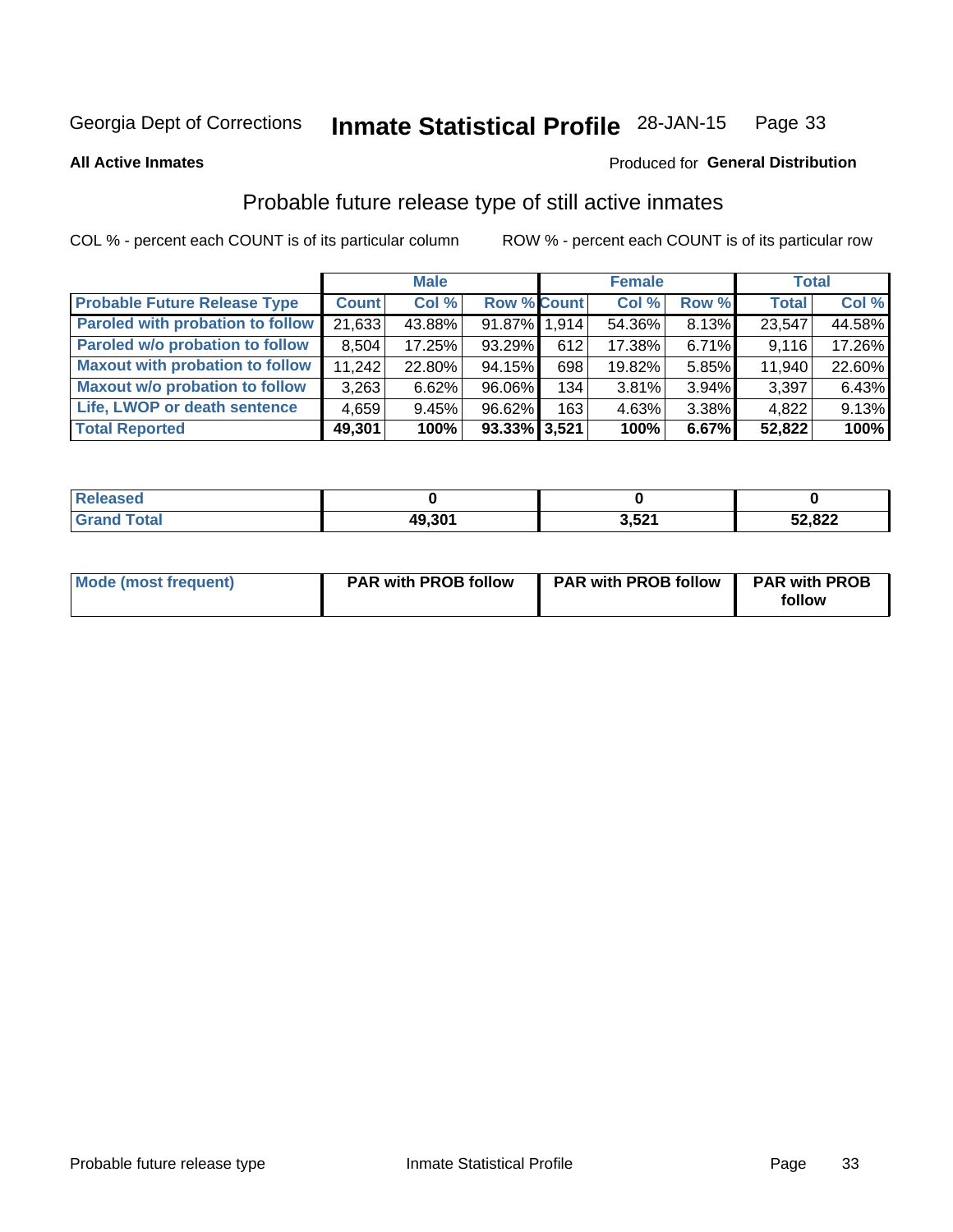### **All Active Inmates**

# **Produced for General Distribution**

# Time served in current (or last) institution

COL % - percent each COUNT is of its particular column

|                            |              | <b>Male</b> |        |              | <b>Female</b> |        |              | <b>Total</b> |
|----------------------------|--------------|-------------|--------|--------------|---------------|--------|--------------|--------------|
| <b>Time In Institution</b> | <b>Count</b> | Col %       | Row %  | <b>Count</b> | Col %         | Row %  | <b>Total</b> | Col %        |
| 0 to 3 months              | 12,919       | 25.99%      | 93.12% | 955          | 27.00%        | 6.88%  | 13,874       | 26.05%       |
| <b>3.01 to 6 months</b>    | 7,331        | 14.75%      | 92.13% | 626          | 17.70%        | 7.87%  | 7,957        | 14.94%       |
| 6.01 to 9 months           | 5,503        | 11.07%      | 93.72% | 369          | 10.43%        | 6.28%  | 5,872        | 11.03%       |
| 9.01 to 12 months          | 3,971        | 7.99%       | 93.50% | 276          | 7.80%         | 6.50%  | 4,247        | 7.98%        |
| <b>12.01 to 18 months</b>  | 5,360        | 10.78%      | 95.00% | 282          | 7.97%         | 5.00%  | 5,642        | 10.59%       |
| <b>18.01 to 24 months</b>  | 3,688        | 7.42%       | 92.52% | 298          | 8.43%         | 7.48%  | 3,986        | 7.49%        |
| $2.01$ to 3 years          | 4,362        | 8.77%       | 95.18% | 221          | 6.25%         | 4.82%  | 4,583        | 8.61%        |
| $3.01$ to 4 years          | 2,382        | 4.79%       | 91.12% | 232          | 6.56%         | 8.88%  | 2,614        | 4.91%        |
| 4.01 to 5 years            | 1,401        | 2.82%       | 94.60% | 80           | 2.26%         | 5.40%  | 1,481        | 2.78%        |
| 5.01 to 6 years            | 826          | 1.66%       | 93.23% | 60           | 1.70%         | 6.77%  | 886          | 1.66%        |
| 6.01 to 7 years            | 624          | 1.26%       | 93.83% | 41           | 1.16%         | 6.17%  | 665          | 1.25%        |
| $7.01$ to 8 years          | 267          | 0.54%       | 94.68% | 15           | 0.42%         | 5.32%  | 282          | 0.53%        |
| 8.01 to 9 years            | 168          | 0.34%       | 93.33% | 12           | 0.34%         | 6.67%  | 180          | 0.34%        |
| 9.01 to 10 years           | 151          | 0.30%       | 82.97% | 31           | 0.88%         | 17.03% | 182          | 0.34%        |
| Over 10 years              | 763          | 1.53%       | 95.14% | 39           | 1.10%         | 4.86%  | 802          | 1.51%        |
| <b>Total Reported</b>      | 49,716       | 100%        | 93.36% | 3,537        | 100%          | 6.64%  | 53,253       | 100.0%       |

| neo<br>NO |        |      |        |
|-----------|--------|------|--------|
|           | 49,716 | 3537 | 53.253 |

| <b>Mean</b><br>(average) | 22 months | 18 months | 22 months |
|--------------------------|-----------|-----------|-----------|
| Median (middle)          | 8 months  | 7 months  | 8 months  |
| Mode (most frequent)     | 0 months  | months    | l months  |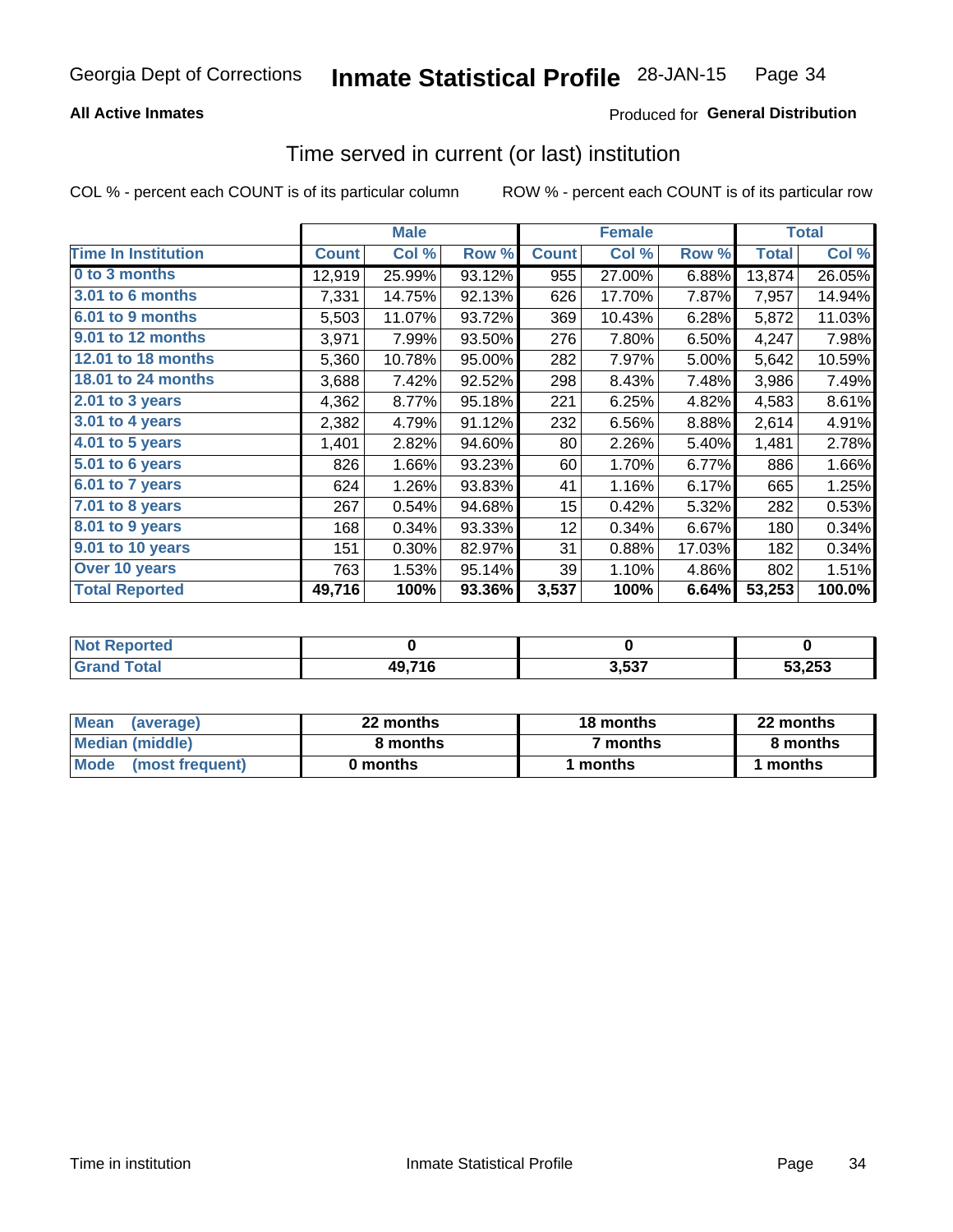### **All Active Inmates**

### Produced for General Distribution

# Highest grade level attained

COL % - percent each COUNT is of its particular column

|                              |                 | <b>Male</b> |         |                | <b>Female</b> |        |                 | <b>Total</b> |
|------------------------------|-----------------|-------------|---------|----------------|---------------|--------|-----------------|--------------|
| <b>Grade Level</b>           | <b>Count</b>    | Col %       | Row %   | <b>Count</b>   | Col %         | Row %  | <b>Total</b>    | Col %        |
| No school at all             | $\overline{13}$ | 0.03%       | 100.00% |                |               |        | $\overline{13}$ | 0.03%        |
| <b>Grade 1</b>               | 27              | 0.06%       | 90.00%  | 3              | 0.09%         | 10.00% | 30              | 0.06%        |
| <b>Grade 2</b>               | 60              | 0.13%       | 96.77%  | $\overline{2}$ | 0.06%         | 3.23%  | 62              | 0.12%        |
| <b>Grade 3</b>               | 114             | 0.24%       | 97.44%  | 3              | 0.09%         | 2.56%  | 117             | 0.23%        |
| Grade 4                      | 114             | 0.24%       | 97.44%  | 3              | 0.09%         | 2.56%  | 117             | 0.23%        |
| Grade 5                      | 165             | 0.35%       | 95.93%  | $\overline{7}$ | 0.21%         | 4.07%  | 172             | 0.34%        |
| Grade 6                      | 575             | 1.22%       | 95.51%  | 27             | 0.79%         | 4.49%  | 602             | 1.19%        |
| Grade 7                      | 807             | 1.71%       | 92.33%  | 67             | 1.96%         | 7.67%  | 874             | 1.73%        |
| Grade 8                      | 2,930           | 6.21%       | 92.17%  | 249            | 7.30%         | 7.83%  | 3,179           | 6.28%        |
| Grade 9                      | 5,521           | 11.69%      | 94.85%  | 300            | 8.80%         | 5.15%  | 5,821           | 11.50%       |
| Grade 10                     | 7,369           | 15.61%      | 95.16%  | 375            | 10.99%        | 4.84%  | 7,744           | 15.30%       |
| Grade 11                     | 7,570           | 16.03%      | 95.69%  | 341            | 10.00%        | 4.31%  | 7,911           | 15.63%       |
| <b>Grade 12 or GED</b>       | 16,793          | 35.56%      | 93.15%  | 1,235          | 36.21%        | 6.85%  | 18,028          | 35.61%       |
| Some tech school             | 258             | 0.55%       | 73.93%  | 91             | 2.67%         | 26.07% | 349             | 0.69%        |
| <b>Completed tech school</b> | 274             | 0.58%       | 68.84%  | 124            | 3.64%         | 31.16% | 398             | 0.79%        |
| College, 1 year              | 1,461           | 3.09%       | 89.14%  | 178            | 5.22%         | 10.86% | 1,639           | 3.24%        |
| College, 2 year              | 1,885           | 3.99%       | 89.59%  | 219            | 6.42%         | 10.41% | 2,104           | 4.16%        |
| College, 3 year              | 482             | 1.02%       | 88.93%  | 60             | 1.76%         | 11.07% | 542             | 1.07%        |
| <b>Bachelor's degree</b>     | 634             | 1.34%       | 87.09%  | 94             | 2.76%         | 12.91% | 728             | 1.44%        |
| <b>Master's degree</b>       | 109             | 0.23%       | 83.21%  | 22             | 0.64%         | 16.79% | 131             | 0.26%        |
| Ph.D. degree                 | 21              | 0.04%       | 84.00%  | 4              | 0.12%         | 16.00% | 25              | 0.05%        |
| Law degree                   | 23              | 0.05%       | 79.31%  | 6              | 0.18%         | 20.69% | 29              | $0.06\%$     |
| <b>Some medical school</b>   | $\overline{2}$  | 0.01%       | 100.00% |                |               |        | $\overline{2}$  | 0.01%        |
| <b>Medical degree</b>        | 12              | 0.03%       | 92.31%  | 1              | 0.03%         | 7.69%  | 13              | 0.03%        |
| <b>Total Reported</b>        | 47,219          | 100%        | 93.26%  | 3,411          | 100.0%        | 6.74%  | 50,630          | 100.1%       |

| 2,497    | 126            | 2,623  |
|----------|----------------|--------|
| $AQ$ 716 | 2527<br>. J.J. | 53.253 |

| <b>Mean</b><br>(average)       | 10.92           | 11.44           | 10.95           |
|--------------------------------|-----------------|-----------------|-----------------|
| Median (middle)                | Grade 11        | Grade 12 or GED | Grade 11        |
| <b>Mode</b><br>(most frequent) | Grade 12 or GED | Grade 12 or GED | Grade 12 or GED |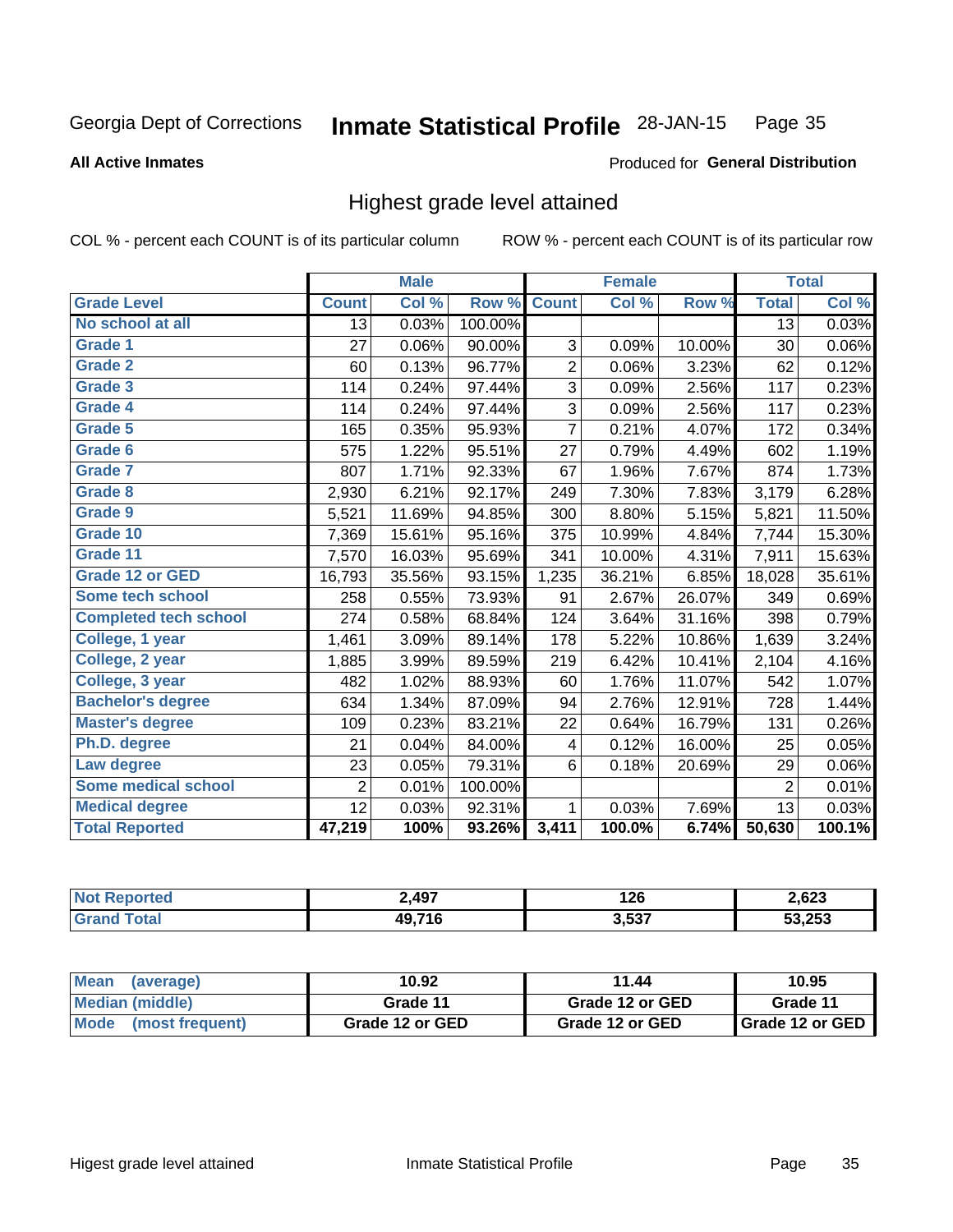#### **Inmate Statistical Profile 28-JAN-15** Page 36

### **All Active Inmates**

# Produced for General Distribution

# Culture fair IQ scores

COL % - percent each COUNT is of its particular column

|                       |                | <b>Male</b> |        |              | <b>Female</b> |        |        | <b>Total</b> |
|-----------------------|----------------|-------------|--------|--------------|---------------|--------|--------|--------------|
| <b>IQ Scores</b>      | <b>Count</b>   | Col %       | Row %  | <b>Count</b> | Col %         | Row %  | Total  | Col %        |
| $60 - 69$             | 739            | 2.17%       | 92.84% | 57           | 2.01%         | 7.16%  | 796    | 2.16%        |
| $70 - 79$             | 2,247          | 6.61%       | 91.38% | 212          | 7.49%         | 8.62%  | 2,459  | 6.68%        |
| $80 - 89$             | 5,172          | 15.21%      | 87.69% | 726          | 25.66%        | 12.31% | 5,898  | 16.01%       |
| $90 - 99$             | 9,936          | 29.22%      | 90.54% | 1,038        | 36.69%        | 9.46%  | 10,974 | 29.79%       |
| $100 - 109$           | 9,494          | 27.92%      | 95.43% | 455          | 16.08%        | 4.57%  | 9,949  | 27.01%       |
| $110 - 119$           | 5,491          | 16.15%      | 96.91% | 175          | 6.19%         | 3.09%  | 5,666  | 15.38%       |
| 120 - 129             | 886            | 2.61%       | 89.22% | 107          | 3.78%         | 10.78% | 993    | 2.70%        |
| 130 - 139             | 31             | 0.09%       | 44.29% | 39           | 1.38%         | 55.71% | 70     | 0.19%        |
| 140 & Up              | 6              | 0.02%       | 24.00% | 19           | 0.67%         | 76.00% | 25     | 0.07%        |
|                       | $\overline{2}$ | 0.01%       | 66.67% | 1            | 0.04%         | 33.33% | 3      | 0.01%        |
| <b>Total Reported</b> | 34,004         | 100%        | 92.32% | 2,829        | 100%          | 7.68%  | 36,833 | 100%         |

| <b>Not Reported</b>  | 15,004 | 596   | 15,600 |
|----------------------|--------|-------|--------|
| Not Valid (under 60) | 708    | 112   | 820    |
| <b>Grand Total</b>   | 49,716 | 3,537 | 53,253 |

| <b>Mean</b><br>(average) | 98 | 95 | 98 |
|--------------------------|----|----|----|
| <b>Median (middle)</b>   | 99 |    | 99 |
| Mode (most frequent)     | 99 | 96 | 99 |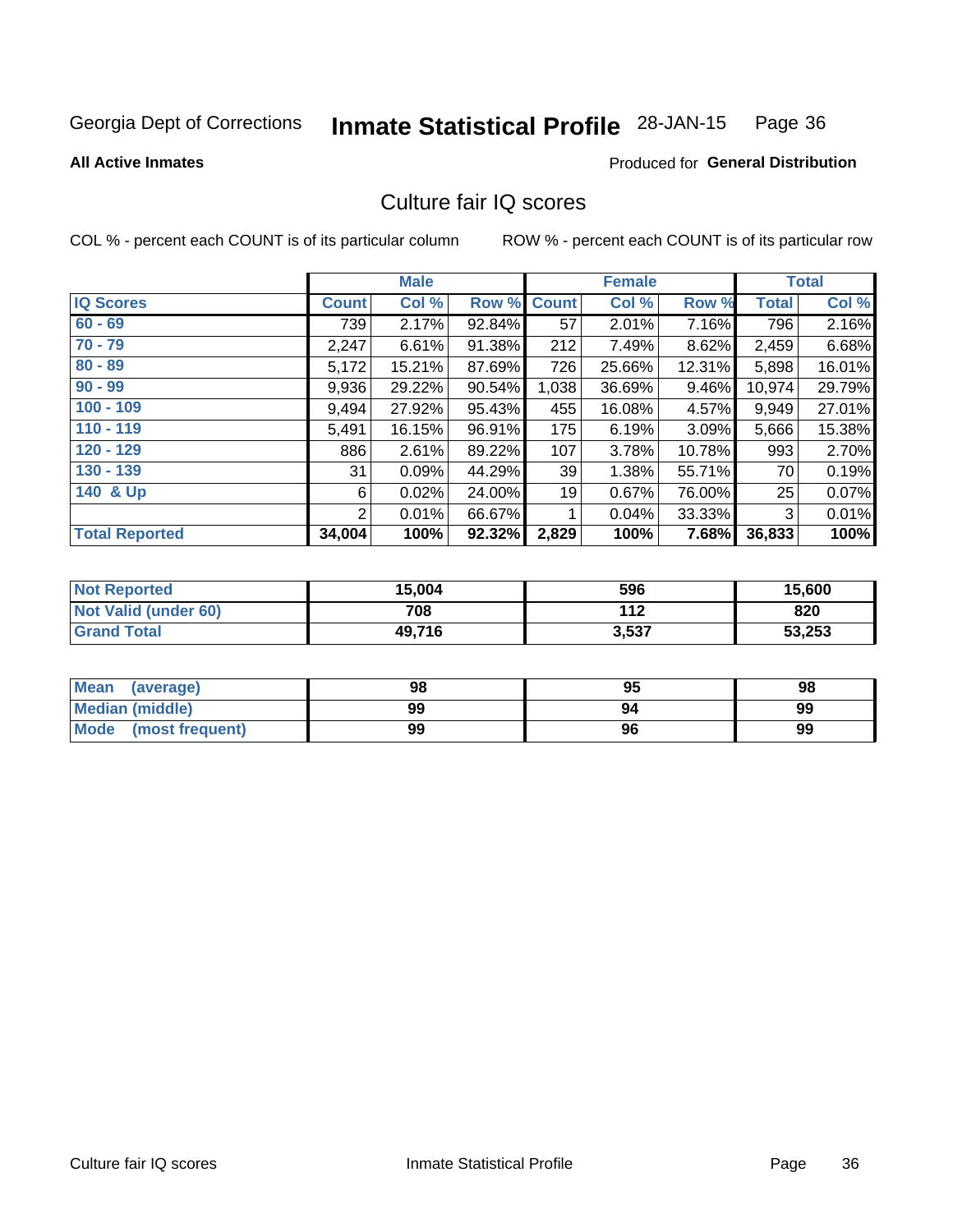#### **Inmate Statistical Profile 28-JAN-15** Page 37

Produced for General Distribution

### **All Active Inmates**

# Wide Range Achievement Test (WRAT) reading score

COL % - percent each COUNT is of its particular column

|                           |              | <b>Male</b> |        |                 | <b>Female</b> |        |              | <b>Total</b> |
|---------------------------|--------------|-------------|--------|-----------------|---------------|--------|--------------|--------------|
| <b>WRAT Reading Score</b> | <b>Count</b> | Col %       | Row %  | <b>Count</b>    | Col %         | Row %  | <b>Total</b> | Col %        |
| $0.1$ to $0.9$            | 845          | 2.42%       | 99.29% | 6               | 0.20%         | 0.71%  | 851          | 2.25%        |
| 1.0 to 1.9                | 675          | 1.94%       | 97.83% | 15 <sub>1</sub> | 0.51%         | 2.17%  | 690          | 1.83%        |
| 2.0 to 2.9                | 1,133        | 3.25%       | 95.45% | 54              | 1.83%         | 4.55%  | 1,187        | 3.14%        |
| 3.0 to 3.9                | 2,818        | 8.08%       | 96.05% | 116             | 3.93%         | 3.95%  | 2,934        | 7.76%        |
| 4.0 to 4.9                | 3,356        | 9.63%       | 93.09% | 249             | 8.44%         | 6.91%  | 3,605        | 9.54%        |
| 5.0 to 5.9                | 2,819        | 8.09%       | 94.15% | 175             | 5.93%         | 5.85%  | 2,994        | 7.92%        |
| 6.0 to 6.9                | 3,434        | 9.85%       | 92.02% | 298             | 10.11%        | 7.98%  | 3,732        | 9.87%        |
| 7.0 to 7.9                | 1,160        | 3.33%       | 92.50% | 94              | 3.19%         | 7.50%  | 1,254        | 3.32%        |
| 8.0 to 8.9                | 2,274        | 6.52%       | 90.74% | 232             | 7.87%         | 9.26%  | 2,506        | 6.63%        |
| 9.0 to 9.9                | 1,206        | 3.46%       | 89.80% | 137             | 4.65%         | 10.20% | 1,343        | 3.55%        |
| 10.0 to 10.9              | 2,361        | 6.77%       | 89.87% | 266             | 9.02%         | 10.13% | 2,627        | 6.95%        |
| 11.0 to 11.9              | 3,635        | 10.43%      | 89.18% | 441             | 14.95%        | 10.82% | 4,076        | 10.78%       |
| 12.0 to 12.9              | 9,105        | 26.12%      | 91.45% | 851             | 28.86%        | 8.55%  | 9,956        | 26.34%       |
| 13                        | 35           | 0.10%       | 70.00% | 15              | 0.51%         | 30.00% | 50           | 0.13%        |
| <b>Total Reported</b>     | 34,856       | 100%        | 92.20% | 2,949           | 100%          | 7.80%  | 37,805       | 100.0%       |

| prtea<br>NO.      | 14,860 | 588   | 15,448 |
|-------------------|--------|-------|--------|
| $T \sim 4 \sim 1$ | 49,716 | 3,537 | 53,253 |

| <b>Mean</b><br>(average) | 8.29 | 9.30 | 8.37 |
|--------------------------|------|------|------|
| <b>Median (middle)</b>   | 8.9  | 10.2 | 8.9  |
| Mode (most frequent)     | 12.9 | 12.9 | 12.9 |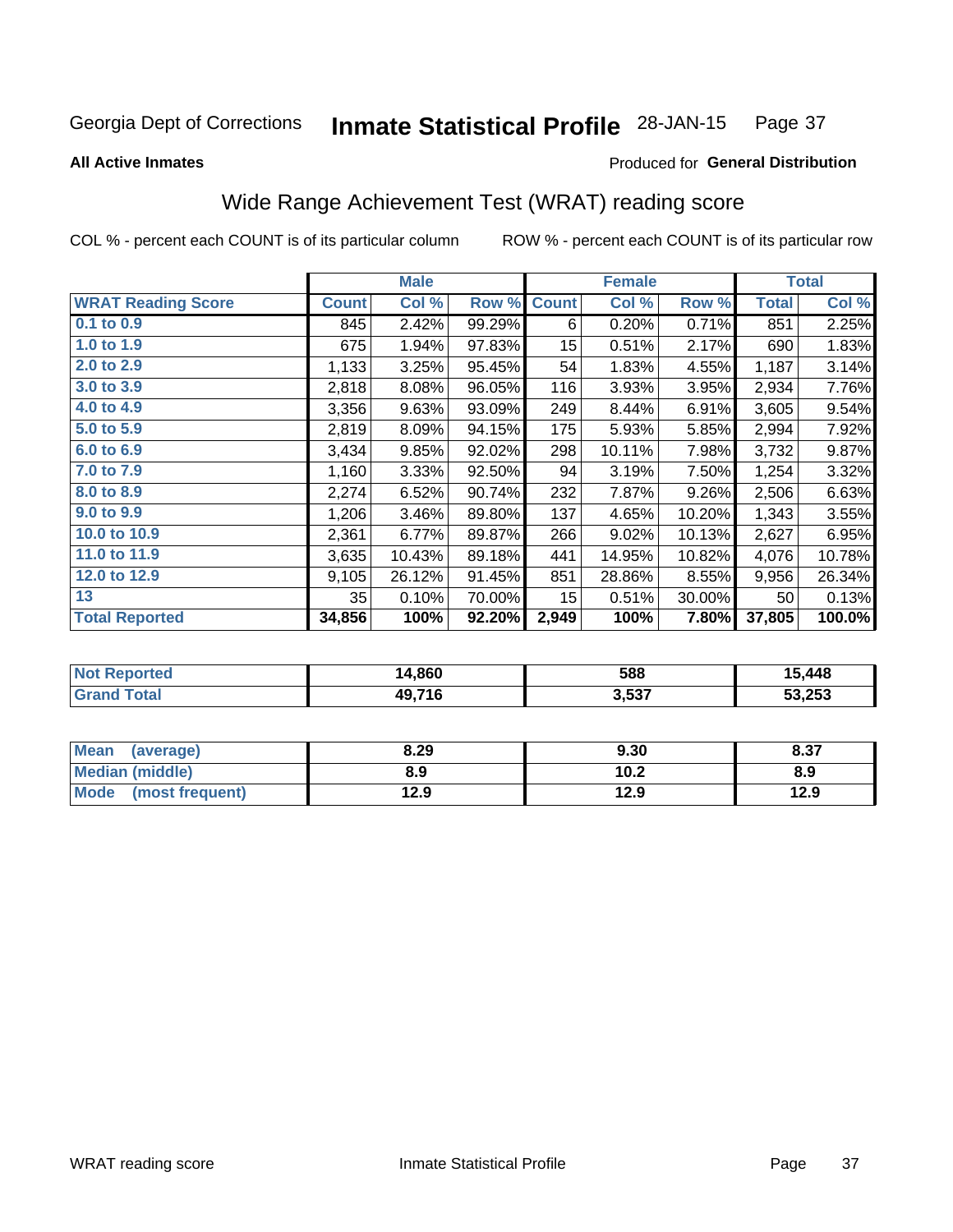#### **Inmate Statistical Profile 28-JAN-15** Page 38

### **All Active Inmates**

## Produced for General Distribution

## Wide Range Achievement Test (WRAT) math score

COL % - percent each COUNT is of its particular column

|                              |              | <b>Male</b> |        |                | <b>Female</b> |        |              | <b>Total</b> |
|------------------------------|--------------|-------------|--------|----------------|---------------|--------|--------------|--------------|
| <b>WRAT Mathematic Score</b> | <b>Count</b> | Col %       | Row %  | <b>Count</b>   | Col %         | Row %  | <b>Total</b> | Col %        |
| 0.1 to 0.9                   | 73           | 0.21%       | 98.65% | 1              | 0.03%         | 1.35%  | 74           | 0.20%        |
| 1.0 to 1.9                   | 240          | 0.69%       | 96.77% | 8              | 0.27%         | 3.23%  | 248          | 0.66%        |
| 2.0 to 2.9                   | 687          | 1.97%       | 95.28% | 34             | 1.15%         | 4.72%  | 721          | 1.91%        |
| 3.0 to 3.9                   | 1,503        | 4.31%       | 94.65% | 85             | 2.88%         | 5.35%  | 1,588        | 4.20%        |
| 4.0 to 4.9                   | 4,540        | 13.02%      | 94.07% | 286            | 9.70%         | 5.93%  | 4,826        | 12.76%       |
| 5.0 to 5.9                   | 5,890        | 16.89%      | 93.45% | 413            | 14.00%        | 6.55%  | 6,303        | 16.67%       |
| 6.0 to 6.9                   | 7,037        | 20.18%      | 92.69% | 555            | 18.82%        | 7.31%  | 7,592        | 20.08%       |
| 7.0 to 7.9                   | 2,333        | 6.69%       | 90.78% | 237            | 8.04%         | 9.22%  | 2,570        | 6.80%        |
| 8.0 to 8.9                   | 3,966        | 11.38%      | 90.63% | 410            | 13.90%        | 9.37%  | 4,376        | 11.57%       |
| 9.0 to 9.9                   | 1,683        | 4.83%       | 90.73% | 172            | 5.83%         | 9.27%  | 1,855        | 4.91%        |
| 10.0 to 10.9                 | 39           | 0.11%       | 88.64% | 5              | 0.17%         | 11.36% | 44           | 0.12%        |
| 11.0 to 11.9                 | 1,445        | 4.14%       | 91.28% | 138            | 4.68%         | 8.72%  | 1,583        | 4.19%        |
| 12.0 to 12.9                 | 5,426        | 15.56%      | 90.00% | 603            | 20.45%        | 10.00% | 6,029        | 15.94%       |
| 13                           | 2            | 0.01%       | 50.00% | $\overline{2}$ | 0.07%         | 50.00% | 4            | 0.01%        |
| <b>Total Reported</b>        | 34,864       | 100%        | 92.20% | 2,949          | 100%          | 7.80%  | 37,813       | 100.0%       |

| <u>າrteo</u><br>' NOT | 4,852<br>ıл | 588   | 15,440 |
|-----------------------|-------------|-------|--------|
| $T$ $A$               | 49,716      | 3,537 | 53,253 |

| Mean<br>(average)      | 7.41 | 8.05 | 7.46 |
|------------------------|------|------|------|
| <b>Median (middle)</b> | ხ. J |      | 6.9  |
| Mode (most frequent)   | 12.9 | 12.9 | 12.9 |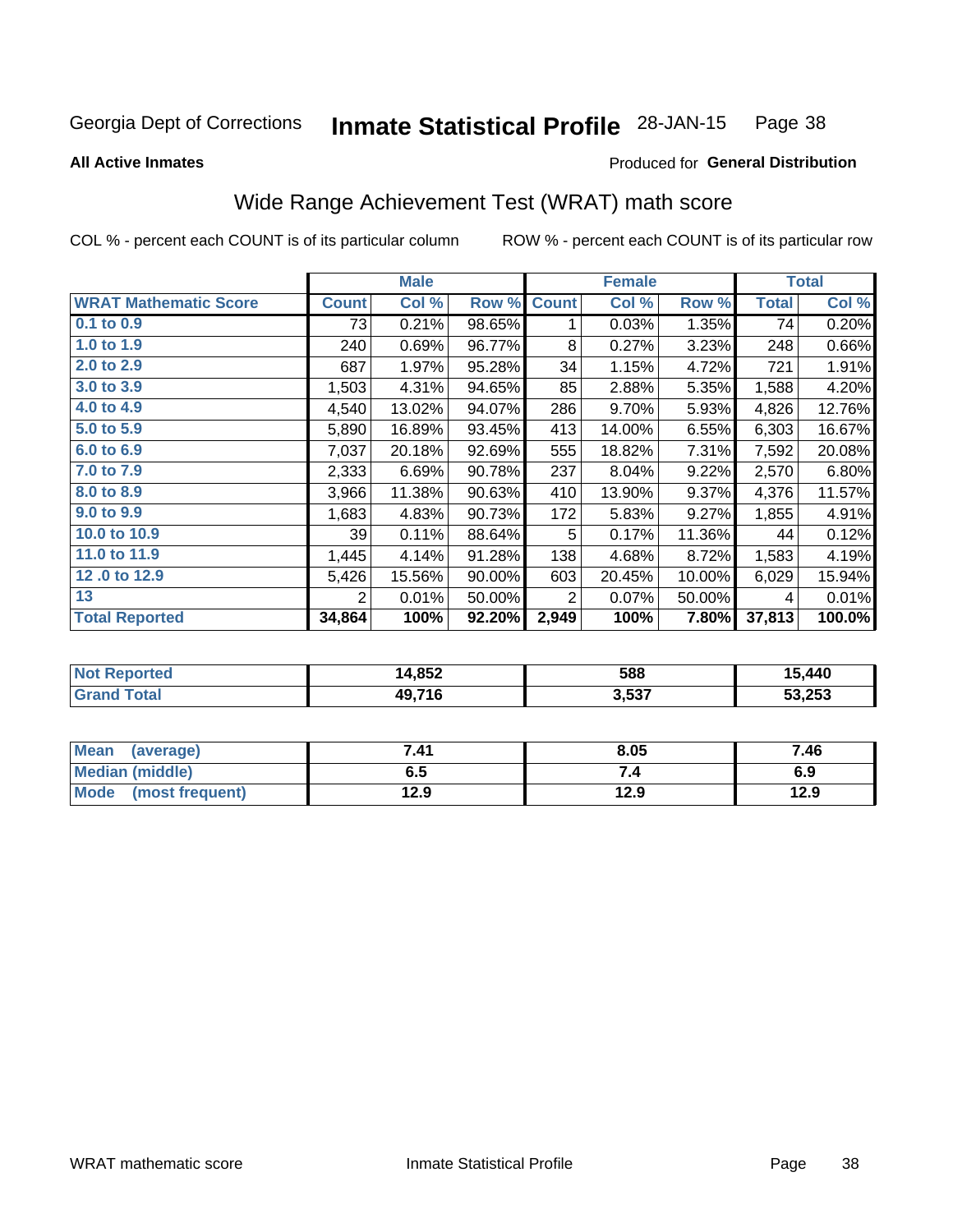#### **Inmate Statistical Profile 28-JAN-15** Page 39

### **All Active Inmates**

### Produced for General Distribution

## Wide Range Achievement Test (WRAT) spelling score

COL % - percent each COUNT is of its particular column

|                            |              | <b>Male</b> |        |              | <b>Female</b> |        |              | <b>Total</b> |
|----------------------------|--------------|-------------|--------|--------------|---------------|--------|--------------|--------------|
| <b>WRAT Spelling Score</b> | <b>Count</b> | Col %       | Row %  | <b>Count</b> | Col %         | Row %  | <b>Total</b> | Col %        |
| $0.1$ to $0.9$             | 859          | 2.46%       | 99.54% | 4            | 0.14%         | 0.46%  | 863          | 2.28%        |
| 1.0 to 1.9                 | 847          | 2.43%       | 98.95% | 9            | 0.30%         | 1.05%  | 856          | 2.26%        |
| 2.0 to 2.9                 | 1,538        | 4.41%       | 96.97% | 48           | 1.63%         | 3.03%  | 1,586        | 4.19%        |
| 3.0 to 3.9                 | 2,339        | 6.71%       | 96.29% | 90           | 3.05%         | 3.71%  | 2,429        | 6.42%        |
| 4.0 to 4.9                 | 2,251        | 6.45%       | 95.50% | 106          | 3.59%         | 4.50%  | 2,357        | 6.23%        |
| 5.0 to 5.9                 | 4,087        | 11.72%      | 95.18% | 207          | 7.01%         | 4.82%  | 4,294        | 11.35%       |
| 6.0 to 6.9                 | 3,171        | 9.09%       | 94.01% | 202          | 6.85%         | 5.99%  | 3,373        | 8.92%        |
| 7.0 to 7.9                 | 3,153        | 9.04%       | 93.45% | 221          | 7.49%         | 6.55%  | 3,374        | 8.92%        |
| 8.0 to 8.9                 | 3,010        | 8.63%       | 92.84% | 232          | 7.86%         | 7.16%  | 3,242        | 8.57%        |
| 9.0 to 9.9                 | 1,567        | 4.49%       | 92.01% | 136          | 4.61%         | 7.99%  | 1,703        | 4.50%        |
| 10.0 to 10.9               | 1,406        | 4.03%       | 91.78% | 126          | 4.27%         | 8.22%  | 1,532        | 4.05%        |
| 11.0 to 11.9               | 2,818        | 8.08%       | 90.90% | 282          | 9.56%         | 9.10%  | 3,100        | 8.20%        |
| 12.0 to 12.9               | 7,810        | 22.40%      | 85.95% | 1,277        | 43.27%        | 14.05% | 9,087        | 24.02%       |
| 13                         | 17           | 0.05%       | 60.71% | 11           | 0.37%         | 39.29% | 28           | 0.07%        |
| <b>Total Reported</b>      | 34,873       | 100%        | 92.20% | 2,951        | 100%          | 7.80%  | 37,824       | 100%         |

| <b>Not Reported</b>          | 14,843 | 586   | 15,429 |
|------------------------------|--------|-------|--------|
| <b>Total</b><br><b>Grand</b> | 49,716 | 3,537 | 53,253 |

| <b>Mean</b><br>(average) | 7.96 | 9.93 | 8.11 |
|--------------------------|------|------|------|
| Median (middle)          | .    |      | .    |
| Mode<br>(most frequent)  | 12.9 | 12.9 | 12.9 |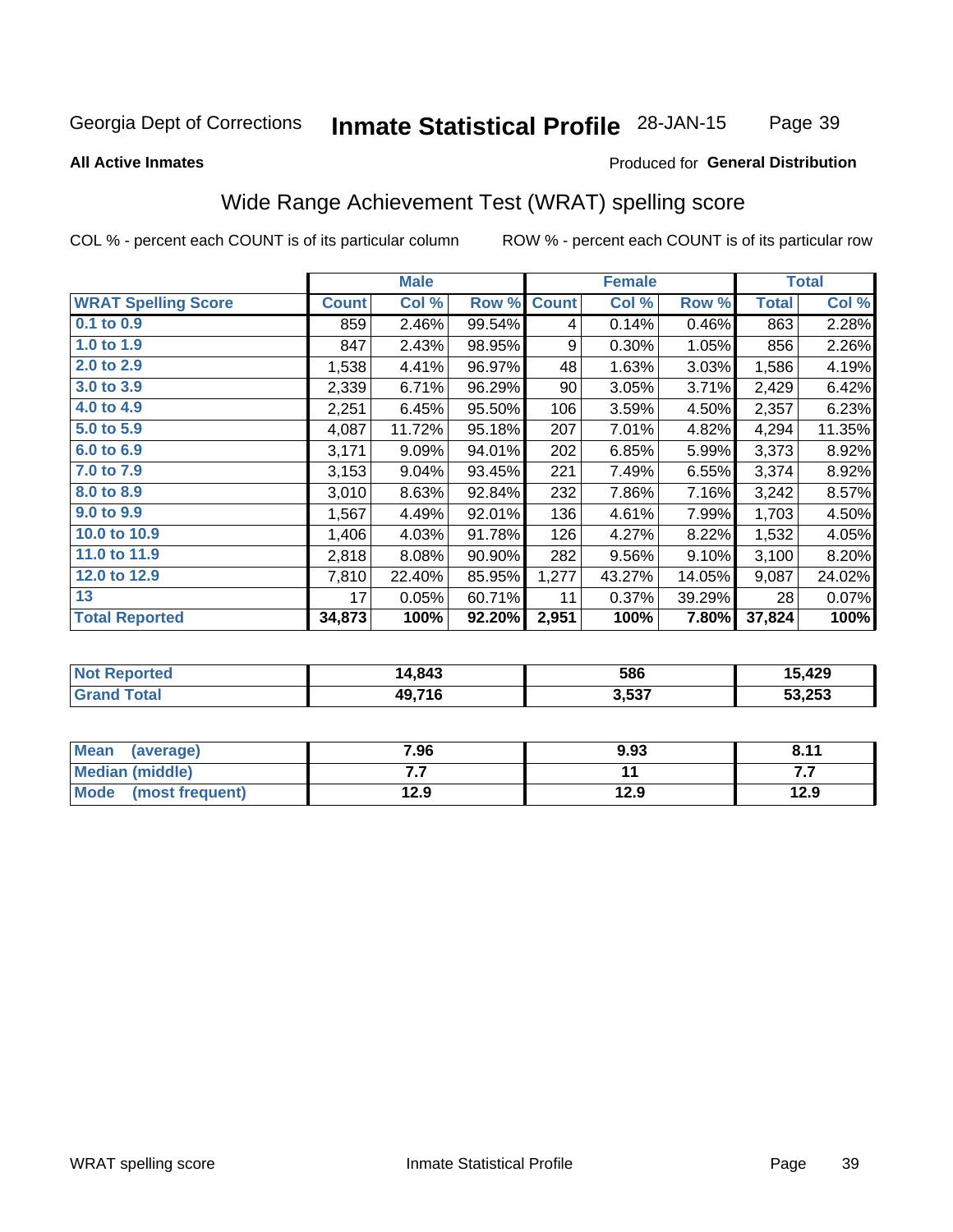#### Inmate Statistical Profile 28-JAN-15 Page 40

### **All Active Inmates**

## **Produced for General Distribution**

## Current / last mental health treatment level

COL % - percent each COUNT is of its particular column

|                                    |                | <b>Male</b> |         |              | <b>Female</b> |          |              | <b>Total</b> |
|------------------------------------|----------------|-------------|---------|--------------|---------------|----------|--------------|--------------|
| <b>Mental Health Treatment Lev</b> | <b>Count</b>   | Col %       | Row %   | <b>Count</b> | Col %         | Row %    | <b>Total</b> | Col %        |
| 1 No problem at current time       | 8,082          | 52.73%      | 92.64%  | 642          | 26.42%        | 7.36%    | 8,724        | 49.13%       |
| 2 Receiving outpatient             | 5,388          | 35.16%      | 75.77%  | 1,723        | 70.91%        | 24.23%   | 7,111        | 40.05%       |
| <b>Treatment</b>                   |                |             |         |              |               |          |              |              |
| 3 Inpatient, moderate              | 1,491          | 9.73%       | 96.94%  | 47           | 1.93%         | $3.06\%$ | 1,538        | 8.66%        |
| Treatment                          |                |             |         |              |               |          |              |              |
| 4 Inpatient, intensive             | 340            | 2.22%       | 94.97%  | 18           | 0.74%         | 5.03%    | 358          | 2.02%        |
| <b>Treatment</b>                   |                |             |         |              |               |          |              |              |
| <b>5 Undergoing crisis</b>         | 23             | 0.15%       | 100.00% |              |               |          | 23           | 0.13%        |
| <b>stabilization</b>               |                |             |         |              |               |          |              |              |
| <b>6 Hospital for criminally</b>   | $\overline{2}$ | 0.01%       | 100.00% |              |               |          | 2            | 0.01%        |
| <b>Tinsane</b>                     |                |             |         |              |               |          |              |              |
| <b>Total Evaluated</b>             | 15,326         | 100%        | 86.31%  | 2,430        | 100%          | 13.69%   | 17,756       | 100%         |

| Never had MH evaluation | 34,390 | ,107  | 35,497 |
|-------------------------|--------|-------|--------|
| <b>Grand Total</b>      | 49,716 | 3,537 | 53,253 |

| Median (middle) | No problem at current time | <b>Receiving outpatient</b><br>treatment | <b>Receiving</b><br>outpatient<br>treatment |  |  |
|-----------------|----------------------------|------------------------------------------|---------------------------------------------|--|--|
| <b>Mode</b>     | No problem at current time | <b>Receiving outpatient</b>              | No problem at                               |  |  |
| (most frequent) |                            | treatment                                | current time                                |  |  |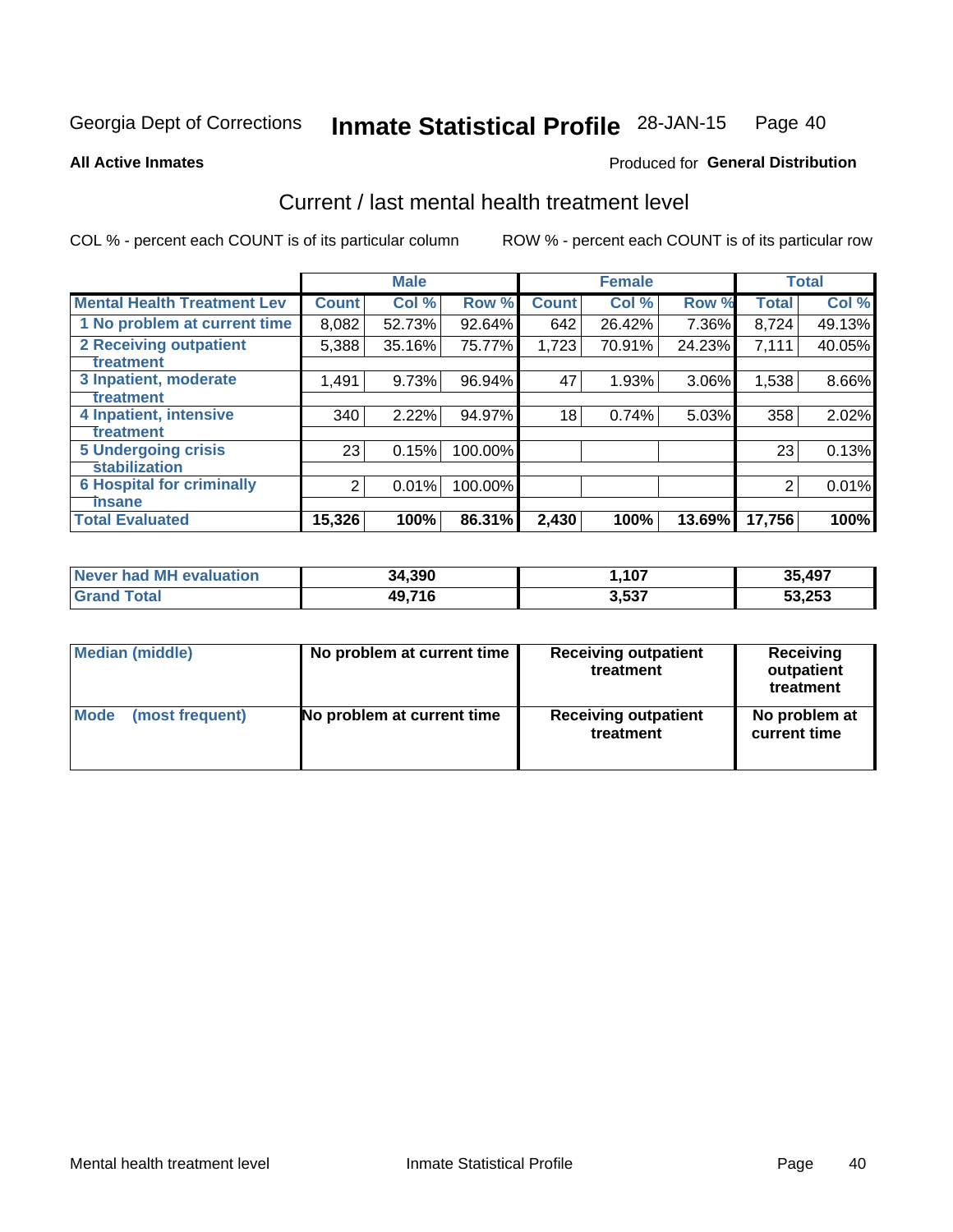## **All Active Inmates**

## Produced for General Distribution

## PULHESDWIT medical scale - 'P' overall condition ('P'hysical)

COL % - percent each COUNT is of its particular column

|                                  |                 | <b>Male</b> |         |              | <b>Female</b> |         |              | <b>Total</b> |
|----------------------------------|-----------------|-------------|---------|--------------|---------------|---------|--------------|--------------|
| 'P' Overall Condition            | <b>Count</b>    | Col %       | Row %   | <b>Count</b> | Col %         | Row %   | <b>Total</b> | Col %        |
| 1 No medical illness             | 33,629          | 73.68%      | 94.38%  | 2,004        | 61.23%        | 5.62%   | 35,633       | 72.84%       |
| 2 Well-controlled chronic        | 11,003          | 24.11%      | 90.66%  | 1.134        | 34.65%        | 9.34%   | 12,137       | 24.81%       |
| <b>illness</b>                   |                 |             |         |              |               |         |              |              |
| 3 Poorly-controlled chronic      | 922             | 2.02%       | 93.32%  | 66           | 2.02%         | 6.68%   | 988          | 2.02%        |
| <b>lillness</b>                  |                 |             |         |              |               |         |              |              |
| 4 Significant problems requiring | 79              | 0.17%       | 89.77%  | 9            | 0.27%         | 10.23%  | 88           | 0.18%        |
| special housing                  |                 |             |         |              |               |         |              |              |
| 5 Terminal illness, < 6 months   | 12 <sub>1</sub> | 0.03%       | 100.00% |              |               |         | 12           | 0.02%        |
| to live                          |                 |             |         |              |               |         |              |              |
| 6 Inmate is pregnant             |                 |             |         | 60           | 1.83%         | 100.00% | 60           | 0.12%        |
| <b>Total Reported</b>            | 45,645          | 100%        | 93.31%  | 3,273        | 100%          | 6.69%   | 48,918       | 100%         |

| тео | .071           | 20/<br>– ∪∸ | つつに<br>.ວວວ |
|-----|----------------|-------------|-------------|
|     | 49 71 <i>6</i> | -07         | 53,253      |

| Mode | (most frequent) | 1 No medical illness | 1 No medical illness | 1 No medical<br>illness |
|------|-----------------|----------------------|----------------------|-------------------------|
|------|-----------------|----------------------|----------------------|-------------------------|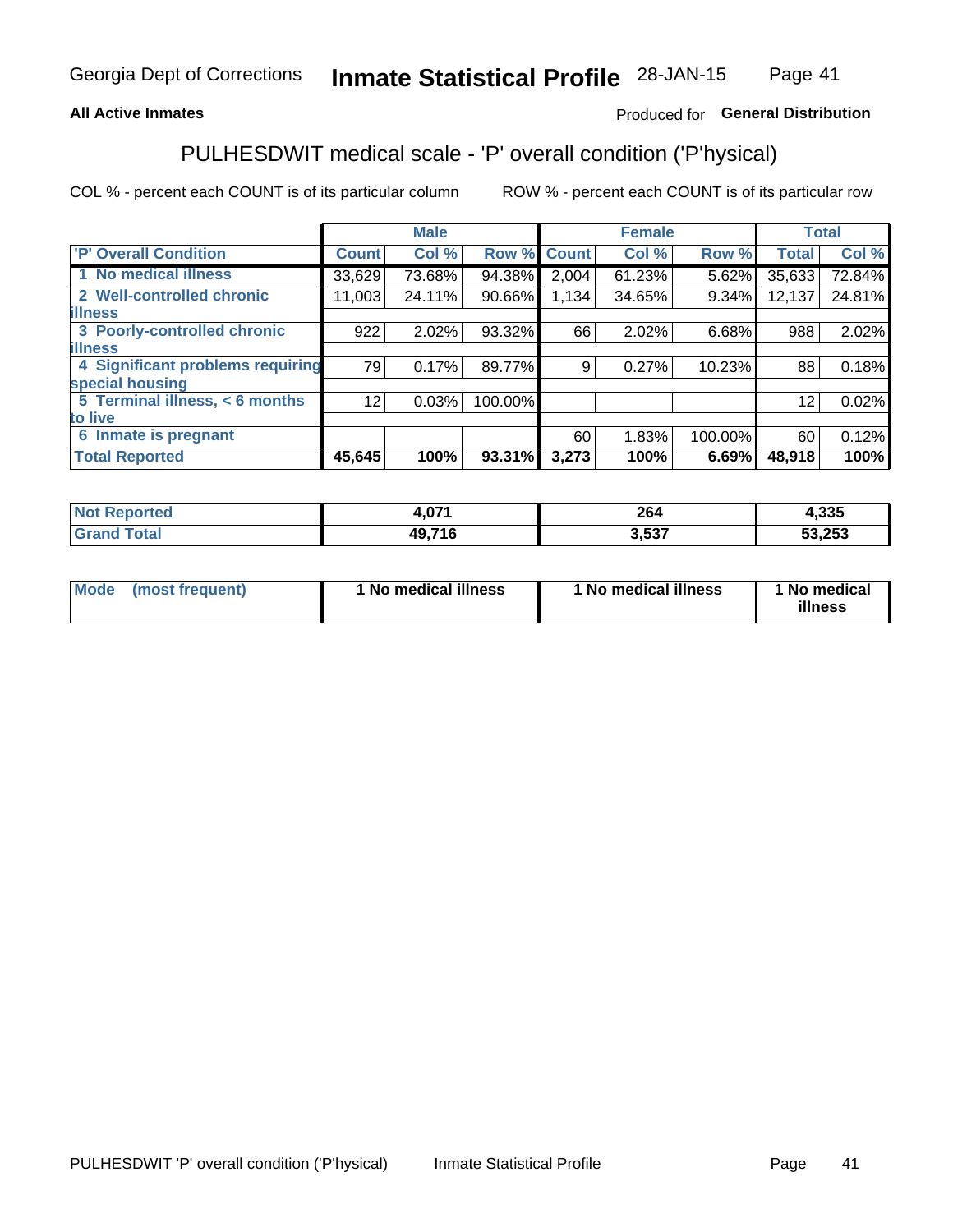### **All Active Inmates**

## Produced for General Distribution

## PULHESDWIT medical scale - 'U' upper body

COL % - percent each COUNT is of its particular column

|                              |              | <b>Male</b> |         |                | <b>Female</b> |       |              | <b>Total</b> |
|------------------------------|--------------|-------------|---------|----------------|---------------|-------|--------------|--------------|
| <b>U' Upper Body</b>         | <b>Count</b> | Col %       | Row %   | <b>Count</b>   | Col %         | Row % | <b>Total</b> | Col %        |
| 1 Upper bones, joints,       | 43,387       | 95.30%      | 93.25%  | 3,141          | 96.08%        | 6.75% | 46,528       | 95.36%       |
| muscles all OK               |              |             |         |                |               |       |              |              |
| 2 One or both arms minimally | 1,852        | 4.07%       | 94.63%  | 105            | 3.21%         | 5.37% | 1,957        | 4.01%        |
| limited                      |              |             |         |                |               |       |              |              |
| 3 One or both arms           | 248          | 0.54%       | 92.19%  | 21             | 0.64%         | 7.81% | 269          | 0.55%        |
| <b>moderately limited</b>    |              |             |         |                |               |       |              |              |
| 4 One arm disabled,          | 35           | 0.08%       | 94.59%  | $\overline{2}$ | 0.06%         | 5.41% | 37           | 0.08%        |
| paralyzed, or amputated      |              |             |         |                |               |       |              |              |
| 5 Both arms disabled,        | 3            | 0.01%       | 100.00% |                |               |       | 3            | 0.01%        |
| paralyzed, or amputated      |              |             |         |                |               |       |              |              |
| <b>Total Reported</b>        | 45,525       | 100%        | 93.30%  | 3,269          | 100%          | 6.70% | 48,794       | 100.0%       |

| <b>Not Reported</b>          | 1,191  | 268   | <b>1,459</b> |
|------------------------------|--------|-------|--------------|
| <b>Total</b><br><b>Grand</b> | 49,716 | 3,537 | 53,253       |

|  | Mode (most frequent) | 1 Upper bones, joints,<br>muscles all OK | 1 Upper bones, joints,<br>muscles all OK | 1 Upper bones,<br>joints, muscles all<br>ΟK |
|--|----------------------|------------------------------------------|------------------------------------------|---------------------------------------------|
|--|----------------------|------------------------------------------|------------------------------------------|---------------------------------------------|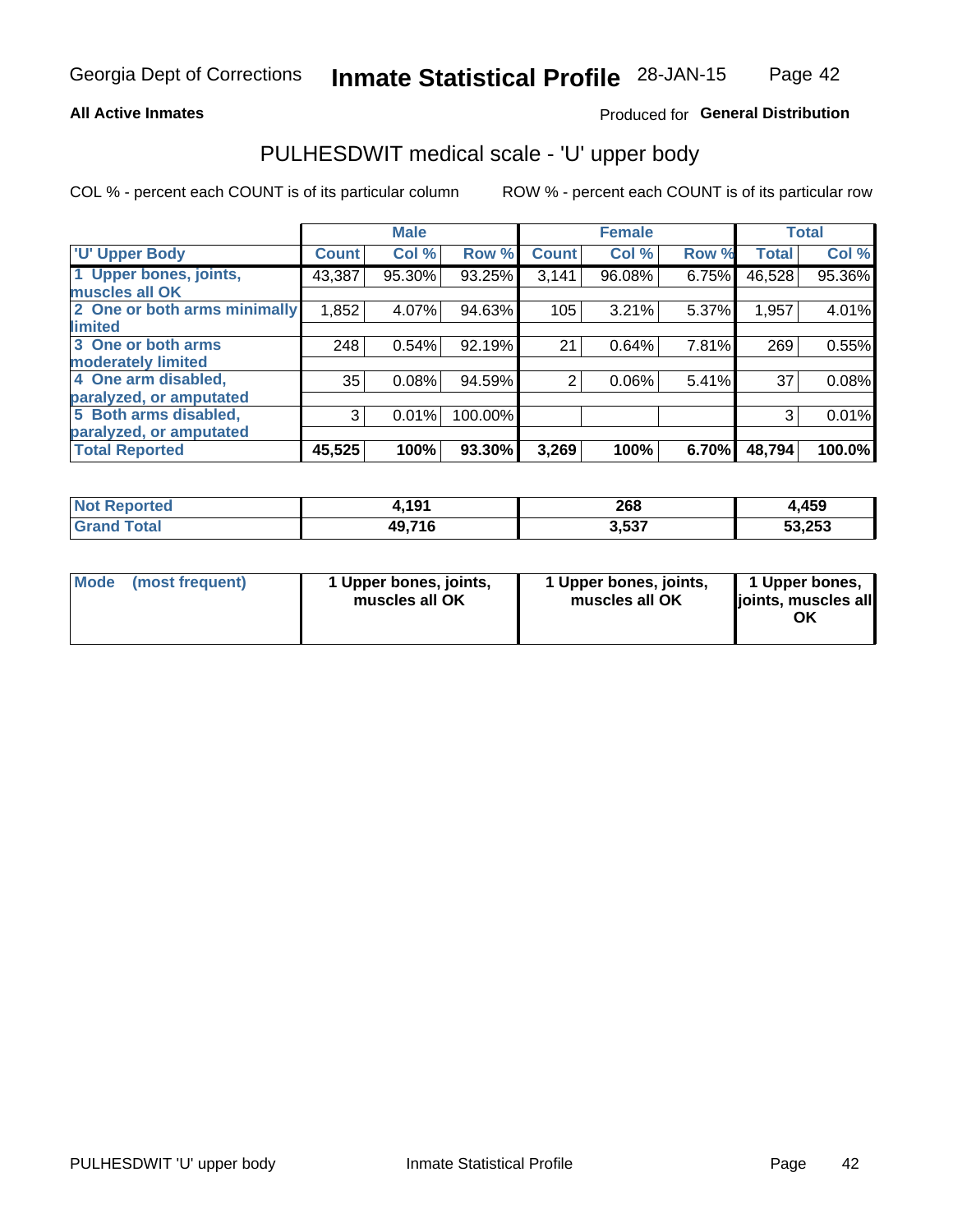### **All Active Inmates**

### Produced for General Distribution

## PULHESDWIT medical scale - 'L' lower body

COL % - percent each COUNT is of its particular column

|                                |              | <b>Male</b> |         |              | <b>Female</b> |       |              | <b>Total</b> |
|--------------------------------|--------------|-------------|---------|--------------|---------------|-------|--------------|--------------|
| 'L' Lower Body                 | <b>Count</b> | Col %       | Row %   | <b>Count</b> | Col %         | Row % | <b>Total</b> | Col %        |
| 1 Lower bones, joints,         | 40,442       | 88.84%      | 93.04%  | 3,025        | 92.51%        | 6.96% | 43,467       | 89.09%       |
| muscles all OK                 |              |             |         |              |               |       |              |              |
| 2 One or both legs minimally   | 4,322        | 9.49%       | 95.37%  | 210          | 6.42%         | 4.63% | 4,532        | 9.29%        |
| limited                        |              |             |         |              |               |       |              |              |
| 3 One or both legs             | 637          | 1.40%       | 95.50%  | 30           | 0.92%         | 4.50% | 667          | 1.37%        |
| moderately limited             |              |             |         |              |               |       |              |              |
| 4 One leg disabled, paralyzed, | 107          | 0.24%       | 95.54%  | 5            | 0.15%         | 4.46% | 112          | 0.23%        |
| or amputated                   |              |             |         |              |               |       |              |              |
| 5 Both legs disabled,          | 14           | 0.03%       | 100.00% |              |               |       | 14           | 0.03%        |
| paralyzed, or amputated        |              |             |         |              |               |       |              |              |
| <b>Total Reported</b>          | 45,522       | 100%        | 93.30%  | 3,270        | 100%          | 6.70% | 48,792       | 100.0%       |

| <b>Not Reported</b>   | 4,194  | 267   | 4,461  |
|-----------------------|--------|-------|--------|
| <b>Total</b><br>Grand | 49,716 | 3,537 | 53,253 |

| Mode (most frequent) | I Lower bones, joints,<br>muscles all OK | 1 Lower bones, joints,<br>muscles all OK | 1 Lower bones,<br>joints, muscles all<br>ΟK |
|----------------------|------------------------------------------|------------------------------------------|---------------------------------------------|
|----------------------|------------------------------------------|------------------------------------------|---------------------------------------------|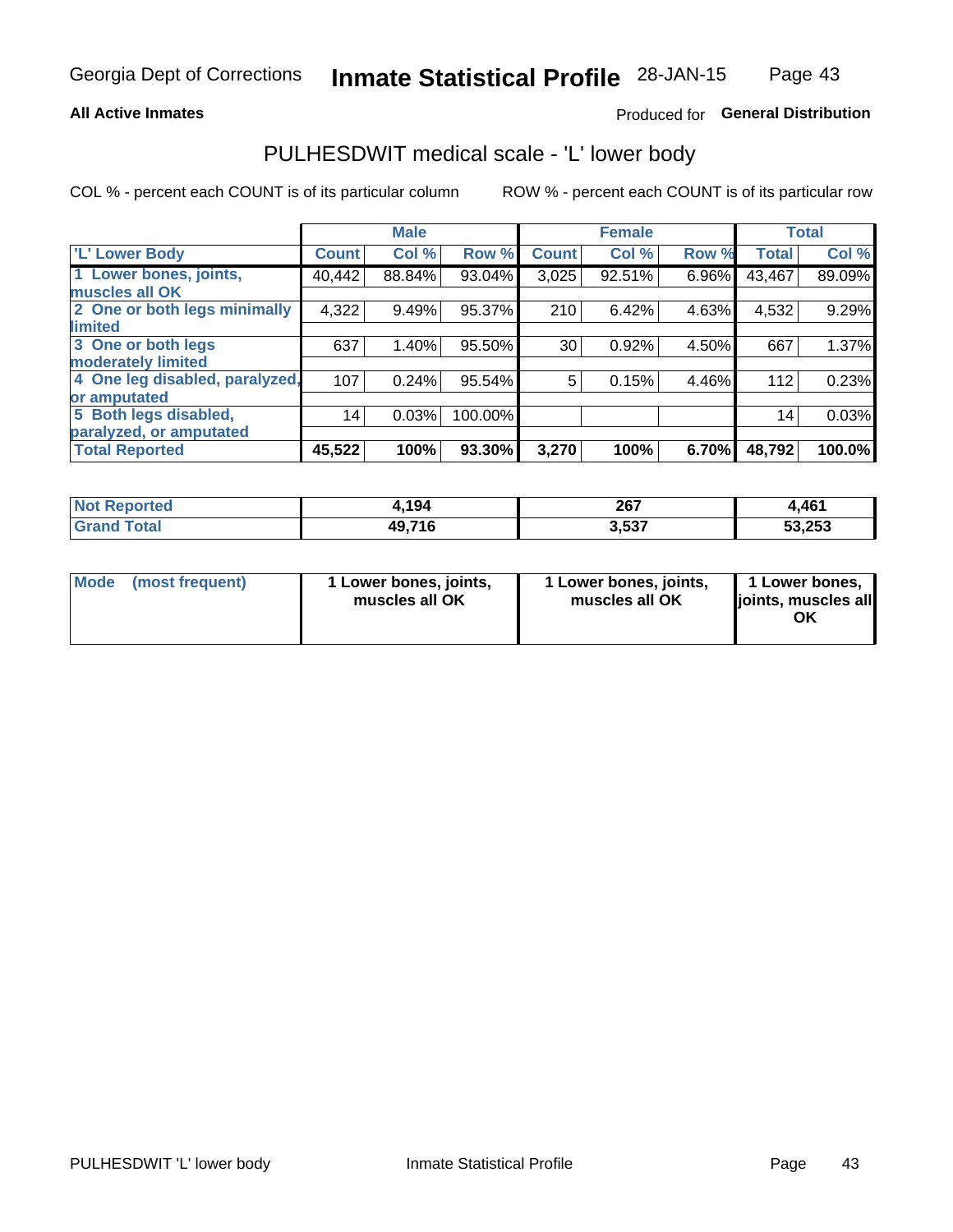### **All Active Inmates**

## Produced for General Distribution

## PULHESDWIT medical scale - 'H' hearing

COL % - percent each COUNT is of its particular column

|                                |              | <b>Male</b> |             |       | <b>Female</b> |       | <b>Total</b> |        |
|--------------------------------|--------------|-------------|-------------|-------|---------------|-------|--------------|--------|
| <b>'H' Hearing</b>             | <b>Count</b> | Col %       | Row % Count |       | Col %         | Row % | <b>Total</b> | Col %  |
| 1 Normal hearing both ears     | 44,903       | 98.69%      | 93.27%      | 3,242 | 99.27%        | 6.73% | 48,145       | 98.72% |
| 2 Some loss in one ear with    | 463          | 1.02%       | 95.86%      | 20    | 0.61%         | 4.14% | 483          | 0.99%  |
| other OK, or mild loss in both |              |             |             |       |               |       |              |        |
| 3 Total loss in one ear with   | 94           | 0.21%       | 96.91%      | 3     | 0.09%         | 3.09% | 97           | 0.20%  |
| mild loss in other             |              |             |             |       |               |       |              |        |
| 4 Severe loss in both ears     | 26           | 0.06%       | 100.00%     |       |               |       | 26           | 0.05%  |
| 5 Total loss in both ears,     | 15           | 0.03%       | 93.75%      |       | 0.03%         | 6.25% | 16           | 0.03%  |
| requiring special housing      |              |             |             |       |               |       |              |        |
| <b>Total Reported</b>          | 45,501       | 100%        | 93.30%      | 3,266 | 100%          | 6.70% | 48,767       | 100%   |

| <b>Not Reno</b><br>≅norted and | 24E<br>4.Z I J | 274<br>-- | .,486  |
|--------------------------------|----------------|-----------|--------|
| Total                          | 49,716         | 3,537     | 53,253 |

| Mode (most frequent) | 1 Normal hearing both ears 11 Normal hearing both ears 1 Normal hearing | both ears |
|----------------------|-------------------------------------------------------------------------|-----------|
|                      |                                                                         |           |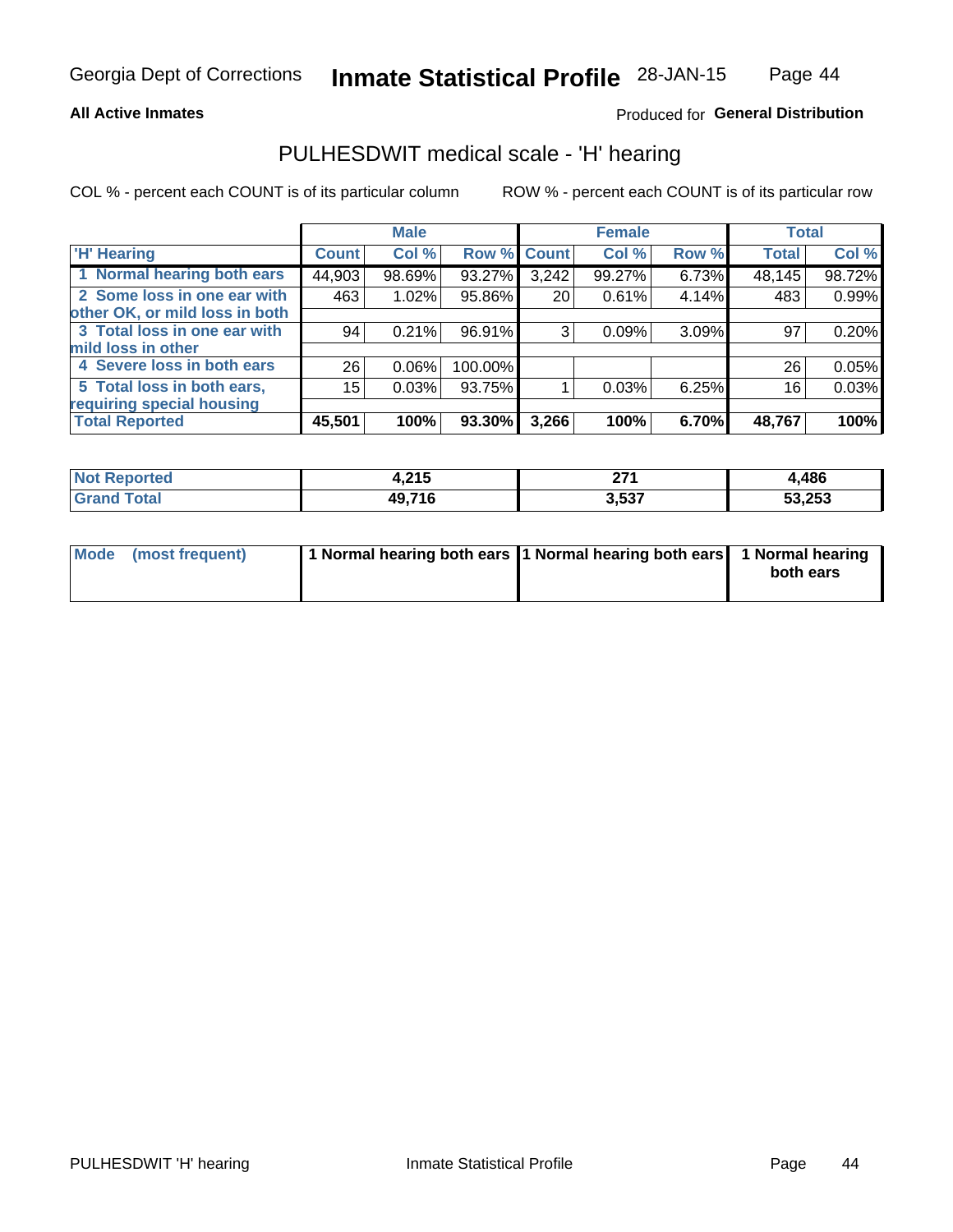### **All Active Inmates**

## Produced for General Distribution

## PULHESDWIT medical scale - 'E' vision

COL % - percent each COUNT is of its particular column

|                                 |              | <b>Male</b> |        |              | <b>Female</b> |        |              | <b>Total</b> |
|---------------------------------|--------------|-------------|--------|--------------|---------------|--------|--------------|--------------|
| 'E' Vision                      | <b>Count</b> | Col %       | Row %  | <b>Count</b> | Col %         | Row %  | <b>Total</b> | Col %        |
| 1 Correctable to 20/40 in both  | 34,621       | 77.05%      | 96.08% | .411         | 43.48%        | 3.92%  | 36,032       | 74.79%       |
| eyes                            |              |             |        |              |               |        |              |              |
| 2 Correctable to 20/70 in one   | 9,359        | 20.83%      | 86.31% | ,485         | 45.76%        | 13.69% | 10,844       | 22.51%       |
| leye, may be blind in other     |              |             |        |              |               |        |              |              |
| 3 Correctable to 20/200 in one  | 796          | 1.77%       | 75.02% | 265          | 8.17%         | 24.98% | 1,061        | 2.20%        |
| leye, may be blind in other     |              |             |        |              |               |        |              |              |
| 4 One eye not correctable to    | 140          | 0.31%       | 64.52% | 77           | 2.37%         | 35.48% | 217          | 0.45%        |
| 20/200, other may be blind      |              |             |        |              |               |        |              |              |
| 5 Blind in both eyes, requiring | 15           | 0.03%       | 68.18% |              | 0.22%         | 31.82% | 22           | 0.05%        |
| special housing                 |              |             |        |              |               |        |              |              |
| <b>Total Reported</b>           | 44,931       | 100%        | 93.26% | 3,245        | 100%          | 6.74%  | 48,176       | 100%         |

| <b>Not Reported</b>          | 4,785  | 292   | 5,077  |
|------------------------------|--------|-------|--------|
| <b>Total</b><br><b>Grand</b> | 49,716 | 3,537 | 53,253 |

| Mode (most frequent) | 1 Correctable to 20/40 in both 2 Correctable to 20/70 in one 1 Correctable to |                                                |  |
|----------------------|-------------------------------------------------------------------------------|------------------------------------------------|--|
|                      | eves                                                                          | eye, may be blind in other 120/40 in both eyes |  |
|                      |                                                                               |                                                |  |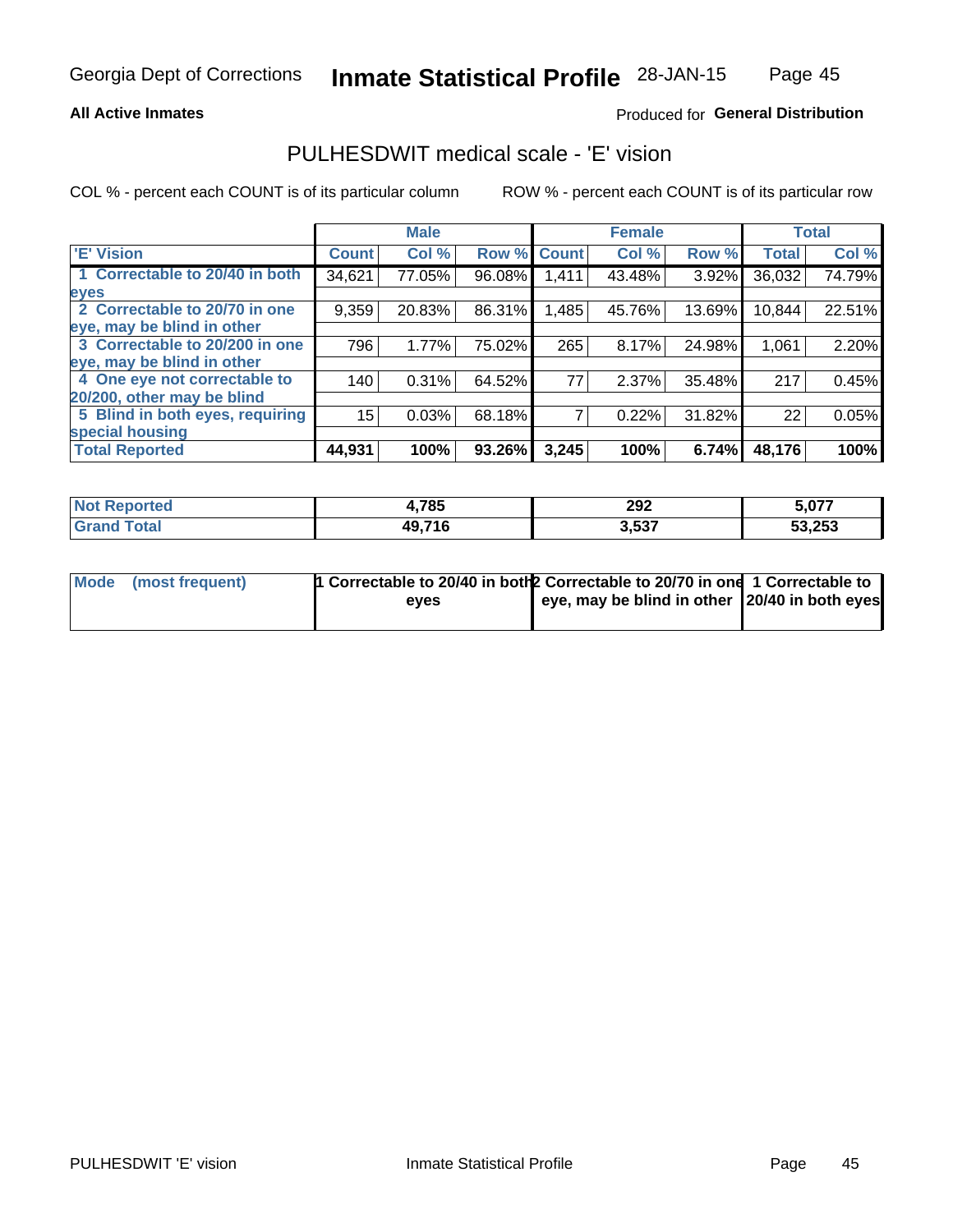### **All Active Inmates**

## Produced for General Distribution

## PULHESDWIT medical scale - 'S' pSychiatric

COL % - percent each COUNT is of its particular column

|                                        |              | <b>Male</b> |         |              | <b>Female</b> |        |              | <b>Total</b> |
|----------------------------------------|--------------|-------------|---------|--------------|---------------|--------|--------------|--------------|
| 'S' pSychiatric                        | <b>Count</b> | Col %       | Row %   | <b>Count</b> | Col %         | Row %  | <b>Total</b> | Col %        |
| 1 No impairment or disorders           | 38,757       | 86.97%      | 96.27%  | .500         | 51.16%        | 3.73%  | 40,257       | 84.76%       |
| 2 Stable, or in remission, or          | 4,594        | 10.31%      | 76.54%  | 1,408        | 48.02%        | 23.46% | 6,002        | 12.64%       |
| mild impairment or retardation         |              |             |         |              |               |        |              |              |
| 3 Requires moderate inpatient          | 998          | 2.24%       | 98.33%  | 17           | 0.58%         | 1.67%  | 1,015        | 2.14%        |
| treatment                              |              |             |         |              |               |        |              |              |
| 4 Requires intensive inpatient         | 201          | 0.45%       | 96.63%  |              | 0.24%         | 3.37%  | 208          | 0.44%        |
| treatment                              |              |             |         |              |               |        |              |              |
| <b>5 Requires Crisis Stabilization</b> | 14           | 0.03%       | 100.00% |              |               |        | 14           | 0.03%        |
| Unit (CSU) inpatient care              |              |             |         |              |               |        |              |              |
| <b>Total Reported</b>                  | 44,564       | 100%        | 93.83%  | 2,932        | 100%          | 6.17%  | 47,496       | 100.0%       |

| <b>Not Reported</b> | 5,152  | 605   | 5,757  |
|---------------------|--------|-------|--------|
| Total<br>Grand      | 49,716 | 3,537 | 53,253 |

| <b>Mode</b> | (most frequent) | <b>1 No impairment or disorders</b> | 1 No impairment or<br>disorders | 1 No impairment or<br>disorders |
|-------------|-----------------|-------------------------------------|---------------------------------|---------------------------------|
|-------------|-----------------|-------------------------------------|---------------------------------|---------------------------------|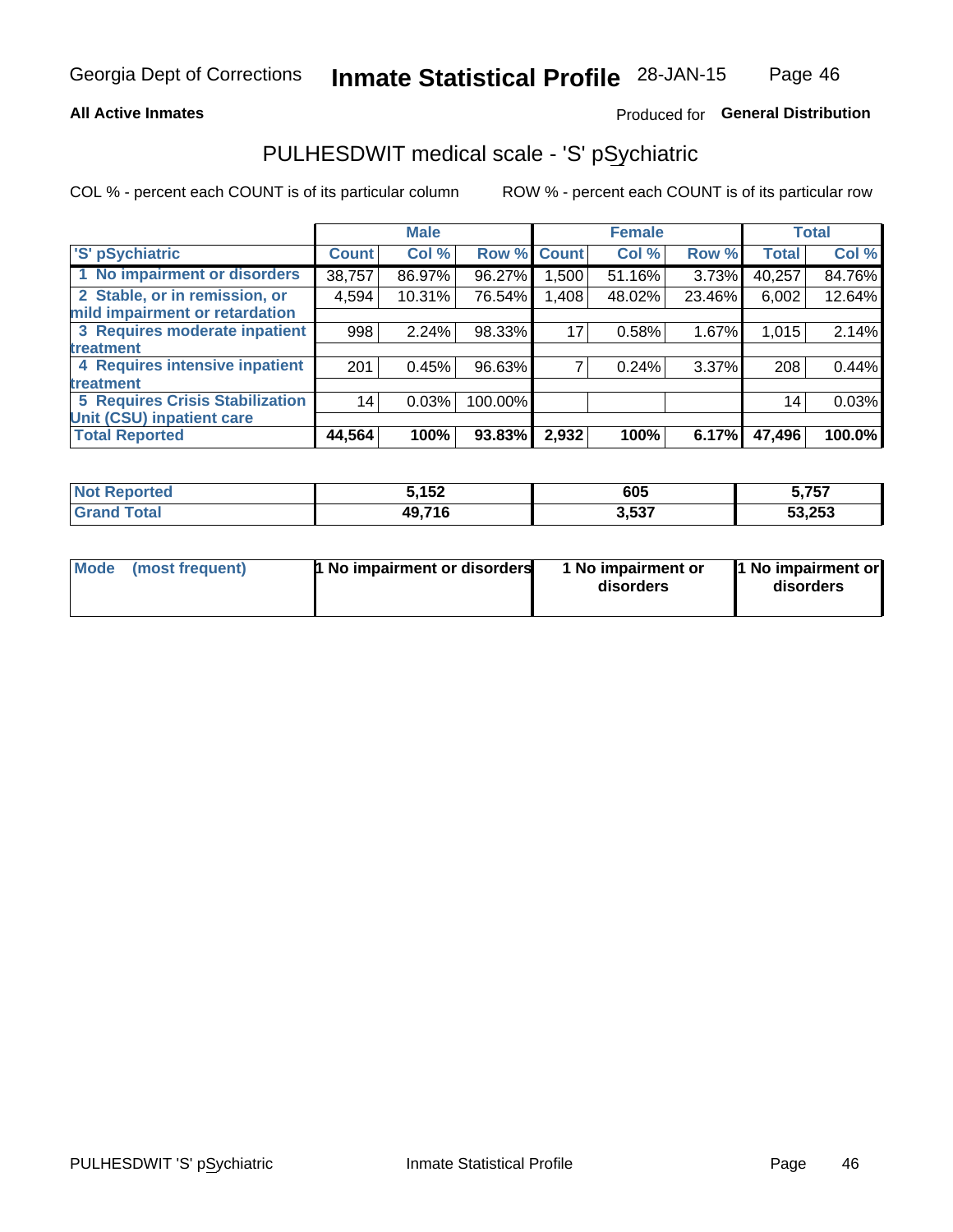### **All Active Inmates**

## Produced for General Distribution

## PULHESDWIT medical scale - 'D' dental

COL % - percent each COUNT is of its particular column

|                                 |              | <b>Male</b> |        |              | <b>Female</b> |        |              | <b>Total</b> |
|---------------------------------|--------------|-------------|--------|--------------|---------------|--------|--------------|--------------|
| <b>D'</b> Dental                | <b>Count</b> | Col %       | Row %  | <b>Count</b> | Col %         | Row %  | <b>Total</b> | Col %        |
| 1 Minimal routine dental health | 24,707       | 57.78%      | 93.09% | 1,835        | 60.74%        | 6.91%  | 26,542       | 57.97%       |
| <b>needs</b>                    |              |             |        |              |               |        |              |              |
| 2 Moderate cavities and/or gum  | 14,692       | 34.36%      | 93.96% | 945          | 31.28%        | 6.04%  | 15,637       | 34.16%       |
| disease                         |              |             |        |              |               |        |              |              |
| 3 Extensive gum disease         | 3,346        | 7.82%       | 93.33% | 239          | 7.91%         | 6.67%  | 3,585        | 7.83%        |
| and/or widespread decay         |              |             |        |              |               |        |              |              |
| 4 Urgent need for dental        | 16           | 0.04%       | 88.89% |              | 0.07%         | 11.11% | 18           | 0.04%        |
| <b>services</b>                 |              |             |        |              |               |        |              |              |
| <b>Total Reported</b>           | 42,761       | 100%        | 93.40% | 3,021        | 100%          | 6.60%  | 45,782       | 100%         |

| orted<br>NA | 6.955  | 516   | ,471   |
|-------------|--------|-------|--------|
| otal        | 49,716 | 3,537 | 53,253 |

| <b>Mode</b> | (most frequent) | <b>Minimal routine dental</b><br>health needs | 1 Minimal routine dental<br>health needs | <b>11 Minimal routine I</b><br>dental health<br>needs |
|-------------|-----------------|-----------------------------------------------|------------------------------------------|-------------------------------------------------------|
|-------------|-----------------|-----------------------------------------------|------------------------------------------|-------------------------------------------------------|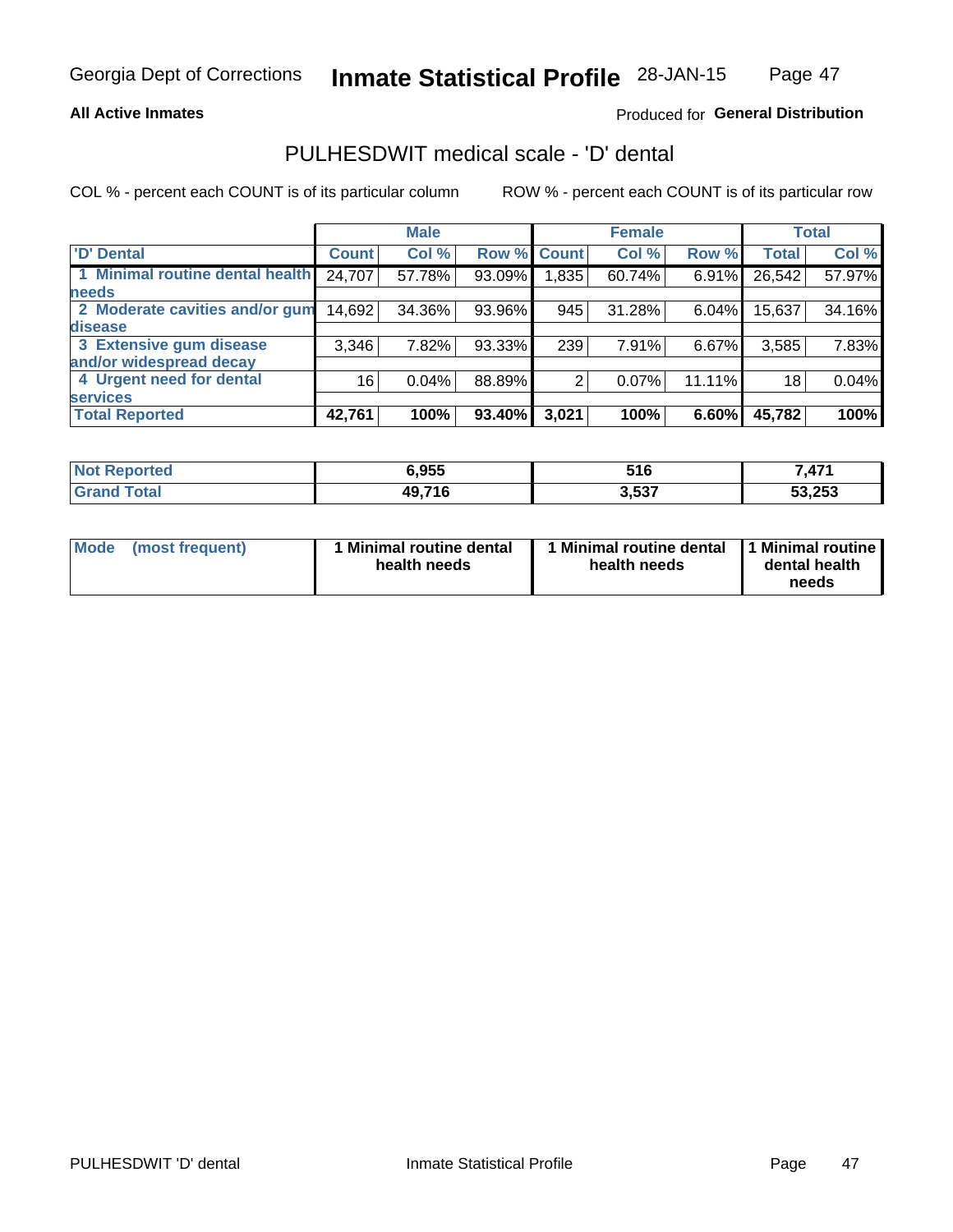### **All Active Inmates**

## Produced for General Distribution

## PULHESDWIT medical scale - 'W' work ability

COL % - percent each COUNT is of its particular column

|                                 |              | <b>Male</b> |        |              | <b>Female</b> |        |              | <b>Total</b> |
|---------------------------------|--------------|-------------|--------|--------------|---------------|--------|--------------|--------------|
| <b>W' work ability</b>          | <b>Count</b> | Col %       | Row %  | <b>Count</b> | Col %         | Row %  | <b>Total</b> | Col %        |
| 1 Unrestricted work or activity | 38,061       | 83.60%      | 93.45% | 2,668        | 81.59%        | 6.55%  | 40,729       | 83.47%       |
| 2 Minor restrictions on type of | 5,904        | 12.97%      | 92.89% | 452          | 13.82%        | 7.11%  | 6,356        | 13.03%       |
| <b>work</b>                     |              |             |        |              |               |        |              |              |
| 3 Moderate restrictions on type | 1,030        | 2.26%       | 95.02% | 54           | 1.65%         | 4.98%  | 1,084        | 2.22%        |
| lof work                        |              |             |        |              |               |        |              |              |
| 4 Major restrictions on type of | 393          | 0.86%       | 92.25% | 33           | 1.01%         | 7.75%  | 426          | 0.87%        |
| <b>work</b>                     |              |             |        |              |               |        |              |              |
| 5 Cannot work under any         | 138          | $0.30\%$    | 68.66% | 63           | 1.93%         | 31.34% | 201          | 0.41%        |
| <b>circumstances</b>            |              |             |        |              |               |        |              |              |
| <b>Total Reported</b>           | 45,526       | 100%        | 93.30% | 3,270        | 100%          | 6.70%  | 48,796       | 100%         |

| <b>Not Reported</b> | ,190   | 267   | 457<br>. |
|---------------------|--------|-------|----------|
| Total<br>Grand      | 49,716 | 3,537 | 53,253   |

| Mode            | 1 Unrestricted work or | 1 Unrestricted work or | 1 Unrestricted   |
|-----------------|------------------------|------------------------|------------------|
| (most frequent) | activity               | activity               | work or activity |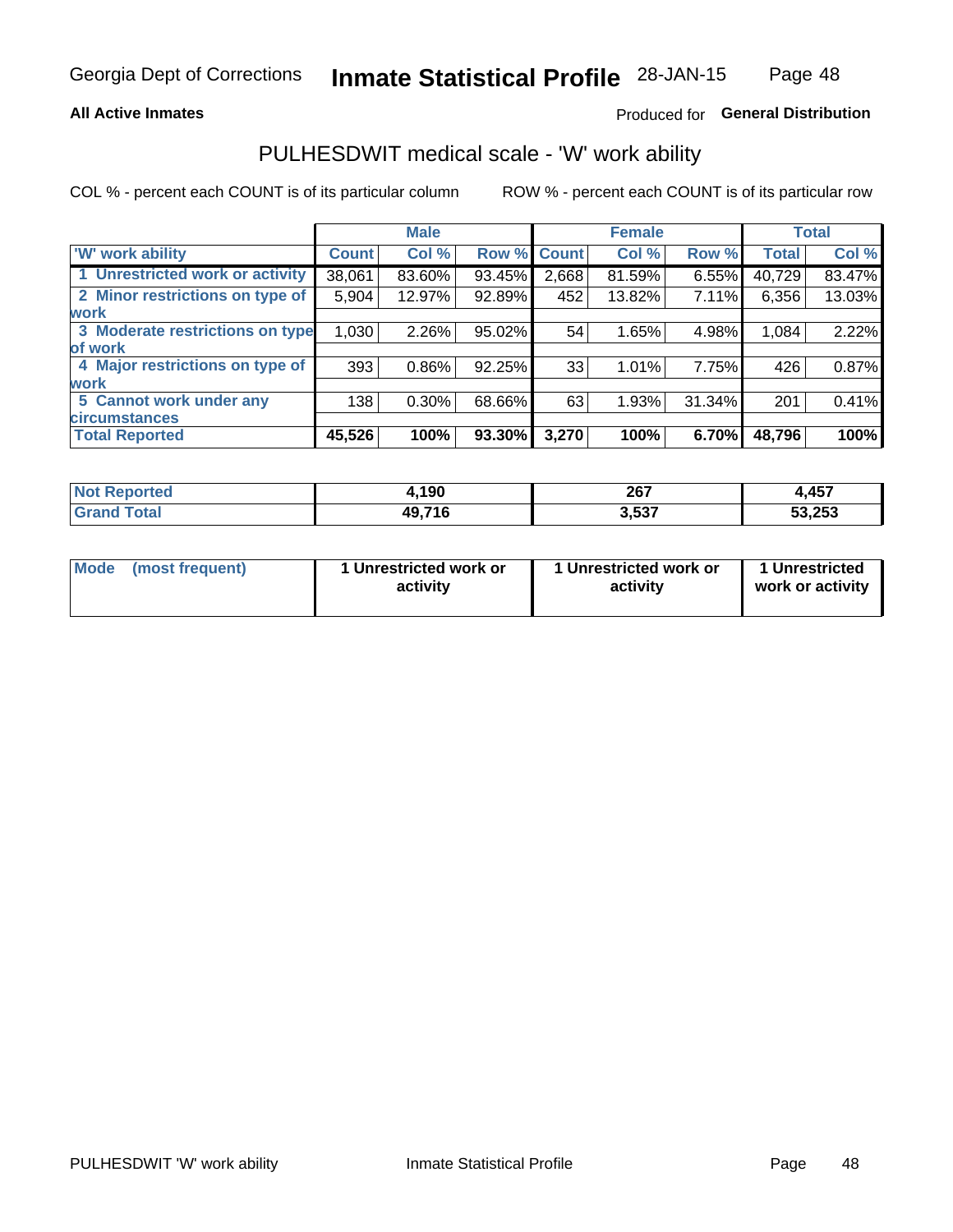### **All Active Inmates**

## Produced for General Distribution

## PULHESDWIT medical scale - 'I' impairment

COL % - percent each COUNT is of its particular column

|                                   |              | <b>Male</b> |             |       | <b>Female</b> |       |              | <b>Total</b> |
|-----------------------------------|--------------|-------------|-------------|-------|---------------|-------|--------------|--------------|
| <b>T' Impairment</b>              | <b>Count</b> | Col %       | Row % Count |       | Col %         | Row % | <b>Total</b> | Col %        |
| 1 No impairments or               | 45,167       | 99.25%      | 93.29%      | 3,250 | 99.39%        | 6.71% | 48,417       | 99.26%       |
| disabilities                      |              |             |             |       |               |       |              |              |
| 2 Wheelchair-bound but            | 233          | 0.51%       | 93.57%      | 16    | 0.49%         | 6.43% | 249          | 0.51%        |
| otherwise OK                      |              |             |             |       |               |       |              |              |
| <b>3 Needs low-level Assisted</b> | 36           | 0.08%       | 94.74%      | 2     | 0.06%         | 5.26% | 38           | 0.08%        |
| Living (level I)                  |              |             |             |       |               |       |              |              |
| 4 Needs moderate Assisted         | 13           | 0.03%       | 92.86%      |       | 0.03%         | 7.14% | 14           | 0.03%        |
| <b>Living (level II)</b>          |              |             |             |       |               |       |              |              |
| <b>5 Needs maximal Assisted</b>   | 61           | 0.13%       | 98.39%      |       | 0.03%         | 1.61% | 62           | 0.13%        |
| Living (level III)                |              |             |             |       |               |       |              |              |
| <b>Total Reported</b>             | 45,510       | 100%        | 93.30%      | 3,270 | 100%          | 6.70% | 48,780       | 100.0%       |

| orted      | 4,206  | 267         | 172<br>ט ו דר |
|------------|--------|-------------|---------------|
| <b>ota</b> | 49,716 | ドクラ<br>J.JJ | 53,253        |

| Mode | (most frequent) | 1 No impairments or<br>disabilities | 1 No impairments or<br>disabilities | 1 No impairments<br>or disabilities |
|------|-----------------|-------------------------------------|-------------------------------------|-------------------------------------|
|------|-----------------|-------------------------------------|-------------------------------------|-------------------------------------|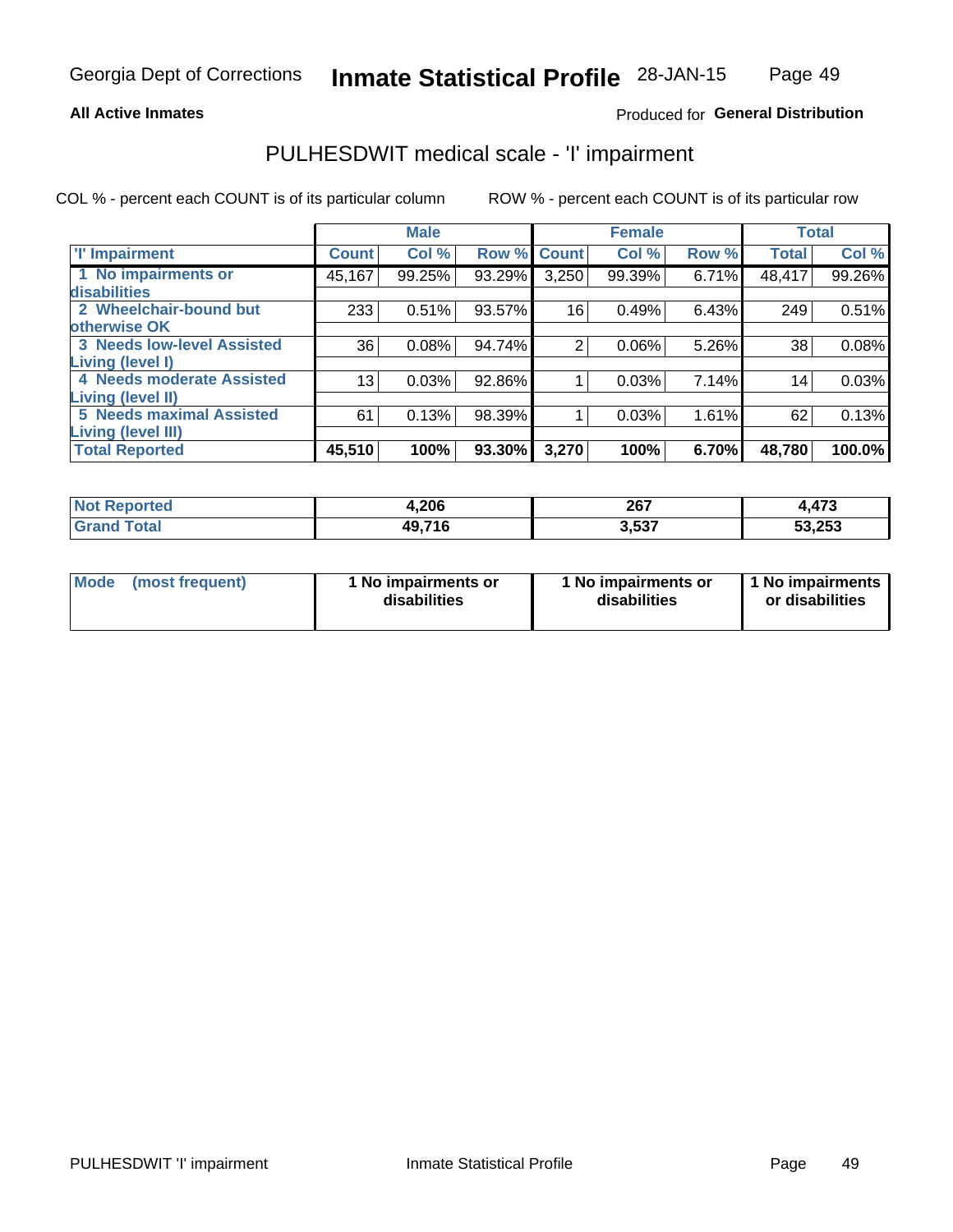### **All Active Inmates**

## Produced fo General Distribution

## PULHESDWIT medical scale - 'T' transportability

COL % - percent each COUNT is of its particular column

|                              |                    | <b>Male</b> |         |              | <b>Female</b> |        |              | <b>Total</b> |
|------------------------------|--------------------|-------------|---------|--------------|---------------|--------|--------------|--------------|
| <b>T' Transportability</b>   | Count <sup>!</sup> | Col %       | Row %   | <b>Count</b> | Col %         | Row %  | <b>Total</b> | Col %        |
| 1 Can be transported in any  | 45,261             | 99.41%      | 93.30%  | 3,250        | 99.63%        | 6.70%  | 48,511       | 99.42%       |
| ordinary approved vehicle    |                    |             |         |              |               |        |              |              |
| 2 Wheelchair-bound, not      | 65                 | 0.14%       | 95.59%  | 3            | 0.09%         | 4.41%  | 68           | 0.14%        |
| needing special vehicle      |                    |             |         |              |               |        |              |              |
| 3 Wheelchair-bound, requires | 8                  | 0.02%       | 100.00% |              |               |        | 8            | 0.02%        |
| special vehicle              |                    |             |         |              |               |        |              |              |
| 4 Needs specially-equipped   |                    | 0.02%       | 87.50%  |              | 0.03%         | 12.50% | 8            | 0.02%        |
| medical vehicle              |                    |             |         |              |               |        |              |              |
| <b>5 Requires ambulance</b>  | 189                | 0.42%       | 95.94%  | 8            | 0.25%         | 4.06%  | 197          | 0.40%        |
| transport                    |                    |             |         |              |               |        |              |              |
| <b>Total Reported</b>        | 45,530             | 100%        | 93.31%  | 3,262        | 100%          | 6.69%  | 48,792       | 100%         |

| <b>Not</b><br>Reported | l,186  | クフド<br>∸ ≀ √<br>___ | 4,461  |
|------------------------|--------|---------------------|--------|
| Total                  | 49,716 | 527<br>-<br>J,JJ.   | 53,253 |

|  | Mode (most frequent) | 1 Can be transported in any 1 Can be transported in any<br>ordinary approved vehicle   ordinary approved vehicle   transported in any |  | 1 Can be<br>  ordinary approved  <br>vehicle |
|--|----------------------|---------------------------------------------------------------------------------------------------------------------------------------|--|----------------------------------------------|
|--|----------------------|---------------------------------------------------------------------------------------------------------------------------------------|--|----------------------------------------------|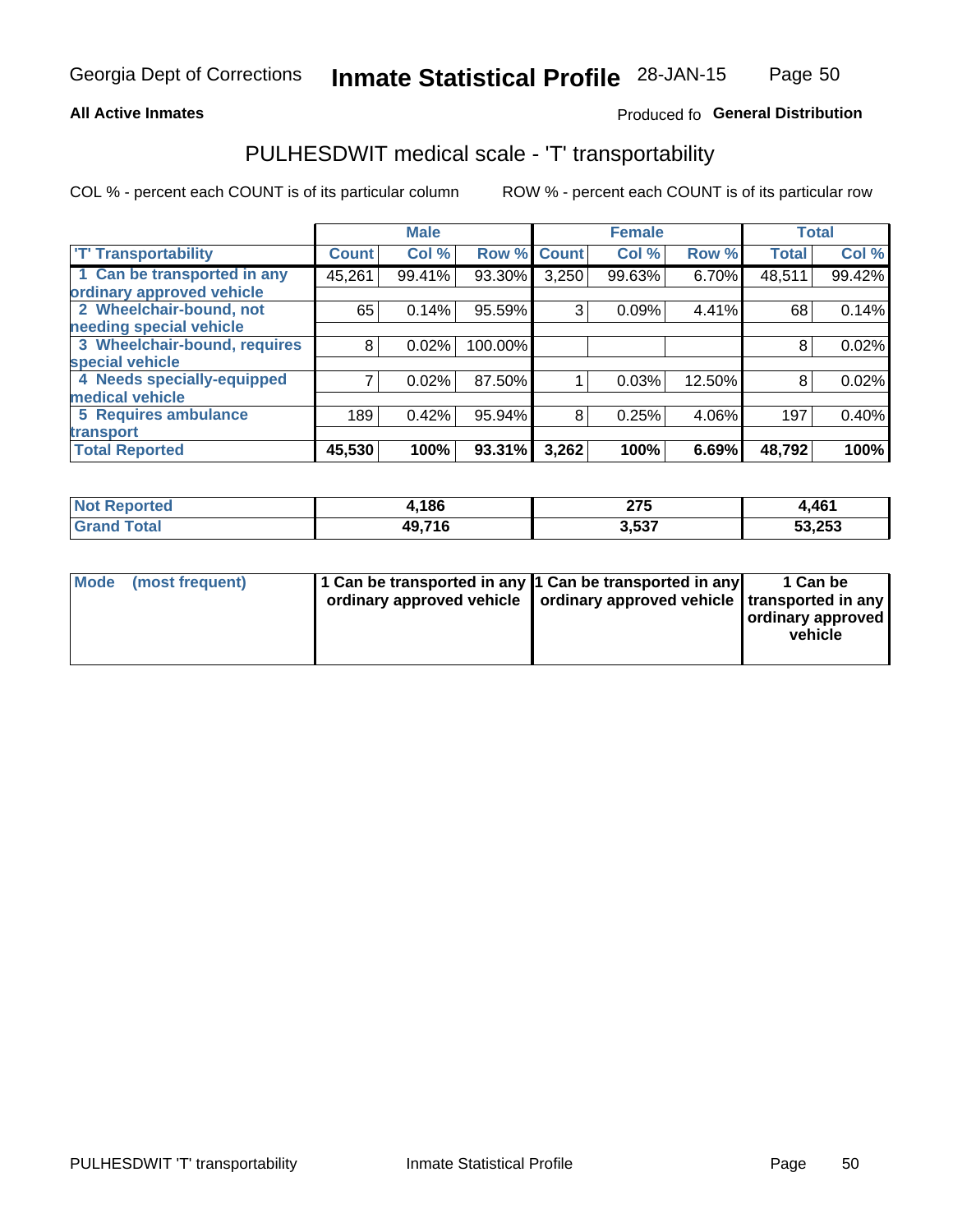#### Inmate Statistical Profile 28-JAN-15 Page 51

**All Active Inmates** 

### **Produced for General Distribution**

## Number of prior Georgia incarcerations

COL % - percent each COUNT is of its particular column

|                                       |              | <b>Male</b> |                    |       | <b>Female</b> |       |        | <b>Total</b> |
|---------------------------------------|--------------|-------------|--------------------|-------|---------------|-------|--------|--------------|
| <b>Num of Prior GA Incarcerations</b> | <b>Count</b> | Col %       | <b>Row % Count</b> |       | Col %         | Row % | Total  | Col %        |
| $\bf{0}$                              | 28,175       | 56.67%      | 91.65%             | 2,567 | 72.58%        | 8.35% | 30,742 | 57.73%       |
|                                       | 9,050        | 18.20%      | 94.99%             | 477   | 13.49%        | 5.01% | 9,527  | 17.89%       |
| $\mathbf{2}$                          | 5,187        | 10.43%      | 96.13%             | 209   | 5.91%         | 3.87% | 5,396  | 10.13%       |
| 3                                     | 2,964        | 5.96%       | 96.05%             | 122   | 3.45%         | 3.95% | 3,086  | 5.79%        |
| 4                                     | 1,800        | 3.62%       | 96.88%             | 58    | 1.64%         | 3.12% | 1,858  | 3.49%        |
| 5                                     | 1,079        | 2.17%       | 96.34%             | 41    | 1.16%         | 3.66% | 1,120  | 2.10%        |
| <b>More Than 5</b>                    | 1,461        | 2.94%       | 95.87%             | 63    | 1.78%         | 4.13% | 1,524  | 2.86%        |
| <b>Total Reported</b>                 | 49,716       | 100%        | 93.36%             | 3,537 | 100.0%        | 6.64% | 53,253 | 100%         |

| orted<br>'NI      |              |       |        |
|-------------------|--------------|-------|--------|
| <b>otal</b><br>Gr | <b>49716</b> | 3,537 | 53,253 |

| Mean (average)       | .03 | 1.01 |
|----------------------|-----|------|
| Median (middle)      |     |      |
| Mode (most frequent) |     |      |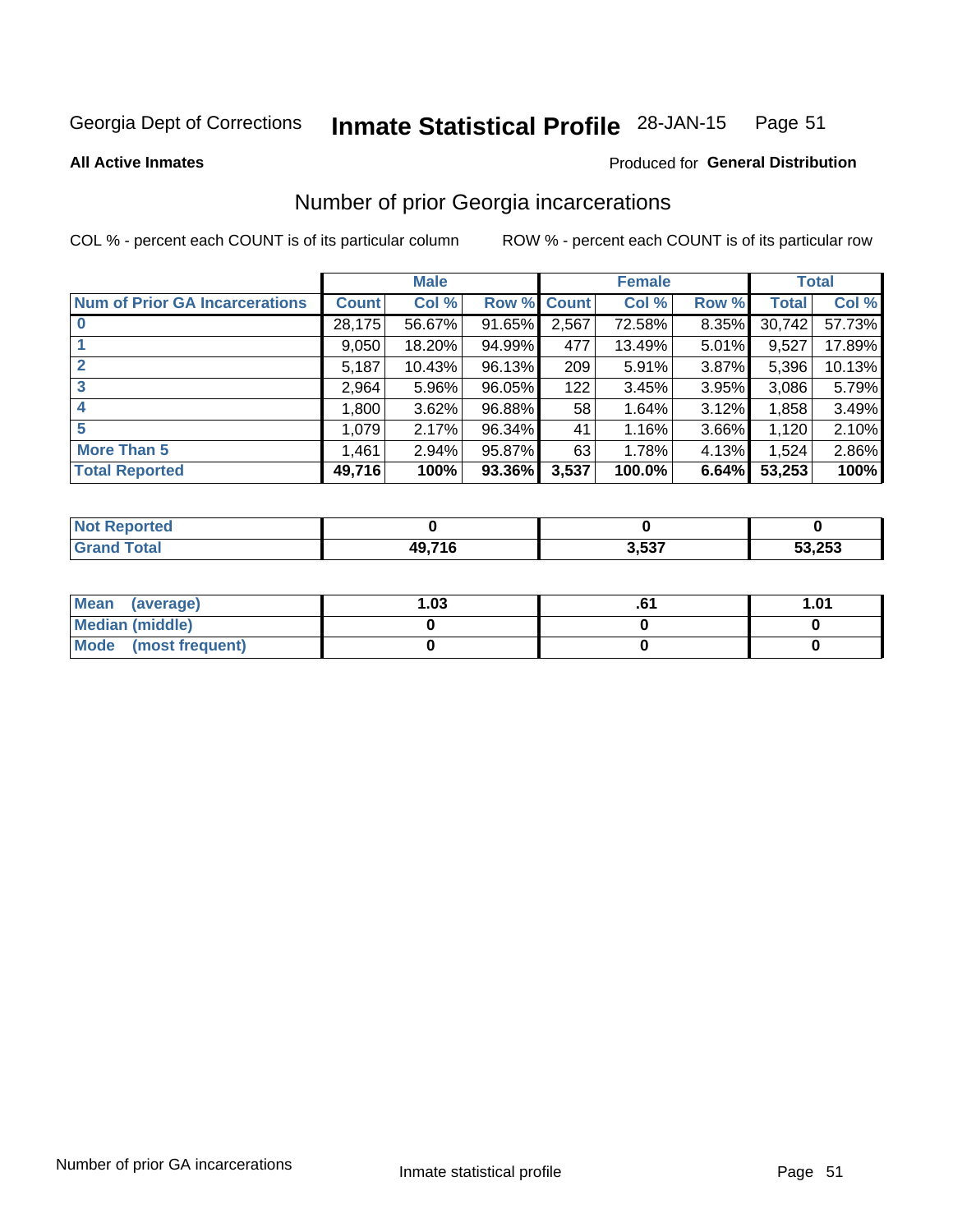#### **Inmate Statistical Profile 28-JAN-15** Page 52

#### **All Active Inmates**

## Produced for General Distribution

## Prison sentence in years

COL % - percent each COUNT is of its particular column

ROW % - percent each COUNT is of its particular row

|                                 |              | <b>Male</b> |        |              | <b>Female</b> |        |              | <b>Total</b> |
|---------------------------------|--------------|-------------|--------|--------------|---------------|--------|--------------|--------------|
| <b>Prison Sentence In Years</b> | <b>Count</b> | Col %       | Row %  | <b>Count</b> | Col %         | Row %  | <b>Total</b> | Col %        |
| $0 - 1$                         | 437          | 0.88%       | 93.38% | 31           | 0.88%         | 6.62%  | 468          | 0.88%        |
| $1.1 - 2$                       | 666          | 1.34%       | 90.00% | 74           | 2.09%         | 10.00% | 740          | 1.39%        |
| $2.1 - 3$                       | 955          | 1.92%       | 90.01% | 106          | 3.00%         | 9.99%  | 1,061        | 1.99%        |
| $3.1 - 4$                       | 916          | 1.84%       | 92.71% | 72           | 2.04%         | 7.29%  | 988          | 1.86%        |
| $4.1 - 5$                       | 2,111        | 4.25%       | 90.41% | 224          | 6.33%         | 9.59%  | 2,335        | 4.38%        |
| $5.1 - 6$                       | 1,064        | 2.14%       | 90.25% | 115          | 3.25%         | 9.75%  | 1,179        | 2.21%        |
| $6.1 - 7$                       | 1,137        | 2.29%       | 92.14% | 97           | 2.74%         | 7.86%  | 1,234        | 2.32%        |
| $7.1 - 8$                       | 1,218        | 2.45%       | 91.58% | 112          | 3.17%         | 8.42%  | 1,330        | 2.50%        |
| $8.1 - 9$                       | 1,209        | 2.43%       | 93.00% | 91           | 2.57%         | 7.00%  | 1,300        | 2.44%        |
| $9.1 - 10$                      | 4,980        | 10.02%      | 90.38% | 530          | 14.98%        | 9.62%  | 5,510        | 10.35%       |
| $10.1 - 12$                     | 2,617        | 5.26%       | 92.15% | 223          | 6.30%         | 7.85%  | 2,840        | 5.33%        |
| $12.1 - 15$                     | 5,309        | 10.68%      | 92.59% | 425          | 12.02%        | 7.41%  | 5,734        | 10.77%       |
| $15.1 - 20$                     | 9,362        | 18.83%      | 94.08% | 589          | 16.65%        | 5.92%  | 9,951        | 18.69%       |
| 20.1 - Over                     | 9,476        | 19.06%      | 95.39% | 458          | 12.95%        | 4.61%  | 9,934        | 18.65%       |
| <b>Life</b>                     | 7,042        | 14.16%      | 95.18% | 357          | 10.09%        | 4.82%  | 7,399        | 13.89%       |
| <b>Life Without Parole</b>      | 1,028        | 2.07%       | 97.26% | 29           | 0.82%         | 2.74%  | 1,057        | 1.98%        |
| <b>Death</b>                    | 94           | 0.19%       | 98.95% |              | 0.03%         | 1.05%  | 95           | 0.18%        |
| <b>Youthful Offenders</b>       | 95           | 0.19%       | 96.94% | 3            | 0.08%         | 3.06%  | 98           | 0.18%        |
| <b>Total Reported</b>           | 49,716       | 100%        | 93.36% | 3,537        | 100%          | 6.64%  | 53,253       | 100%         |

| <b>Reported</b><br>I NOT |            |       |        |
|--------------------------|------------|-------|--------|
|                          | 0.74c<br>. | 3,537 | 53,253 |

#### **Determinate (numeric) sentences only**

| <b>Me:</b> |       | .      | OO E         |
|------------|-------|--------|--------------|
|            | _J.OU | ា 8.៦. | <b>20.34</b> |
|            |       |        |              |

All sentences (including determinate), with life, life without parole, and death sentences figured at 45 years

| Mear.<br>29.89<br>30.36<br>י החי<br>29.Y<br>$\cdots$<br>____<br>____<br>. |
|---------------------------------------------------------------------------|
|---------------------------------------------------------------------------|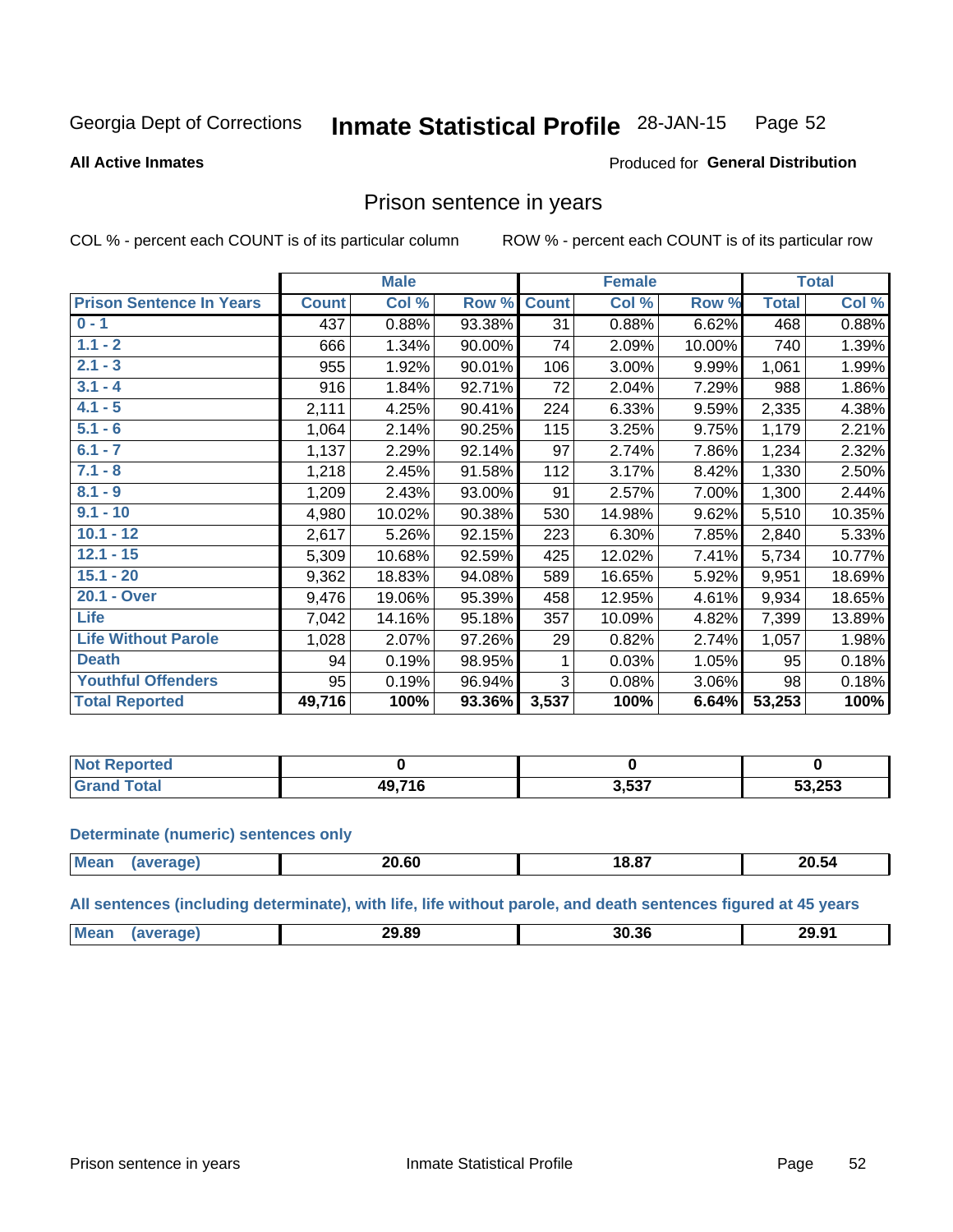#### **Inmate Statistical Profile 28-JAN-15** Page 53

### **All Active Inmates**

### Produced for General Distribution

## Primary offense, broken out into felonies vs misdemeanors

COL % - percent each COUNT is of its particular column

|                                  | <b>Male</b>  |        |                    |       | <b>Female</b> | Total |              |        |
|----------------------------------|--------------|--------|--------------------|-------|---------------|-------|--------------|--------|
| <b>Felonies and Misdemeanors</b> | <b>Count</b> | Col %  | <b>Row % Count</b> |       | Col %         | Row % | <b>Total</b> | Col %  |
| <b>Felonies</b>                  | 49,539       | 99.81% | 93.35%             | 3.531 | 99.86%        | 6.65% | 53,070       | 99.81% |
| <b>Misdemeanors</b>              | 95           | 19%    | 95.00%             |       | .14% '        | 5.00% | 100          | .19%   |
| <b>Total Reported</b>            | 49,634       | 100%   | $93.35\%$          | 3,536 | 100%          | 6.65% | 53,170       | 100%   |

| <b>Not</b>            | <u>…</u>       |        | ne.    |
|-----------------------|----------------|--------|--------|
| Reported              | 0Z             |        | oJ     |
| Total<br><b>Grand</b> | 10 71 <i>c</i> | 49,635 | 53,253 |

| Mo | ____ | 11 C.S<br>. | onies<br>. |
|----|------|-------------|------------|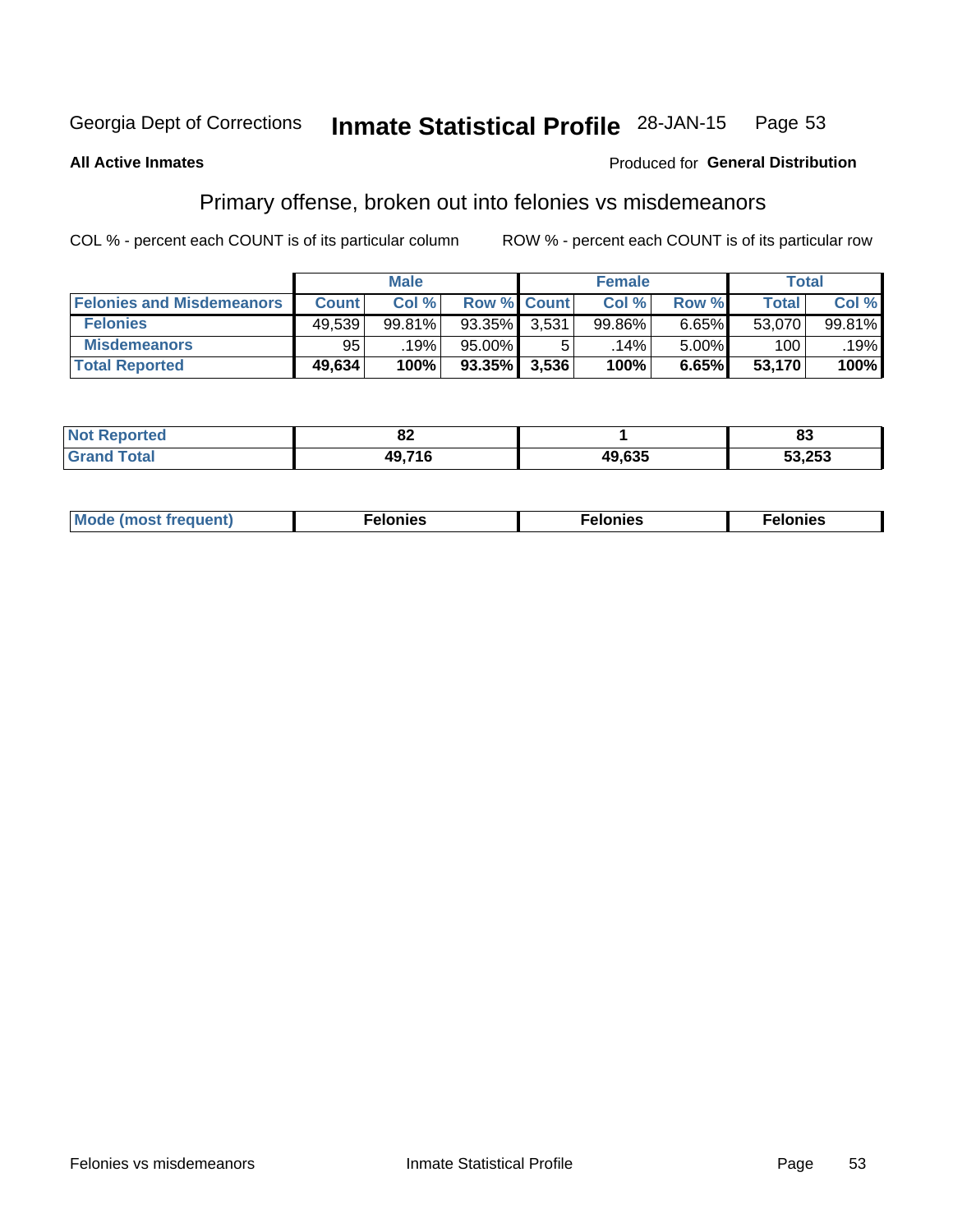#### **Inmate Statistical Profile 28-JAN-15** Page 54

**All Active Inmates** 

### Produced for General Distribution

## Primary offense, broken out into six broad crime categories

COL % - percent each COUNT is of its particular column

|                                 | <b>Male</b>  |        |           | <b>Female</b> |        |        | <b>Total</b> |        |
|---------------------------------|--------------|--------|-----------|---------------|--------|--------|--------------|--------|
| <b>Crime Categories</b>         | <b>Count</b> | Col %  |           | Row % Count   | Col %  | Row %  | <b>Total</b> | Col %  |
| <b>Violent</b>                  | 24,495       | 49.35% | 94.01%    | 1,560         | 44.12% | 5.99%  | 26,055       | 49.00% |
| <b>Sex Crime</b><br>2           | 8,214        | 16.55% | 98.47%    | 128           | 3.62%  | 1.53%  | 8,342        | 15.69% |
| $\mathbf{3}$<br><b>Property</b> | 9,159        | 18.45% | 89.73%    | 1,048         | 29.64% | 10.27% | 10,207       | 19.20% |
| <b>Drug</b><br>4                | 5,540        | 11.16% | 89.75%    | 633           | 17.90% | 10.25% | 6,173        | 11.61% |
| <b>Habit/DUI</b><br>5           | 116          | .23%   | 89.23%    | 14            | .40%   | 10.77% | 130          | .24%   |
| <b>Other</b><br>6               | 2,110        | 4.25%  | 93.24%    | 153           | 4.33%  | 6.76%  | 2,263        | 4.26%  |
| <b>Total Reported</b>           | 49,634       | 100%   | $93.35\%$ | 3,536         | 100%   | 6.65%  | 53,170       | 100%   |

| τeα<br>NO | e.<br>UZ.   |                  | oə     |
|-----------|-------------|------------------|--------|
|           | 716<br>49.7 | ` 527<br>. ວ.ວວ. | 53,253 |

| <b>Mode (most frequent)</b> | .<br><b>iolent</b> | 'iolent | ---<br>Violent |
|-----------------------------|--------------------|---------|----------------|
|                             |                    |         |                |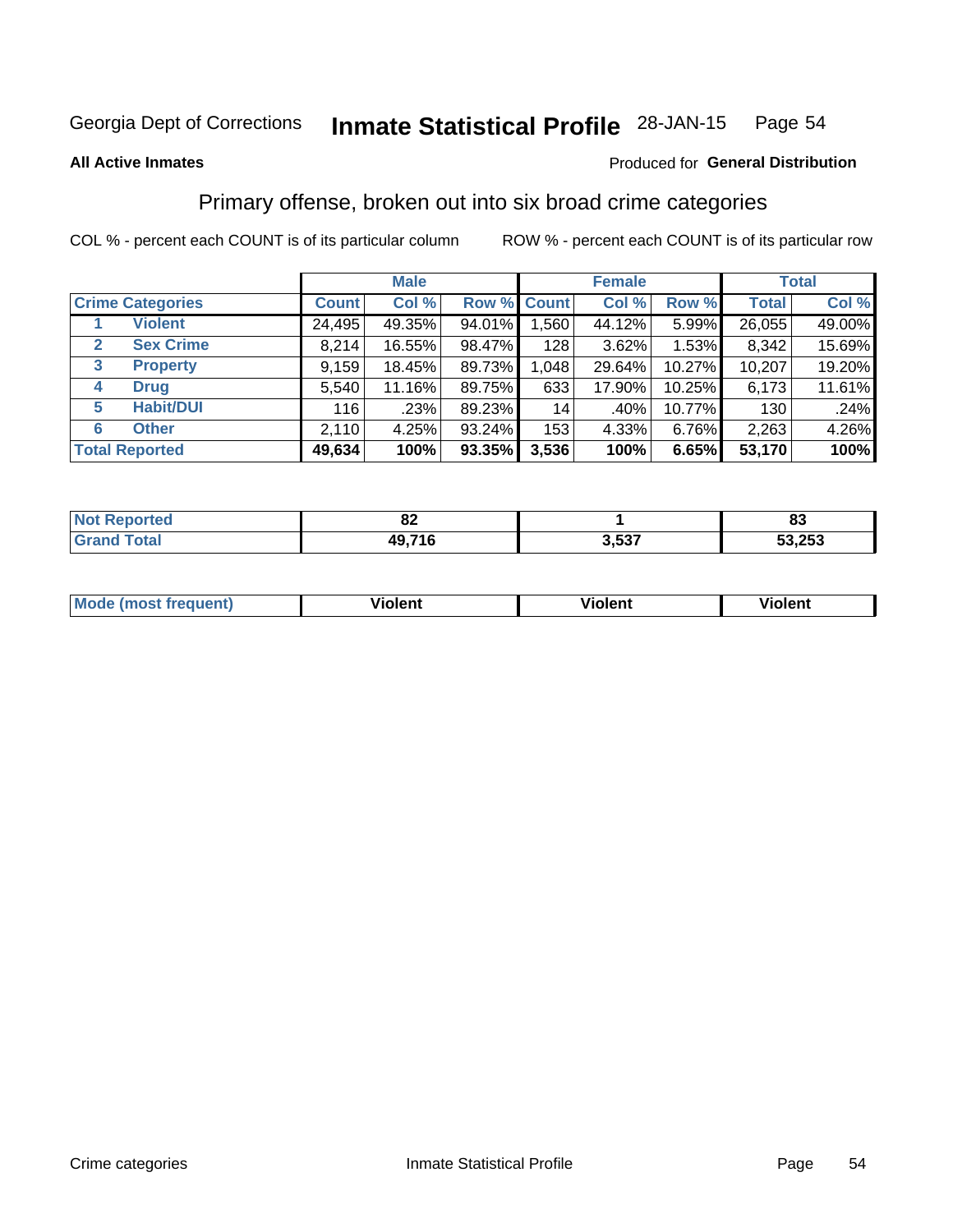#### **Inmate Statistical Profile 28-JAN-15** Page 55

#### **All Active Inmates**

## **Produced for General Distribution**

## Primary offense, detailed offense code

COL % - percent each COUNT is of its particular column

|                                            |                | <b>Male</b> |         |                | <b>Female</b> |        |                | <b>Total</b> |
|--------------------------------------------|----------------|-------------|---------|----------------|---------------|--------|----------------|--------------|
| <b>Primary Offense</b>                     | <b>Count</b>   | Col %       | Row %   | <b>Count</b>   | Col %         | Row %  | <b>Total</b>   | Col %        |
| <b>Abandonment Of Child (2852)</b>         | 1.             | .01%        | 100.00% |                |               |        | 1              | .01%         |
| <b>Abuse, Neglect Elder/Disab (2812)</b>   | 25             | .05%        | 58.14%  | 18             | .51%          | 41.86% | 43             | .08%         |
| Agg Aslt W Intnt To Rape (2095)            | 71             | .14%        | 100.00% |                |               |        | 71             | .13%         |
| <b>Agg Sex Battery Atmpt (2099)</b>        | 1              | .01%        | 100.00% |                |               |        | 1              | .01%         |
| <b>Aggrav Assault (1302)</b>               | 4,955          | 9.98%       | 94.78%  | 273            | 7.72%         | 5.22%  | 5,228          | 9.83%        |
| <b>Aggrav Assault Peace Ofcr</b><br>(1314) | 303            | .61%        | 94.69%  | 17             | .48%          | 5.31%  | 320            | .60%         |
| <b>Aggrav Battery (1305)</b>               | 1,176          | 2.37%       | 93.26%  | 85             | 2.40%         | 6.74%  | 1,261          | 2.37%        |
| <b>Aggrav Battery Peace Ofcr</b><br>(1315) | 23             | .05%        | 92.00%  | $\overline{2}$ | .06%          | 8.00%  | 25             | .05%         |
| <b>Aggrav Ch Molest, Atmpt (2096)</b>      |                | .01%        | 100.00% |                |               |        | 1              | .01%         |
| <b>Aggrav Child Molestation (2021)</b>     | 1,199          | 2.42%       | 98.60%  | 17             | .48%          | 1.40%  | 1,216          | 2.29%        |
| <b>Aggrav Cruelty To Animals</b><br>(2972) | 13             | .03%        | 100.00% |                |               |        | 13             | .02%         |
| <b>Aggrav Sexual Battery (2009)</b>        | 178            | .36%        | 99.44%  | 1              | .03%          | .56%   | 179            | .34%         |
| <b>Aggrav Sodomy (2003)</b>                | 195            | .39%        | 98.98%  | $\overline{2}$ | .06%          | 1.02%  | 197            | .37%         |
| <b>Aggrav Stalking (1321)</b>              | 290            | .58%        | 96.35%  | 11             | .31%          | 3.65%  | 301            | .57%         |
| <b>Aggravated Assault On 65+</b><br>(1304) | 4              | .01%        | 100.00% |                |               |        | 4              | .01%         |
| <b>Aiding Escape (2502)</b>                | 1              | .01%        | 100.00% |                |               |        | 1              | .01%         |
| <b>Alter Id (1506)</b>                     | $\overline{4}$ | .01%        | 100.00% |                |               |        | $\overline{4}$ | .01%         |
| <b>Armed Robbery (1902)</b>                | 5,499          | 11.08%      | 96.49%  | 200            | 5.66%         | 3.51%  | 5,699          | 10.72%       |
| Arson 1st Degree (1401)                    | 70             | .14%        | 88.61%  | 9              | .25%          | 11.39% | 79             | .15%         |
| <b>Arson 2nd Degree (1402)</b>             | $\,6$          | .01%        | 75.00%  | $\overline{2}$ | .06%          | 25.00% | 8              | .02%         |
| <b>Arson 3rd Degree (1403)</b>             | 5              | .01%        | 83.33%  | 1              | .03%          | 16.67% | 6              | .01%         |
| <b>Atmpt Aggrav Assault (1303)</b>         | 10             | .02%        | 100.00% |                |               |        | 10             | .02%         |
| <b>Atmpt Aggrav Sodomy (2093)</b>          | 4              | .01%        | 100.00% |                |               |        | 4              | .01%         |
| <b>Atmpt Armed Robbery (1992)</b>          | 101            | .20%        | 95.28%  | 5              | .14%          | 4.72%  | 106            | .20%         |
| <b>Atmpt Burglary (1690)</b>               | 29             | .06%        | 93.55%  | $\overline{2}$ | .06%          | 6.45%  | 31             | .06%         |
| <b>Atmpt Child Molestation (2094)</b>      | 21             | .04%        | 100.00% |                |               |        | 21             | .04%         |
| <b>Atmpt Escape (2590)</b>                 | 3              | .01%        | 100.00% |                |               |        | 3              | .01%         |
| <b>Atmpt Forgery (1790)</b>                | 1              | .01%        | 100.00% |                |               |        | 1              | .01%         |
| <b>Atmpt Kidnap (1390)</b>                 | 3              | .01%        | 100.00% |                |               |        | $\overline{3}$ | .01%         |
| Atmpt Murder (1190)                        | 71             | .14%        | 92.21%  | 6              | .17%          | 7.79%  | 77             | .14%         |
| Atmpt Rape (2091)                          | 46             | .09%        | 97.87%  | 1.             | .03%          | 2.13%  | 47             | .09%         |
| <b>Atmpt Robbery (1991)</b>                | 44             | .09%        | 89.80%  | 5              | .14%          | 10.20% | 49             | .09%         |
| <b>Atmpt Sodomy (2092)</b>                 | $\sqrt{3}$     | .01%        | 100.00% |                |               |        | 3              | .01%         |
| <b>Atmpt Theft By Taking (1812)</b>        | 5              | .01%        | 71.43%  | $\overline{2}$ | .06%          | 28.57% | $\overline{7}$ | .01%         |
| <b>Atmpt Viol Substance Act (4090)</b>     | 27             | .05%        | 84.38%  | 5              | .14%          | 15.63% | 32             | .06%         |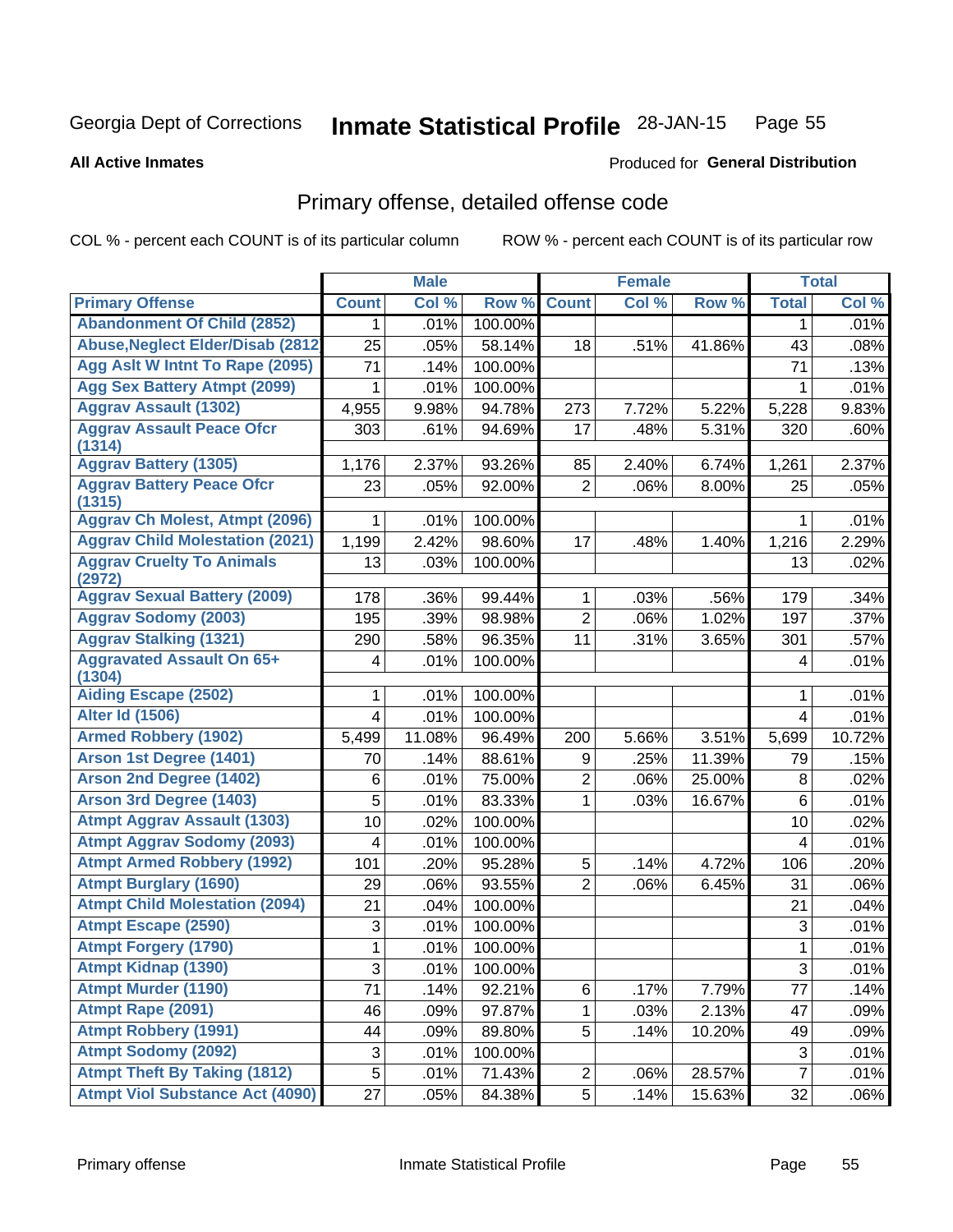#### Inmate Statistical Profile 28-JAN-15 Page 56

#### **All Active Inmates**

### **Produced for General Distribution**

## Primary offense, detailed offense code

COL % - percent each COUNT is of its particular column

|                                            |                 | <b>Male</b> |         |                         | <b>Female</b> |         |                | <b>Total</b> |
|--------------------------------------------|-----------------|-------------|---------|-------------------------|---------------|---------|----------------|--------------|
| <b>Primary Offense</b>                     | <b>Count</b>    | Col %       | Row %   | <b>Count</b>            | Col %         | Row %   | <b>Total</b>   | Col %        |
| <b>Att/Consprcy Commt C/S/Of</b>           | 41              | .08%        | 93.18%  | $\overline{3}$          | .08%          | 6.82%   | 44             | .08%         |
| (4134)                                     |                 |             |         |                         |               |         |                |              |
| <b>Bad Checks (1704)</b>                   | 1               | .01%        | 50.00%  | 1                       | .03%          | 50.00%  | $\overline{2}$ | .01%         |
| <b>Bail Jumping (2511)</b>                 | 8               | .02%        | 88.89%  | 1                       | .03%          | 11.11%  | 9              | .02%         |
| <b>Bestiality (2004)</b>                   | $\overline{2}$  | .01%        | 100.00% |                         |               |         | $\overline{2}$ | .01%         |
| <b>Bribery Govt Officer (2301)</b>         | $\overline{2}$  | .01%        | 66.67%  | 1                       | .03%          | 33.33%  | 3              | .01%         |
| Burg 1st Aft 6/30/12 (1611)                | 999             | 2.01%       | 91.90%  | 88                      | 2.49%         | 8.10%   | 1,087          | 2.04%        |
| Burg 2nd Aft 6/30/12 (1612)                | 373             | .75%        | 95.40%  | 18                      | .51%          | 4.60%   | 391            | .74%         |
| Burg Bef 7/1/12 (1601)                     | 4,450           | 8.97%       | 96.57%  | 158                     | 4.47%         | 3.43%   | 4,608          | 8.67%        |
| <b>Carjacking, Attempted (1912)</b>        |                 | .01%        | 100.00% |                         |               |         | 1              | .01%         |
| <b>Carry Concealed Weapon (2901)</b>       | 5               | .01%        | 100.00% |                         |               |         | 5              | .01%         |
| <b>Carry Pistl Without Licns (2903)</b>    | 1               | .01%        | 100.00% |                         |               |         | 1              | .01%         |
| <b>Carry Weapon At School (2915)</b>       | 3               | .01%        | 75.00%  | 1                       | .03%          | 25.00%  | 4              | .01%         |
| <b>Child Molestation (2019)</b>            | 2,690           | 5.42%       | 97.78%  | 61                      | 1.73%         | 2.22%   | 2,751          | 5.17%        |
| <b>Chop Shop Violation (5003)</b>          | 1               | .01%        | 100.00% |                         |               |         | 1              | .01%         |
| <b>Cnspire Traffic Cntrl Sub (4130)</b>    | 5               | .01%        | 83.33%  | 1                       | .03%          | 16.67%  | $\,6$          | .01%         |
| <b>Cntrbtng Delingency Minor</b><br>(2854) |                 |             |         | 1                       | .03%          | 100.00% | 1              | .01%         |
| <b>Computer Pornography (1760)</b>         | 45              | .09%        | 100.00% |                         |               |         | 45             | .08%         |
| <b>Computer Theft (1761)</b>               | 8               | .02%        | 61.54%  | 5                       | .14%          | 38.46%  | 13             | .02%         |
| <b>Conceal Death Of Another (1125)</b>     | 9               | .02%        | 69.23%  | $\overline{\mathbf{4}}$ | .11%          | 30.77%  | 13             | .02%         |
| <b>Conspiracy (9901)</b>                   | 30              | .06%        | 85.71%  | 5                       | .14%          | 14.29%  | 35             | .07%         |
| <b>Convsn Paymnts Real Propy</b><br>(1811) | 1               | .01%        | 100.00% |                         |               |         | 1              | .01%         |
| <b>Crmnl Abortion (1201)</b>               |                 | .01%        | 100.00% |                         |               |         | 1              | .01%         |
| Crmnl Atmpt (9905)                         | 1               | .01%        | 100.00% |                         |               |         | 1              | .01%         |
| <b>Crmnl Damage 1st Degree (1501)</b>      | 32              | .06%        | 94.12%  | $\overline{c}$          | .06%          | 5.88%   | 34             | .06%         |
| <b>Crmnl Damage 2nd Degree</b><br>(1502)   | 89              | .18%        | 95.70%  | $\overline{4}$          | .11%          | 4.30%   | 93             | .17%         |
| <b>Crmnl Interfere Govt Prop (2613)</b>    | 21              | .04%        | 91.30%  | $\overline{2}$          | .06%          | 8.70%   | 23             | .04%         |
| <b>Crmnl Trespassing (9912)</b>            | 1               | .01%        | 100.00% |                         |               |         | 1              | .01%         |
| <b>Cruelty To Animals (2971)</b>           | 1               | .01%        | 50.00%  | 1                       | .03%          | 50.00%  | $\overline{2}$ | .01%         |
| <b>Cruelty To Children (2801)</b>          | 306             | .62%        | 77.47%  | 89                      | 2.52%         | 22.53%  | 395            | .74%         |
| <b>Cruelty To Elder Person (2811)</b>      | 15              | .03%        | 62.50%  | 9                       | .25%          | 37.50%  | 24             | .05%         |
| <b>Damage, Destroy Secr Prop</b><br>(1504) | 1.              | .01%        | 100.00% |                         |               |         | 1              | .01%         |
| <b>Defrauding State (2307)</b>             | 1.              | .01%        | 100.00% |                         |               |         | 1              | .01%         |
| <b>Drvng Habtl Violator (5004)</b>         | 10 <sup>1</sup> | .02%        | 90.91%  | 1                       | .03%          | 9.09%   | 11             | .02%         |
| Eavesdrop & Surveillance (3001)            | 3               | .01%        | 100.00% |                         |               |         | $\mathbf{3}$   | .01%         |
| <b>Entering Vehicle (1880)</b>             | 111             | .22%        | 96.52%  | 4                       | .11%          | 3.48%   | 115            | .22%         |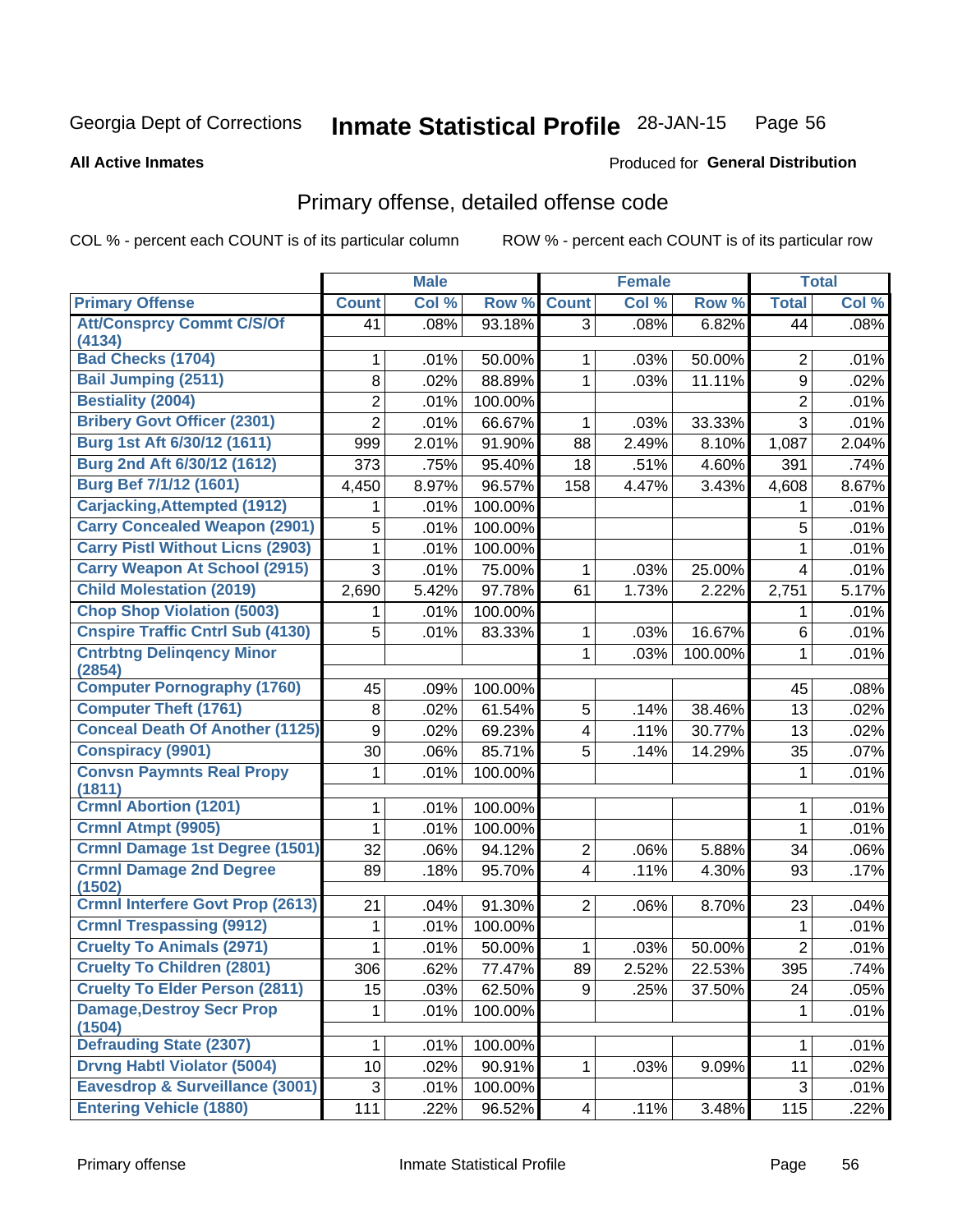#### **Inmate Statistical Profile 28-JAN-15** Page 57

**All Active Inmates** 

### Produced for General Distribution

## Primary offense, detailed offense code

COL % - percent each COUNT is of its particular column

|                                            |                | <b>Male</b> |         |                         | <b>Female</b> |        |                | <b>Total</b> |
|--------------------------------------------|----------------|-------------|---------|-------------------------|---------------|--------|----------------|--------------|
| <b>Primary Offense</b>                     | <b>Count</b>   | Col %       | Row %   | <b>Count</b>            | Col %         | Row %  | <b>Total</b>   | Col %        |
| <b>Entice Child, Attempted (2090)</b>      | 7              | .01%        | 100.00% |                         |               |        | 7              | .01%         |
| <b>Enticing Child-Indec Purp (2020)</b>    | 82             | .17%        | 94.25%  | 5                       | .14%          | 5.75%  | 87             | .16%         |
| <b>Escape (2501)</b>                       | 13             | .03%        | 81.25%  | $\overline{3}$          | .08%          | 18.75% | 16             | .03%         |
| <b>False Imprisonment (1308)</b>           | 180            | .36%        | 95.24%  | 9                       | .25%          | 4.76%  | 189            | .36%         |
| <b>False Public Alarm (2609)</b>           | 1              | .01%        | 100.00% |                         |               |        | 1              | .01%         |
| <b>False Statements Govt (2408)</b>        | 16             | .03%        | 88.89%  | $\overline{2}$          | .06%          | 11.11% | 18             | .03%         |
| <b>False Swearing (2402)</b>               | $\sqrt{3}$     | .01%        | 100.00% |                         |               |        | 3              | .01%         |
| <b>False Swearng Writtn Stmt</b><br>(2205) | 4              | .01%        | 80.00%  | $\mathbf{1}$            | .03%          | 20.00% | 5              | .01%         |
| <b>Family Violence Battery (1301)</b>      | 138            | .28%        | 97.87%  | 3                       | .08%          | 2.13%  | 141            | .27%         |
| Feticide (1121)                            | 1              | .01%        | 100.00% |                         |               |        | 1              | .01%         |
| <b>Feticide By Vehicle (1118)</b>          | 3              | .01%        | 50.00%  | 3                       | .08%          | 50.00% | 6              | .01%         |
| <b>Financial Identity Fraud (1756)</b>     | 44             | .09%        | 64.71%  | 24                      | .68%          | 35.29% | 68             | .13%         |
| <b>Fleeing/Eluding Police (2316)</b>       | 299            | .60%        | 95.22%  | 15                      | .42%          | 4.78%  | 314            | .59%         |
| Forg 1st Aft 6/30/12 (1711)                | 58             | .12%        | 61.70%  | 36                      | 1.02%         | 38.30% | 94             | .18%         |
| Forg 1st Bef 7/1/12 (1701)                 | 579            | 1.17%       | 72.83%  | 216                     | 6.11%         | 27.17% | 795            | 1.50%        |
| Forg 2nd Aft 6/30/12 (1712)                | 24             | .05%        | 75.00%  | 8                       | .23%          | 25.00% | 32             | .06%         |
| Forg 2nd Bef 7/1/12 (1702)                 | 10             | .02%        | 71.43%  | $\overline{\mathbf{4}}$ | .11%          | 28.57% | 14             | .03%         |
| Forg 3rd Aft 6/30/12 (1713)                | 29             | .06%        | 78.38%  | 8                       | .23%          | 21.62% | 37             | .07%         |
| Forg 4th Aft 6/30/12 (1714)                | 7              | .01%        | 50.00%  | $\overline{7}$          | .20%          | 50.00% | 14             | .03%         |
| <b>Fraudulent Access Compute</b><br>(1796) | 3              | .01%        | 60.00%  | $\overline{2}$          | .06%          | 40.00% | 5              | .01%         |
| <b>Fraudulent Checks (1750)</b>            | $\overline{2}$ | .01%        | 100.00% |                         |               |        | $\overline{2}$ | .01%         |
| <b>Fraudulent Credit Card (1753)</b>       | 55             | .11%        | 58.51%  | 39                      | 1.10%         | 41.49% | 94             | .18%         |
| <b>Gang Participation (9914)</b>           | 22             | .04%        | 100.00% |                         |               |        | 22             | .04%         |
| <b>Guard Line W/Weapon/Drugs</b><br>(2963) | 8              | .02%        | 61.54%  | 5                       | .14%          | 38.46% | 13             | .02%         |
| <b>Habit Traf Viol/Impaired (5005)</b>     | 23             | .05%        | 95.83%  | 1                       | .03%          | 4.17%  | 24             | .05%         |
| <b>Habit Traf Viol/Other (5006)</b>        | 13             | .03%        | 86.67%  | $\overline{2}$          | .06%          | 13.33% | 15             | .03%         |
| <b>Hijacking Motor Vehicle (1911)</b>      | 40             | .08%        | 97.56%  | $\mathbf{1}$            | .03%          | 2.44%  | 41             | .08%         |
| <b>Hindering Appreh Or Pun (2503)</b>      | 3              | .01%        | 75.00%  | 1                       | .03%          | 25.00% | 4              | .01%         |
| Hit-Run W/Injury/Fatality (5007)           | 18             | .04%        | 75.00%  | 6                       | .17%          | 25.00% | 24             | .05%         |
| <b>Homicide By Vessel (1124)</b>           | 37             | .07%        | 90.24%  | $\vert 4 \vert$         | .11%          | 9.76%  | 41             | .08%         |
| <b>Illegal Attm To Obt Drugs (4011)</b>    | $\overline{2}$ | .01%        | 40.00%  | 3 <sup>1</sup>          | .08%          | 60.00% | 5              | .01%         |
| <b>Illegal Use-Credit Card (1705)</b>      | 1              | .01%        | 100.00% |                         |               |        | 1              | .01%         |
| <b>Impersntng In Legal Procd (2411)</b>    | 1              | .01%        | 100.00% |                         |               |        | 1              | .01%         |
| <b>Impersonating Officer (2405)</b>        | 3              | .01%        | 100.00% |                         |               |        | 3              | .01%         |
| <b>Impersonation (2404)</b>                | $\overline{2}$ | .01%        | 100.00% |                         |               |        | $\overline{2}$ | .01%         |
| <b>Incest (2006)</b>                       | 202            | .41%        | 99.51%  | $\mathbf{1}$            | .03%          | .49%   | 203            | .38%         |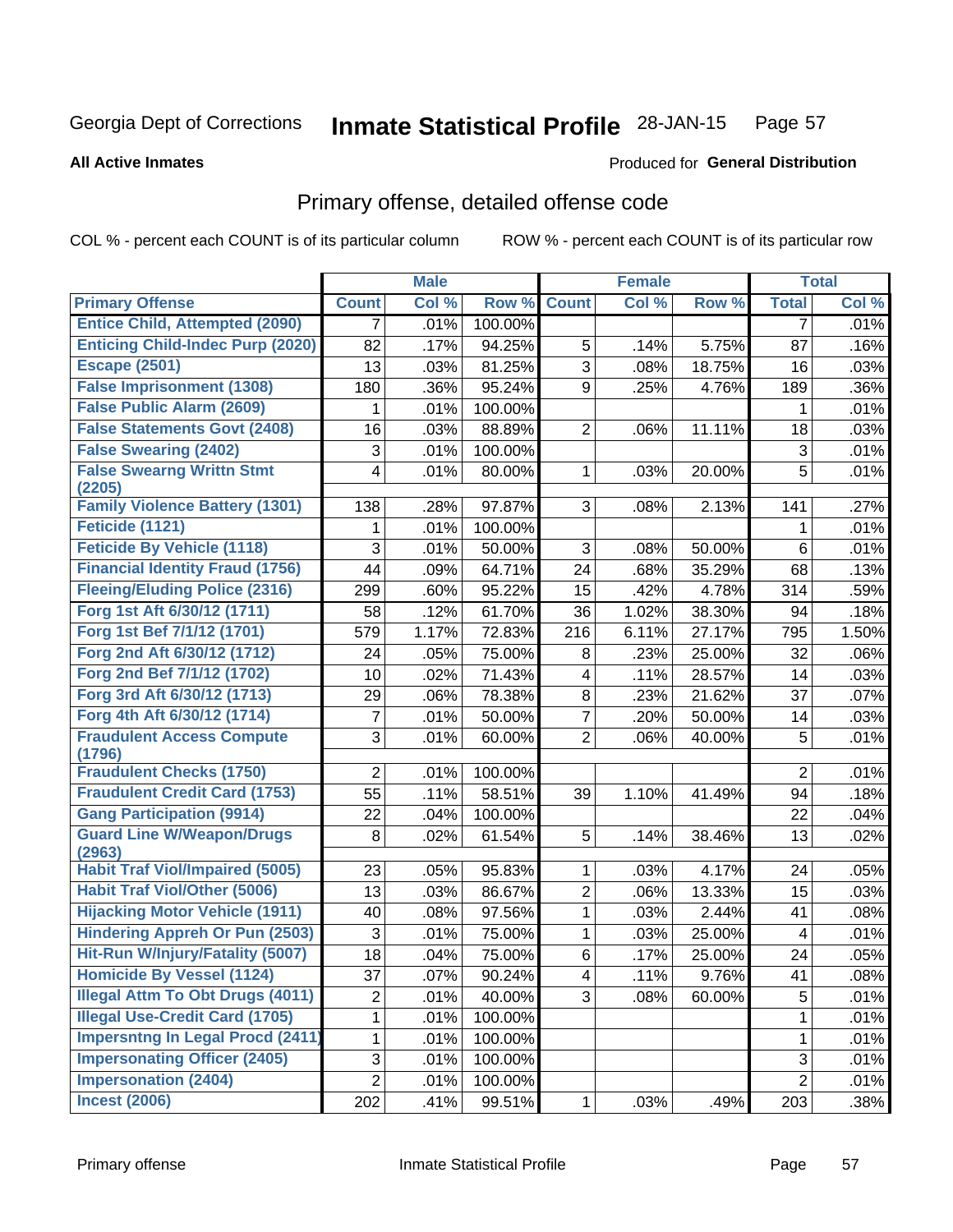#### Inmate Statistical Profile 28-JAN-15 Page 58

#### **All Active Inmates**

### **Produced for General Distribution**

## Primary offense, detailed offense code

COL % - percent each COUNT is of its particular column

|                                             |                | <b>Male</b> |         |                | <b>Female</b> |         |                  | <b>Total</b> |
|---------------------------------------------|----------------|-------------|---------|----------------|---------------|---------|------------------|--------------|
| <b>Primary Offense</b>                      | <b>Count</b>   | Col %       | Row %   | <b>Count</b>   | Col %         | Row %   | <b>Total</b>     | Col %        |
| Incest, Atmpt (2098)                        | 1.             | .01%        | 100.00% |                |               |         | $\mathbf 1$      | .01%         |
| <b>Inciting To Insurrection (2203)</b>      | $\overline{2}$ | .01%        | 66.67%  | $\mathbf{1}$   | .03%          | 33.33%  | 3                | .01%         |
| <b>Influencing Witness (2313)</b>           | 3              | .01%        | 75.00%  | 1              | .03%          | 25.00%  | 4                | .01%         |
| <b>Injury By Vehicle (1318)</b>             | 88             | .18%        | 85.44%  | 15             | .42%          | 14.56%  | 103              | .19%         |
| <b>Interference With Custody (1312)</b>     | 14             | .03%        | 100.00% |                |               |         | 14               | .03%         |
| <b>Involuntary Manslaughter (1103)</b>      | 153            | .31%        | 84.07%  | 29             | .82%          | 15.93%  | 182              | .34%         |
| Kidnapping (1311)                           | 1,464          | 2.95%       | 97.02%  | 45             | 1.27%         | 2.98%   | 1,509            | 2.84%        |
| <b>Livestock Theft (1817)</b>               | 3              | .01%        | 100.00% |                |               |         | 3                | .01%         |
| Manf Methamph 200-399 Gm<br>(4144)          | 9              | .02%        | 69.23%  | 4              | .11%          | 30.77%  | 13               | .02%         |
| Manf Methamph 28-199 Gm<br>(4143)           | 17             | .03%        | 85.00%  | 3              | .08%          | 15.00%  | 20               | .04%         |
| Manf Methamph 400+ Gm (4145)                | 2              | .01%        | 100.00% |                |               |         | $\overline{2}$   | .01%         |
| <b>Manf Methamph Unspec Amt</b><br>(4147)   | 140            | .28%        | 90.91%  | 14             | .40%          | 9.09%   | 154              | .29%         |
| <b>Manufact Meth Near Child (2803)</b>      | 10             | .02%        | 71.43%  | 4              | .11%          | 28.57%  | 14               | .03%         |
| <b>Misc Assault/Battery (1300)</b>          | 12             | .02%        | 100.00% |                |               |         | 12               | .02%         |
| <b>Misc Correctionl Inst Off (6200)</b>     | 4              | .01%        | 66.67%  | $\overline{2}$ | .06%          | 33.33%  | 6                | .01%         |
| <b>Misc Drugs Trafficking (4100)</b>        | 11             | .02%        | 100.00% |                |               |         | 11               | .02%         |
| <b>Misc Forgery (1700)</b>                  | 4              | .01%        | 100.00% |                |               |         | 4                | .01%         |
| <b>Misc Fraud (1799)</b>                    | 7              | .01%        | 63.64%  | $\overline{4}$ | .11%          | 36.36%  | 11               | .02%         |
| <b>Misc Homicide Offense (1100)</b>         | 8              | .02%        | 88.89%  | $\mathbf{1}$   | .03%          | 11.11%  | $\boldsymbol{9}$ | .02%         |
| <b>Misc Invasion Of Privacy (3000)</b>      | $\overline{2}$ | .01%        | 100.00% |                |               |         | $\overline{2}$   | .01%         |
| <b>Misc Obscenity (2100)</b>                | $\overline{2}$ | .01%        | 100.00% |                |               |         | $\overline{2}$   | .01%         |
| <b>Misc Public Order (2200)</b>             |                |             |         | $\mathbf{1}$   | .03%          | 100.00% | 1                | .01%         |
| <b>Misc Sexual Offense (2000)</b>           | 22             | .04%        | 91.67%  | $\overline{2}$ | .06%          | 8.33%   | 24               | .05%         |
| <b>Misc Weapon/Explosive Off</b><br>(2900)  | 1              | .01%        | 100.00% |                |               |         | 1                | .01%         |
| <b>Murder (1101)</b>                        | 5,061          | 10.20%      | 93.67%  | 342            | 9.67%         | 6.33%   | 5,403            | 10.16%       |
| <b>Murder, Conspire To Commit</b><br>(1191) | 9              | .02%        | 100.00% |                |               |         | 9                | .02%         |
| <b>Mutiny In Penal Inst (2507)</b>          | 5              | .01%        | 100.00% |                |               |         | 5                | .01%         |
| <b>Obstr Of Law Enf Officer (2314)</b>      | 427            | .86%        | 91.63%  | 39             | 1.10%         | 8.37%   | 466              | .88%         |
| <b>Pandering By Compulsion (2017)</b>       | 4              | .01%        | 100.00% |                |               |         | 4                | .01%         |
| Party To A Crime (9911)                     |                | .01%        | 100.00% |                |               |         | 1                | .01%         |
| Peeping Tom (3002)                          | 20             | .04%        | 100.00% |                |               |         | 20               | .04%         |
| <b>Perjury (2401)</b>                       | 3              | .01%        | 100.00% |                |               |         | 3                | .01%         |
| <b>Pimping A Minor Under 18 (2016)</b>      | 7              | .01%        | 87.50%  | 1              | .03%          | 12.50%  | 8                | .02%         |
| <b>Poss Contraband Articles (5171)</b>      | 5              | .01%        | 83.33%  | $\mathbf{1}$   | .03%          | 16.67%  | 6                | .01%         |
| <b>Poss Dep Stim Cntrf Drugs</b>            | 67             | .13%        | 71.28%  | 27             | .76%          | 28.72%  | 94               | .18%         |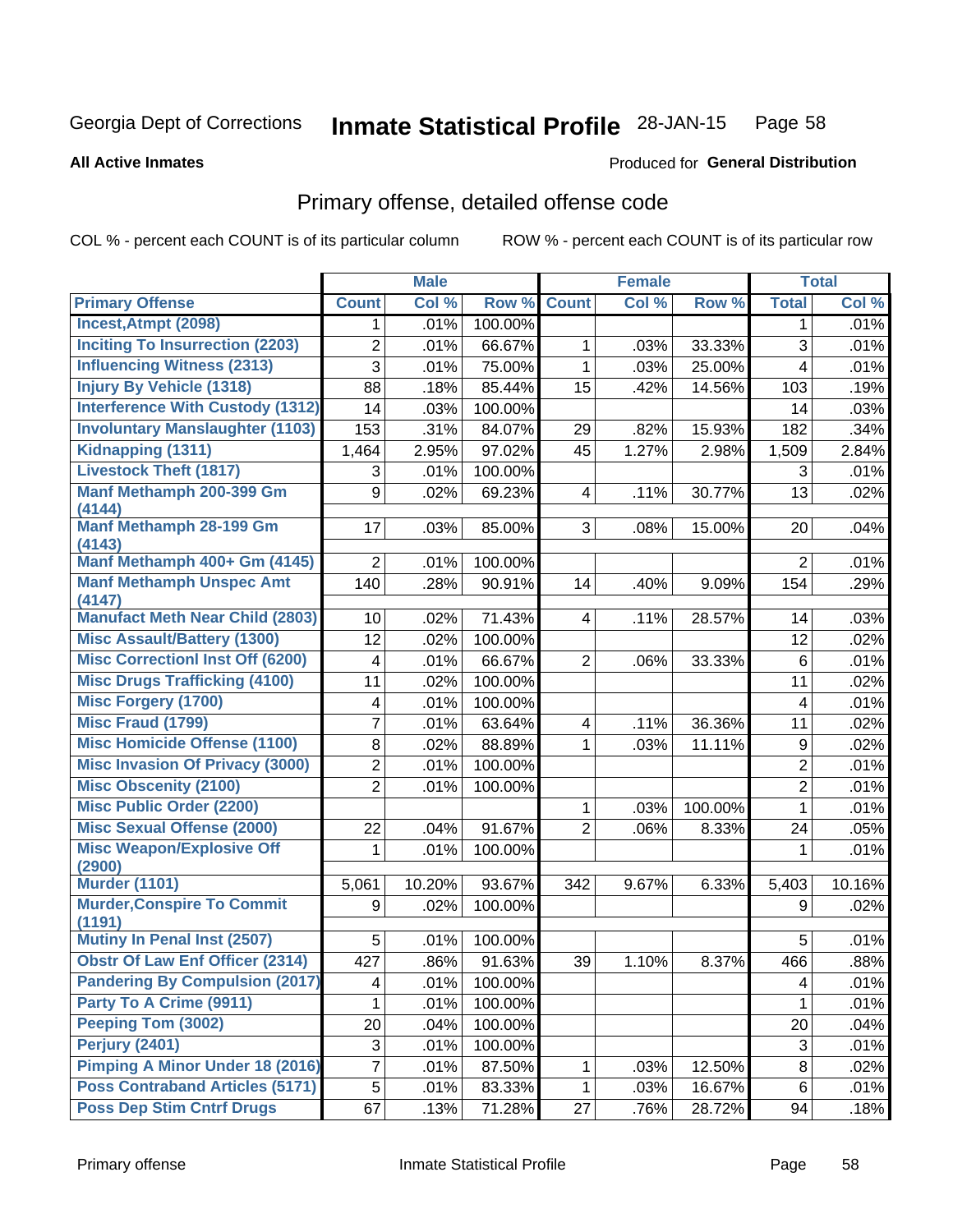#### Inmate Statistical Profile 28-JAN-15 Page 59

#### **All Active Inmates**

## **Produced for General Distribution**

## Primary offense, detailed offense code

COL % - percent each COUNT is of its particular column

|                                             |              | <b>Male</b> |                  |                | <b>Female</b> |        |              | <b>Total</b> |
|---------------------------------------------|--------------|-------------|------------------|----------------|---------------|--------|--------------|--------------|
| <b>Primary Offense</b>                      | <b>Count</b> | Col %       | Row <sup>%</sup> | <b>Count</b>   | Col %         | Row %  | <b>Total</b> | Col %        |
| (4007)                                      |              |             |                  |                |               |        |              |              |
| <b>Poss Drug Related Matrl (4016)</b>       | 11           | .02%        | 84.62%           | $\overline{2}$ | .06%          | 15.38% | 13           | .02%         |
| Poss Ephedrine (4030)                       | 3            | .01%        | 60.00%           | $\overline{2}$ | .06%          | 40.00% | 5            | .01%         |
| Poss Firearm 1st Offender (2913)            | 86           | .17%        | 100.00%          |                |               |        | 86           | .16%         |
| <b>Poss Firearm Convct Felon</b>            | 930          | 1.87%       | 96.27%           | 36             | 1.02%         | 3.73%  | 966          | 1.82%        |
| (2914)                                      |              |             |                  |                |               |        |              |              |
| Poss Knife During Crime (2911)              | 5            | .01%        | 100.00%          |                |               |        | 5            | .01%         |
| Poss Mda/Extsy (4033)                       | 5            | .01%        | 100.00%          |                |               |        | 5            | .01%         |
| Poss Methamphetamine (4031)                 | 403          | .81%        | 79.64%           | 103            | 2.91%         | 20.36% | 506          | .95%         |
| <b>Poss Narcotics Opiates (4006)</b>        | 78           | .16%        | 75.73%           | 25             | .71%          | 24.27% | 103          | .19%         |
| <b>Poss Of Certain Weapons (2912)</b>       | 24           | .05%        | 92.31%           | $\overline{2}$ | .06%          | 7.69%  | 26           | .05%         |
| <b>Poss Of Cocaine (4022)</b>               | 549          | 1.11%       | 88.98%           | 68             | 1.92%         | 11.02% | 617          | 1.16%        |
| <b>Poss Of Firearm Dur Crime</b><br>(2910)  | 490          | .99%        | 96.08%           | 20             | .57%          | 3.92%  | 510          | .96%         |
| Poss Of Marijuana (4009)                    | 88           | .18%        | 97.78%           | $\overline{2}$ | .06%          | 2.22%  | 90           | .17%         |
| <b>Poss Tools Commit Crime (1602)</b>       | 23           | .05%        | 92.00%           | $\overline{2}$ | .06%          | 8.00%  | 25           | .05%         |
| Poss W Int Dis Other Drug (4053)            | 98           | .20%        | 83.05%           | 20             | .57%          | 16.95% | 118          | .22%         |
| <b>Poss W Int Dist Cocaine (4050)</b>       | 384          | .77%        | 96.00%           | 16             | .45%          | 4.00%  | 400          | .75%         |
| Poss W Int Dist Marijuana (4051)            | 715          | 1.44%       | 96.49%           | 26             | .74%          | 3.51%  | 741          | 1.39%        |
| Poss W Int Dist Meth (4052)                 | 277          | .56%        | 80.29%           | 68             | 1.92%         | 19.71% | 345          | .65%         |
| <b>Poss Wpn, Drugs By Prisnr</b>            | 49           | .10%        | 92.45%           | 4              | .11%          | 7.55%  | 53           | .10%         |
| (2965)<br><b>Racketeering (3404)</b>        |              |             |                  |                |               |        |              |              |
| <b>Rape (2001)</b>                          | 71           | .14%        | 66.36%           | 36             | 1.02%         | 33.64% | 107          | .20%         |
| <b>Reck Cond Infected Person</b>            | 1,694        | 3.41%       | 99.59%           | $\overline{7}$ | .20%          | .41%   | 1,701        | 3.20%        |
| (1317)                                      | 14           | .03%        | 87.50%           | $\overline{2}$ | .06%          | 12.50% | 16           | .03%         |
| <b>Reckless Abandonment (1120)</b>          | 1            | .01%        | 100.00%          |                |               |        | 1            | .01%         |
| <b>Removal Baggage, Cargo Etc</b><br>(2761) | 1            | .01%        | 100.00%          |                |               |        | 1            | .01%         |
| <b>Robbery (1901)</b>                       | 1,544        | 3.11%       | 93.41%           | 109            | 3.08%         | 6.59%  | 1,653        | 3.11%        |
| <b>Robbery By Force (1903)</b>              | 250          | .50%        | 91.24%           | 24             | .68%          | 8.76%  | 274          | .52%         |
| <b>Robbery By Intimidation (1904)</b>       | 257          | .52%        | 93.12%           | 19             | .54%          | 6.88%  | 276          | .52%         |
| <b>Robbery By Sudden Snatch</b><br>(1905)   | 128          | .26%        | 92.75%           | 10             | .28%          | 7.25%  | 138          | .26%         |
| S/D Cocaine (4021)                          | 608          | 1.22%       | 95.60%           | 28             | .79%          | 4.40%  | 636          | 1.20%        |
| <b>S/D Cont Sub Public (4017)</b>           | 43           | .09%        | 100.00%          |                |               |        | 43           | .08%         |
| S/D Cont Sub School (4018)                  | 35           | .07%        | 97.22%           | 1              | .03%          | 2.78%  | 36           | .07%         |
| S/D Dep Stim Cntrf Drugs (4002)             | 58           | .12%        | 77.33%           | 17             | .48%          | 22.67% | 75           | .14%         |
| <b>S/D Narcotics Opiates (4001)</b>         | 26           | .05%        | 83.87%           | 5              | .14%          | 16.13% | 31           | .06%         |
| S/D Of Marijuana (4004)                     | 330          | .66%        | 97.63%           | 8              | .23%          | 2.37%  | 338          | .64%         |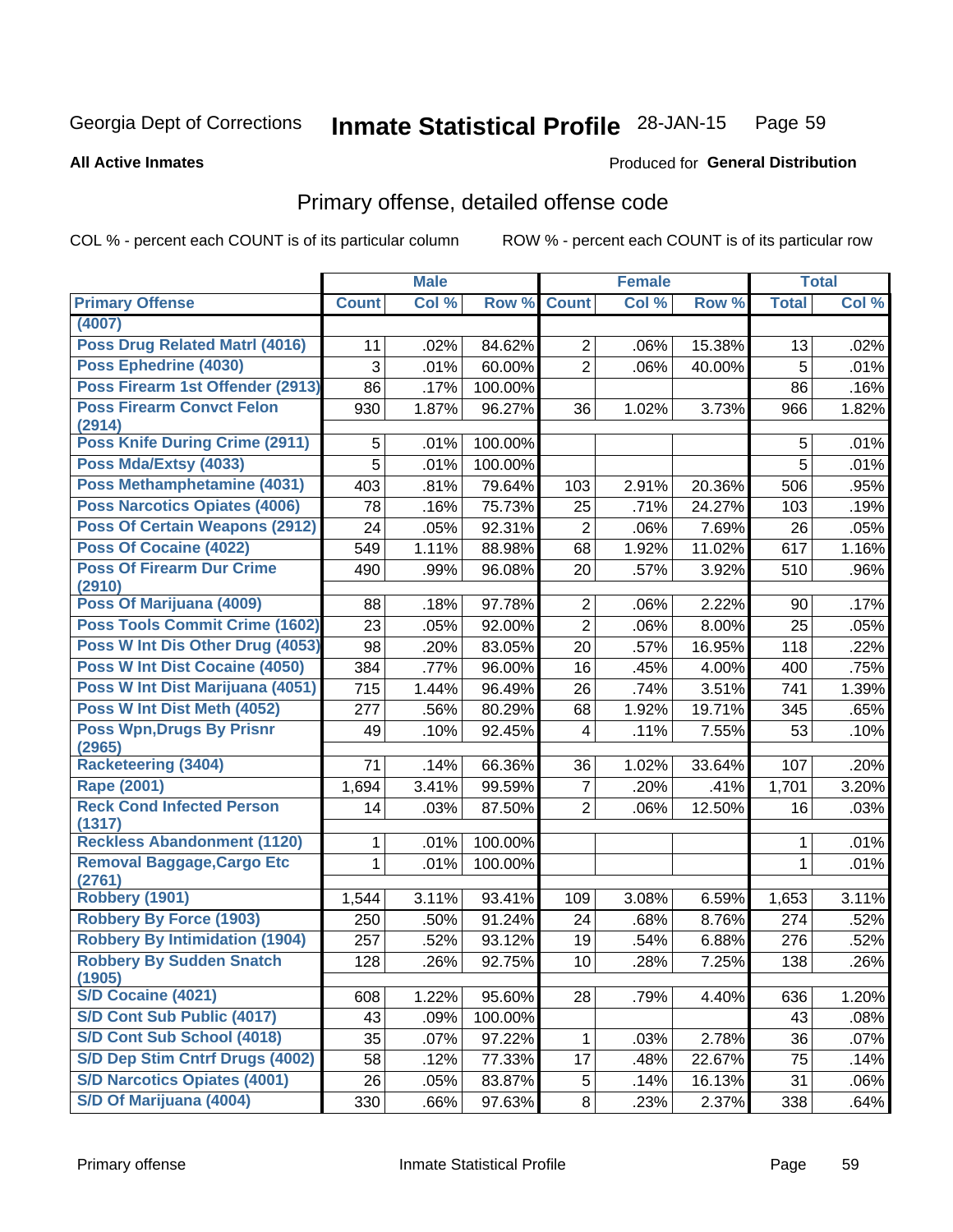#### **Inmate Statistical Profile 28-JAN-15** Page 60

**All Active Inmates** 

### **Produced for General Distribution**

## Primary offense, detailed offense code

COL % - percent each COUNT is of its particular column

| Col %<br>Col %<br>Row %<br>Col %<br><b>Primary Offense</b><br><b>Count</b><br>Row %<br><b>Count</b><br><b>Total</b><br>Sale Mda/Extsy (4034)<br>100.00%<br>.01%<br>$\overline{2}$<br>.01%<br>$\overline{2}$<br>Sale Methamphetamine (4032)<br>128<br>78.05%<br>.26%<br>36<br>1.02%<br>21.95%<br>164<br>.31%<br><b>Sex Exploitation Child (2843)</b><br>185<br>.37%<br>99.46%<br>.03%<br>.54%<br>186<br>.35%<br>1<br><b>Sex Offender Fail Registr (2026)</b><br>454<br>.91%<br>98.70%<br>6<br>.17%<br>1.30%<br>.87%<br>460<br><b>Sex Offender Fail To Move (2028)</b><br>6<br>100.00%<br>.01%<br>.01%<br>6<br>Sexl/Asslt/Agn/Pers/Cstdy (2023)<br>18<br>100.00%<br>18<br>.03%<br>.04%<br><b>Sexual Asit By Therapist (2024)</b><br>100.00%<br>.01%<br>1<br>.03%<br>1<br><b>Sexual Battery (2011)</b><br>$\overline{2}$<br>.39%<br>98.99%<br>1.01%<br>.37%<br>196<br>.06%<br>198<br><b>Simple Battery (1316)</b><br>94.12%<br>1<br>16<br>.03%<br>.03%<br>5.88%<br>17<br>.03%<br><b>Sodomy (2002)</b><br>17<br>94.44%<br>.03%<br>.03%<br>5.56%<br>18<br>.03%<br>1<br><b>Solicit Sodomy From Minor</b><br>5<br>5<br>.01%<br>100.00%<br>.01%<br>(2025)<br><b>Stalking (1320)</b><br>.01%<br>.01%<br>100.00%<br>4<br>4<br><b>Statutory Rape (2018)</b><br>98.00%<br>17<br>832<br>1.68%<br>2.00%<br>849<br>1.60%<br>.48%<br><b>Statutory Rape, Atmpt (2097)</b><br>.01%<br>100.00%<br>.01%<br>1<br>1<br><b>Tampering With Evidence (2315)</b><br>$\overline{2}$<br>12<br>.02%<br>85.71%<br>14.29%<br>.06%<br>14<br>.03%<br><b>Terrorist Threats &amp; Acts (1307)</b><br>361<br>94.26%<br>22<br>5.74%<br>383<br>.73%<br>.62%<br>.72%<br><b>Theft Bring Prop In State (1815)</b><br>$\overline{2}$<br>7<br>.01%<br>77.78%<br>.06%<br>22.22%<br>.02%<br>9<br><b>Theft By Conversion (1808)</b><br>6<br>27<br>.05%<br>81.82%<br>.17%<br>18.18%<br>.06%<br>33<br><b>Theft By Deception (1803)</b><br>37<br>82.22%<br>8<br>17.78%<br>.07%<br>.23%<br>.08%<br>45<br><b>Theft By Extortion (1804)</b><br>2<br>.01%<br>100.00%<br>$\overline{2}$<br>.01%<br><b>Theft By Rec Stolen Prop (1806)</b><br>694<br>1.40%<br>93.15%<br>51<br>1.44%<br>6.85%<br>1.40%<br>745<br><b>Theft By Shoplifting (1821)</b><br>342<br>.69%<br>68.40%<br>4.47%<br>31.60%<br>.94%<br>158<br>500<br><b>Theft By Taking (1802)</b><br>1.66%<br>86.34%<br>822<br>130<br>3.68%<br>13.66%<br>952<br>1.79%<br><b>Theft Credit Card (1751)</b><br>76.19%<br>16<br>.03%<br>5<br>.14%<br>23.81%<br>21<br>.04%<br><b>Theft Motorveh Or Part (1813)</b><br>98.00%<br>49<br>.10%<br>1<br>.03%<br>.09%<br>2.00%<br>50<br><b>Theft Of Lost Property (1805)</b><br>3<br>.01%<br>100.00%<br>$\mathfrak{S}$<br>.01%<br><b>Theft Of Services (1807)</b><br>3<br>.01%<br>75.00%<br>25.00%<br>1<br>4<br>.01%<br>.03%<br><b>Theft Recv Prop Out State (1816)</b><br>$\overline{2}$<br>$\overline{2}$<br>.01%<br>100.00%<br>.01%<br><b>Traf Amphtmine 200-399 Gm</b><br>$\overline{2}$<br>$\overline{2}$<br>.01%<br>100.00%<br>.01%<br>(4127)<br><b>Traf Amphtmine 28-199 Gm</b><br>.01%<br>3 <sup>1</sup><br>3<br>$.01\%$<br>100.00%<br>(4126)<br>Traf Amphtmine 400+ Gm (4128)<br>3<br>3<br>.01%<br>100.00%<br>.01%<br><b>Traf Cocaine 201-400 Gm (4102)</b><br>144<br>.29%<br>97.96%<br>3<br>147<br>.08%<br>2.04%<br>.28%<br><b>Traf Cocaine 401+ Gm (4103)</b><br>$\overline{7}$<br>124<br>.25%<br>94.66%<br>.20%<br>131<br>.25%<br>5.34%<br>Traf Cocaine Less 200 Gm (4101)<br>.59%<br>300<br>.60%<br>94.94%<br>16<br>.45%<br>5.06%<br>316<br><b>Traf Marijna 10-2000 Lb (4121)</b><br>79<br>.16%<br>92.94%<br>6<br>7.06%<br>.17%<br>85<br>.16% |                                      |   | <b>Male</b> |         | <b>Female</b> |   | <b>Total</b> |
|----------------------------------------------------------------------------------------------------------------------------------------------------------------------------------------------------------------------------------------------------------------------------------------------------------------------------------------------------------------------------------------------------------------------------------------------------------------------------------------------------------------------------------------------------------------------------------------------------------------------------------------------------------------------------------------------------------------------------------------------------------------------------------------------------------------------------------------------------------------------------------------------------------------------------------------------------------------------------------------------------------------------------------------------------------------------------------------------------------------------------------------------------------------------------------------------------------------------------------------------------------------------------------------------------------------------------------------------------------------------------------------------------------------------------------------------------------------------------------------------------------------------------------------------------------------------------------------------------------------------------------------------------------------------------------------------------------------------------------------------------------------------------------------------------------------------------------------------------------------------------------------------------------------------------------------------------------------------------------------------------------------------------------------------------------------------------------------------------------------------------------------------------------------------------------------------------------------------------------------------------------------------------------------------------------------------------------------------------------------------------------------------------------------------------------------------------------------------------------------------------------------------------------------------------------------------------------------------------------------------------------------------------------------------------------------------------------------------------------------------------------------------------------------------------------------------------------------------------------------------------------------------------------------------------------------------------------------------------------------------------------------------------------------------------------------------------------------------------------------------------------------------------------------------------------------------------------------------------------------------------------------------------------------------------------------------------------------------------------------------------------------------------------------------------------------------------------------------------------------------------------------------------------------------------------------------------------------------|--------------------------------------|---|-------------|---------|---------------|---|--------------|
|                                                                                                                                                                                                                                                                                                                                                                                                                                                                                                                                                                                                                                                                                                                                                                                                                                                                                                                                                                                                                                                                                                                                                                                                                                                                                                                                                                                                                                                                                                                                                                                                                                                                                                                                                                                                                                                                                                                                                                                                                                                                                                                                                                                                                                                                                                                                                                                                                                                                                                                                                                                                                                                                                                                                                                                                                                                                                                                                                                                                                                                                                                                                                                                                                                                                                                                                                                                                                                                                                                                                                                                              |                                      |   |             |         |               |   |              |
|                                                                                                                                                                                                                                                                                                                                                                                                                                                                                                                                                                                                                                                                                                                                                                                                                                                                                                                                                                                                                                                                                                                                                                                                                                                                                                                                                                                                                                                                                                                                                                                                                                                                                                                                                                                                                                                                                                                                                                                                                                                                                                                                                                                                                                                                                                                                                                                                                                                                                                                                                                                                                                                                                                                                                                                                                                                                                                                                                                                                                                                                                                                                                                                                                                                                                                                                                                                                                                                                                                                                                                                              |                                      |   |             |         |               |   |              |
|                                                                                                                                                                                                                                                                                                                                                                                                                                                                                                                                                                                                                                                                                                                                                                                                                                                                                                                                                                                                                                                                                                                                                                                                                                                                                                                                                                                                                                                                                                                                                                                                                                                                                                                                                                                                                                                                                                                                                                                                                                                                                                                                                                                                                                                                                                                                                                                                                                                                                                                                                                                                                                                                                                                                                                                                                                                                                                                                                                                                                                                                                                                                                                                                                                                                                                                                                                                                                                                                                                                                                                                              |                                      |   |             |         |               |   |              |
|                                                                                                                                                                                                                                                                                                                                                                                                                                                                                                                                                                                                                                                                                                                                                                                                                                                                                                                                                                                                                                                                                                                                                                                                                                                                                                                                                                                                                                                                                                                                                                                                                                                                                                                                                                                                                                                                                                                                                                                                                                                                                                                                                                                                                                                                                                                                                                                                                                                                                                                                                                                                                                                                                                                                                                                                                                                                                                                                                                                                                                                                                                                                                                                                                                                                                                                                                                                                                                                                                                                                                                                              |                                      |   |             |         |               |   |              |
|                                                                                                                                                                                                                                                                                                                                                                                                                                                                                                                                                                                                                                                                                                                                                                                                                                                                                                                                                                                                                                                                                                                                                                                                                                                                                                                                                                                                                                                                                                                                                                                                                                                                                                                                                                                                                                                                                                                                                                                                                                                                                                                                                                                                                                                                                                                                                                                                                                                                                                                                                                                                                                                                                                                                                                                                                                                                                                                                                                                                                                                                                                                                                                                                                                                                                                                                                                                                                                                                                                                                                                                              |                                      |   |             |         |               |   |              |
|                                                                                                                                                                                                                                                                                                                                                                                                                                                                                                                                                                                                                                                                                                                                                                                                                                                                                                                                                                                                                                                                                                                                                                                                                                                                                                                                                                                                                                                                                                                                                                                                                                                                                                                                                                                                                                                                                                                                                                                                                                                                                                                                                                                                                                                                                                                                                                                                                                                                                                                                                                                                                                                                                                                                                                                                                                                                                                                                                                                                                                                                                                                                                                                                                                                                                                                                                                                                                                                                                                                                                                                              |                                      |   |             |         |               |   |              |
|                                                                                                                                                                                                                                                                                                                                                                                                                                                                                                                                                                                                                                                                                                                                                                                                                                                                                                                                                                                                                                                                                                                                                                                                                                                                                                                                                                                                                                                                                                                                                                                                                                                                                                                                                                                                                                                                                                                                                                                                                                                                                                                                                                                                                                                                                                                                                                                                                                                                                                                                                                                                                                                                                                                                                                                                                                                                                                                                                                                                                                                                                                                                                                                                                                                                                                                                                                                                                                                                                                                                                                                              |                                      |   |             |         |               |   |              |
|                                                                                                                                                                                                                                                                                                                                                                                                                                                                                                                                                                                                                                                                                                                                                                                                                                                                                                                                                                                                                                                                                                                                                                                                                                                                                                                                                                                                                                                                                                                                                                                                                                                                                                                                                                                                                                                                                                                                                                                                                                                                                                                                                                                                                                                                                                                                                                                                                                                                                                                                                                                                                                                                                                                                                                                                                                                                                                                                                                                                                                                                                                                                                                                                                                                                                                                                                                                                                                                                                                                                                                                              |                                      |   |             |         |               |   |              |
|                                                                                                                                                                                                                                                                                                                                                                                                                                                                                                                                                                                                                                                                                                                                                                                                                                                                                                                                                                                                                                                                                                                                                                                                                                                                                                                                                                                                                                                                                                                                                                                                                                                                                                                                                                                                                                                                                                                                                                                                                                                                                                                                                                                                                                                                                                                                                                                                                                                                                                                                                                                                                                                                                                                                                                                                                                                                                                                                                                                                                                                                                                                                                                                                                                                                                                                                                                                                                                                                                                                                                                                              |                                      |   |             |         |               |   |              |
|                                                                                                                                                                                                                                                                                                                                                                                                                                                                                                                                                                                                                                                                                                                                                                                                                                                                                                                                                                                                                                                                                                                                                                                                                                                                                                                                                                                                                                                                                                                                                                                                                                                                                                                                                                                                                                                                                                                                                                                                                                                                                                                                                                                                                                                                                                                                                                                                                                                                                                                                                                                                                                                                                                                                                                                                                                                                                                                                                                                                                                                                                                                                                                                                                                                                                                                                                                                                                                                                                                                                                                                              |                                      |   |             |         |               |   |              |
|                                                                                                                                                                                                                                                                                                                                                                                                                                                                                                                                                                                                                                                                                                                                                                                                                                                                                                                                                                                                                                                                                                                                                                                                                                                                                                                                                                                                                                                                                                                                                                                                                                                                                                                                                                                                                                                                                                                                                                                                                                                                                                                                                                                                                                                                                                                                                                                                                                                                                                                                                                                                                                                                                                                                                                                                                                                                                                                                                                                                                                                                                                                                                                                                                                                                                                                                                                                                                                                                                                                                                                                              |                                      |   |             |         |               |   |              |
|                                                                                                                                                                                                                                                                                                                                                                                                                                                                                                                                                                                                                                                                                                                                                                                                                                                                                                                                                                                                                                                                                                                                                                                                                                                                                                                                                                                                                                                                                                                                                                                                                                                                                                                                                                                                                                                                                                                                                                                                                                                                                                                                                                                                                                                                                                                                                                                                                                                                                                                                                                                                                                                                                                                                                                                                                                                                                                                                                                                                                                                                                                                                                                                                                                                                                                                                                                                                                                                                                                                                                                                              |                                      |   |             |         |               |   |              |
|                                                                                                                                                                                                                                                                                                                                                                                                                                                                                                                                                                                                                                                                                                                                                                                                                                                                                                                                                                                                                                                                                                                                                                                                                                                                                                                                                                                                                                                                                                                                                                                                                                                                                                                                                                                                                                                                                                                                                                                                                                                                                                                                                                                                                                                                                                                                                                                                                                                                                                                                                                                                                                                                                                                                                                                                                                                                                                                                                                                                                                                                                                                                                                                                                                                                                                                                                                                                                                                                                                                                                                                              |                                      |   |             |         |               |   |              |
|                                                                                                                                                                                                                                                                                                                                                                                                                                                                                                                                                                                                                                                                                                                                                                                                                                                                                                                                                                                                                                                                                                                                                                                                                                                                                                                                                                                                                                                                                                                                                                                                                                                                                                                                                                                                                                                                                                                                                                                                                                                                                                                                                                                                                                                                                                                                                                                                                                                                                                                                                                                                                                                                                                                                                                                                                                                                                                                                                                                                                                                                                                                                                                                                                                                                                                                                                                                                                                                                                                                                                                                              |                                      |   |             |         |               |   |              |
|                                                                                                                                                                                                                                                                                                                                                                                                                                                                                                                                                                                                                                                                                                                                                                                                                                                                                                                                                                                                                                                                                                                                                                                                                                                                                                                                                                                                                                                                                                                                                                                                                                                                                                                                                                                                                                                                                                                                                                                                                                                                                                                                                                                                                                                                                                                                                                                                                                                                                                                                                                                                                                                                                                                                                                                                                                                                                                                                                                                                                                                                                                                                                                                                                                                                                                                                                                                                                                                                                                                                                                                              |                                      |   |             |         |               |   |              |
|                                                                                                                                                                                                                                                                                                                                                                                                                                                                                                                                                                                                                                                                                                                                                                                                                                                                                                                                                                                                                                                                                                                                                                                                                                                                                                                                                                                                                                                                                                                                                                                                                                                                                                                                                                                                                                                                                                                                                                                                                                                                                                                                                                                                                                                                                                                                                                                                                                                                                                                                                                                                                                                                                                                                                                                                                                                                                                                                                                                                                                                                                                                                                                                                                                                                                                                                                                                                                                                                                                                                                                                              |                                      |   |             |         |               |   |              |
|                                                                                                                                                                                                                                                                                                                                                                                                                                                                                                                                                                                                                                                                                                                                                                                                                                                                                                                                                                                                                                                                                                                                                                                                                                                                                                                                                                                                                                                                                                                                                                                                                                                                                                                                                                                                                                                                                                                                                                                                                                                                                                                                                                                                                                                                                                                                                                                                                                                                                                                                                                                                                                                                                                                                                                                                                                                                                                                                                                                                                                                                                                                                                                                                                                                                                                                                                                                                                                                                                                                                                                                              |                                      |   |             |         |               |   |              |
|                                                                                                                                                                                                                                                                                                                                                                                                                                                                                                                                                                                                                                                                                                                                                                                                                                                                                                                                                                                                                                                                                                                                                                                                                                                                                                                                                                                                                                                                                                                                                                                                                                                                                                                                                                                                                                                                                                                                                                                                                                                                                                                                                                                                                                                                                                                                                                                                                                                                                                                                                                                                                                                                                                                                                                                                                                                                                                                                                                                                                                                                                                                                                                                                                                                                                                                                                                                                                                                                                                                                                                                              |                                      |   |             |         |               |   |              |
|                                                                                                                                                                                                                                                                                                                                                                                                                                                                                                                                                                                                                                                                                                                                                                                                                                                                                                                                                                                                                                                                                                                                                                                                                                                                                                                                                                                                                                                                                                                                                                                                                                                                                                                                                                                                                                                                                                                                                                                                                                                                                                                                                                                                                                                                                                                                                                                                                                                                                                                                                                                                                                                                                                                                                                                                                                                                                                                                                                                                                                                                                                                                                                                                                                                                                                                                                                                                                                                                                                                                                                                              |                                      |   |             |         |               |   |              |
|                                                                                                                                                                                                                                                                                                                                                                                                                                                                                                                                                                                                                                                                                                                                                                                                                                                                                                                                                                                                                                                                                                                                                                                                                                                                                                                                                                                                                                                                                                                                                                                                                                                                                                                                                                                                                                                                                                                                                                                                                                                                                                                                                                                                                                                                                                                                                                                                                                                                                                                                                                                                                                                                                                                                                                                                                                                                                                                                                                                                                                                                                                                                                                                                                                                                                                                                                                                                                                                                                                                                                                                              |                                      |   |             |         |               |   |              |
|                                                                                                                                                                                                                                                                                                                                                                                                                                                                                                                                                                                                                                                                                                                                                                                                                                                                                                                                                                                                                                                                                                                                                                                                                                                                                                                                                                                                                                                                                                                                                                                                                                                                                                                                                                                                                                                                                                                                                                                                                                                                                                                                                                                                                                                                                                                                                                                                                                                                                                                                                                                                                                                                                                                                                                                                                                                                                                                                                                                                                                                                                                                                                                                                                                                                                                                                                                                                                                                                                                                                                                                              |                                      |   |             |         |               |   |              |
|                                                                                                                                                                                                                                                                                                                                                                                                                                                                                                                                                                                                                                                                                                                                                                                                                                                                                                                                                                                                                                                                                                                                                                                                                                                                                                                                                                                                                                                                                                                                                                                                                                                                                                                                                                                                                                                                                                                                                                                                                                                                                                                                                                                                                                                                                                                                                                                                                                                                                                                                                                                                                                                                                                                                                                                                                                                                                                                                                                                                                                                                                                                                                                                                                                                                                                                                                                                                                                                                                                                                                                                              |                                      |   |             |         |               |   |              |
|                                                                                                                                                                                                                                                                                                                                                                                                                                                                                                                                                                                                                                                                                                                                                                                                                                                                                                                                                                                                                                                                                                                                                                                                                                                                                                                                                                                                                                                                                                                                                                                                                                                                                                                                                                                                                                                                                                                                                                                                                                                                                                                                                                                                                                                                                                                                                                                                                                                                                                                                                                                                                                                                                                                                                                                                                                                                                                                                                                                                                                                                                                                                                                                                                                                                                                                                                                                                                                                                                                                                                                                              |                                      |   |             |         |               |   |              |
|                                                                                                                                                                                                                                                                                                                                                                                                                                                                                                                                                                                                                                                                                                                                                                                                                                                                                                                                                                                                                                                                                                                                                                                                                                                                                                                                                                                                                                                                                                                                                                                                                                                                                                                                                                                                                                                                                                                                                                                                                                                                                                                                                                                                                                                                                                                                                                                                                                                                                                                                                                                                                                                                                                                                                                                                                                                                                                                                                                                                                                                                                                                                                                                                                                                                                                                                                                                                                                                                                                                                                                                              |                                      |   |             |         |               |   |              |
|                                                                                                                                                                                                                                                                                                                                                                                                                                                                                                                                                                                                                                                                                                                                                                                                                                                                                                                                                                                                                                                                                                                                                                                                                                                                                                                                                                                                                                                                                                                                                                                                                                                                                                                                                                                                                                                                                                                                                                                                                                                                                                                                                                                                                                                                                                                                                                                                                                                                                                                                                                                                                                                                                                                                                                                                                                                                                                                                                                                                                                                                                                                                                                                                                                                                                                                                                                                                                                                                                                                                                                                              |                                      |   |             |         |               |   |              |
|                                                                                                                                                                                                                                                                                                                                                                                                                                                                                                                                                                                                                                                                                                                                                                                                                                                                                                                                                                                                                                                                                                                                                                                                                                                                                                                                                                                                                                                                                                                                                                                                                                                                                                                                                                                                                                                                                                                                                                                                                                                                                                                                                                                                                                                                                                                                                                                                                                                                                                                                                                                                                                                                                                                                                                                                                                                                                                                                                                                                                                                                                                                                                                                                                                                                                                                                                                                                                                                                                                                                                                                              |                                      |   |             |         |               |   |              |
|                                                                                                                                                                                                                                                                                                                                                                                                                                                                                                                                                                                                                                                                                                                                                                                                                                                                                                                                                                                                                                                                                                                                                                                                                                                                                                                                                                                                                                                                                                                                                                                                                                                                                                                                                                                                                                                                                                                                                                                                                                                                                                                                                                                                                                                                                                                                                                                                                                                                                                                                                                                                                                                                                                                                                                                                                                                                                                                                                                                                                                                                                                                                                                                                                                                                                                                                                                                                                                                                                                                                                                                              |                                      |   |             |         |               |   |              |
|                                                                                                                                                                                                                                                                                                                                                                                                                                                                                                                                                                                                                                                                                                                                                                                                                                                                                                                                                                                                                                                                                                                                                                                                                                                                                                                                                                                                                                                                                                                                                                                                                                                                                                                                                                                                                                                                                                                                                                                                                                                                                                                                                                                                                                                                                                                                                                                                                                                                                                                                                                                                                                                                                                                                                                                                                                                                                                                                                                                                                                                                                                                                                                                                                                                                                                                                                                                                                                                                                                                                                                                              |                                      |   |             |         |               |   |              |
|                                                                                                                                                                                                                                                                                                                                                                                                                                                                                                                                                                                                                                                                                                                                                                                                                                                                                                                                                                                                                                                                                                                                                                                                                                                                                                                                                                                                                                                                                                                                                                                                                                                                                                                                                                                                                                                                                                                                                                                                                                                                                                                                                                                                                                                                                                                                                                                                                                                                                                                                                                                                                                                                                                                                                                                                                                                                                                                                                                                                                                                                                                                                                                                                                                                                                                                                                                                                                                                                                                                                                                                              |                                      |   |             |         |               |   |              |
|                                                                                                                                                                                                                                                                                                                                                                                                                                                                                                                                                                                                                                                                                                                                                                                                                                                                                                                                                                                                                                                                                                                                                                                                                                                                                                                                                                                                                                                                                                                                                                                                                                                                                                                                                                                                                                                                                                                                                                                                                                                                                                                                                                                                                                                                                                                                                                                                                                                                                                                                                                                                                                                                                                                                                                                                                                                                                                                                                                                                                                                                                                                                                                                                                                                                                                                                                                                                                                                                                                                                                                                              |                                      |   |             |         |               |   |              |
|                                                                                                                                                                                                                                                                                                                                                                                                                                                                                                                                                                                                                                                                                                                                                                                                                                                                                                                                                                                                                                                                                                                                                                                                                                                                                                                                                                                                                                                                                                                                                                                                                                                                                                                                                                                                                                                                                                                                                                                                                                                                                                                                                                                                                                                                                                                                                                                                                                                                                                                                                                                                                                                                                                                                                                                                                                                                                                                                                                                                                                                                                                                                                                                                                                                                                                                                                                                                                                                                                                                                                                                              |                                      |   |             |         |               |   |              |
|                                                                                                                                                                                                                                                                                                                                                                                                                                                                                                                                                                                                                                                                                                                                                                                                                                                                                                                                                                                                                                                                                                                                                                                                                                                                                                                                                                                                                                                                                                                                                                                                                                                                                                                                                                                                                                                                                                                                                                                                                                                                                                                                                                                                                                                                                                                                                                                                                                                                                                                                                                                                                                                                                                                                                                                                                                                                                                                                                                                                                                                                                                                                                                                                                                                                                                                                                                                                                                                                                                                                                                                              |                                      |   |             |         |               |   |              |
|                                                                                                                                                                                                                                                                                                                                                                                                                                                                                                                                                                                                                                                                                                                                                                                                                                                                                                                                                                                                                                                                                                                                                                                                                                                                                                                                                                                                                                                                                                                                                                                                                                                                                                                                                                                                                                                                                                                                                                                                                                                                                                                                                                                                                                                                                                                                                                                                                                                                                                                                                                                                                                                                                                                                                                                                                                                                                                                                                                                                                                                                                                                                                                                                                                                                                                                                                                                                                                                                                                                                                                                              |                                      |   |             |         |               |   |              |
|                                                                                                                                                                                                                                                                                                                                                                                                                                                                                                                                                                                                                                                                                                                                                                                                                                                                                                                                                                                                                                                                                                                                                                                                                                                                                                                                                                                                                                                                                                                                                                                                                                                                                                                                                                                                                                                                                                                                                                                                                                                                                                                                                                                                                                                                                                                                                                                                                                                                                                                                                                                                                                                                                                                                                                                                                                                                                                                                                                                                                                                                                                                                                                                                                                                                                                                                                                                                                                                                                                                                                                                              |                                      |   |             |         |               |   |              |
|                                                                                                                                                                                                                                                                                                                                                                                                                                                                                                                                                                                                                                                                                                                                                                                                                                                                                                                                                                                                                                                                                                                                                                                                                                                                                                                                                                                                                                                                                                                                                                                                                                                                                                                                                                                                                                                                                                                                                                                                                                                                                                                                                                                                                                                                                                                                                                                                                                                                                                                                                                                                                                                                                                                                                                                                                                                                                                                                                                                                                                                                                                                                                                                                                                                                                                                                                                                                                                                                                                                                                                                              |                                      |   |             |         |               |   |              |
|                                                                                                                                                                                                                                                                                                                                                                                                                                                                                                                                                                                                                                                                                                                                                                                                                                                                                                                                                                                                                                                                                                                                                                                                                                                                                                                                                                                                                                                                                                                                                                                                                                                                                                                                                                                                                                                                                                                                                                                                                                                                                                                                                                                                                                                                                                                                                                                                                                                                                                                                                                                                                                                                                                                                                                                                                                                                                                                                                                                                                                                                                                                                                                                                                                                                                                                                                                                                                                                                                                                                                                                              |                                      |   |             |         |               |   |              |
|                                                                                                                                                                                                                                                                                                                                                                                                                                                                                                                                                                                                                                                                                                                                                                                                                                                                                                                                                                                                                                                                                                                                                                                                                                                                                                                                                                                                                                                                                                                                                                                                                                                                                                                                                                                                                                                                                                                                                                                                                                                                                                                                                                                                                                                                                                                                                                                                                                                                                                                                                                                                                                                                                                                                                                                                                                                                                                                                                                                                                                                                                                                                                                                                                                                                                                                                                                                                                                                                                                                                                                                              |                                      |   |             |         |               |   |              |
|                                                                                                                                                                                                                                                                                                                                                                                                                                                                                                                                                                                                                                                                                                                                                                                                                                                                                                                                                                                                                                                                                                                                                                                                                                                                                                                                                                                                                                                                                                                                                                                                                                                                                                                                                                                                                                                                                                                                                                                                                                                                                                                                                                                                                                                                                                                                                                                                                                                                                                                                                                                                                                                                                                                                                                                                                                                                                                                                                                                                                                                                                                                                                                                                                                                                                                                                                                                                                                                                                                                                                                                              | <b>Traf Marijna 10001+ Lb (4123)</b> | 1 | .01%        | 100.00% |               | 1 | .01%         |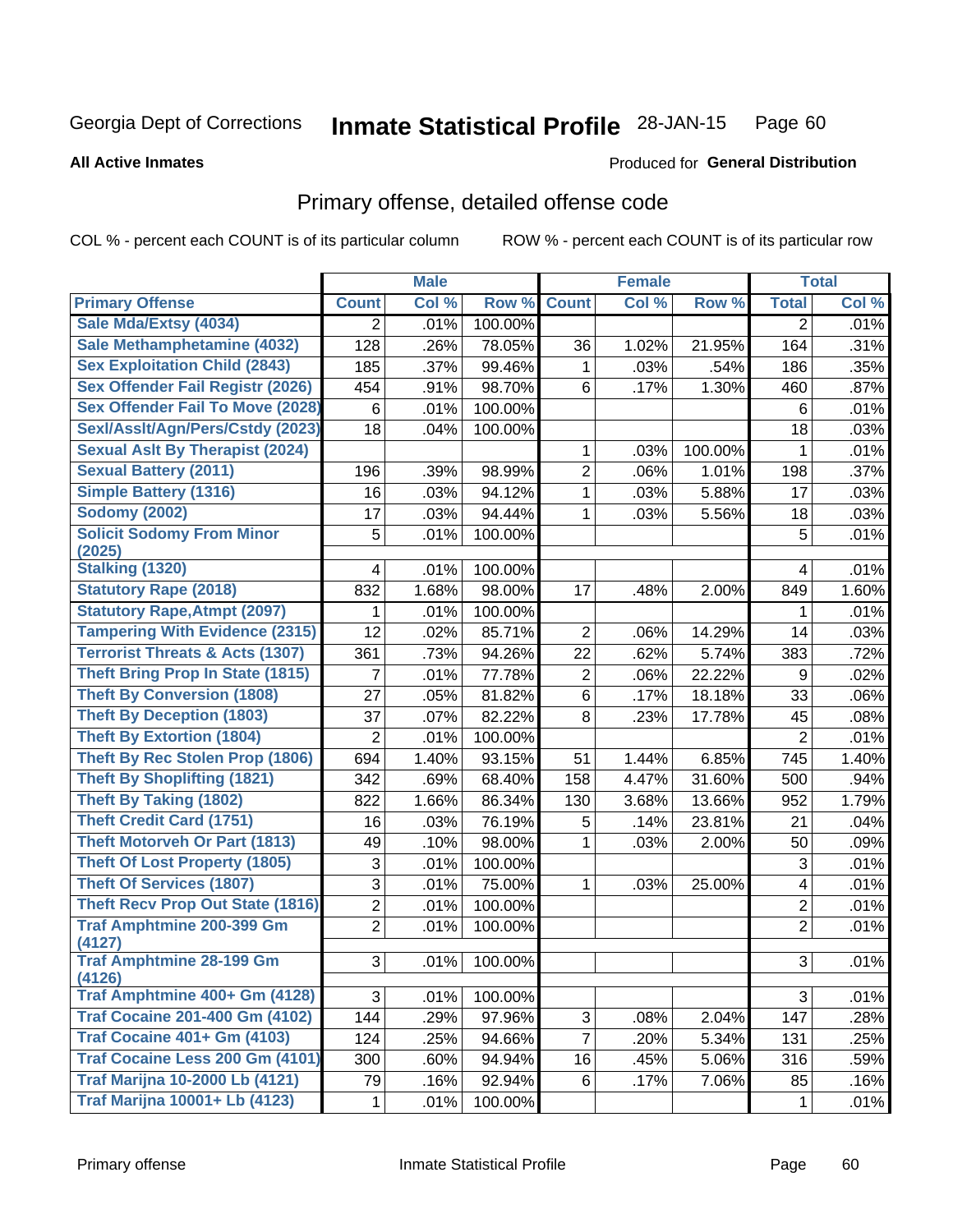#### Inmate Statistical Profile 28-JAN-15 Page 61

#### **All Active Inmates**

## **Produced for General Distribution**

## Primary offense, detailed offense code

COL % - percent each COUNT is of its particular column

|                                                                       |                          | <b>Male</b> |         |                | <b>Female</b> |         |                | <b>Total</b> |
|-----------------------------------------------------------------------|--------------------------|-------------|---------|----------------|---------------|---------|----------------|--------------|
| <b>Primary Offense</b>                                                | <b>Count</b>             | Col %       | Row %   | <b>Count</b>   | Col %         | Row %   | <b>Total</b>   | Col %        |
| Traf Mda/Extsy 200-399gm                                              | 3                        | .01%        | 100.00% |                |               |         | 3              | .01%         |
| (4151)                                                                |                          |             |         |                |               |         |                |              |
| <b>Traf Mda/Extsy 28-199gm (4150)</b><br>Traf Mda/Extsy 400+Gm (4152) | 11                       | .02%        | 84.62%  | $\overline{2}$ | .06%          | 15.38%  | 13             | .02%         |
|                                                                       | $\overline{2}$           | .01%        | 100.00% |                |               |         | $\overline{2}$ | .01%         |
| <b>Traf Methamph 200-399 Gm</b><br>(4141)                             | 73                       | .15%        | 90.12%  | 8              | .23%          | 9.88%   | 81             | .15%         |
| <b>Traf Methamph 28-199 Gm</b><br>(4140)                              | 219                      | .44%        | 85.55%  | 37             | 1.05%         | 14.45%  | 256            | .48%         |
| Traf Methamph 400+ Gm (4142)                                          | 50                       | .10%        | 92.59%  | 4              | .11%          | 7.41%   | 54             | .10%         |
| <b>Traf Methamph Unspec Amt</b><br>(4146)                             | 64                       | .13%        | 86.49%  | 10             | .28%          | 13.51%  | 74             | .14%         |
| <b>Traf Methaqualone&lt; 400 Gm</b><br>(4124)                         | $\mathbf{1}$             | .01%        | 100.00% |                |               |         | 1              | .01%         |
| <b>Traf Narcotic 15-28 Gm (4112)</b>                                  | 8                        | .02%        | 88.89%  | 1              | .03%          | 11.11%  | 9              | .02%         |
| Traf Narcotic 29+ Gm (4113)                                           | 13                       | .03%        | 100.00% |                |               |         | 13             | .02%         |
| <b>Traf Narcotic Less 14 Gm (4111)</b>                                | 10                       | .02%        | 100.00% |                |               |         | 10             | .02%         |
| <b>Unauth Dist Contrild Sub (4135)</b>                                | 1                        | .01%        | 100.00% |                |               |         | 1              | .01%         |
| <b>Unauth Dist Recrd Devices</b><br>(9907)                            | 1                        | .01%        | 100.00% |                |               |         | 1              | .01%         |
| <b>Unknown Offense (9999)</b>                                         | 25                       | .05%        | 89.29%  | 3              | .08%          | 10.71%  | 28             | .05%         |
| Uniwfl Mfg/Del/Dist N-C S (4014)                                      | 16                       | .03%        | 94.12%  | $\mathbf{1}$   | .03%          | 5.88%   | 17             | .03%         |
| <b>Use Comm Facity Vio C Sub</b><br>(4133)                            | 1                        | .01%        | 100.00% |                |               |         | 1              | .01%         |
| <b>Vehicular Homicide (1123)</b>                                      | 282                      | .57%        | 83.68%  | 55             | 1.56%         | 16.32%  | 337            | .63%         |
| <b>Viol Dngrous Drgs Act (4013)</b>                                   | 177                      | .36%        | 81.19%  | 41             | 1.16%         | 18.81%  | 218            | .41%         |
| Viol Ga Cntrl Sbst Act (4012)                                         | 63                       | .13%        | 91.30%  | 6              | .17%          | 8.70%   | 69             | .13%         |
| <b>Viol Ga Securities Act (1800)</b>                                  |                          |             |         | $\mathbf{1}$   | .03%          | 100.00% | 1              | .01%         |
| <b>Viol Motor Vehicle Laws (5001)</b>                                 | 45                       | .09%        | 91.84%  | $\overline{4}$ | .11%          | 8.16%   | 49             | .09%         |
| <b>Viol Oath Public Offer (2302)</b>                                  | 1                        | .01%        | 50.00%  | 1              | .03%          | 50.00%  | $\overline{2}$ | .01%         |
| <b>Violatn Othr States Law (8001)</b>                                 | 17                       | .03%        | 77.27%  | 5              | .14%          | 22.73%  | 22             | .04%         |
| <b>Vol Manslaughter Of Fetus</b><br>(1119)                            | 3                        | .01%        | 100.00% |                |               |         | 3              | .01%         |
| <b>Voluntary Manslaughter (1102)</b>                                  | 1,101                    | 2.22%       | 88.86%  | 138            | 3.90%         | 11.14%  | 1,239          | 2.33%        |
| <b>Abandonment Of Dep Child (11)</b>                                  | 3                        | .01%        | 100.00% |                |               |         | 3              | .01%         |
| <b>Abusive Language (63)</b>                                          | 1                        | .01%        | 100.00% |                |               |         | 1              | .01%         |
| <b>Agg Assault With Knife (26)</b>                                    | 1                        | .01%        | 100.00% |                |               |         | 1              | .01%         |
| <b>Assault &amp; Battery (21)</b>                                     | 5                        | .01%        | 100.00% |                |               |         | 5              | .01%         |
| <b>Bad Checks (52)</b>                                                | $\overline{2}$           | .01%        | 66.67%  |                | .03%          | 33.33%  | 3              | .01%         |
| <b>Burglary (45)</b>                                                  | 8                        | .02%        | 100.00% |                |               |         | 8              | .02%         |
| <b>Cheating &amp; Swindling (51)</b>                                  | 1                        | .01%        | 100.00% |                |               |         | 1              | .01%         |
| <b>Cpwl &amp; Concealed Weapon (93)</b>                               | $\overline{\mathcal{A}}$ | .01%        | 100.00% |                |               |         | $\overline{4}$ | .01%         |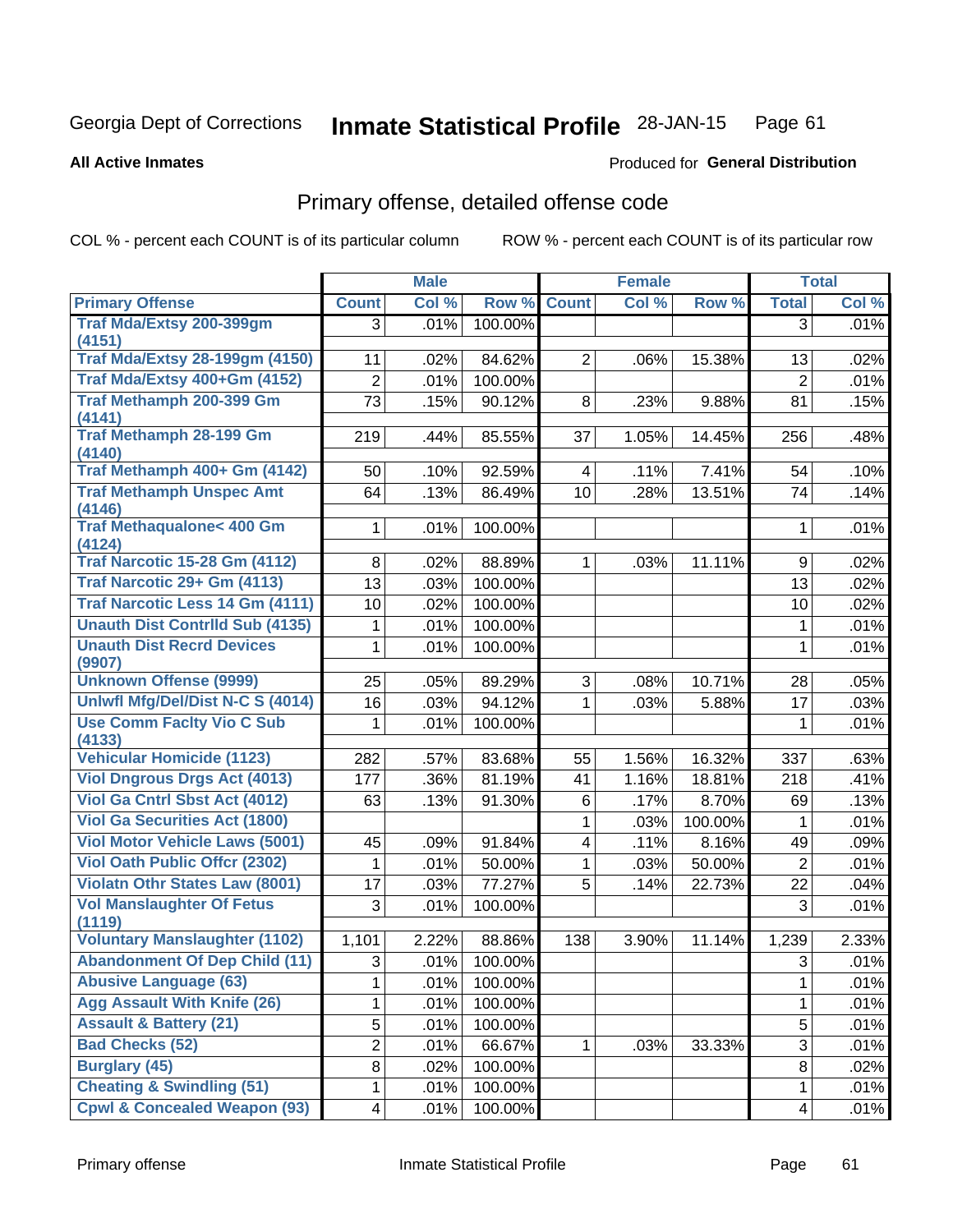#### Inmate Statistical Profile 28-JAN-15 Page 62

**All Active Inmates** 

## **Produced for General Distribution**

## Primary offense, detailed offense code

COL % - percent each COUNT is of its particular column

|                                        |                | <b>Male</b> |         |              | <b>Female</b> |         |                | <b>Total</b> |
|----------------------------------------|----------------|-------------|---------|--------------|---------------|---------|----------------|--------------|
| <b>Primary Offense</b>                 | <b>Count</b>   | Col %       | Row %   | <b>Count</b> | Col %         | Row %   | <b>Total</b>   | Col %        |
| <b>Crmnl Attempt (98)</b>              |                | .01%        | 100.00% |              |               |         | 1              | .01%         |
| <b>Crmnl Trespassing (75)</b>          | 1              | .01%        | 100.00% |              |               |         | 1              | .01%         |
| <b>Dui</b> (72)                        | $\overline{7}$ | .01%        | 100.00% |              |               |         | $\overline{7}$ | .01%         |
| Escape (92)                            | 4              | .01%        | 100.00% |              |               |         | 4              | .01%         |
| Forgery (55)                           | $\overline{3}$ | .01%        | 100.00% |              |               |         | 3              | .01%         |
| <b>Keepng Place Prostitution (182)</b> |                |             |         | 1            | .03%          | 100.00% | 1              | .01%         |
| <b>Misc Misdemeanor (500)</b>          | 2              | .01%        | 100.00% |              |               |         | $\overline{2}$ | .01%         |
| <b>Obstr Of Law Enf Officer (73)</b>   |                | .01%        | 50.00%  | 1            | .03%          | 50.00%  | $\overline{2}$ | .01%         |
| <b>Other Misdemeanor (99)</b>          | 7              | .01%        | 100.00% |              |               |         | $\overline{7}$ | .01%         |
| <b>Pointing Gun At Another (96)</b>    |                | .01%        | 100.00% |              |               |         |                | .01%         |
| <b>Poss Ntp Whiskey (64)</b>           | 1              | .01%        | 100.00% |              |               |         | 1              | .01%         |
| <b>Prostitution (81)</b>               |                |             |         | 1            | .03%          | 100.00% | 1              | .01%         |
| <b>Public Drunkenness (61)</b>         | 3              | .01%        | 100.00% |              |               |         | 3              | .01%         |
| <b>Public Indecency (83)</b>           | 3              | .01%        | 100.00% |              |               |         | 3              | .01%         |
| <b>Riot (101)</b>                      |                | .01%        | 100.00% |              |               |         |                | .01%         |
| Robbery (44)                           |                | .01%        | 100.00% |              |               |         | 1              | .01%         |
| <b>Shoplifting (94)</b>                |                |             |         | 1            | .03%          | 100.00% | 1              | .01%         |
| <b>Simple Battery (25)</b>             | 1              | .01%        | 100.00% |              |               |         | 1              | .01%         |
| <b>Theft By Taking (43)</b>            | 1              | .01%        | 100.00% |              |               |         | 1              | .01%         |
| <b>Theft By Taking - Larceny (41)</b>  | 23             | .05%        | 100.00% |              |               |         | 23             | .04%         |
| <b>Viol Motor Veh Law (71)</b>         | 5              | .01%        | 100.00% |              |               |         | 5              | .01%         |
| <b>Wife Beating (28)</b>               | 3              | .01%        | 100.00% |              |               |         | 3              | .01%         |
| <b>Worthless Checks (56)</b>           |                | .01%        | 100.00% |              |               |         |                | .01%         |
| <b>Total Rported</b>                   | 49,634         | 101%        | 93.35%  | 3,536        | 100%          | 6.65%   | 53,170         | 101%         |

| NOI    | 0C                    |       | 00     |
|--------|-----------------------|-------|--------|
| portea | ОZ                    |       | ൦ഄ     |
| 'ota.  | 49 71F<br>. IV<br>т., | 3,537 | 53,253 |

| <b>Mode (most frequent)</b> | 1902 Armed Robbery | 1101 Murder | 1902 Armed<br><b>Robbery</b> |
|-----------------------------|--------------------|-------------|------------------------------|
|-----------------------------|--------------------|-------------|------------------------------|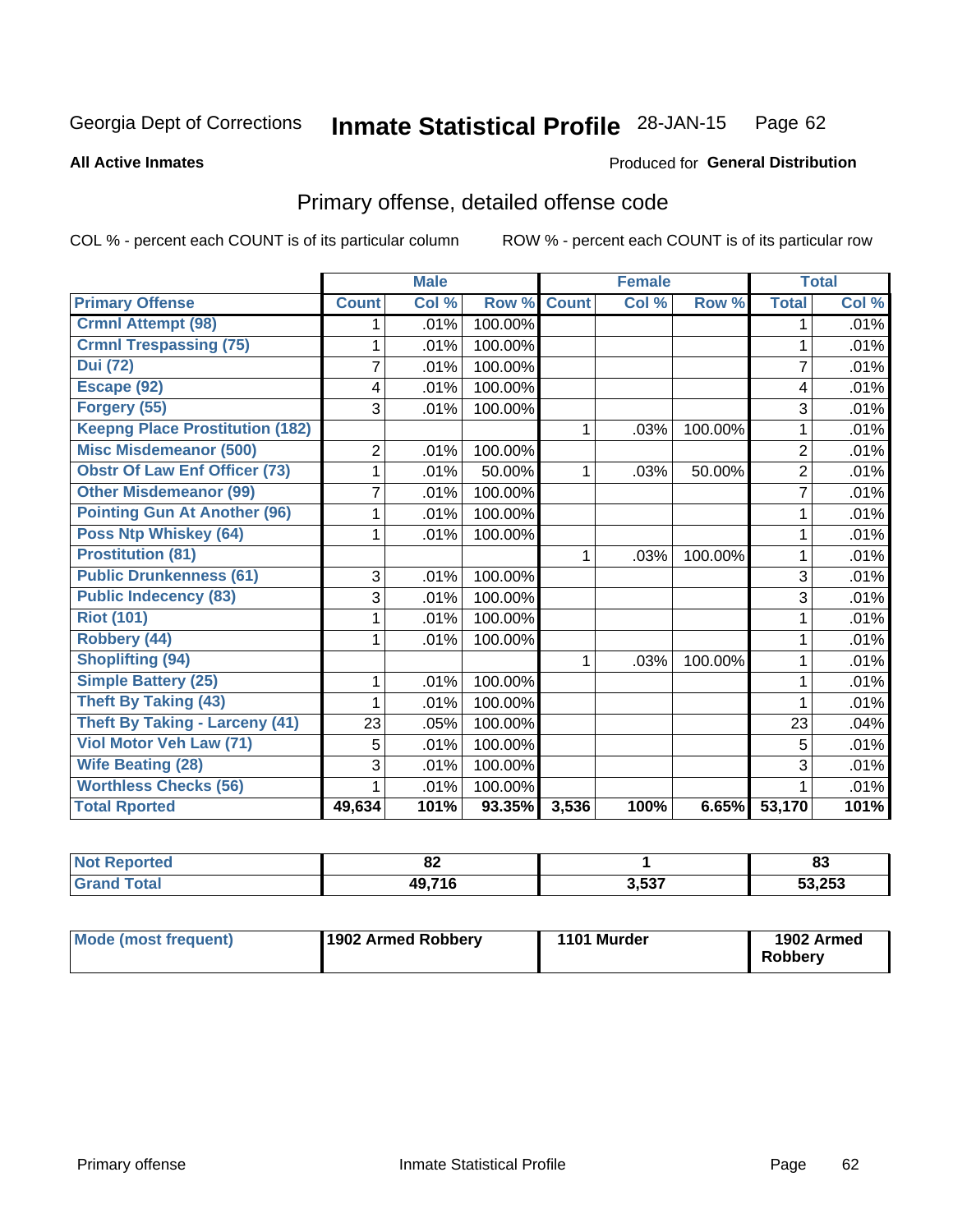#### **Inmate Statistical Profile 28-JAN-15** Page 63

**All Active Inmates** 

### Produced for General Distribution

## County of conviction of primary offense

COL % - percent each COUNT is of its particular column

|     |                             |              | <b>Male</b> |        |                          | <b>Female</b> |        |              | <b>Total</b> |
|-----|-----------------------------|--------------|-------------|--------|--------------------------|---------------|--------|--------------|--------------|
|     | <b>County of Conviction</b> | <b>Count</b> | Col %       | Row %  | <b>Count</b>             | Col %         | Row %  | <b>Total</b> | Col %        |
| 000 | <b>Unknown</b>              | 2,458        | 4.94%       | 92.27% | 206                      | 5.82%         | 7.73%  | 2,664        | 5.00%        |
| 001 | <b>Appling County</b>       | 95           | .19%        | 90.48% | 10                       | .28%          | 9.52%  | 105          | .20%         |
| 002 | <b>Atkinson County</b>      | 53           | .11%        | 92.98% | 4                        | .11%          | 7.02%  | 57           | .11%         |
| 003 | <b>Bacon County</b>         | 86           | .17%        | 93.48% | 6                        | .17%          | 6.52%  | 92           | .17%         |
| 004 | <b>Baker County</b>         | 10           | .02%        | 83.33% | $\overline{2}$           | .06%          | 16.67% | 12           | .02%         |
| 005 | <b>Baldwin County</b>       | 289          | .58%        | 92.33% | 24                       | .68%          | 7.67%  | 313          | .59%         |
| 006 | <b>Banks County</b>         | 60           | .12%        | 90.91% | 6                        | .17%          | 9.09%  | 66           | .12%         |
| 007 | <b>Barrow County</b>        | 268          | .54%        | 92.41% | 22                       | .62%          | 7.59%  | 290          | .54%         |
| 008 | <b>Bartow County</b>        | 587          | 1.18%       | 86.83% | 89                       | 2.52%         | 13.17% | 676          | 1.27%        |
| 009 | <b>Ben Hill County</b>      | 243          | .49%        | 94.55% | 14                       | .40%          | 5.45%  | 257          | .48%         |
| 010 | <b>Berrien County</b>       | 69           | .14%        | 94.52% | 4                        | .11%          | 5.48%  | 73           | .14%         |
| 011 | <b>Bibb County</b>          | 985          | 1.98%       | 94.89% | 53                       | 1.50%         | 5.11%  | 1,038        | 1.95%        |
| 012 | <b>Bleckley County</b>      | 57           | .11%        | 93.44% | 4                        | .11%          | 6.56%  | 61           | .11%         |
| 013 | <b>Brantley County</b>      | 59           | .12%        | 96.72% | $\overline{c}$           | .06%          | 3.28%  | 61           | .11%         |
| 014 | <b>Brooks County</b>        | 68           | .14%        | 95.77% | $\overline{3}$           | .08%          | 4.23%  | 71           | .13%         |
| 015 | <b>Bryan County</b>         | 80           | .16%        | 97.56% | $\overline{2}$           | .06%          | 2.44%  | 82           | .15%         |
| 016 | <b>Bulloch County</b>       | 494          | .99%        | 93.74% | 33                       | .93%          | 6.26%  | 527          | .99%         |
| 017 | <b>Burke County</b>         | 207          | .42%        | 96.28% | 8                        | .23%          | 3.72%  | 215          | .40%         |
| 018 | <b>Butts County</b>         | 139          | .28%        | 95.86% | 6                        | .17%          | 4.14%  | 145          | .27%         |
| 019 | <b>Calhoun County</b>       | 31           | .06%        | 93.94% | $\overline{2}$           | .06%          | 6.06%  | 33           | .06%         |
| 020 | <b>Camden County</b>        | 191          | .38%        | 95.02% | 10                       | .28%          | 4.98%  | 201          | .38%         |
| 021 | <b>Candler County</b>       | 118          | .24%        | 89.39% | 14                       | .40%          | 10.61% | 132          | .25%         |
| 022 | <b>Carroll County</b>       | 508          | 1.02%       | 91.04% | 50                       | 1.41%         | 8.96%  | 558          | 1.05%        |
| 023 | <b>Catoosa County</b>       | 330          | .66%        | 90.91% | 33                       | .93%          | 9.09%  | 363          | .68%         |
| 024 | <b>Charlton County</b>      | 64           | .13%        | 94.12% | 4                        | .11%          | 5.88%  | 68           | .13%         |
| 025 | <b>Chatham County</b>       | 1,935        | 3.89%       | 97.04% | 59                       | 1.67%         | 2.96%  | 1,994        | 3.74%        |
| 026 | <b>Chattahoochee County</b> | 34           | .07%        | 97.14% | 1                        | .03%          | 2.86%  | 35           | .07%         |
| 027 | <b>Chattooga County</b>     | 233          | .47%        | 91.37% | 22                       | .62%          | 8.63%  | 255          | .48%         |
| 028 | <b>Cherokee County</b>      | 532          | 1.07%       | 91.57% | 49                       | 1.39%         | 8.43%  | 581          | 1.09%        |
| 029 | <b>Clarke County</b>        | 413          | .83%        | 94.94% | 22                       | .62%          | 5.06%  | 435          | .82%         |
| 030 | <b>Clay County</b>          | 24           | .05%        | 85.71% | $\overline{\mathcal{A}}$ | .11%          | 14.29% | 28           | .05%         |
| 031 | <b>Clayton County</b>       | 1,424        | 2.86%       | 93.87% | 93                       | 2.63%         | 6.13%  | 1,517        | 2.85%        |
| 032 | <b>Clinch County</b>        | 49           | .10%        | 90.74% | 5                        | .14%          | 9.26%  | 54           | .10%         |
| 033 | <b>Cobb County</b>          | 2,452        | 4.93%       | 91.80% | 219                      | 6.19%         | 8.20%  | 2,671        | 5.02%        |
| 034 | <b>Coffee County</b>        | 234          | .47%        | 95.51% | 11                       | .31%          | 4.49%  | 245          | .46%         |
| 035 | <b>Colquitt County</b>      | 222          | .45%        | 94.87% | 12                       | .34%          | 5.13%  | 234          | .44%         |
| 036 | <b>Columbia County</b>      | 382          | .77%        | 90.52% | 40                       | 1.13%         | 9.48%  | 422          | .79%         |
| 037 | <b>Cook County</b>          | 112          | .23%        | 96.55% | 4                        | .11%          | 3.45%  | 116          | .22%         |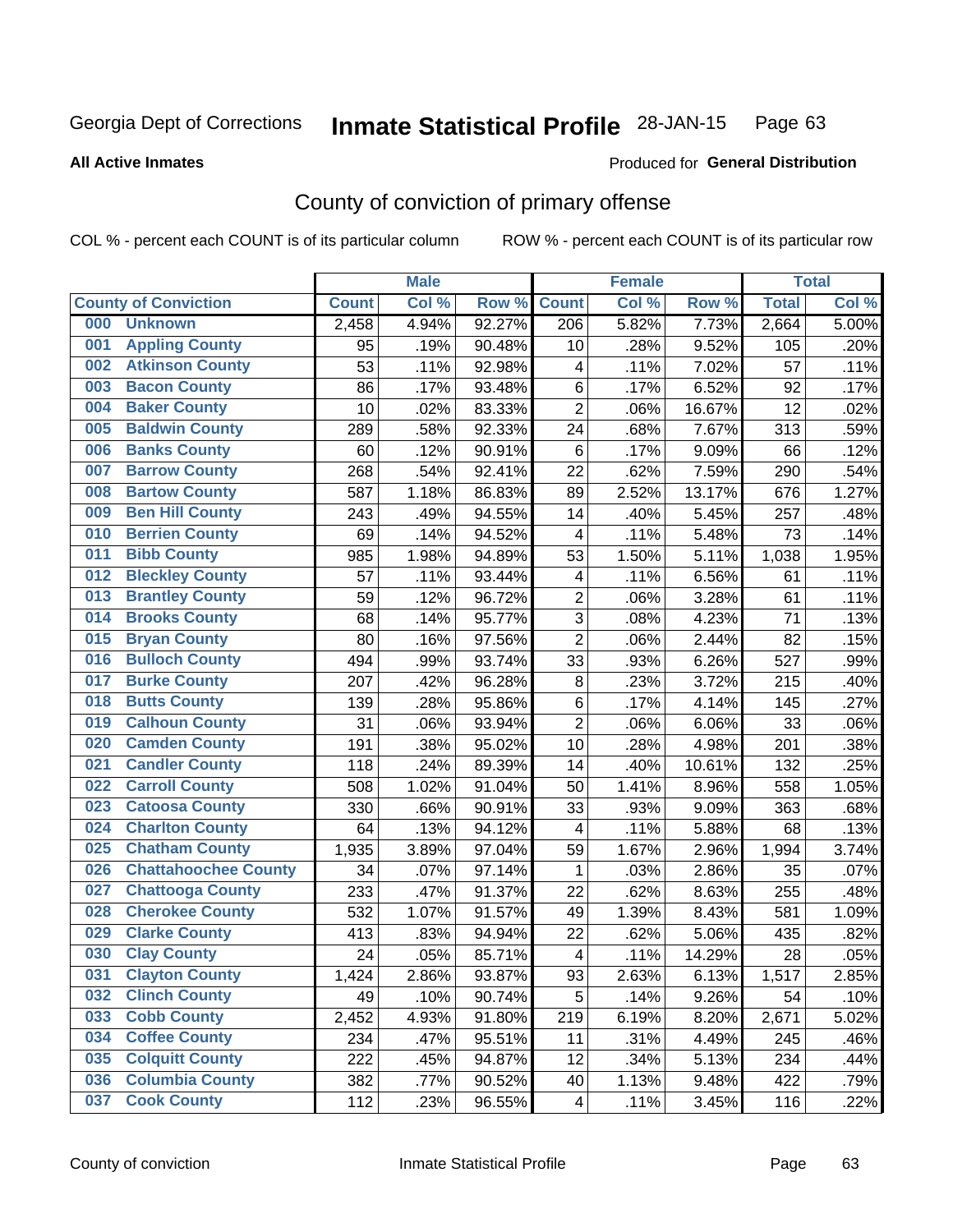#### **Inmate Statistical Profile 28-JAN-15** Page 64

### **All Active Inmates**

## **Produced for General Distribution**

## County of conviction of primary offense

COL % - percent each COUNT is of its particular column

|     |                             |              | <b>Male</b> |        |                  | <b>Female</b> |        |              | <b>Total</b> |
|-----|-----------------------------|--------------|-------------|--------|------------------|---------------|--------|--------------|--------------|
|     | <b>County of Conviction</b> | <b>Count</b> | Col %       | Row %  | <b>Count</b>     | Col %         | Row %  | <b>Total</b> | Col %        |
| 038 | <b>Coweta County</b>        | 516          | 1.04%       | 93.14% | 38               | 1.07%         | 6.86%  | 554          | 1.04%        |
| 039 | <b>Crawford County</b>      | 24           | .05%        | 96.00% | 1                | .03%          | 4.00%  | 25           | .05%         |
| 040 | <b>Crisp County</b>         | 266          | .54%        | 95.68% | 12               | .34%          | 4.32%  | 278          | .52%         |
| 041 | <b>Dade County</b>          | 92           | .19%        | 92.00% | 8                | .23%          | 8.00%  | 100          | .19%         |
| 042 | <b>Dawson County</b>        | 102          | .21%        | 90.27% | 11               | .31%          | 9.73%  | 113          | .21%         |
| 043 | <b>Decatur County</b>       | 260          | .52%        | 92.53% | 21               | .59%          | 7.47%  | 281          | .53%         |
| 044 | <b>Dekalb County</b>        | 2,990        | 6.01%       | 94.68% | 168              | 4.75%         | 5.32%  | 3,158        | 5.93%        |
| 045 | <b>Dodge County</b>         | 132          | .27%        | 93.62% | $\boldsymbol{9}$ | .25%          | 6.38%  | 141          | .26%         |
| 046 | <b>Dooly County</b>         | 83           | .17%        | 94.32% | 5                | .14%          | 5.68%  | 88           | .17%         |
| 047 | <b>Dougherty County</b>     | 934          | 1.88%       | 92.94% | 71               | 2.01%         | 7.06%  | 1,005        | 1.89%        |
| 048 | <b>Douglas County</b>       | 1,132        | 2.28%       | 90.78% | 115              | 3.25%         | 9.22%  | 1,247        | 2.34%        |
| 049 | <b>Early County</b>         | 91           | .18%        | 95.79% | 4                | .11%          | 4.21%  | 95           | .18%         |
| 050 | <b>Echols County</b>        | 10           | .02%        | 90.91% | $\mathbf{1}$     | .03%          | 9.09%  | 11           | .02%         |
| 051 | <b>Effingham County</b>     | 175          | .35%        | 93.09% | 13               | .37%          | 6.91%  | 188          | .35%         |
| 052 | <b>Elbert County</b>        | 122          | .25%        | 93.13% | $\boldsymbol{9}$ | .25%          | 6.87%  | 131          | .25%         |
| 053 | <b>Emanuel County</b>       | 164          | .33%        | 93.71% | 11               | .31%          | 6.29%  | 175          | .33%         |
| 054 | <b>Evans County</b>         | 91           | .18%        | 94.79% | 5                | .14%          | 5.21%  | 96           | .18%         |
| 055 | <b>Fannin County</b>        | 91           | .18%        | 85.85% | 15               | .42%          | 14.15% | 106          | .20%         |
| 056 | <b>Fayette County</b>       | 339          | .68%        | 90.40% | 36               | 1.02%         | 9.60%  | 375          | .70%         |
| 057 | <b>Floyd County</b>         | 805          | 1.62%       | 89.74% | 92               | 2.60%         | 10.26% | 897          | 1.68%        |
| 058 | <b>Forsyth County</b>       | 355          | .71%        | 91.97% | 31               | .88%          | 8.03%  | 386          | .72%         |
| 059 | <b>Franklin County</b>      | 133          | .27%        | 92.36% | 11               | .31%          | 7.64%  | 144          | .27%         |
| 060 | <b>Fulton County</b>        | 4,499        | 9.05%       | 96.21% | 177              | 5.00%         | 3.79%  | 4,676        | 8.78%        |
| 061 | <b>Gilmer County</b>        | 96           | .19%        | 88.89% | 12               | .34%          | 11.11% | 108          | .20%         |
| 062 | <b>Glascock County</b>      | 4            | .01%        | 80.00% | $\mathbf{1}$     | .03%          | 20.00% | 5            | .01%         |
| 063 | <b>Glynn County</b>         | 483          | .97%        | 93.42% | 34               | .96%          | 6.58%  | 517          | .97%         |
| 064 | <b>Gordon County</b>        | 378          | .76%        | 88.94% | 47               | 1.33%         | 11.06% | 425          | .80%         |
| 065 | <b>Grady County</b>         | 172          | .35%        | 96.09% | 7                | .20%          | 3.91%  | 179          | .34%         |
| 066 | <b>Greene County</b>        | 115          | .23%        | 92.74% | 9                | .25%          | 7.26%  | 124          | .23%         |
| 067 | <b>Gwinnett County</b>      | 2,245        | 4.52%       | 93.08% | 167              | 4.72%         | 6.92%  | 2,412        | 4.53%        |
| 068 | <b>Habersham County</b>     | 102          | .21%        | 95.33% | 5                | .14%          | 4.67%  | 107          | .20%         |
| 069 | <b>Hall County</b>          | 682          | 1.37%       | 91.67% | 62               | 1.75%         | 8.33%  | 744          | 1.40%        |
| 070 | <b>Hancock County</b>       | 35           | .07%        | 94.59% | $\overline{2}$   | .06%          | 5.41%  | 37           | .07%         |
| 071 | <b>Haralson County</b>      | 167          | .34%        | 93.82% | 11               | .31%          | 6.18%  | 178          | .33%         |
| 072 | <b>Harris County</b>        | 94           | .19%        | 92.16% | 8                | .23%          | 7.84%  | 102          | .19%         |
| 073 | <b>Hart County</b>          | 156          | .31%        | 95.71% | $\overline{7}$   | .20%          | 4.29%  | 163          | .31%         |
| 074 | <b>Heard County</b>         | 46           | .09%        | 90.20% | 5                | .14%          | 9.80%  | 51           | .10%         |
| 075 | <b>Henry County</b>         | 488          | .98%        | 90.71% | 50               | 1.41%         | 9.29%  | 538          | 1.01%        |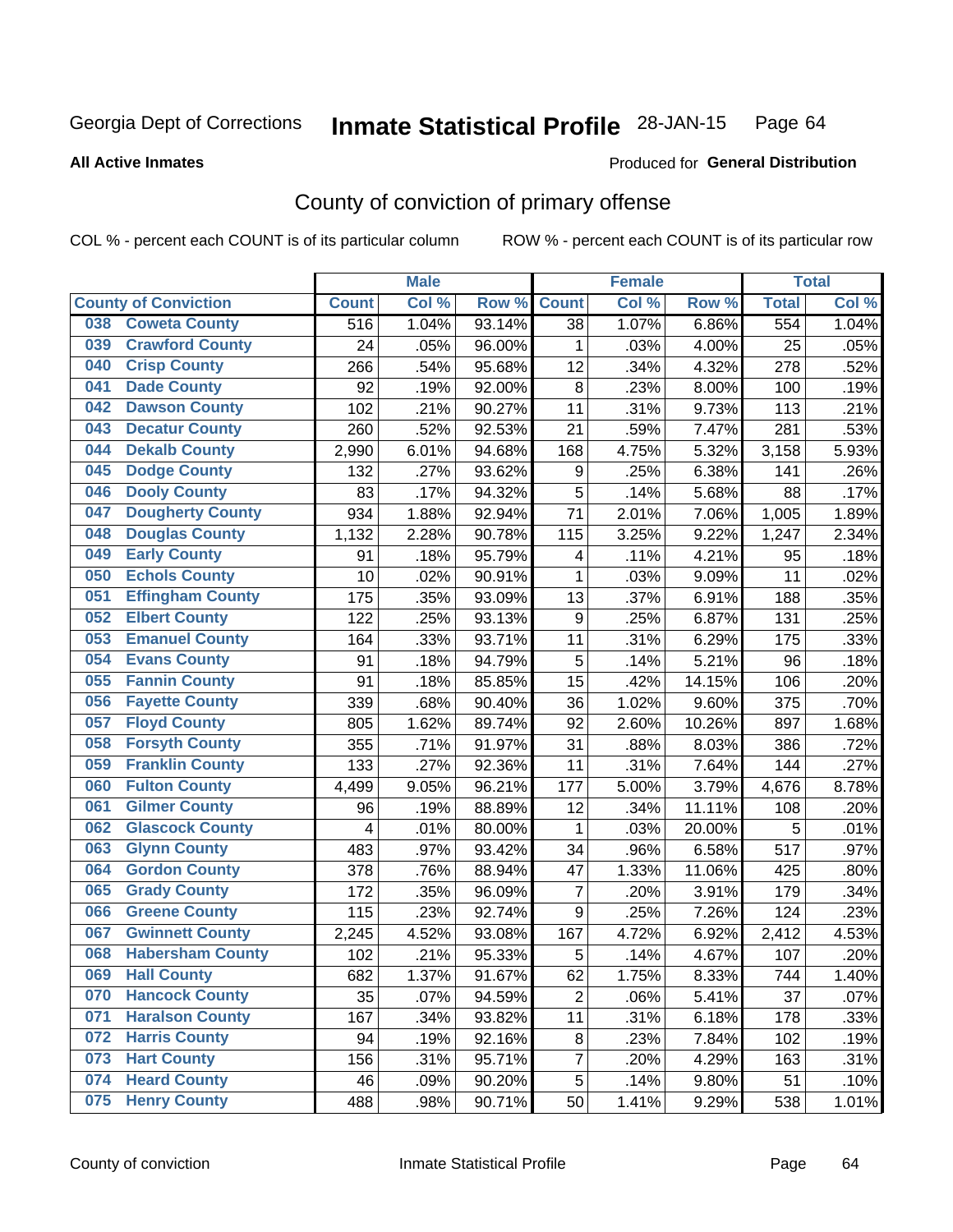#### **Inmate Statistical Profile 28-JAN-15** Page 65

#### **All Active Inmates**

## Produced for General Distribution

## County of conviction of primary offense

COL % - percent each COUNT is of its particular column

|                                 |              | <b>Male</b> |         |                         | <b>Female</b> |        |                  | <b>Total</b> |
|---------------------------------|--------------|-------------|---------|-------------------------|---------------|--------|------------------|--------------|
| <b>County of Conviction</b>     | <b>Count</b> | Col %       | Row %   | <b>Count</b>            | Col %         | Row %  | <b>Total</b>     | Col%         |
| <b>Houston County</b><br>076    | 708          | 1.42%       | 94.78%  | 39                      | 1.10%         | 5.22%  | $\overline{747}$ | 1.40%        |
| <b>Irwin County</b><br>077      | 67           | .13%        | 93.06%  | 5                       | .14%          | 6.94%  | 72               | .14%         |
| <b>Jackson County</b><br>078    | 239          | .48%        | 92.64%  | 19                      | .54%          | 7.36%  | 258              | .48%         |
| <b>Jasper County</b><br>079     | 59           | .12%        | 93.65%  | $\overline{\mathbf{4}}$ | .11%          | 6.35%  | 63               | .12%         |
| <b>Jeff Davis County</b><br>080 | 87           | .17%        | 95.60%  | 4                       | .11%          | 4.40%  | 91               | .17%         |
| 081<br><b>Jefferson County</b>  | 143          | .29%        | 97.95%  | 3                       | .08%          | 2.05%  | 146              | .27%         |
| <b>Jenkins County</b><br>082    | 65           | .13%        | 95.59%  | 3                       | .08%          | 4.41%  | 68               | .13%         |
| <b>Johnson County</b><br>083    | 45           | .09%        | 95.74%  | $\overline{2}$          | .06%          | 4.26%  | 47               | .09%         |
| <b>Jones County</b><br>084      | 196          | .39%        | 91.59%  | 18                      | .51%          | 8.41%  | 214              | .40%         |
| <b>Lamar County</b><br>085      | 75           | .15%        | 92.59%  | 6                       | .17%          | 7.41%  | 81               | .15%         |
| <b>Lanier County</b><br>086     | 45           | .09%        | 97.83%  | 1                       | .03%          | 2.17%  | 46               | .09%         |
| <b>Laurens County</b><br>087    | 291          | .59%        | 95.10%  | 15                      | .42%          | 4.90%  | 306              | .57%         |
| <b>Lee County</b><br>088        | 62           | .12%        | 96.88%  | $\overline{2}$          | .06%          | 3.13%  | 64               | .12%         |
| <b>Liberty County</b><br>089    | 256          | .51%        | 90.78%  | 26                      | .74%          | 9.22%  | 282              | .53%         |
| <b>Lincoln County</b><br>090    | 25           | .05%        | 96.15%  | 1                       | .03%          | 3.85%  | 26               | .05%         |
| <b>Long County</b><br>091       | 79           | .16%        | 92.94%  | 6                       | .17%          | 7.06%  | 85               | .16%         |
| <b>Lowndes County</b><br>092    | 530          | 1.07%       | 96.36%  | 20                      | .57%          | 3.64%  | 550              | 1.03%        |
| <b>Lumpkin County</b><br>093    | 96           | .19%        | 94.12%  | 6                       | .17%          | 5.88%  | 102              | .19%         |
| <b>Macon County</b><br>094      | 49           | .10%        | 96.08%  | $\overline{2}$          | .06%          | 3.92%  | 51               | .10%         |
| <b>Madison County</b><br>095    | 131          | .26%        | 94.24%  | 8                       | .23%          | 5.76%  | 139              | .26%         |
| <b>Marion County</b><br>096     | 26           | .05%        | 100.00% |                         |               |        | 26               | .05%         |
| <b>Mcduffie County</b><br>097   | 183          | .37%        | 95.31%  | $\boldsymbol{9}$        | .25%          | 4.69%  | 192              | .36%         |
| <b>Mcintosh County</b><br>098   | 69           | .14%        | 98.57%  | 1                       | .03%          | 1.43%  | 70               | .13%         |
| <b>Meriwether County</b><br>099 | 166          | .33%        | 93.26%  | 12                      | .34%          | 6.74%  | 178              | .33%         |
| <b>Miller County</b><br>100     | 32           | .06%        | 100.00% |                         |               |        | 32               | .06%         |
| <b>Mitchell County</b><br>101   | 167          | .34%        | 91.76%  | 15                      | .42%          | 8.24%  | 182              | .34%         |
| <b>Monroe County</b><br>102     | 131          | .26%        | 88.51%  | 17                      | .48%          | 11.49% | 148              | .28%         |
| <b>Montgomery County</b><br>103 | 26           | .05%        | 100.00% |                         |               |        | 26               | .05%         |
| <b>Morgan County</b><br>104     | 151          | .30%        | 92.64%  | 12                      | .34%          | 7.36%  | 163              | .31%         |
| <b>Murray County</b><br>105     | 140          | .28%        | 93.96%  | $\boldsymbol{9}$        | .25%          | 6.04%  | 149              | .28%         |
| <b>Muscogee County</b><br>106   | 1,161        | 2.34%       | 95.32%  | 57                      | 1.61%         | 4.68%  | 1,218            | 2.29%        |
| 107<br><b>Newton County</b>     | 656          | 1.32%       | 92.79%  | 51                      | 1.44%         | 7.21%  | 707              | 1.33%        |
| <b>Oconee County</b><br>108     | 51           | .10%        | 98.08%  | 1                       | .03%          | 1.92%  | 52               | .10%         |
| <b>Oglethorpe County</b><br>109 | 53           | .11%        | 94.64%  | 3                       | .08%          | 5.36%  | 56               | .11%         |
| <b>Paulding County</b><br>110   | 228          | .46%        | 92.31%  | 19                      | .54%          | 7.69%  | 247              | .46%         |
| <b>Peach County</b><br>111      | 83           | .17%        | 95.40%  | 4                       | .11%          | 4.60%  | 87               | .16%         |
| <b>Pickens County</b><br>$112$  | 86           | .17%        | 91.49%  | 8                       | .23%          | 8.51%  | 94               | .18%         |
| <b>Pierce County</b><br>$113$   | 77           | .15%        | 97.47%  | $\overline{c}$          | .06%          | 2.53%  | 79               | .15%         |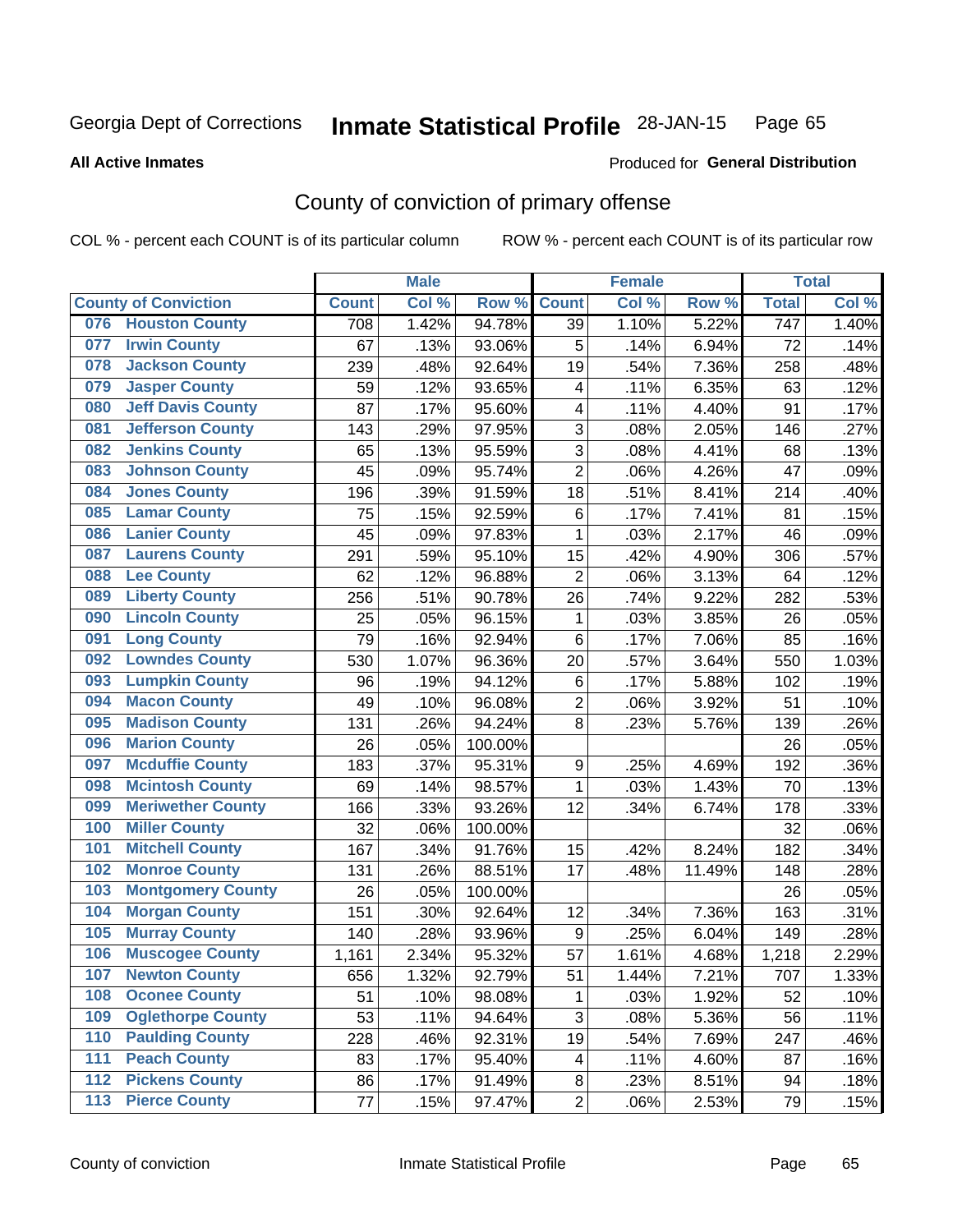#### **Inmate Statistical Profile 28-JAN-15** Page 66

### **All Active Inmates**

## Produced for General Distribution

## County of conviction of primary offense

COL % - percent each COUNT is of its particular column

|                                          |              | <b>Male</b> |         |                | <b>Female</b> |        |              | <b>Total</b> |
|------------------------------------------|--------------|-------------|---------|----------------|---------------|--------|--------------|--------------|
| <b>County of Conviction</b>              | <b>Count</b> | Col %       | Row %   | <b>Count</b>   | Col %         | Row %  | <b>Total</b> | Col %        |
| <b>Pike County</b><br>114                | 46           | .09%        | 93.88%  | $\overline{3}$ | .08%          | 6.12%  | 49           | .09%         |
| <b>Polk County</b><br>$\overline{115}$   | 162          | .33%        | 92.05%  | 14             | .40%          | 7.95%  | 176          | .33%         |
| <b>Pulaski County</b><br>116             | 62           | .12%        | 98.41%  | 1              | .03%          | 1.59%  | 63           | .12%         |
| <b>Putnam County</b><br>117              | 148          | .30%        | 93.67%  | 10             | .28%          | 6.33%  | 158          | .30%         |
| <b>Quitman County</b><br>118             | 15           | .03%        | 100.00% |                |               |        | 15           | .03%         |
| <b>Rabun County</b><br>119               | 48           | .10%        | 87.27%  | 7              | .20%          | 12.73% | 55           | .10%         |
| <b>Randolph County</b><br>120            | 62           | .12%        | 93.94%  | $\overline{4}$ | .11%          | 6.06%  | 66           | .12%         |
| <b>Richmond County</b><br>121            | 1,767        | 3.55%       | 94.44%  | 104            | 2.94%         | 5.56%  | 1,871        | 3.51%        |
| <b>Rockdale County</b><br>122            | 445          | .90%        | 91.56%  | 41             | 1.16%         | 8.44%  | 486          | .91%         |
| 123<br><b>Schley County</b>              | 16           | .03%        | 100.00% |                |               |        | 16           | .03%         |
| <b>Screven County</b><br>124             | 130          | .26%        | 92.20%  | 11             | .31%          | 7.80%  | 141          | .26%         |
| <b>Seminole County</b><br>125            | 73           | .15%        | 91.25%  | 7              | .20%          | 8.75%  | 80           | .15%         |
| <b>Spalding County</b><br>126            | 480          | .97%        | 93.20%  | 35             | .99%          | 6.80%  | 515          | .97%         |
| 127<br><b>Stephens County</b>            | 154          | .31%        | 91.67%  | 14             | .40%          | 8.33%  | 168          | .32%         |
| <b>Stewart County</b><br>128             | 30           | .06%        | 96.77%  | 1              | .03%          | 3.23%  | 31           | .06%         |
| <b>Sumter County</b><br>129              | 188          | .38%        | 94.95%  | 10             | .28%          | 5.05%  | 198          | .37%         |
| <b>Talbot County</b><br>130              | 34           | .07%        | 97.14%  | 1              | .03%          | 2.86%  | 35           | .07%         |
| <b>Taliaferro County</b><br>131          | 17           | .03%        | 89.47%  | $\overline{2}$ | .06%          | 10.53% | 19           | .04%         |
| <b>Tattnall County</b><br>132            | 199          | .40%        | 93.43%  | 14             | .40%          | 6.57%  | 213          | .40%         |
| 133<br><b>Taylor County</b>              | 67           | .13%        | 91.78%  | 6              | .17%          | 8.22%  | 73           | .14%         |
| <b>Telfair County</b><br>134             | 83           | .17%        | 93.26%  | 6              | .17%          | 6.74%  | 89           | .17%         |
| <b>Terrell County</b><br>135             | 86           | .17%        | 96.63%  | 3              | .08%          | 3.37%  | 89           | .17%         |
| <b>Thomas County</b><br>136              | 192          | .39%        | 93.20%  | 14             | .40%          | 6.80%  | 206          | .39%         |
| <b>Tift County</b><br>137                | 320          | .64%        | 94.96%  | 17             | .48%          | 5.04%  | 337          | .63%         |
| <b>Toombs County</b><br>138              | 337          | .68%        | 92.58%  | 27             | .76%          | 7.42%  | 364          | .68%         |
| <b>Towns County</b><br>139               | 43           | .09%        | 89.58%  | 5              | .14%          | 10.42% | 48           | .09%         |
| <b>Treutlen County</b><br>140            | 87           | .17%        | 96.67%  | 3              | .08%          | 3.33%  | 90           | .17%         |
| <b>Troup County</b><br>141               | 571          | 1.15%       | 90.21%  | 62             | 1.75%         | 9.79%  | 633          | 1.19%        |
| <b>Turner County</b><br>142              | 59           | .12%        | 92.19%  | 5              | .14%          | 7.81%  | 64           | .12%         |
| $\overline{143}$<br><b>Twiggs County</b> | 70           | .14%        | 97.22%  | $\overline{2}$ | .06%          | 2.78%  | 72           | .14%         |
| <b>Union County</b><br>144               | 62           | .12%        | 79.49%  | 16             | .45%          | 20.51% | 78           | .15%         |
| 145<br><b>Upson County</b>               | 156          | .31%        | 95.12%  | 8              | .23%          | 4.88%  | 164          | $.31\%$      |
| <b>Walker County</b><br>146              | 375          | .75%        | 89.93%  | 42             | 1.19%         | 10.07% | 417          | .78%         |
| $\overline{147}$<br><b>Walton County</b> | 515          | 1.04%       | 91.80%  | 46             | 1.30%         | 8.20%  | 561          | 1.05%        |
| <b>Ware County</b><br>148                | 325          | .65%        | 93.39%  | 23             | .65%          | 6.61%  | 348          | .65%         |
| <b>Warren County</b><br>149              | 48           | .10%        | 100.00% |                |               |        | 48           | .09%         |
| <b>Washington County</b><br>150          | 173          | .35%        | 90.58%  | 18             | .51%          | 9.42%  | 191          | .36%         |
| <b>Wayne County</b><br>151               | 170          | .34%        | 91.89%  | 15             | .42%          | 8.11%  | 185          | .35%         |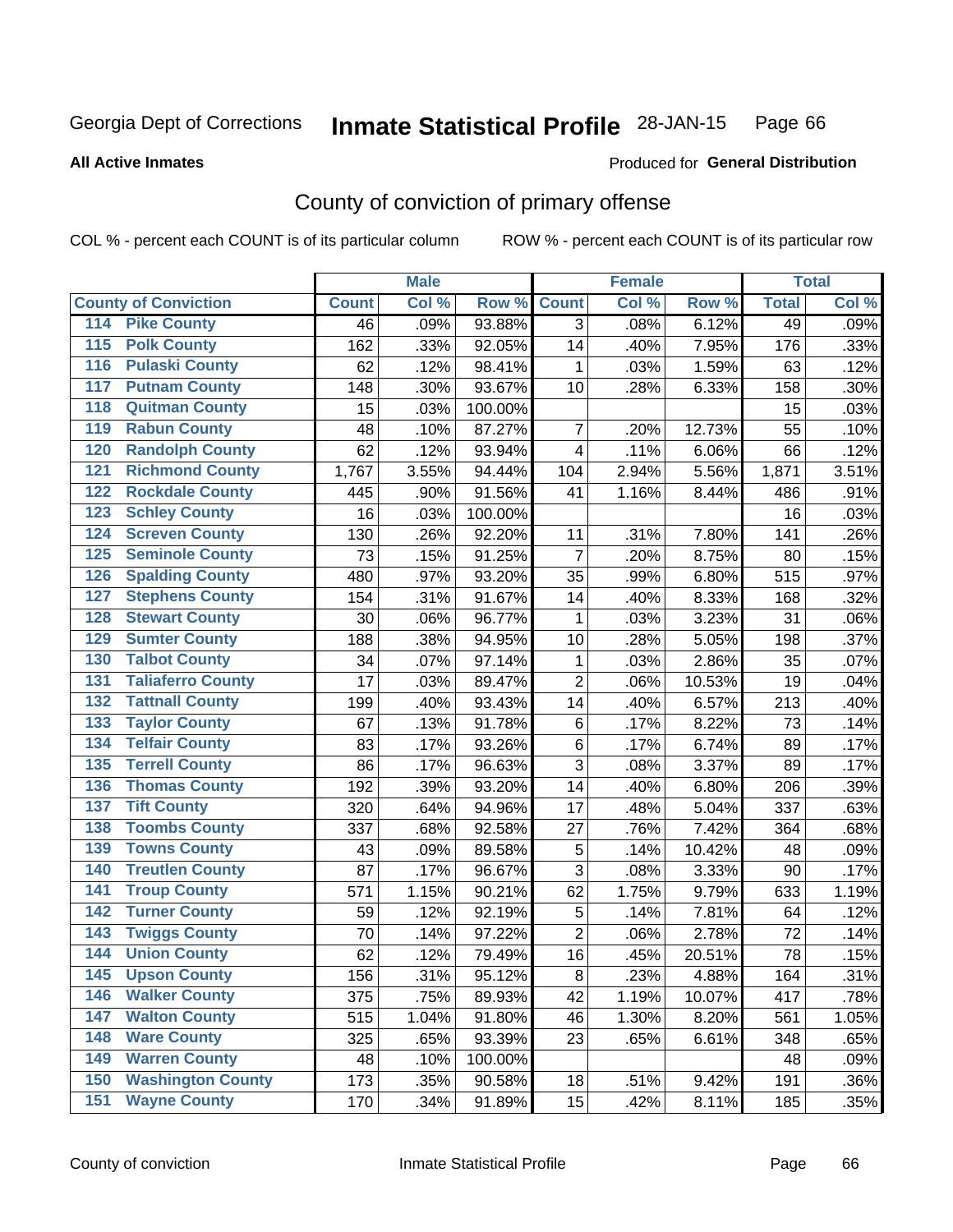#### **Inmate Statistical Profile 28-JAN-15** Page 67

**All Active Inmates** 

## **Produced for General Distribution**

## County of conviction of primary offense

COL % - percent each COUNT is of its particular column

|                                |              | <b>Male</b> |             |       | <b>Female</b> |        |              | <b>Total</b> |
|--------------------------------|--------------|-------------|-------------|-------|---------------|--------|--------------|--------------|
| <b>County of Conviction</b>    | <b>Count</b> | Col %       | Row % Count |       | Col %         | Row %  | <b>Total</b> | Col%         |
| <b>Webster County</b><br>152   | 4            | $.01\%$     | 80.00%      |       | .03%          | 20.00% | 5            | .01%         |
| <b>Wheeler County</b><br>153   | 26           | $.05\%$     | 100.00%     |       |               |        | 26           | .05%         |
| <b>White County</b><br>154     | 86           | $.17\%$     | 88.66%      | 11    | $.31\%$       | 11.34% | 97           | .18%         |
| <b>Whitfield County</b><br>155 | 512          | 1.03%       | 89.35%      | 61    | 1.72%         | 10.65% | 573          | 1.08%        |
| <b>Wilcox County</b><br>156    | 44           | .09%        | 91.67%      | 4     | $.11\%$       | 8.33%  | 48           | .09%         |
| <b>Wilkes County</b><br>157    | 74           | .15%        | 96.10%      | 3     | .08%          | 3.90%  | 77           | .14%         |
| <b>Wilkinson County</b><br>158 | 44           | .09%        | 97.78%      |       | .03%          | 2.22%  | 45           | .08%         |
| <b>Worth County</b><br>159     | 113          | .23%        | 94.96%      | 6     | $.17\%$       | 5.04%  | 119          | .22%         |
| <b>Total Rported</b>           | 49,716       | 100%        | 93.36%      | 3,537 | 100%          | 6.64%  | 53,253       | 100%         |

| <b>Not Reported</b> |        |       |        |
|---------------------|--------|-------|--------|
| <b>Grand Total</b>  | 49,716 | 3,537 | 53,253 |

| Mode (most frequent) | <b>Fulton County</b> | <b>ICobb County</b> | <b>Fulton County</b> |
|----------------------|----------------------|---------------------|----------------------|
|                      |                      |                     |                      |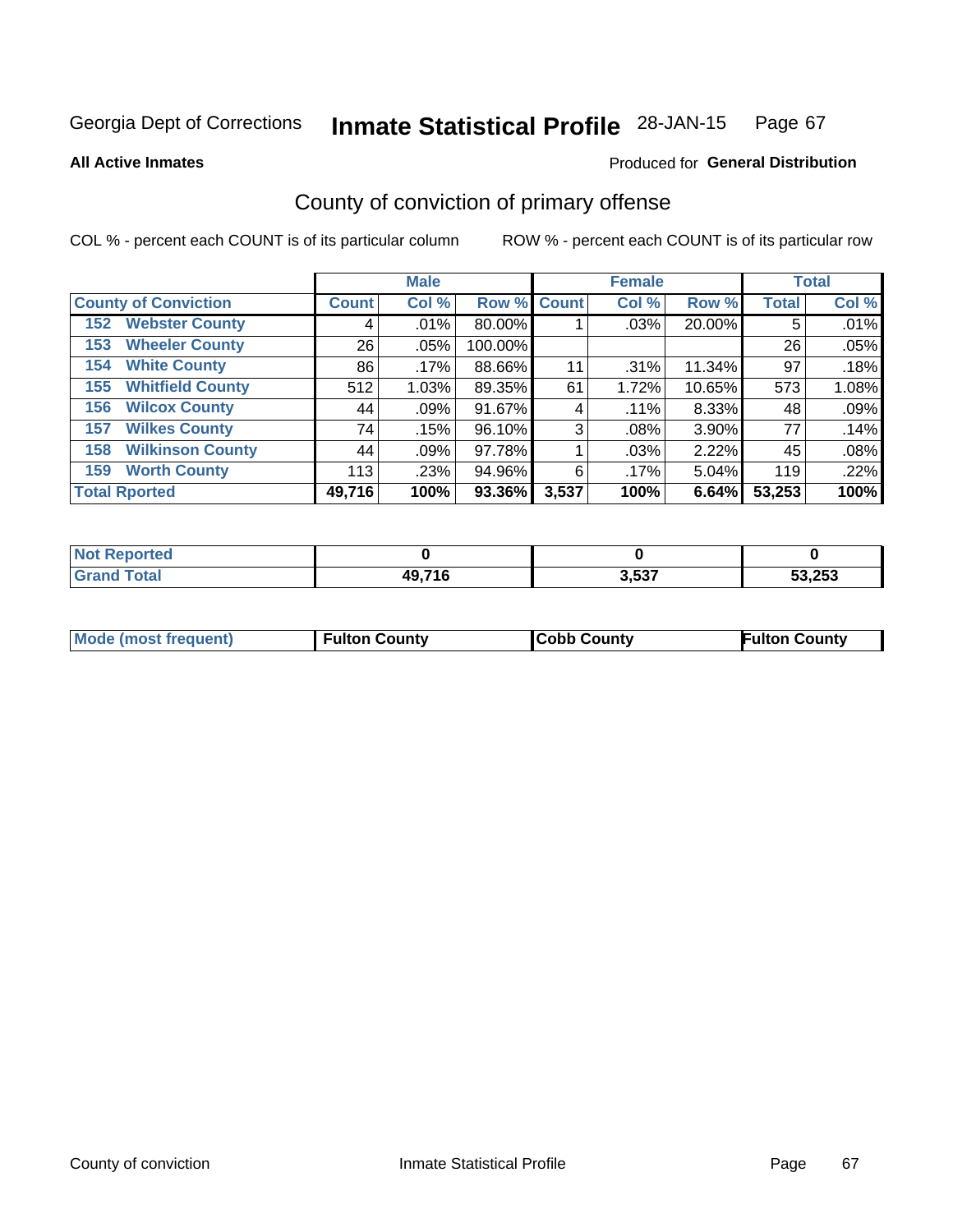## Georgia Dept of Corrections **All Active Inmates**

#### **Inmate Statistical Profile 28-JAN-15** Page 68

Produced for General Distribution

## Circuit of conviction of primary offense

COL % - percent each COUNT is of its particular column ROW % - percent each COUNT is of its particular row

|                         |                                 |                  | <b>Male</b> |        |              | <b>Female</b> |        |              | <b>Total</b> |
|-------------------------|---------------------------------|------------------|-------------|--------|--------------|---------------|--------|--------------|--------------|
|                         | <b>Circuit of Conviction</b>    | <b>Count</b>     | Col %       | Row %  | <b>Count</b> | Col %         | Row %  | <b>Total</b> | Col %        |
| 1                       | <b>Alapaha Circuit</b>          | $\overline{328}$ | .69%        | 94.80% | 18           | .54%          | 5.20%  | 346          | .68%         |
| $\overline{2}$          | <b>Alcovy Circuit</b>           | 1,171            | 2.48%       | 92.35% | 97           | 2.91%         | 7.65%  | 1,268        | 2.51%        |
| $\overline{\mathbf{3}}$ | <b>Atlanta Circuit</b>          | 4,499            | 9.52%       | 96.21% | 177          | 5.31%         | 3.79%  | 4,676        | 9.24%        |
| 4                       | <b>Atlantic Circuit</b>         | 774              | 1.64%       | 93.48% | 54           | 1.62%         | 6.52%  | 828          | 1.64%        |
| 5                       | <b>Augusta Circuit</b>          | 2,356            | 4.99%       | 93.94% | 152          | 4.56%         | 6.06%  | 2,508        | 4.96%        |
| $\overline{6}$          | <b>Blue Ridge Circuit</b>       | 532              | 1.13%       | 91.57% | 49           | 1.47%         | 8.43%  | 581          | 1.15%        |
| $\overline{\mathbf{7}}$ | <b>Brunswick Circuit</b>        | 1,026            | 2.17%       | 93.36% | 73           | 2.19%         | 6.64%  | 1,099        | 2.17%        |
| 8                       | <b>Chattahoochee Circuit</b>    | 1,416            | 3.00%       | 95.10% | 73           | 2.19%         | 4.90%  | 1,489        | 2.94%        |
| $\overline{9}$          | <b>Cherokee Circuit</b>         | 965              | 2.04%       | 87.65% | 136          | 4.08%         | 12.35% | 1,101        | 2.18%        |
| 10                      | <b>Clayton Circuit</b>          | 1,424            | 3.01%       | 93.87% | 93           | 2.79%         | 6.13%  | 1,517        | 3.00%        |
| $\overline{11}$         | <b>Cobb Circuit</b>             | 2,452            | 5.19%       | 91.80% | 219          | 6.57%         | 8.20%  | 2,671        | 5.28%        |
| $\overline{12}$         | <b>Conasauga Circuit</b>        | 652              | 1.38%       | 90.30% | 70           | 2.10%         | 9.70%  | 722          | 1.43%        |
| 13                      | <b>Cordele Circuit</b>          | 636              | 1.35%       | 94.78% | 35           | 1.05%         | 5.22%  | 671          | 1.33%        |
| 14                      | <b>Coweta Circuit</b>           | 1,807            | 3.82%       | 91.54% | 167          | 5.01%         | 8.46%  | 1,974        | 3.90%        |
| 15                      | <b>Dougherty Circuit</b>        | 934              | 1.98%       | 92.94% | 71           | 2.13%         | 7.06%  | 1,005        | 1.99%        |
| 16                      | <b>Dublin Circuit</b>           | 493              | 1.04%       | 95.73% | 22           | .66%          | 4.27%  | 515          | 1.02%        |
| 17                      | <b>Eastern Circuit</b>          | 1,935            | 4.09%       | 97.04% | 59           | 1.77%         | 2.96%  | 1,994        | 3.94%        |
| 18                      | <b>Flint Circuit</b>            | 488              | 1.03%       | 90.71% | 50           | 1.50%         | 9.29%  | 538          | 1.06%        |
| 19                      | <b>Griffin Circuit</b>          | 1,021            | 2.16%       | 92.57% | 82           | 2.46%         | 7.43%  | 1,103        | 2.18%        |
| $\overline{20}$         | <b>Gwinnett Circuit</b>         | 2,245            | 4.75%       | 93.08% | 167          | 5.01%         | 6.92%  | 2,412        | 4.77%        |
| $\overline{21}$         | <b>Houston Circuit</b>          | 708              | 1.50%       | 94.78% | 39           | 1.17%         | 5.22%  | 747          | 1.48%        |
| $\overline{22}$         | <b>Lookout Mountain Circuit</b> | 1,030            | 2.18%       | 90.75% | 105          | 3.15%         | 9.25%  | 1,135        | 2.24%        |
| 23                      | <b>Macon Circuit</b>            | 1,092            | 2.31%       | 94.96% | 58           | 1.74%         | 5.04%  | 1,150        | 2.27%        |
| $\overline{24}$         | <b>Middle Circuit</b>           | 935              | 1.98%       | 92.76% | 73           | 2.19%         | 7.24%  | 1,008        | 1.99%        |
| 25                      | <b>Mountain Circuit</b>         | 304              | .64%        | 92.12% | 26           | .78%          | 7.88%  | 330          | .65%         |
| 26                      | <b>Northeastern Circuit</b>     | 784              | 1.66%       | 91.48% | 73           | 2.19%         | 8.52%  | 857          | 1.69%        |
| $\overline{27}$         | <b>Northern Circuit</b>         | 595              | 1.26%       | 94.00% | 38           | 1.14%         | 6.00%  | 633          | 1.25%        |
| 28                      | <b>Ocmulgee Circuit</b>         | 1,037            | 2.19%       | 92.84% | 80           | 2.40%         | 7.16%  | 1,117        | 2.21%        |
| 29                      | <b>Oconee Circuit</b>           | 386              | .82%        | 95.07% | 20           | .60%          | 4.93%  | 406          | .80%         |
| 30                      | <b>Ogeechee Circuit</b>         | 864              | 1.83%       | 93.51% | 60           | 1.80%         | 6.49%  | 924          | 1.83%        |
| $\overline{31}$         | <b>Pataula Circuit</b>          | 383              | .81%        | 94.57% | 22           | .66%          | 5.43%  | 405          | .80%         |
| 32                      | <b>Piedmont Circuit</b>         | 567              | 1.20%       | 92.35% | 47           | 1.41%         | 7.65%  | 614          | 1.21%        |
| 33                      | <b>Rome Circuit</b>             | 805              | 1.70%       | 89.74% | 92           | 2.76%         | 10.26% | 897          | 1.77%        |
| 34                      | <b>South Georgia Circuit</b>    | 640              | 1.35%       | 93.16% | 47           | 1.41%         | 6.84%  | 687          | 1.36%        |
| 35                      | <b>Southern Circuit</b>         | 1,022            | 2.16%       | 95.34% | 50           | 1.50%         | 4.66%  | 1,072        | 2.12%        |
| 36                      | <b>Southwestern Circuit</b>     | 349              | .74%        | 95.62% | 16           | .48%          | 4.38%  | 365          | .72%         |
| 37                      | <b>Stone Mountain Circuit</b>   | 2,990            | 6.33%       | 94.68% | 168          | 5.04%         | 5.32%  | 3,158        | 6.24%        |
| 38                      | <b>Tallapoosa Circuit</b>       | 329              | .70%        | 92.94% | 25           | .75%          | 7.06%  | 354          | .70%         |
| 39                      | <b>Tifton Circuit</b>           | 559              | 1.18%       | 94.43% | 33           | .99%          | 5.57%  | 592          | 1.17%        |
| 40                      | <b>Toombs Circuit</b>           | 351              | .74%        | 95.64% | 16           | .48%          | 4.36%  | 367          | .73%         |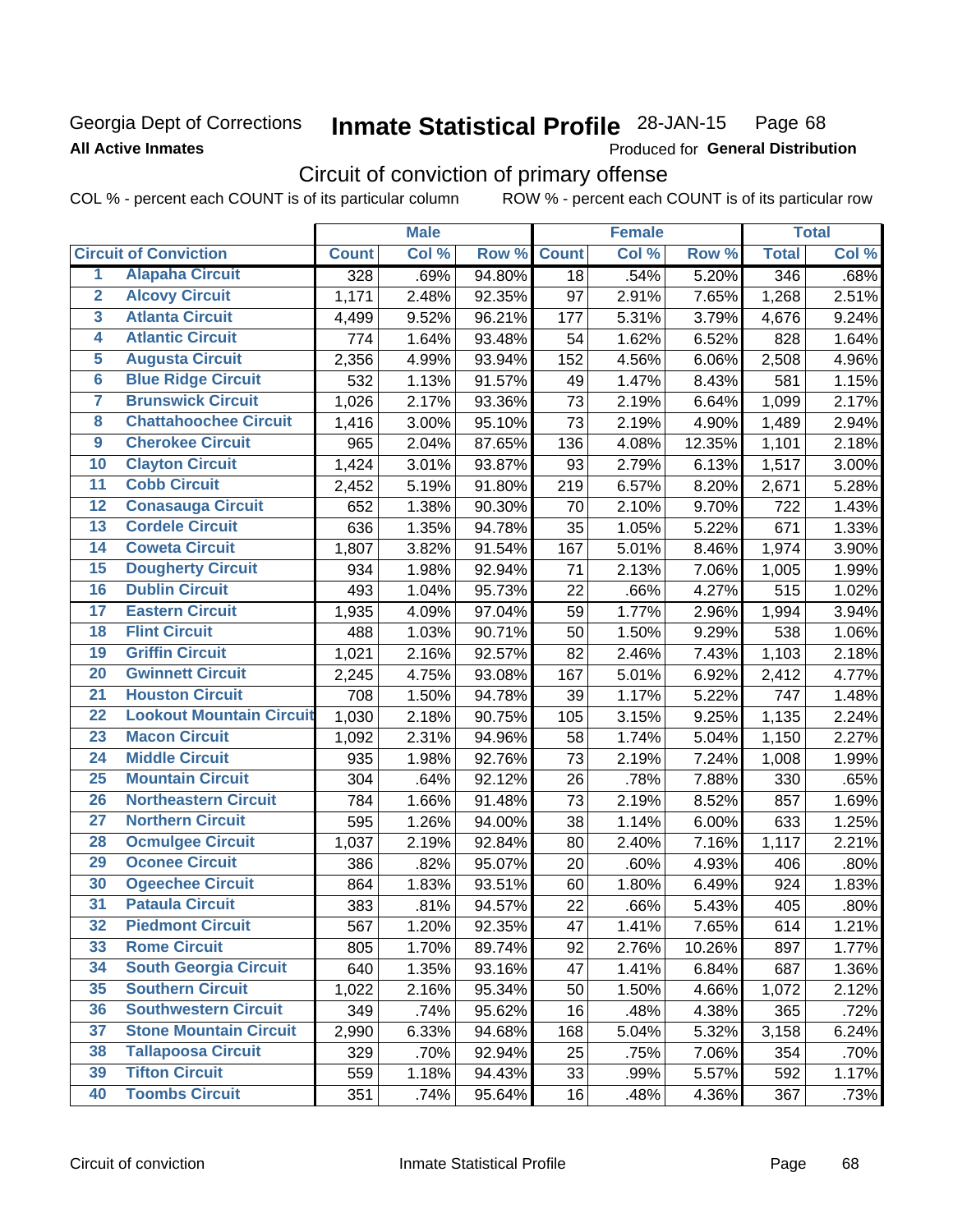## Georgia Dept of Corrections **All Active Inmates**

#### Inmate Statistical Profile 28-JAN-15 Page 69

Produced for General Distribution

## Circuit of conviction of primary offense

COL % - percent each COUNT is of its particular column ROW % - percent each COUNT is of its particular row

|                      |                                  |              | <b>Male</b> |        |              | <b>Female</b> |        |              | <b>Total</b> |
|----------------------|----------------------------------|--------------|-------------|--------|--------------|---------------|--------|--------------|--------------|
|                      | <b>Circuit of Conviction</b>     | <b>Count</b> | Col %       | Row %  | <b>Count</b> | Col %         | Row %  | <b>Total</b> | Col %        |
| 41                   | <b>Waycross Circuit</b>          | 845          | 1.79%       | 94.62% | 48           | 1.44%         | 5.38%  | 893          | 1.77%        |
| 42                   | <b>Western Circuit</b>           | 464          | .98%        | 95.28% | 23           | .69%          | 4.72%  | 487          | $.96\%$      |
| 43                   | <b>Rockdale Circuit</b>          | 445          | .94%        | 91.56% | 41           | 1.23%         | 8.44%  | 486          | $.96\%$      |
| 44                   | <b>Douglas Circuit</b>           | 1,132        | 2.40%       | 90.78% | 115          | 3.45%         | 9.22%  | 1,247        | 2.46%        |
| 45                   | <b>Appalachian Circuit</b>       | 273          | .58%        | 88.64% | 35           | 1.05%         | 11.36% | 308          | .61%         |
| 46                   | <b>Enotah Circuit</b>            | 287          | .61%        | 88.31% | 38           | 1.14%         | 11.69% | 325          | .64%         |
| 47                   | <b>Bell-Forsyth J.C.</b>         | 355          | .75%        | 91.97% | 31           | .93%          | 8.03%  | 386          | .76%         |
| 48                   | <b>Towaliga Judicial Circuit</b> | 345          | .73%        | 92.25% | 29           | $.87\%$       | 7.75%  | 374          | .74%         |
| 49                   | <b>Paulding Circuit</b>          | 228          | .48%        | 92.31% | 19           | .57%          | 7.69%  | 247          | .49%         |
| <b>Total Rported</b> |                                  | 47,258       | 100%        | 93.42% | 3,331        | 100%          | 6.58%  | 50,589       | 100%         |
| <b>Not Reported</b>  |                                  |              | 2,458       |        |              | 206           |        |              | 2,664        |
| Cronal Total         | AO 74C<br>2E27                   |              |             | ED OFD |              |               |        |              |              |

| , Gran⊂<br>Total            | 49,716  | 3.537 | 53.253  |
|-----------------------------|---------|-------|---------|
| <b>Mode (most frequent)</b> | Atlanta | Cobb  | Atlanta |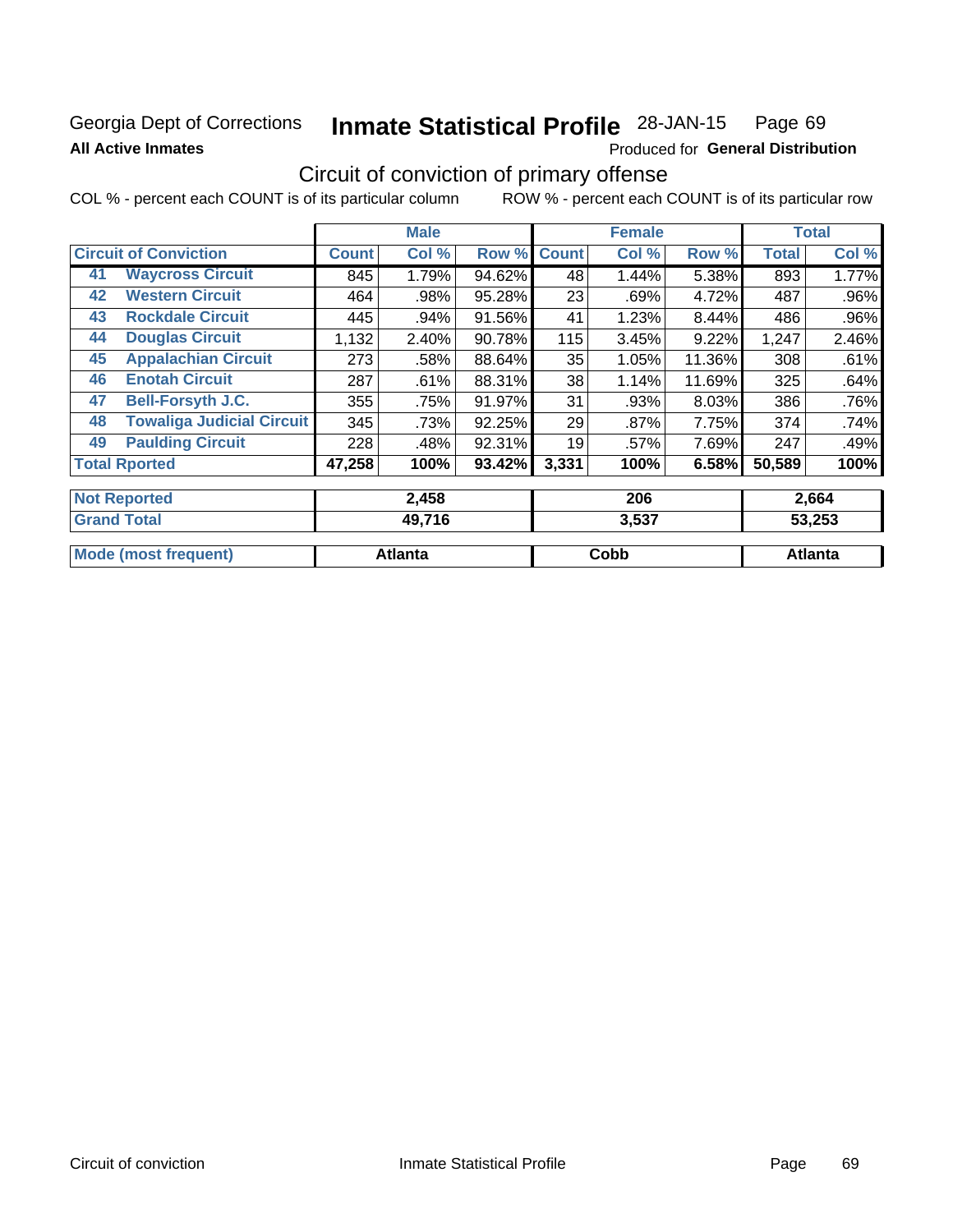## **All Active Inmates**

## Produced for General Distribution

## Years served (jail + prison) in this incarceration

COL % - percent each COUNT is of its particular column

|                        |              | <b>Male</b> |                  |                | <b>Female</b> |                  |              | <b>Total</b> |
|------------------------|--------------|-------------|------------------|----------------|---------------|------------------|--------------|--------------|
| <b>Years Served</b>    | <b>Count</b> | Col %       | Row <sup>%</sup> | <b>Count</b>   | Col %         | Row <sup>%</sup> | <b>Total</b> | Col %        |
| Less than one year     | 10,523       | 21.18%      | 90.65%           | 1,086          | 30.73%        | 9.35%            | 11,609       | 21.82%       |
| 1 to 1.99 years        | 7,643        | 15.39%      | 91.96%           | 668            | 18.90%        | 8.04%            | 8,311        | 15.62%       |
| 2 to 2.99 years        | 5,289        | 10.65%      | 92.35%           | 438            | 12.39%        | 7.65%            | 5,727        | 10.76%       |
| $3$ to $3.99$ years    | 4,463        | 8.98%       | 93.37%           | 317            | 8.97%         | 6.63%            | 4,780        | 8.98%        |
| 4 to 4.99 years        | 2,951        | 5.94%       | 94.04%           | 187            | 5.29%         | 5.96%            | 3,138        | 5.90%        |
| 5 to 5.99 years        | 2,444        | 4.92%       | 94.84%           | 133            | 3.76%         | 5.16%            | 2,577        | 4.84%        |
| 6 to 6.99 years        | 1,980        | 3.99%       | 94.24%           | 121            | 3.42%         | 5.76%            | 2,101        | 3.95%        |
| 7 to 7.99 years        | 1,994        | 4.01%       | 95.59%           | 92             | 2.60%         | 4.41%            | 2,086        | 3.92%        |
| <b>8 to 8.99 years</b> | 1,647        | 3.32%       | 94.93%           | 88             | 2.49%         | 5.07%            | 1,735        | 3.26%        |
| 9 to 9.99 years        | 1,344        | 2.71%       | 95.12%           | 69             | 1.95%         | 4.88%            | 1,413        | 2.66%        |
| 10 to 10.99 years      | 888          | 1.79%       | 96.10%           | 36             | 1.02%         | 3.90%            | 924          | 1.74%        |
| 11 to 11.99 years      | 859          | 1.73%       | 95.13%           | 44             | 1.25%         | 4.87%            | 903          | 1.70%        |
| 12 to 12.99 years      | 768          | 1.55%       | 95.52%           | 36             | 1.02%         | 4.48%            | 804          | 1.51%        |
| 13 to 13.99 years      | 732          | 1.47%       | 96.19%           | 29             | 0.82%         | 3.81%            | 761          | 1.43%        |
| 14 to 14.99 years      | 676          | 1.36%       | 96.30%           | 26             | 0.74%         | 3.70%            | 702          | 1.32%        |
| 15 to 15.99 years      | 550          | 1.11%       | 95.32%           | 27             | 0.76%         | 4.68%            | 577          | 1.08%        |
| 16 to 16.99 years      | 530          | 1.07%       | 95.15%           | 27             | 0.76%         | 4.85%            | 557          | 1.05%        |
| 17 to 17.99 years      | 590          | 1.19%       | 97.68%           | 14             | 0.40%         | 2.32%            | 604          | 1.14%        |
| 18 to 18.99 years      | 519          | 1.04%       | 97.92%           | 11             | 0.31%         | 2.08%            | 530          | 1.00%        |
| 19 to 19.99 years      | 486          | 0.98%       | 96.43%           | 18             | 0.51%         | 3.57%            | 504          | 0.95%        |
| 20 to 20.99 years      | 368          | 0.74%       | 96.84%           | 12             | 0.34%         | 3.16%            | 380          | 0.71%        |
| 21 to 21.99 years      | 342          | 0.69%       | 96.34%           | 13             | 0.37%         | 3.66%            | 355          | 0.67%        |
| 22 to 22.99 years      | 265          | 0.53%       | 96.72%           | 9              | 0.25%         | 3.28%            | 274          | 0.51%        |
| 23 to 23.99 years      | 261          | 0.53%       | 97.03%           | 8              | 0.23%         | 2.97%            | 269          | 0.51%        |
| 24 to 24.99 years      | 206          | 0.41%       | 96.71%           | 7              | 0.20%         | 3.29%            | 213          | 0.40%        |
| 25 to 25.99 years      | 156          | 0.31%       | 98.73%           | $\overline{c}$ | 0.06%         | 1.27%            | 158          | 0.30%        |
| 26 to 26.99 years      | 158          | 0.32%       | 98.75%           | $\overline{2}$ | 0.06%         | 1.25%            | 160          | 0.30%        |
| 27 to 27.99 years      | 148          | 0.30%       | 98.01%           | 3              | 0.08%         | 1.99%            | 151          | 0.28%        |
| 28 to 28.99 years      | 93           | 0.19%       | 100.00%          |                |               |                  | 93           | 0.17%        |
| 29 to 29.99 years      | 94           | 0.19%       | 96.91%           | 3              | 0.08%         | 3.09%            | 97           | 0.18%        |
| Thirty + years         | 711          | 1.43%       | 98.89%           | 8              | 0.23%         | 1.11%            | 719          | 1.35%        |
| <b>Total Reported</b>  | 49,678       | 100%        | 93.36%           | 3,534          | 100%          | 6.64%            | 53,212       | 100.0%       |

| <b>Not Reported</b>                               | 38                    |           | 41          |
|---------------------------------------------------|-----------------------|-----------|-------------|
| <b>Grand Total</b>                                | 49,716                | 3,537     | 53,253      |
|                                                   |                       |           |             |
| 1.002222<br>$\lambda$ and $\lambda$ and $\lambda$ | $^{\sim}$ 4 $^{\sim}$ | $\sim$ 00 | <b>P 00</b> |

| Mode (most frequent) | Less than one year | Less than one year | Less than one<br>vear |
|----------------------|--------------------|--------------------|-----------------------|
| Median (middle)      | J.J                | 2.03               | J.Z                   |
| ∣ Mean<br>(average)  | 6.15               | 3.83               | 5.99                  |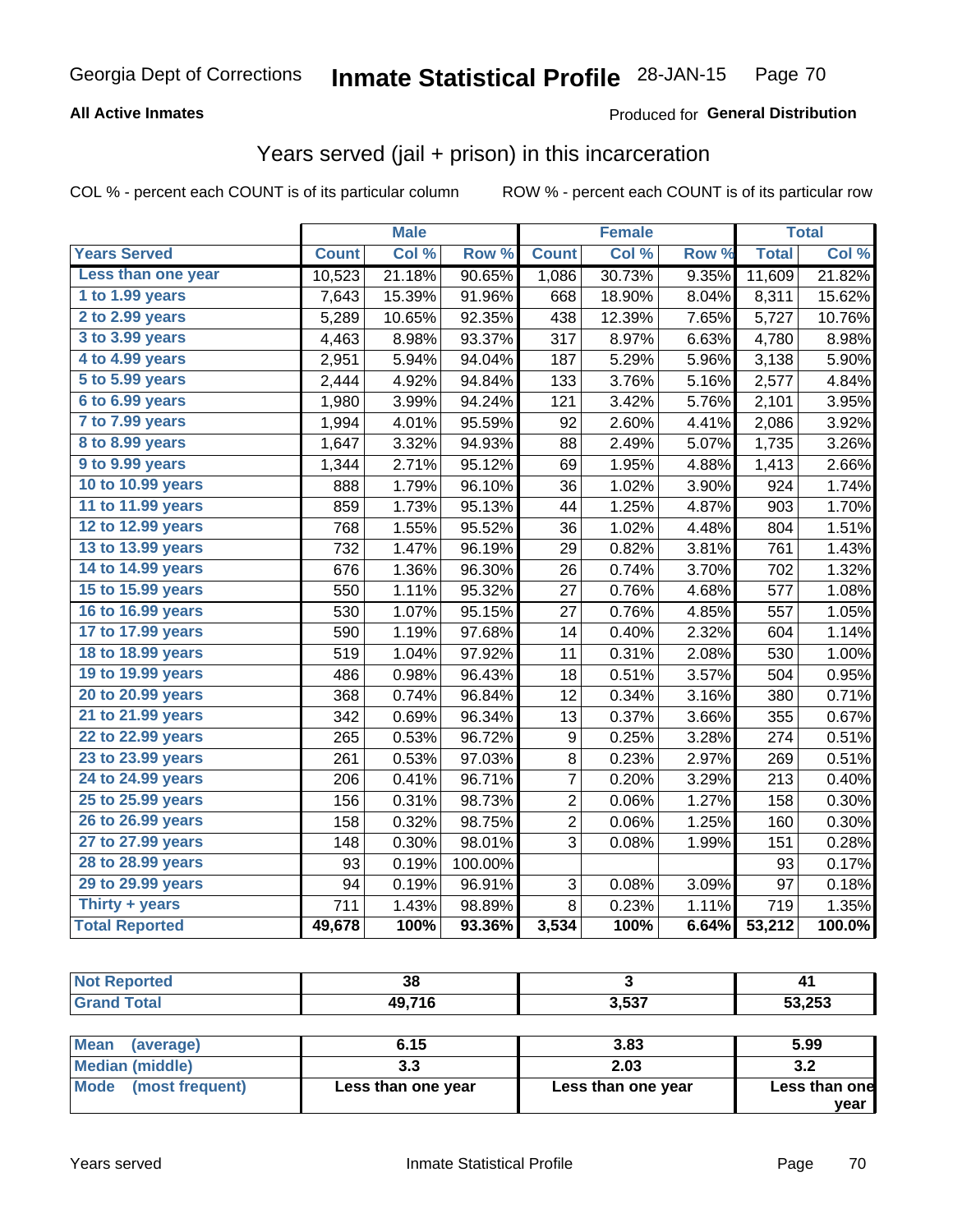## Georgia Dept of Corrections **Inmate Statistical Profile** 28-JAN-15 Page 71

### **All Active Inmates**

Produced for **General Distribution**

## Results of most recent HIV tests

COL % - percent each COUNT is of its particular column ROW % - percent each COUNT is of its particular row

|                         |              | <b>Male</b> |         |              | <b>Female</b> |          |        | Total  |
|-------------------------|--------------|-------------|---------|--------------|---------------|----------|--------|--------|
| <b>HIV Test Results</b> | <b>Count</b> | Col %       | Row %I  | <b>Count</b> | Col %         | Row %    | Total  | Col %  |
| <b>Positive</b>         | 766          | $1.67\%$    | 93.76%  | 51           | $1.50\%$      | $6.24\%$ | 817    | 1.66%  |
| <b>Negative</b>         | 45,008       | $98.32\%$   | 93.06%  | 3,356        | $98.50\%$     | $6.94\%$ | 48,364 | 98.33% |
| Indeterminate           | າ            | 0.01%       | 100.00% |              |               |          |        | 0.01%  |
| <b>Total Reported</b>   | 45,777       | 100%        | 93.07%  | 3,407        | 100%          | 6.93%    | 49,184 | 100%   |

| <b>Not Reported</b> | 3,939  | 130   | 1,069  |
|---------------------|--------|-------|--------|
| Total               | 49,716 | 3,537 | 53,253 |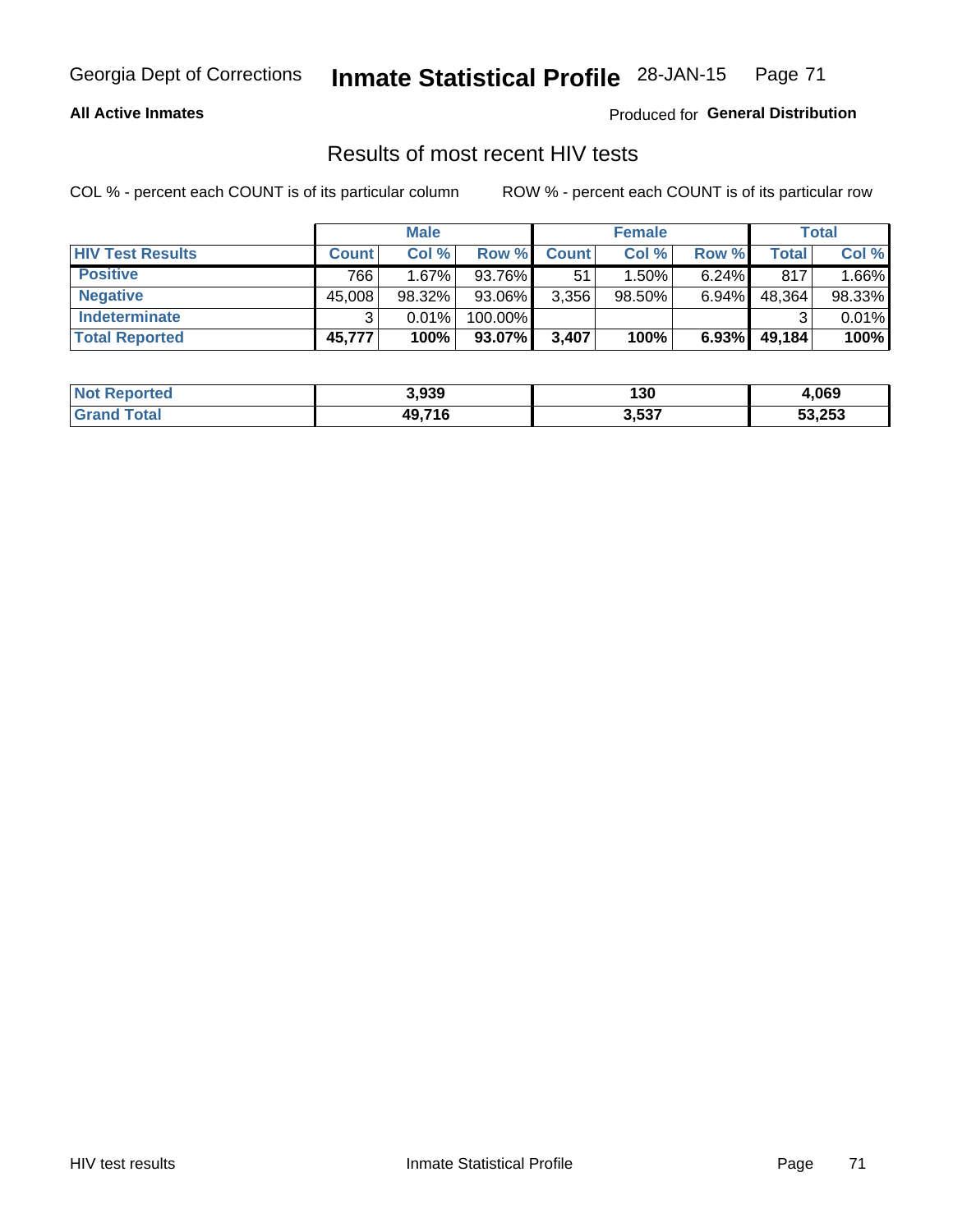## Georgia Dept of Corrections **Inmate Statistical Profile** 28-JAN-15 Page 72

### **All Active Inmates**

### Produced for **General Distribution**

## Results of most recent tuberculosis test

COL % - percent each COUNT is of its particular column ROW % - percent each COUNT is of its particular row

|                                  |              | <b>Male</b> |           |              | <b>Female</b> |       |              | Total  |
|----------------------------------|--------------|-------------|-----------|--------------|---------------|-------|--------------|--------|
| <b>Tuberculosis Test Results</b> | <b>Count</b> | Col%        | Row %     | <b>Count</b> | Col %         | Row % | <b>Total</b> | Col %  |
| <b>Positive on current test</b>  | .636         | 16.72%      | 97.52%    | 194          | $5.80\%$      | 2.48% | 7,830        | 15.98% |
| <b>Positive on previous test</b> | 23           | $0.05\%$    | 100.00%   |              |               |       | 23           | 0.05%  |
| <b>Negative</b>                  | 38.007       | 83.23%      | $92.34\%$ | 3,151        | $94.20\%$     | 7.66% | 41,158       | 83.98% |
| <b>Total Reported</b>            | 45,666       | 100%        | $93.18\%$ | 3,345        | 100%          | 6.82% | 49,011       | 100.0% |

| <b>Not Reported</b> | 4,050  | 192   | 4,242  |
|---------------------|--------|-------|--------|
| Total               | 49,716 | 3,537 | 53,253 |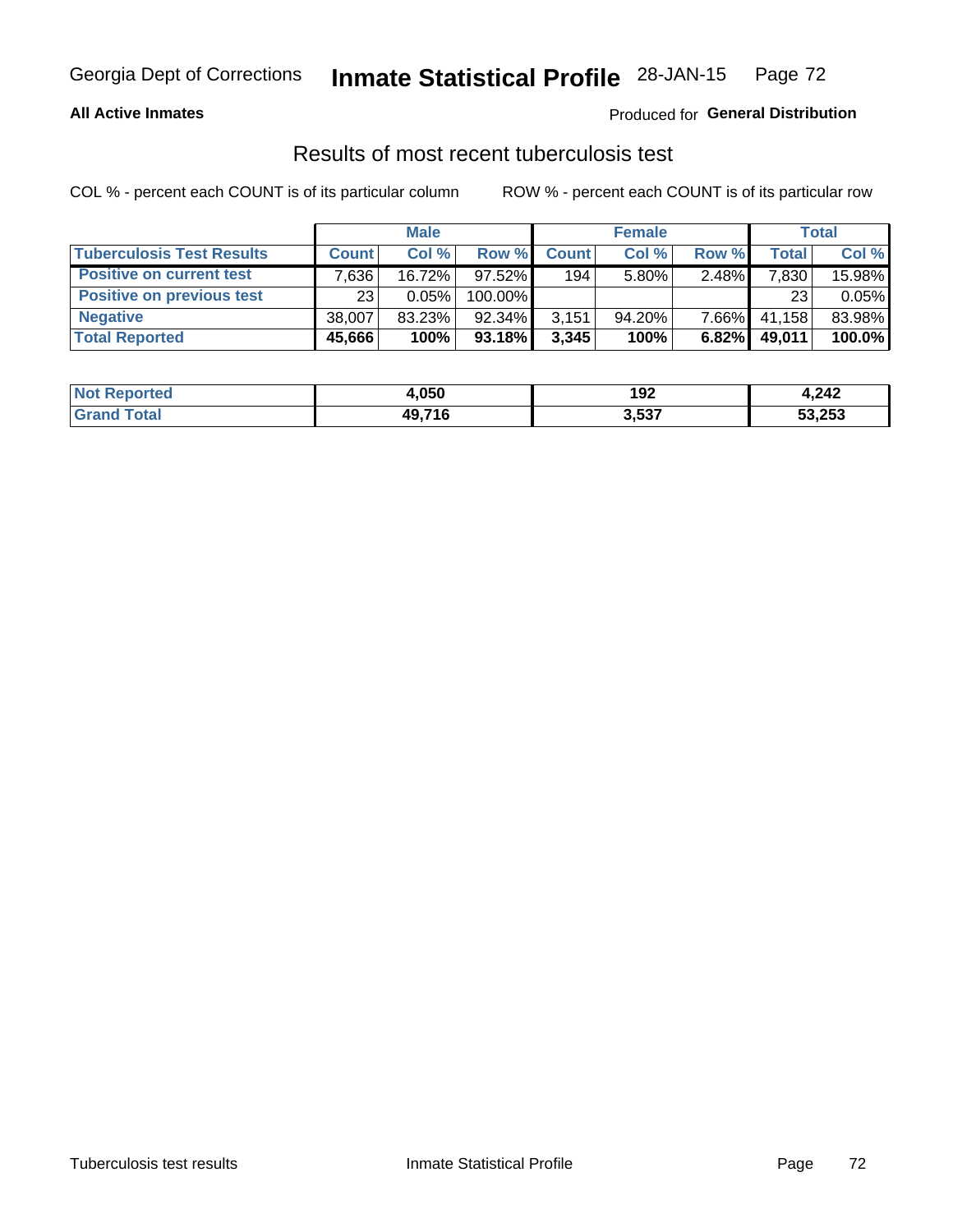# Georgia Dept of Corrections **Inmate Statistical Profile** 28-JAN-15 Page 73

### **All Active Inmates**

Produced for **General Distribution**

## Results of most recent syphilis test

COL % - percent each COUNT is of its particular column ROW % - percent each COUNT is of its particular row

|                                 | <b>Male</b>  |           |           | <b>Female</b>   |           |          | Total   |        |
|---------------------------------|--------------|-----------|-----------|-----------------|-----------|----------|---------|--------|
| <b>Syphilis Test Results</b>    | <b>Count</b> | Col%      | Row %I    | <b>Count</b>    | Col %     | Row %    | Total I | Col %  |
| <b>Positive on current test</b> | 266          | $1.37\%$  | $94.33\%$ | 16 <sub>1</sub> | 2.01%     | $5.67\%$ | 282     | 1.39%  |
| <b>Negative</b>                 | 19.187       | $98.63\%$ | 96.08%    | 782             | $97.99\%$ | $3.92\%$ | 19,969  | 98.61% |
| <b>Total Reported</b>           | 19,453       | 100%      | 96.06% l  | 798             | 100%      | $3.94\%$ | 20,251  | 100%   |

| <b>Not Reported</b> | 30,263 | 2,739 | 33,002 |
|---------------------|--------|-------|--------|
| <b>Grand Total</b>  | 49,716 | 3,537 | 53,253 |